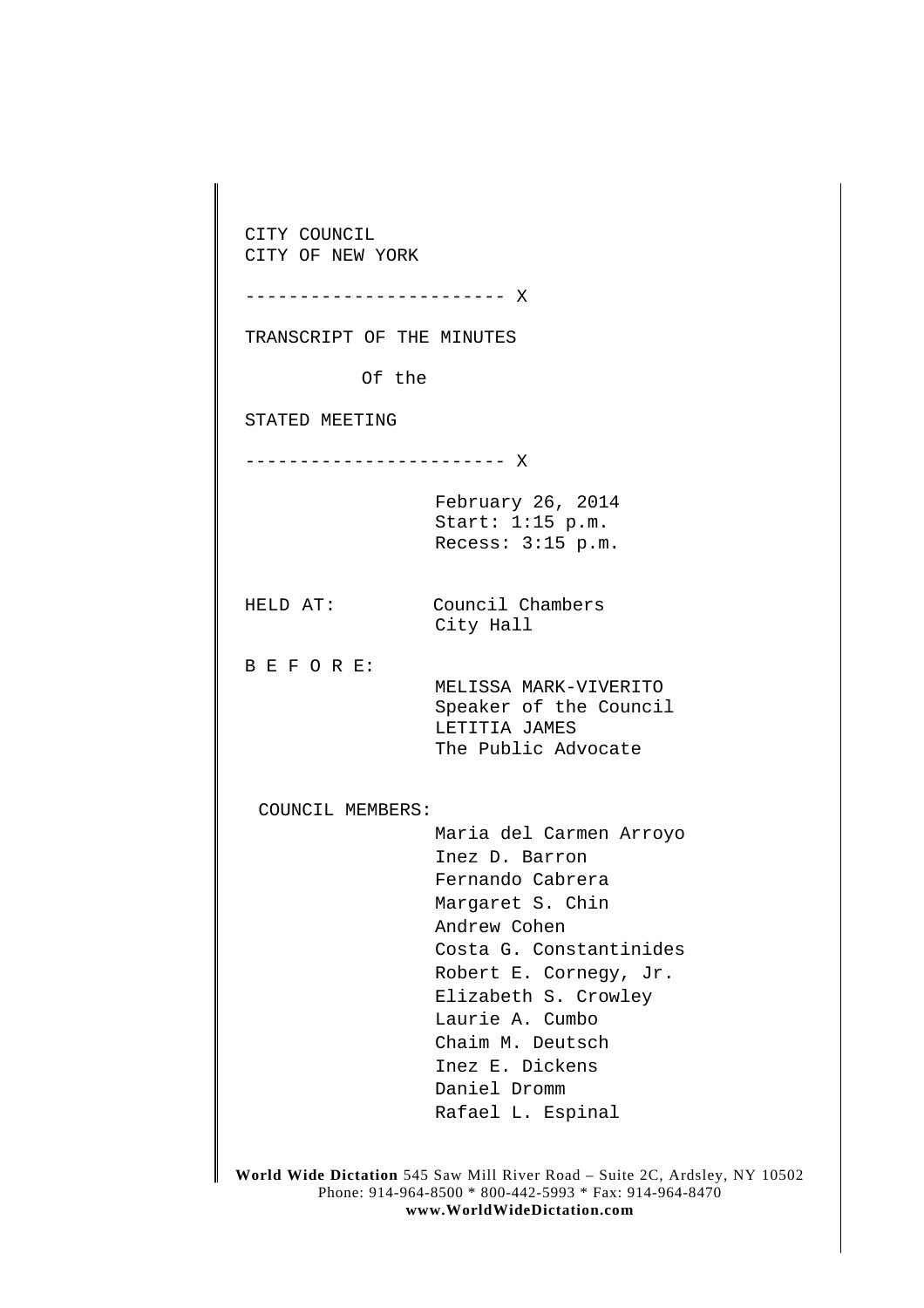| COUNCIL MEMBERS: | (CONTINUED)                        |
|------------------|------------------------------------|
|                  | Mathieu Eugene                     |
|                  | Julissa Ferreras                   |
|                  | Daniel R. Garodnick                |
|                  | James F. Gennaro                   |
|                  | Vincent J. Gentile                 |
|                  | Vanessa L. Gibson                  |
|                  | David G. Greenfield                |
|                  | Vincent M. Ignizio                 |
|                  | Corey D. Johnson                   |
|                  | Ben Kallos                         |
|                  | Andy L. King                       |
|                  | Peter A. Koo                       |
|                  | Karen Koslowitz                    |
|                  | Rory I. Lancman                    |
|                  | Brad S. Lander<br>Stephen T. Levin |
|                  | Mark Levine                        |
|                  | Alan N. Maisel                     |
|                  | Steven Matteo                      |
|                  | Darlene Mealy                      |
|                  | Carlos Menchaca                    |
|                  | Rosie Mendez                       |
|                  | I. Daneek Miller                   |
|                  | Annabel Palma                      |
|                  | Antonio Reynoso                    |
|                  | Donovan J. Richards                |
|                  | Ydanis A. Rodriguez                |
|                  | Deborah L. Rose                    |
|                  | Helen K. Rosenthal                 |
|                  | Ritchie J. Torres                  |
|                  | Mark Treyger                       |
|                  | Eric A. Ulrich                     |
|                  | James Vacca                        |
|                  | Paul A. Vallone                    |
|                  | James G. Van Bramer                |
|                  | Mark S. Weprin                     |
|                  | Jumaane D. Williams                |
|                  | Ruben Wills                        |
|                  |                                    |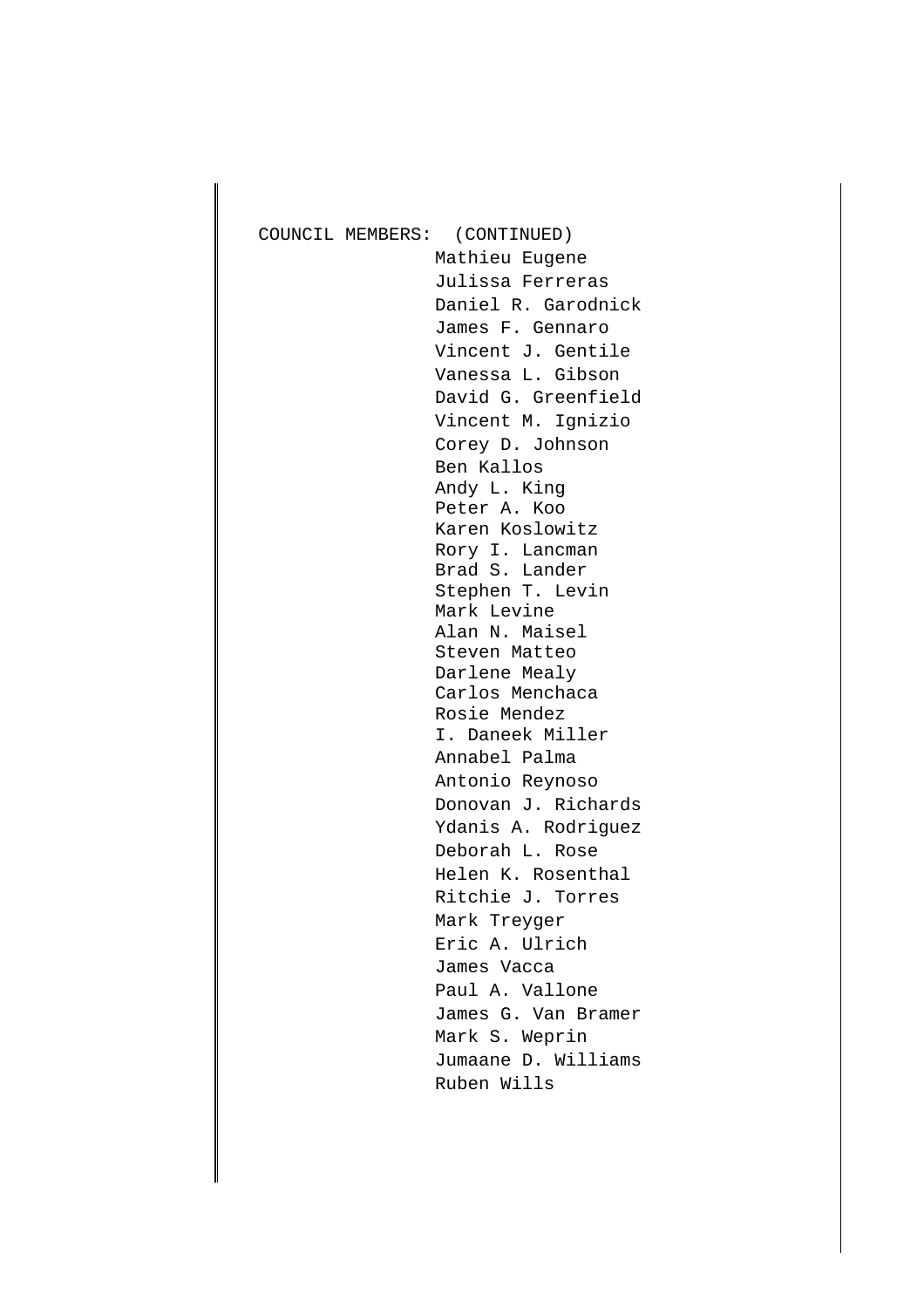A P P E A R A N C E S (CONTINUED)

Ludger Balan New York 26th United States Colored Troops Historical Interpreters

Willie Cooper Descendant

Dr. Malcolm Beech President United States Colored Troops Living History Association

Estiven Rodriguez Honorary Student Washing Heights Expeditionary Learning School (WHEELS)

Principal WHEELS

Rev. T. K. Nakagaki The Interfaith Center of New York President Buddhist Council of New York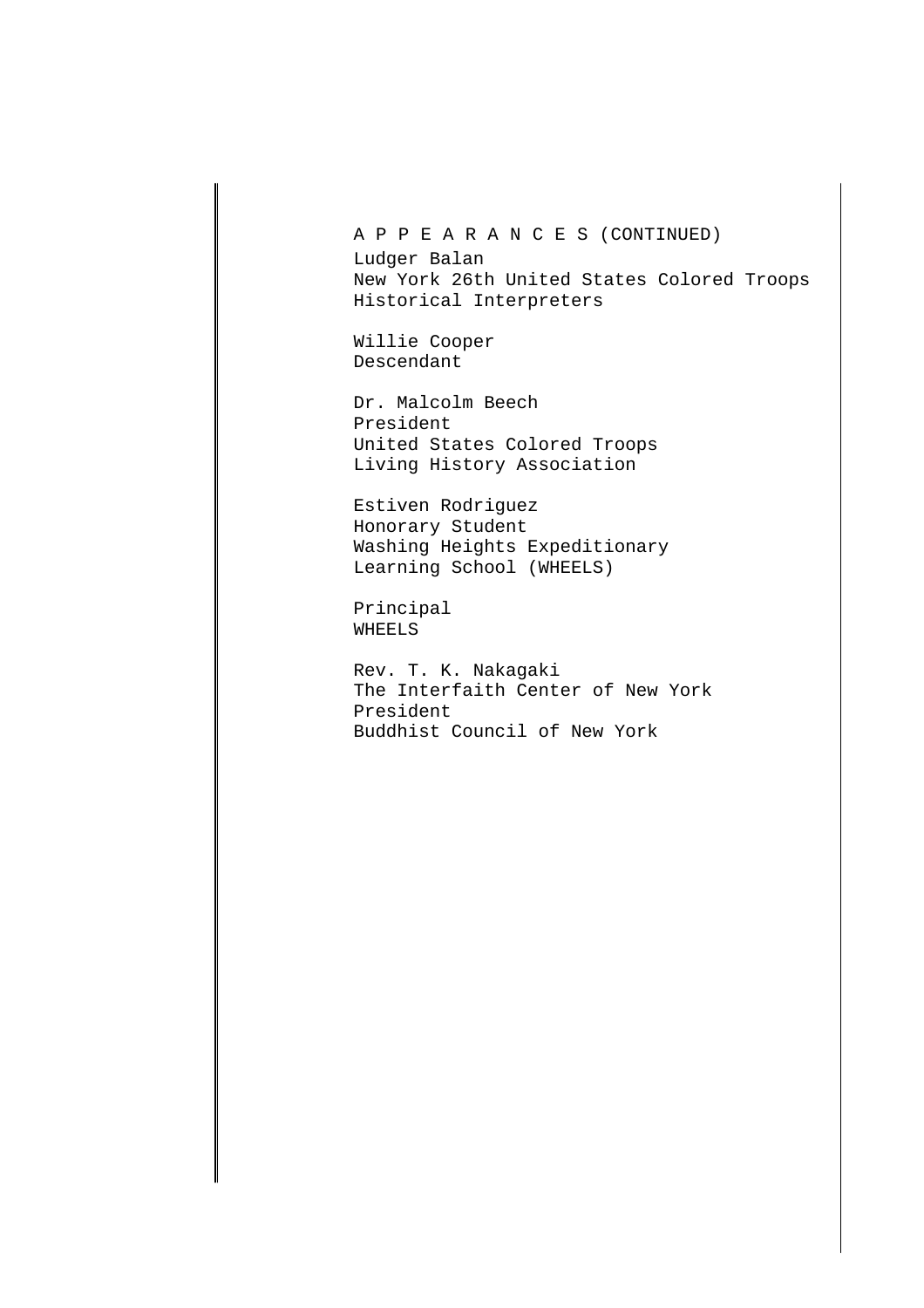| $\mathbf{1}$ | 4<br>STATED MEETING                                            |
|--------------|----------------------------------------------------------------|
| 2            | SPEAKER MARK-VIVERITO: everybody; this                         |
| 3            | is my first official ceremonials, so [applause,                |
| 4            | cheers] it may be a little bumpy, but we'll figure it          |
| 5            | I wanna welcome everybody here; we have two<br>out.            |
| 6            | ceremonials today that we are gonna do, one by                 |
| 7            | Council Member Jumaane Williams -- I'm very excited            |
| 8            | about this one -- and the other one by Council Member          |
| 9            | Ydanis Rodriguez. So Council Member Jumaane Williams           |
| $10 \,$      | will be commemorating the New York City Black                  |
| 11           | Regiment of the Civil War, which is represented by             |
| 12           | the USCT, a historical interpreters group; we will be          |
| 13           | honoring this group as part of the commemoration               |
| 14           | surrounding the 150th anniversary of the Civil War,            |
| 15           | which was from 1861-1865 and with that I'll pass it            |
| 16           | on to Council Member Jumaane Williams.                         |
| 17           | COUNCIL MEMBER WILLIAMS: Thank you.                            |
| 18           | I'll ask everybody if they can stand and I'd like to           |
| 19           | call the 26th Infantry of the United States Colored            |
| 20           | Troops. [background comments, whistle] Okay. So                |
| 21           | this is the 150th anniversary of the New York Colored          |
| 22           | Troop Regiment in the United States Civil War.<br>$\mathbf{I}$ |
| 23           | wanna thank Mr. Ludger Balan for bringing this to my           |
| 24           | attention; there was 200,000 free men of African               |
| 25           | heritage fought in the Civil War, 4,000 of them were           |
|              |                                                                |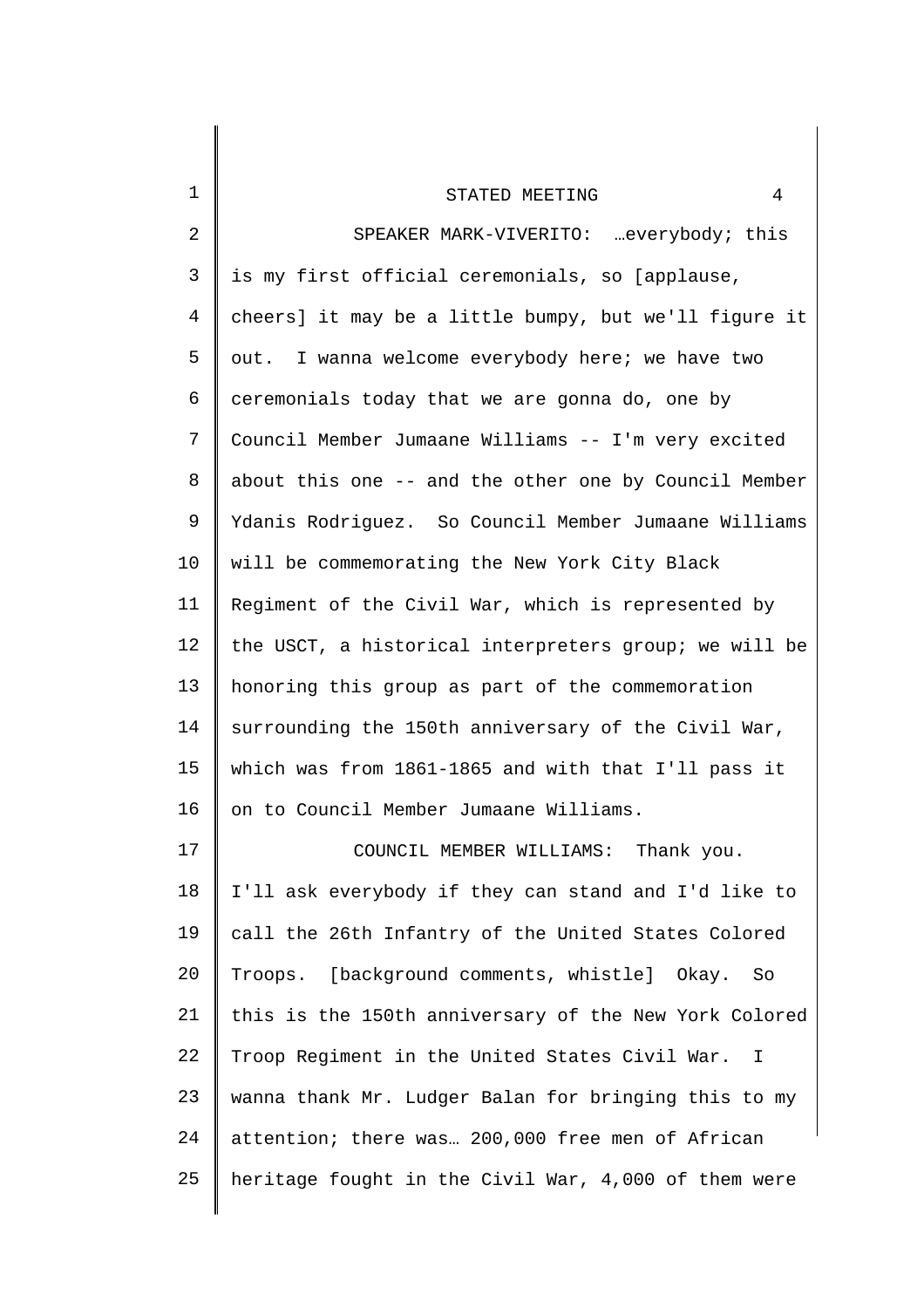| $\mathbf 1$    | 5<br>STATED MEETING                                   |
|----------------|-------------------------------------------------------|
| $\overline{a}$ | from New York; they made up the 20th, the 26th and    |
| 3              | the 31st regiments -- this is a reenactment of the    |
| 4              | 26th -- these men fought and gave their lives to a    |
| 5              | country that didn't even care to acknowledge that     |
| 6              | they were fully human beings; they were about three-  |
| 7              | fifths a person at that time. New York regiments      |
| 8              | recruited black soldiers from around the world,       |
| 9              | including Haiti, Dominican Republic, Jamaica, Cuba,   |
| 10             | Trinidad, Puerto Rico, Virgin Islands, Barbados,      |
| 11             | Canada, Cape Verde, and Native Americans from Long    |
| 12             | Island. It's hard to imagine the courage it took to   |
| 13             | put one's life at risk for a country that at the time |
| 14             | fought to continue the brutal, inhumane institution   |
| 15             | of slavery, and keep in mind that these troops still  |
| 16             | suffered the injustice of being black in America and  |
| $17 \,$        | you have to look no further to movies like "12 Years  |
| 18             | a Slave" or the movie "Glory" to imagine what it was  |
| 19             | like. Frederick Douglas said,                         |
| 20             | "Once let the black man get upon his person the brass |
| 21             | letter, U.S., let him get an eagle on his button and  |
| 22             | a musket on his shoulder and bullets in his pocket,   |
| 23             | there is not power on earth that can deny that he has |
| 24             | earned the right to citizenship." There are many      |
| 25             | descendants that live and work among us today,        |
|                |                                                       |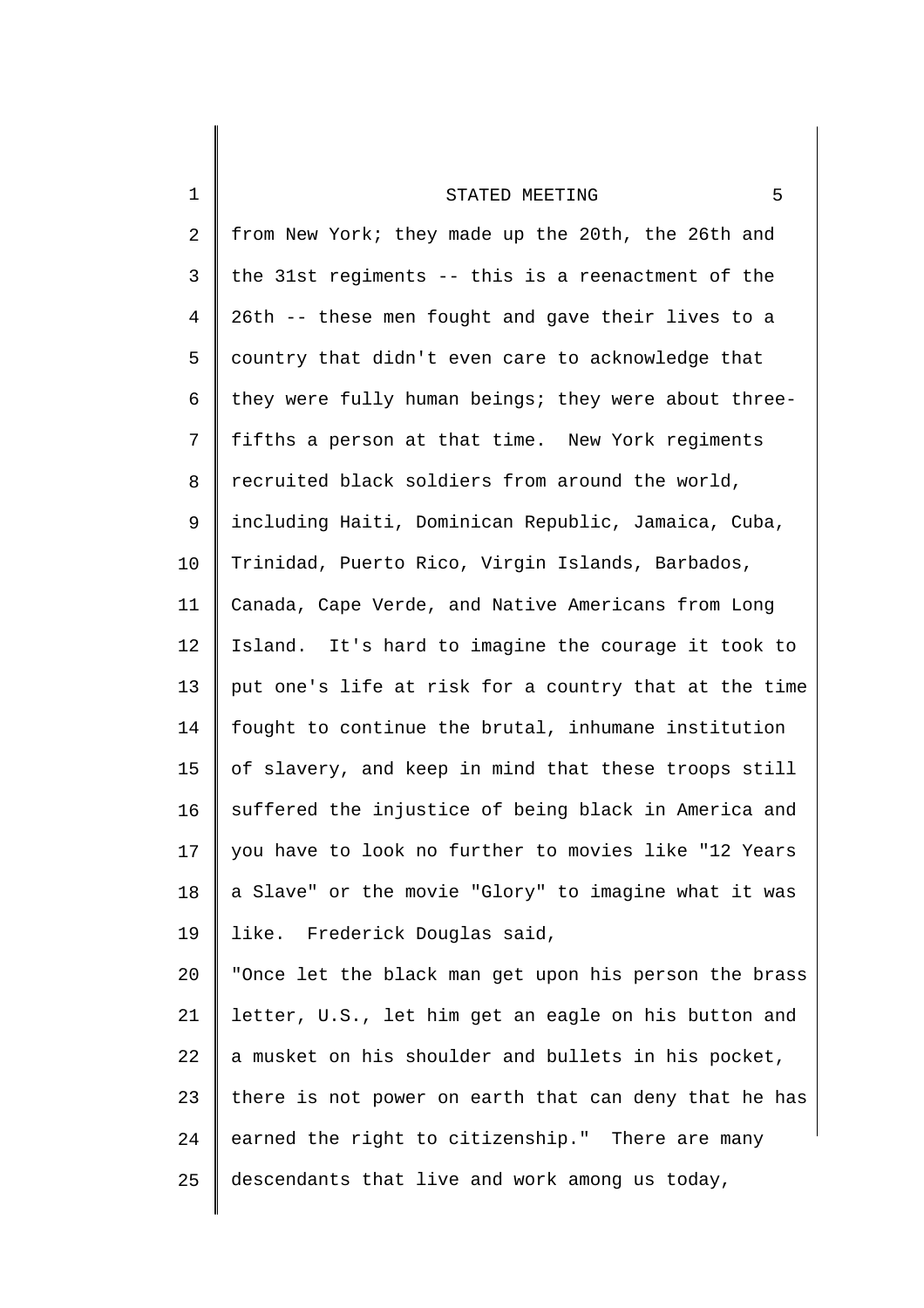| $\mathbf 1$    | 6<br>STATED MEETING                                  |
|----------------|------------------------------------------------------|
| $\overline{c}$ | actress Vanessa Williams is a direct descendant of a |
| 3              | 26th USCT veteran from New York, New York 1 anchor,  |
| 4              | Cheryl Wills' great-great-great grandfather fled his |
| 5              | slavemaster and joined the USCT. We are proud to     |
| 6              | honor their memory today by presenting the 26th      |
| 7              | Regiment USCT Historical Interpreters, led by Ludger |
| 8              | Balan, who will say a few words shortly.             |
| 9              | Before introducing Lugar I wanna present             |
| 10             | this proclamation that he has in honor of those who  |
| 11             | fought and died to help create what we now know is   |
| 12             | the United States of America. I'm happy to introduce |
| 13             | a resolution to declare February 2014 USCT month and |
| 14             | I wanna say thank you again is he gonna read the     |
| 15             | proc or he's gonna say something? And so I'd like    |
| 16             | the ask the Clerk to read the proc, please.          |
| 17             | Thank you. Council, City of<br>CITY CLERK:           |
| 18             | New York Proclamation. [crosstalk]                   |
| 19             | COUNCIL MEMBER WILLIAMS: You can sit                 |
| 20             | down.                                                |
| 21             | CITY CLERK: Whereas, in celebration of               |
| 22             | African-American History Month the Council of the    |
| 23             | City of New York is very proud to commemorate the    |
| 24             | 150th anniversary of the New York Regiment United    |
| 25             | States Colored Troops and to honor the New York 26th |
|                |                                                      |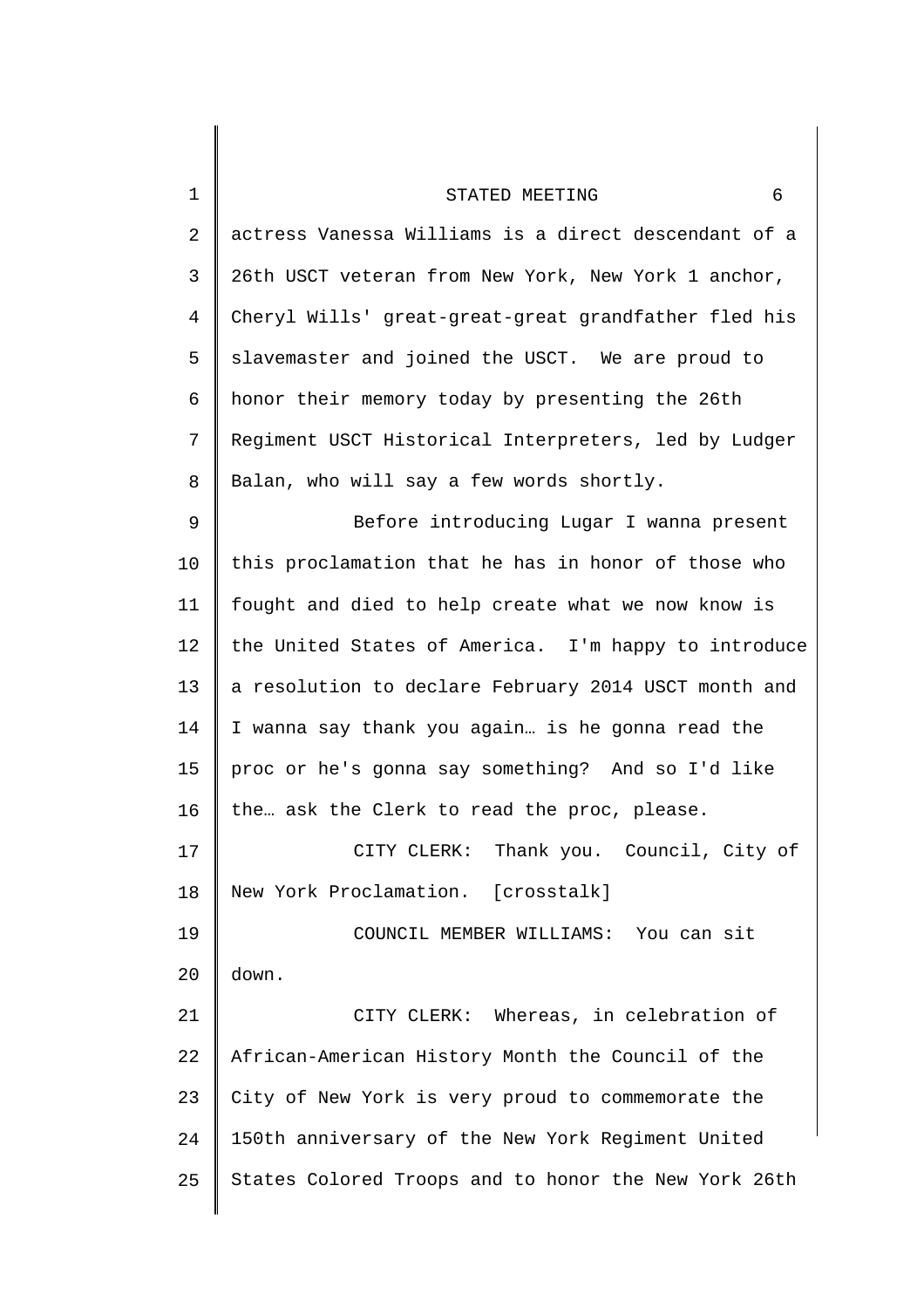| $\mathbf 1$    | 7<br>STATED MEETING                                   |
|----------------|-------------------------------------------------------|
| $\overline{2}$ | USC Historical Interpreters, who are bringing their   |
| 3              | stories to life today. And whereas, the United        |
| $\overline{4}$ | States Colored Troops, the USCT, was formed in 1863,  |
| 5              | which was comprised of more than 200,000 free men of  |
| 6              | diverse African heritage who joined the Federal Army  |
| 7              | and Union Navy to fight in the Civil War. Through     |
| 8              | courageous battles and countless sacrifices they led  |
| 9              | humanity to a victor that helped put an end to        |
| 10             | slavery and save the Union. On February 27th, 1864,   |
| 11             | three USCT regiments were founded in New York City,   |
| 12             | the USCT 20th, 26th and 31st. And whereas, over       |
| 13             | 4,000 free blacks served in the New York regiments,   |
| 14             | all of whom were reined on the East River and         |
| 15             | military bases of that era on Rikers and Hart Island. |
| 16             | Enlistees were born near and far, not only from       |
| 17             | around the United States and Canada, but also Haiti,  |
| 18             | the Dominican Republic, Jamaica, Cuba, Trinidad,      |
| 19             | Puerto Rico, Virgin Islands, Barbados, and Cape       |
| 20             | Verde, as well as Native Americans from Long Island.  |
| 21             | Demonstrating true American character, they sought    |
| 22             | beyond their own backgrounds to work together in      |
| 23             | common purpose, correct an unjust past and lead our   |
| 24             | country toward a brighter future. And whereas, today  |
| 25             | more than 200 USCT troops are interred at cemeteries  |
|                |                                                       |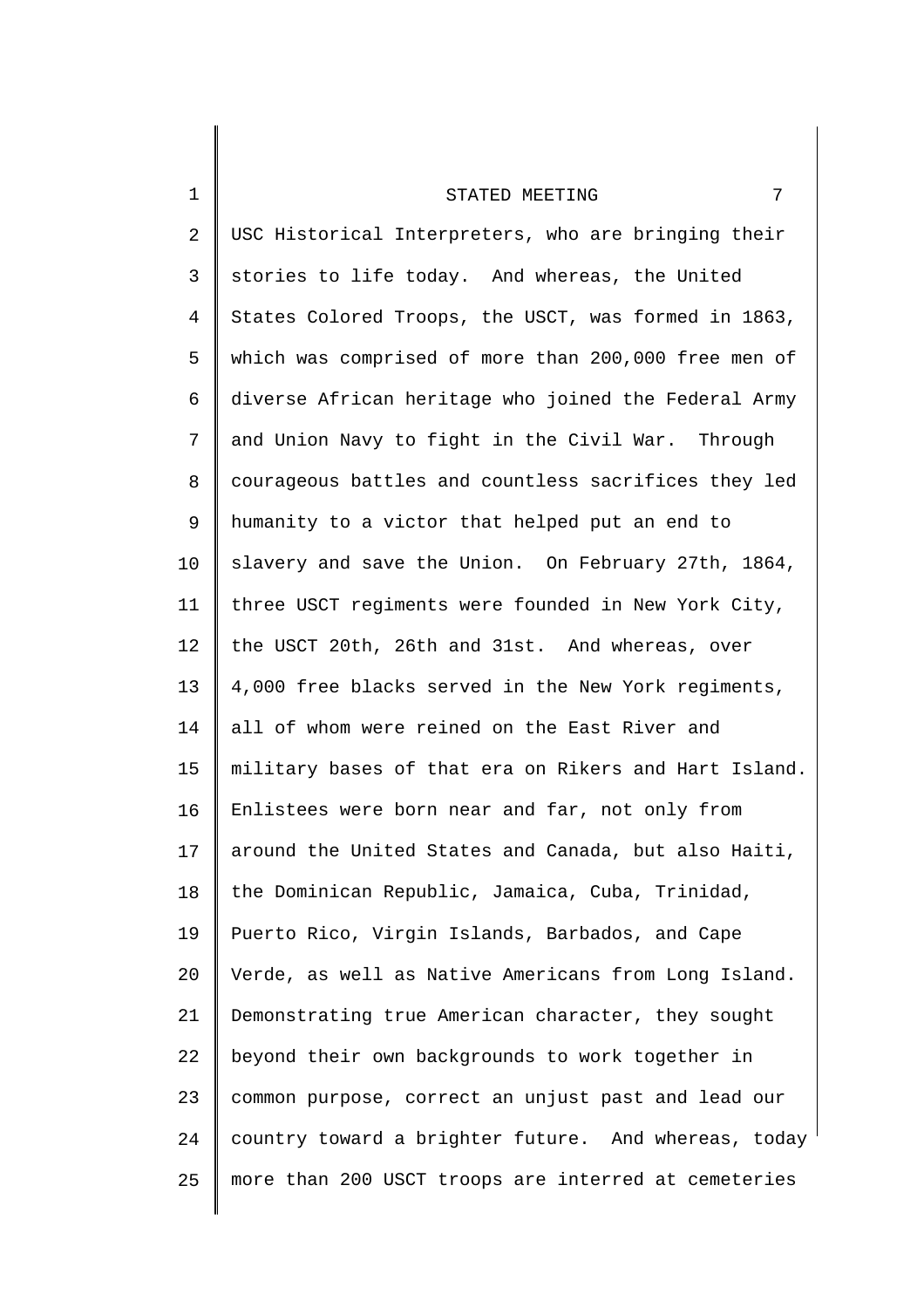1 2 3 4 5 6 7 8 9 10 11 12 13 14 15 16 17 18 19 20 21 22 23 24 25 STATED MEETING 8 in Brooklyn, Queens, Staten Island, Long Island, and Upstate and their descendants live in all five boroughs and beyond. Their hard-won progress is also brought to life by the New York 26th USCT Historical Interpreters, a New York City-based group of dedicated Civil War aficionados who provide educational programs, demonstrations, talks at living history events, classrooms and battle reenactments to communities in New York, New Jersey, Connecticut and Pennsylvania. Now therefore be it known, that the Council of the City of New York commends the New York 26th USCT Historical Interpreters for their work and proudly honors the New York Regiment of the United States Colored Troops 20th, 26th and 31st in celebration of their 150th anniversary for their outstanding service and contributions to the community. Melissa Mark-Viverito, Speaker for the Entire Council; Jumaane D. Williams, Council Member 45th District, Brooklyn; Jimmy Van Bramer, Council Member 26th District, Queens. [applause] COUNCIL MEMBER WILLIAMS: Mr. Balan. And I also wanna say, we kinda put it together quickly, but I would like to take the liberty to say thank you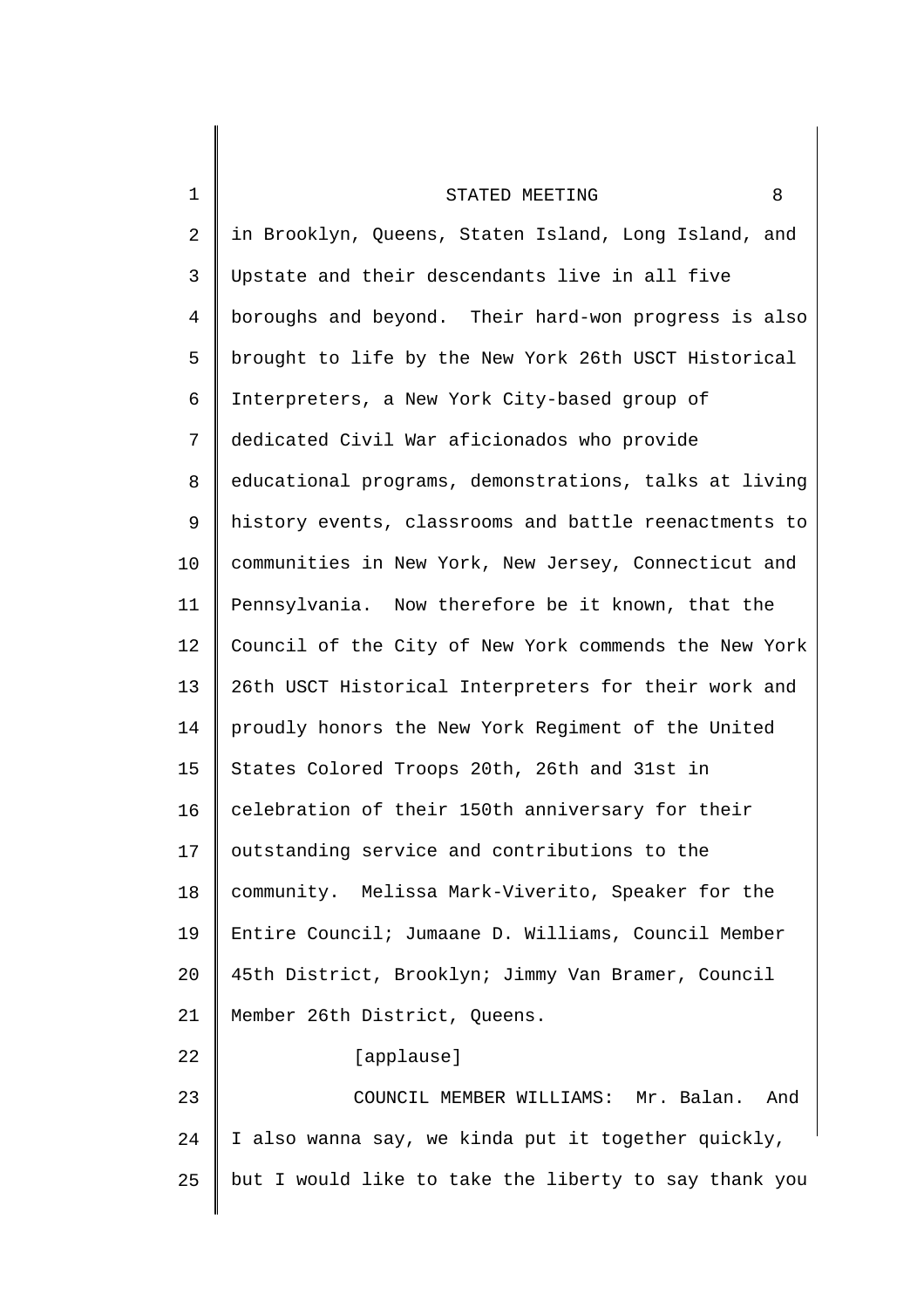| $\mathbf 1$ | 9<br>STATED MEETING                                   |
|-------------|-------------------------------------------------------|
| 2           | on behalf of the BLAC as well, who I'm sure would     |
| 3           | have wanted to participate in this and I'm sorry we   |
| 4           | rushed it through, but definitely on behalf of the    |
| 5           | BLAC and of course, we wanna thank Speaker Melissa    |
| 6           | Mark-Viverito for helping us get this done.           |
| 7           | [background comments] Okay. I wanted to recognize     |
| 8           | The Public Advocate Tish James; for a second I        |
| 9           | forgot she's The Public Advocate and I saw other City |
| 10          | Council Member [laughter].                            |

11 12 13 14 15 16 17 18 19 20 21 22 LUDGER BALAN: We'd like to thank… I wear many hats in New York City; I'm gonna keep my conversation pretty brief; I'll turn over the mic to our colleagues in the back. But first of all I'd like to thank the Councilman, Jumaane Williams, who had the great vision to help bring this together; been working for a few months to have this honorary moment for these really special group of people during a time in history who… there could not be any greater warrior in and of our time, any greater cause for war than the war to fight for freedom. With that I wanted to take the

23 24 25 opportunity to introduce you to some… we're not just living historians; among us there are also descendants from 26th USCT, there's a descendant from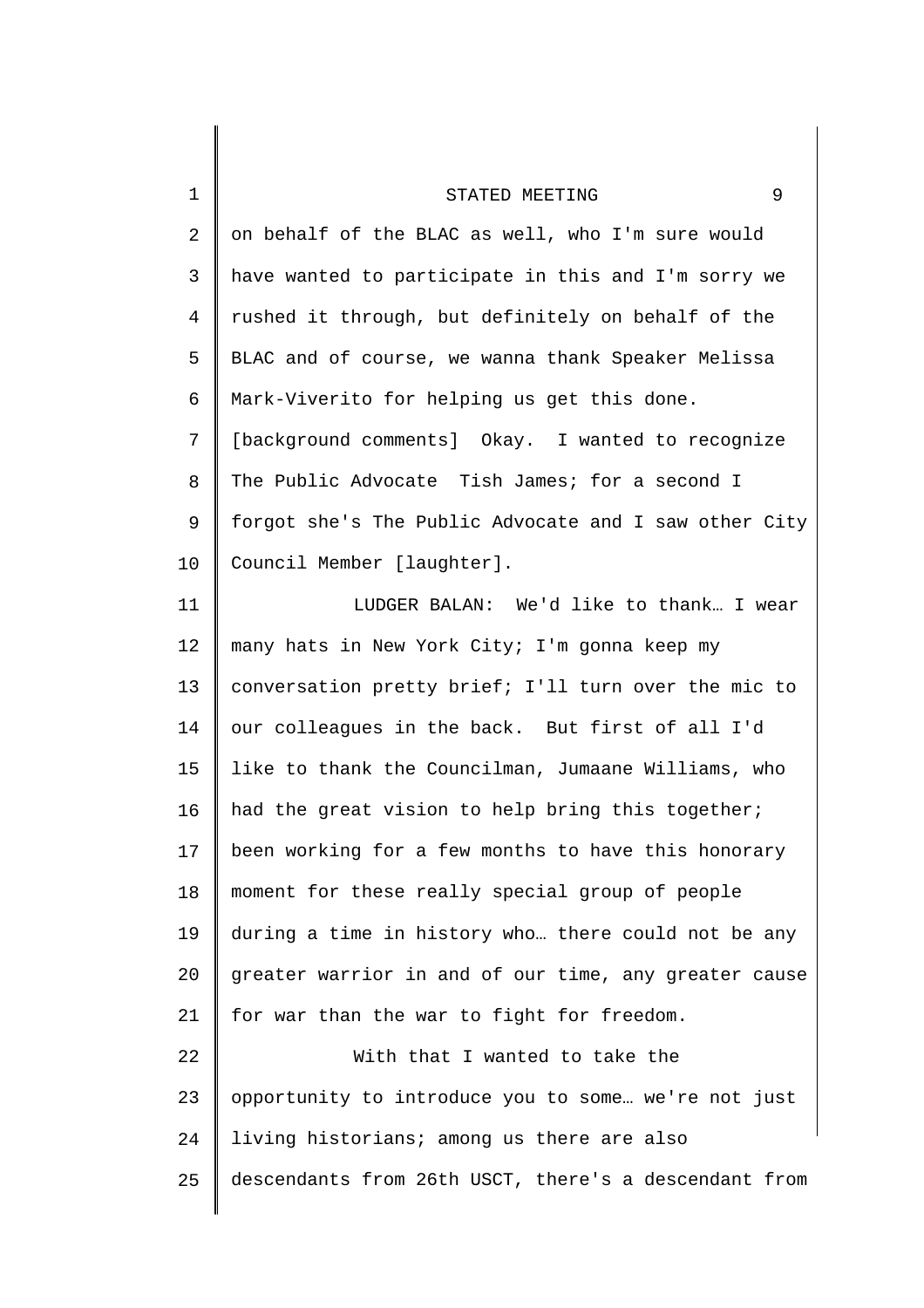| $\mathbf 1$    | 10<br>STATED MEETING                                  |
|----------------|-------------------------------------------------------|
| $\overline{2}$ | the 36th USCT and many of these folks have gone out   |
| 3              | you know and did a lot of work and published books to |
| $\overline{4}$ | tell the story. You know, why do we do this? I have   |
| 5              | a long history of education in New York City, like I  |
| 6              | said, wearing different caps, teaching different      |
| 7              | things; we found that it was very important to teach  |
| 8              | history. You know in history we learn about what      |
| 9              | we've done in the past, so we can have something,     |
| 10             | some kind of a construct to develop what we can do    |
| 11             | better in the future. So if we do not learn from our  |
| 12             | past, we will repeat it again and again. So we think  |
| 13             | the Civil War is an important conversation to have,   |
| 14             | especially today. So it's very important for us;      |
| 15             | we're very honored today to be recognized for our     |
| 16             | work and our efforts. With that I would like to pass  |
| 17             | the mic to our first descendant, which is Mr. Willie  |
| 18             | Cooper.                                               |
| 19             | [applause]                                            |
| 20             | WILLIE COOPER: Hello everyone, thank you              |
| 21             | for the invitation; my name is Willie Cooper; I was   |
| 22             | born in Windsor, North Carolina; I'm the youngest     |
| 23             | child of eight; my father, Ulysses Cooper, and my     |
| 24             | mother, Augustine Basil Cooper. Ulysses Cooper was    |

 $\begin{array}{c} \hline \end{array}$ 

25 the oldest child of Martin Cooper and Ann Reed. Ann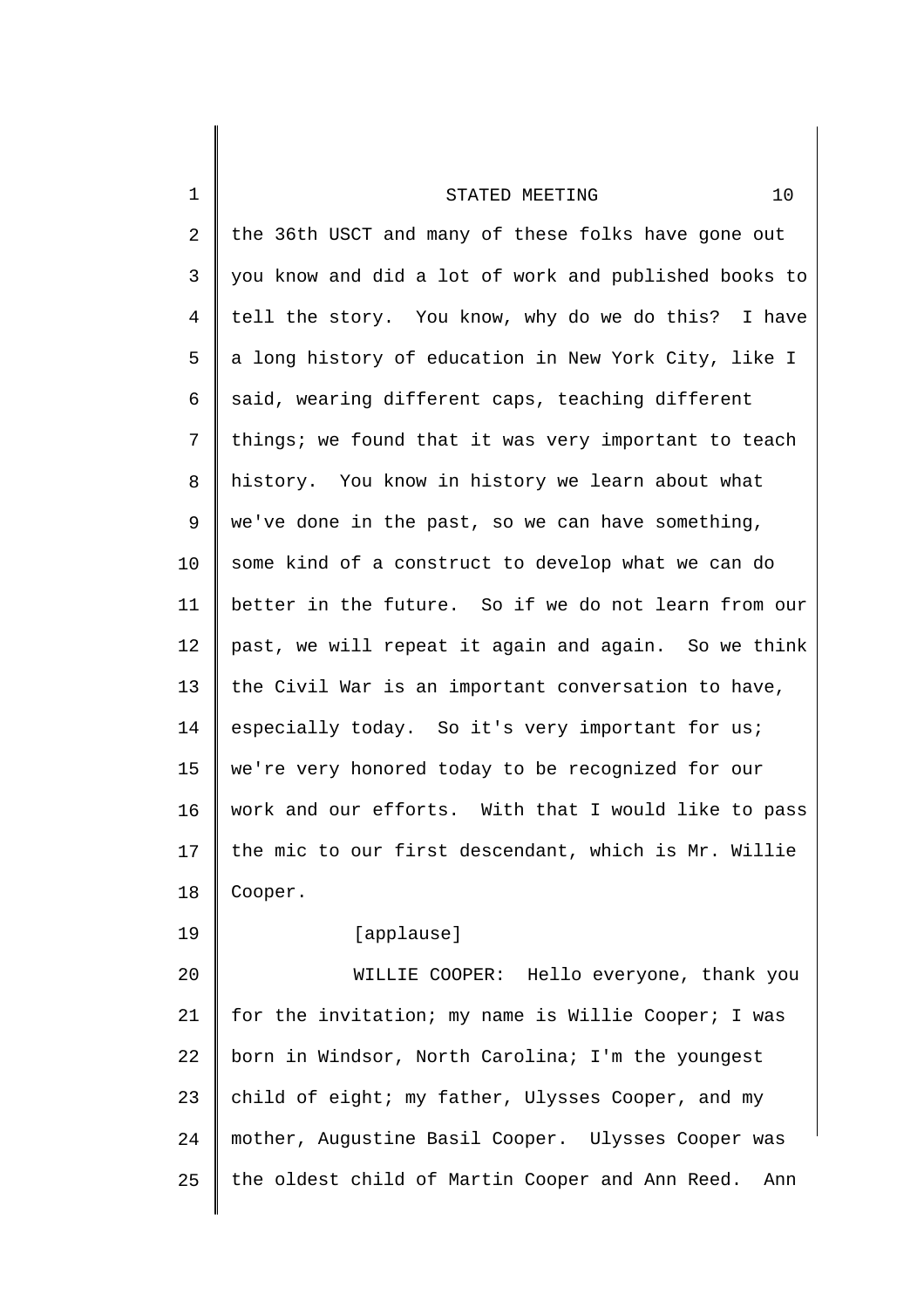| $\mathbf{1}$ | 11<br>STATED MEETING                                  |
|--------------|-------------------------------------------------------|
| 2            | Reed was the daughter of George Reed and Ann Reed.    |
| 3            | Ann Reed was the daughter of Blunt Barnhill and Sarah |
| 4            | Barnhill. Blunt Barnhill and George Reed were         |
| 5            | privates in the 36th Regiment. That regiment was      |
| 6            | raised in North Carolina, known as the 2nd North      |
| 7            | Carolina Colored Volunteers. My great-great           |
| 8            | grandfather, Blunt Barnhill, was wounded; he entered  |
| 9            | the war in Portsmouth, Virginia, along with my great  |
| 10           | grandfather; he was wounded and discharged at Point   |
| 11           | Lookout, Maryland in 1864. My great grandfather       |
| 12           | served a full three terms from 1863 to 1866, being    |
| 13           | discharged in New Orleans, Louisiana.                 |
| 14           | These soldiers fought had the                         |
| 15           | distinction of fighting in the 36th regiment, which   |
| 16           | was raised in the southern states of Virginia and     |
| 17           | North Carolina. Also, they were a majority, not free  |
| 18           | men; they were escaped slaves, who escaped from       |
| 19           | nearby plantations and farms and joined the Army.     |
| 20           | The 36th had the distinction of being the first       |
| 21           | infantry to enter the Confederate capital of          |
| 22           | Richmond, Virginia. Just one other thing; I see this  |
| 23           | famous gentleman over here with this Butler award on  |
| 24           | his chest, that Butler award was awarded by Major     |
| 25           | General Benjamin Butler for the heroics of the        |
|              |                                                       |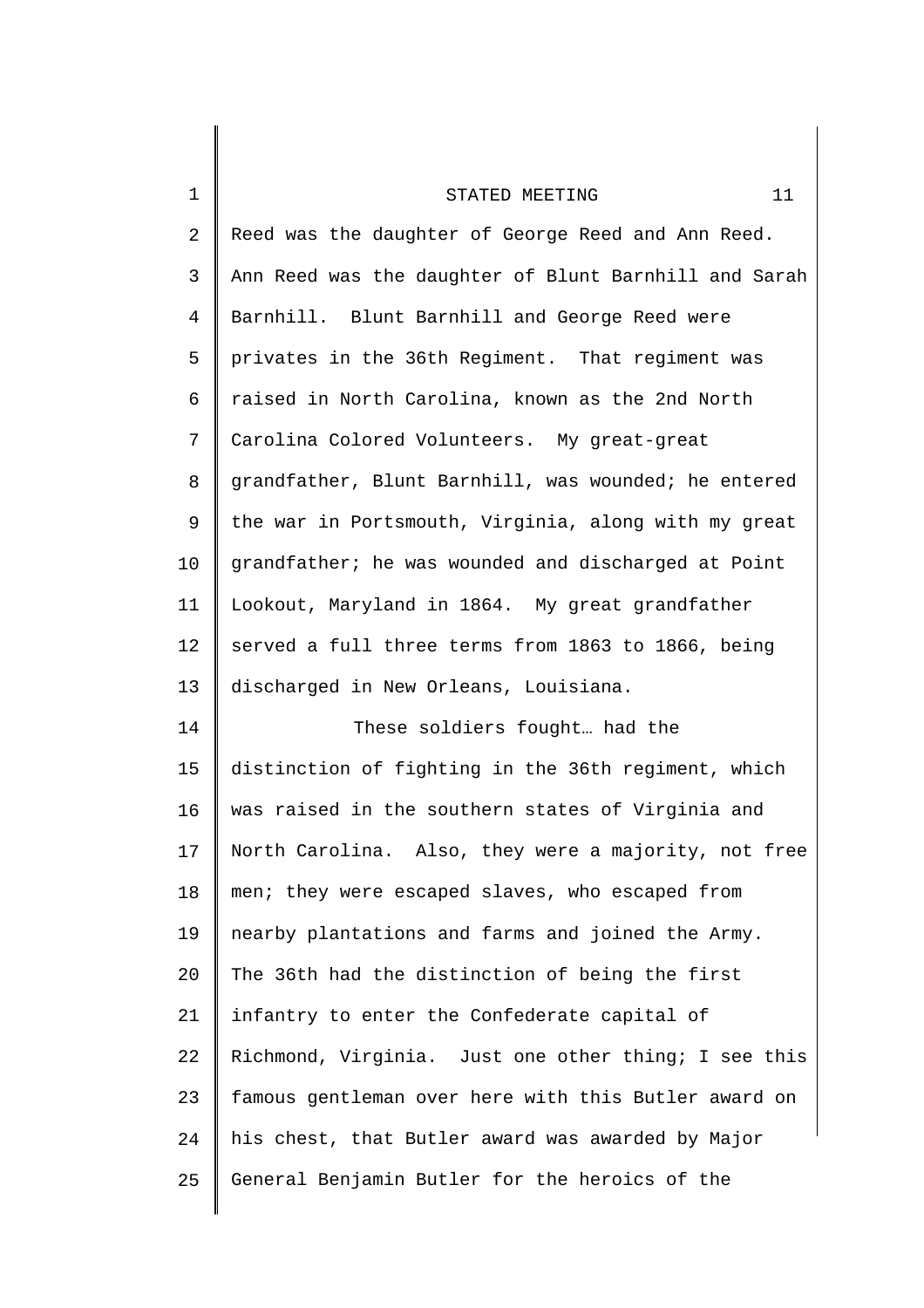| 1              | 12<br>STATED MEETING                                  |
|----------------|-------------------------------------------------------|
| $\overline{2}$ | soldier, fallen Army of the James. My grandfather's   |
| 3              | regiment was parley [sic] regiment; they also had the |
| 4              | distinction of winning two congressional medals       |
| 5              | highest honors this country could offer and those     |
| 6              | soldiers' names were Miles James, Corporal Miles      |
| 7              | James and Private James Gardner. Thank you.           |
| 8              | [applause]                                            |
| 9              | LUDGER BALAN: Thank you. I'd like to                  |
| 10             | turn over the mic to you know every military,         |
| 11             | alright, needs an admiralty, so I'd like to turn over |
| 12             | the mic to our admiralty of the regent.               |
| 13             | DR. MALCOLM BEECH: Good afternoon and                 |
| 14             | thank you very much. My name is Dr. Malcolm Beech     |
| 15             | and I'm President of the United States Colored Troops |
| 16             | Living History Association; it's a national           |
| 17             | organization of historic interpreters, scholars,      |
| 18             | reenactors; storytellers, and what we do is talk      |
| 19             | about the bravery, the heroism of the African-        |
| 20             | Americans that freed themselves during the Civil War  |
| 21             | and it's very important that we do talk about it and  |
| 22             | it's great to be here in New York City to celebrate   |
| 23             | the 150th anniversary of the 26th New York. And we'd  |
| 24             | like to also recognize some of the descendants of     |
| 25             |                                                       |
|                |                                                       |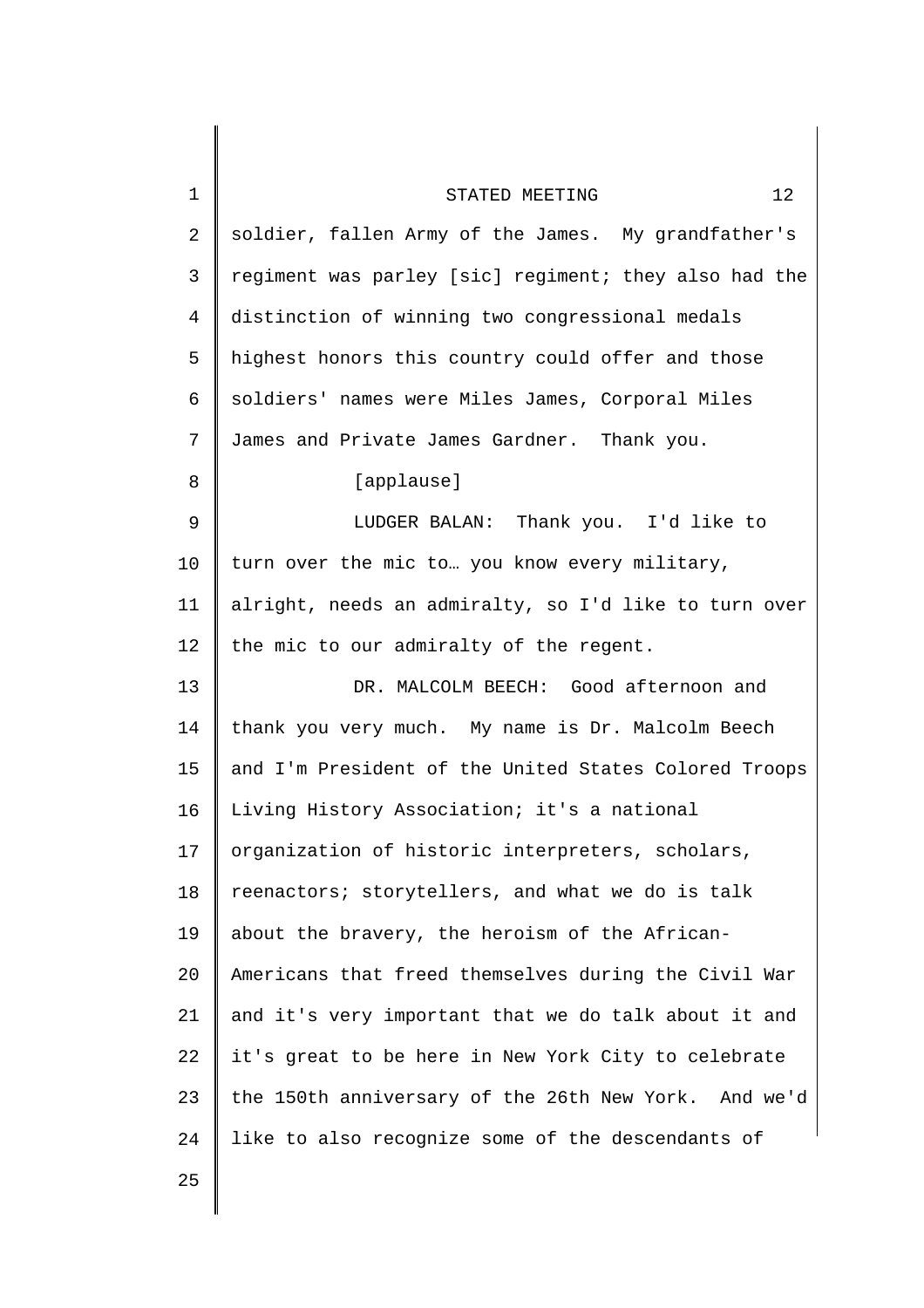| 1              | 13<br>STATED MEETING                                 |
|----------------|------------------------------------------------------|
| $\overline{c}$ | some of the members of the Carr family of the 26th   |
| 3              | and the 36th US Colored Troops.                      |
| 4              | COUNCIL MEMBER WILLIAMS: I just wanna                |
| 5              | say thank you again for the work you're doing; thank |
| 6              | you for the descendants for helping keep the legacy  |
| 7              | going and I think that ends the ceremony; say thank  |
| 8              | you again; I wanna give a shout-out to my mother,    |
| 9              | Patricia Williams, who's somewhere in the back over  |
| 10             | there. [cheers, applause] Thank you guys.            |
| 11             | [pause]                                              |
| 12             | [background comments]                                |
| 13             | [applause]                                           |
| 14             | SPEAKER MARK-VIVERITO: Thank you for                 |
| 15             | that, Council Member Williams.                       |
| 16             | The next and last ceremonial for today is            |
| 17             | Council Member Ydanis Rodriguez, who will be         |
| 18             | presenting a proclamation to Estiven Rodriguez any   |
| 19             | family relationship? [background comments, laughter] |
| 20             | No. Okay, alright. [laughter] We're all family,      |
| 21             | we're all family. [background comments]              |
| 22             | So Estiven Rodriguez is a 17-year-old                |
| 23             | Washington Heights High School senior who was        |
| 24             | mentioned by President Obama at the State of the     |
| 25             | Union Address where he was a guest in the box of     |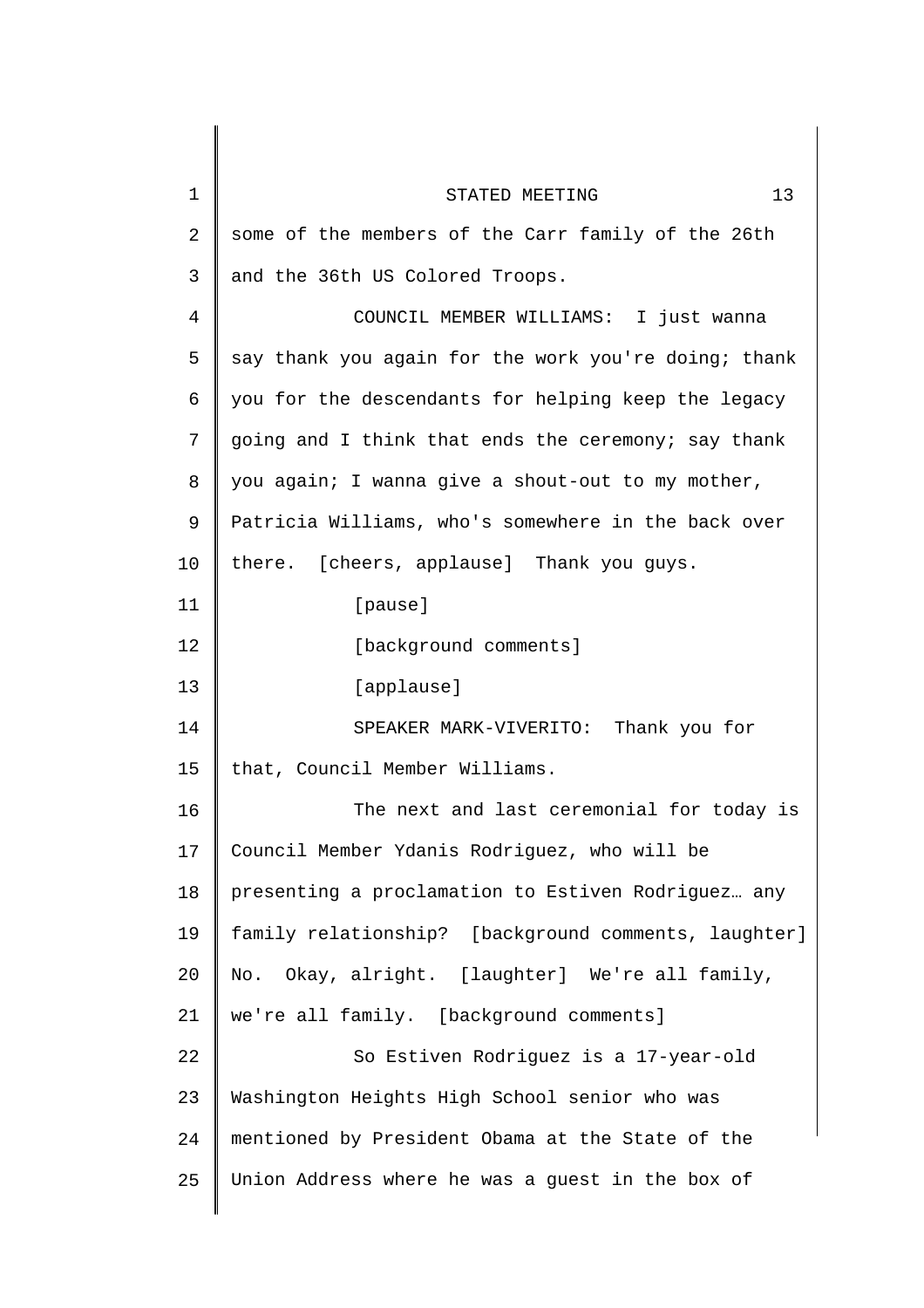| $\mathbf 1$    | 14<br>STATED MEETING                                  |
|----------------|-------------------------------------------------------|
| $\overline{2}$ | First Lady Michelle Obama -- wow, what a privilege.   |
| $\mathsf{3}$   | Estiven is a student at the Washington Heights        |
| $\overline{4}$ | Expeditionary Learning School, WHEELS, and is ranked  |
| 5              | fifth in a class of 100. Wow. [cheers, applause]      |
| 6              | He has earned a full competitive scholarship from the |
| 7              | Posse Foundation to attend Dickinson College in       |
| 8              | Pennsylvania in the fall. Estiven arrived from the    |
| 9              | Dominican Republic eight years ago and at that time   |
| 10             | he did not speak English and he has been incredibly   |
| 11             | inspirational in all that he has accomplished.        |
| 12             | Two months ago he led a march of his                  |
| 13             | senior class to the post office so that they could    |
| 14             | mail out their college applications, and much of his  |
| 15             | work and accomplishments by Estiven is due to his     |
| 16             | hard work and dedication, the great teachers, an      |
| 17             | innovative tutoring program and a wonderful school    |
| 18             | environment. So with that, great to have you here     |
| 19             | [cheer] and I'll pass it on to Ydanis Rodriguez.      |
| 20             | [applause, comments]                                  |
| 21             | COUNCIL MEMBER RODRIGUEZ: Well thank                  |
| 22             | you, Madame Speaker for allowing us to recognize      |
| 23             | Estiven. Estiven goes to WHEELS and WHEELS has 100    |
| 24             | percent of the students getting into college,         |
| 25             | [background comments] so they take college readiness  |

 $\mathbb{I}$  $\parallel$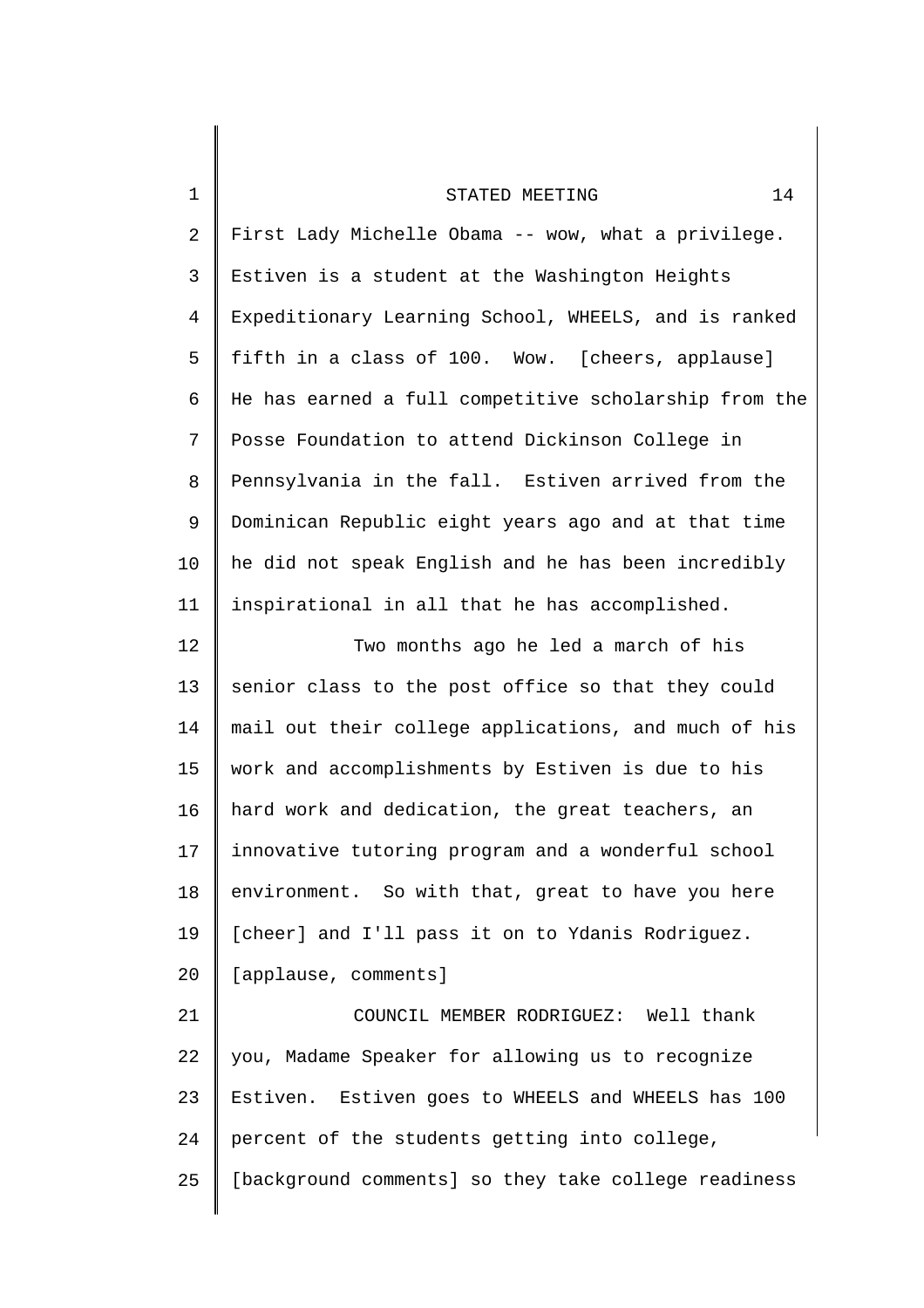| $\mathbf 1$ | 15<br>STATED MEETING                                  |
|-------------|-------------------------------------------------------|
| 2           | very seriously. Every year they walk to the post      |
| 3           | office, so the students don't have any choice on when |
| 4           | they bring the application, because they walk with    |
| 5           | them every year. So [background comment, laughter]    |
| 6           | I'm there so I would like to welcome Estiven          |
| 7           | Rodriguez of WHEELS High School in Washington         |
| 8           | Heights. Estiven is a young man from my native        |
| 9           | Dominican Republic who many of you may recognize as a |
| 10          | student acknowledged by President Barrack Obama       |
| 11          | during his State of the Union Address earlier this    |
| 12          | year. Estiven and his peers are examples of how hard  |
| 13          | work and commitment to education can open up so many  |
| 14          | doors. As announced by President Barrack Obama,       |
| 15          | Estiven Rodriguez has been granted a full scholarship |
| 16          | at Dickinson College in Pennsylvania this year.       |
| 17          | [applause, cheers] This after he arrived in this      |
| 18          | country at nine years old, not speaking any English;  |
| 19          | this is also a testament to his family and his        |
| 20          | teachers who have pushed him to this level of         |
| 21          | excellence. He ranks fifth in his class and is        |
| 22          | primed for an amazing future. His story is a story    |
| 23          | of so many immigrants, young people in our community, |
| 24          | including myself. Thank you, Estiven, for making us   |
| 25          | all very proud of you, [cheers, applause]             |
|             |                                                       |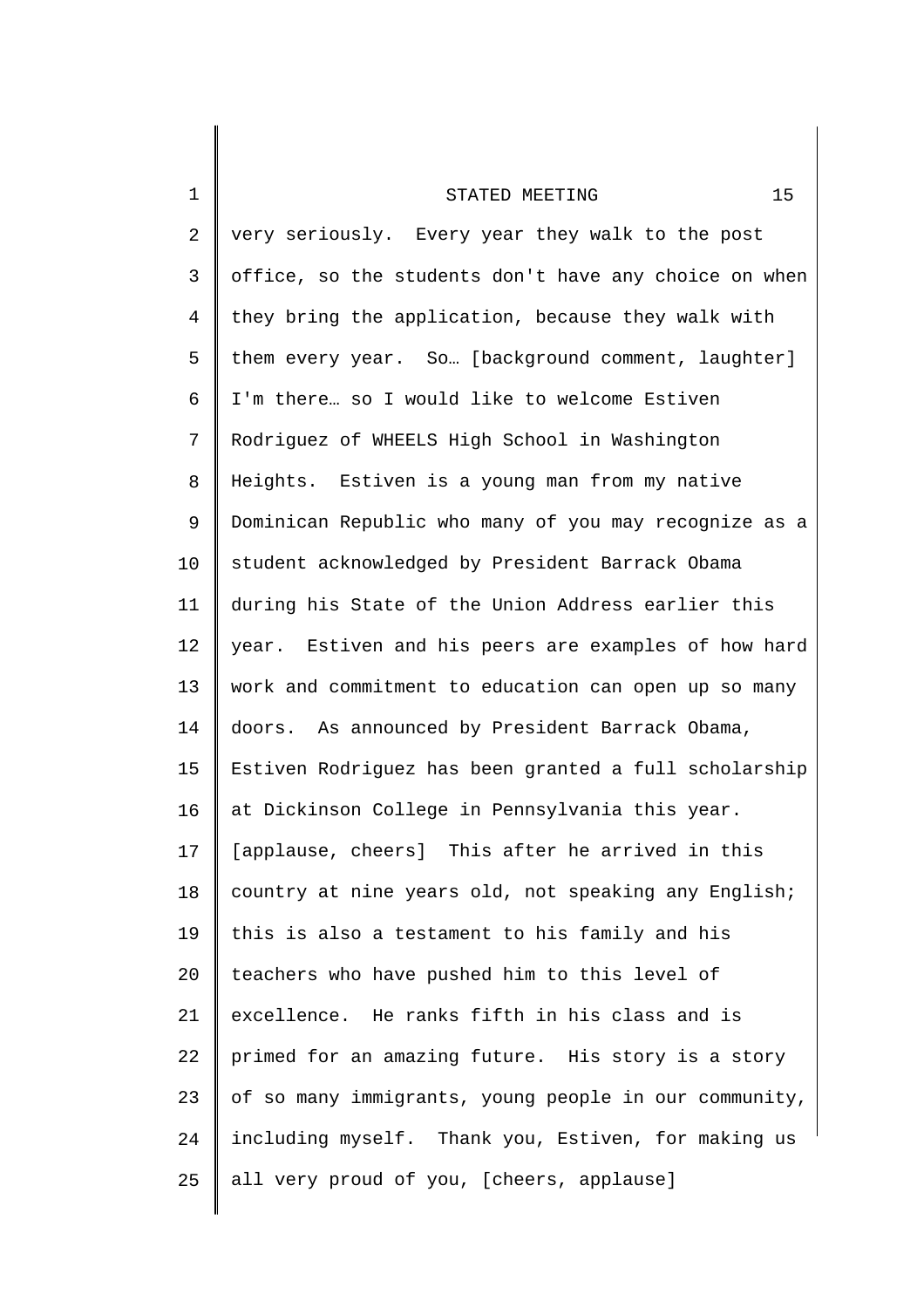| 1              | 16<br>STATED MEETING                                  |
|----------------|-------------------------------------------------------|
| $\overline{2}$ | congratulations, 00:18:24 [Spanish]. Now can we get   |
| 3              | a clerk to please read the proclamation?              |
| 4              | CITY CLERK: Council, City of New York                 |
| 5              | proclamation. [background comments] Whereas, the      |
| 6              | Council of the City of New York is proud to honor     |
| 7              | Estiven Rodriguez as a model student and to           |
| 8              | congratulate him upon being celebrated for his        |
| 9              | academic achievements during President Obama's 2014   |
| 10             | State of the Union Address. And whereas, Estiven,     |
| 11             | the son of Dominican immigrants, arrived in the       |
| 12             | Unites States at the age of nine. Although he knew    |
| 13             | very little English, he had the ambition, guidance    |
| 14             | and dedication needed to work hard and become one of  |
| 15             | the top students in his high school class. And        |
| 16             | whereas, Estiven currently a high school senior has   |
| 17             | been rewarded for his commitment with a full tuition, |
| 18             | four-year Posse Foundation Scholarship to attend      |
| 19             | Dickinson College this fall. And whereas, Estiven's   |
| 20             | exception accomplishments have been celebrated by     |
| 21             | President Barrack Obama on two occasions, one in his  |
| 22             | 2014 State of the Union Address and in his speech at  |
| 23             | the White House's College Opportunity Summit on       |
| 24             | January 16th. And whereas, outside of school Estiven  |
| 25             | has participated in the Engaging Latinos Community    |
|                |                                                       |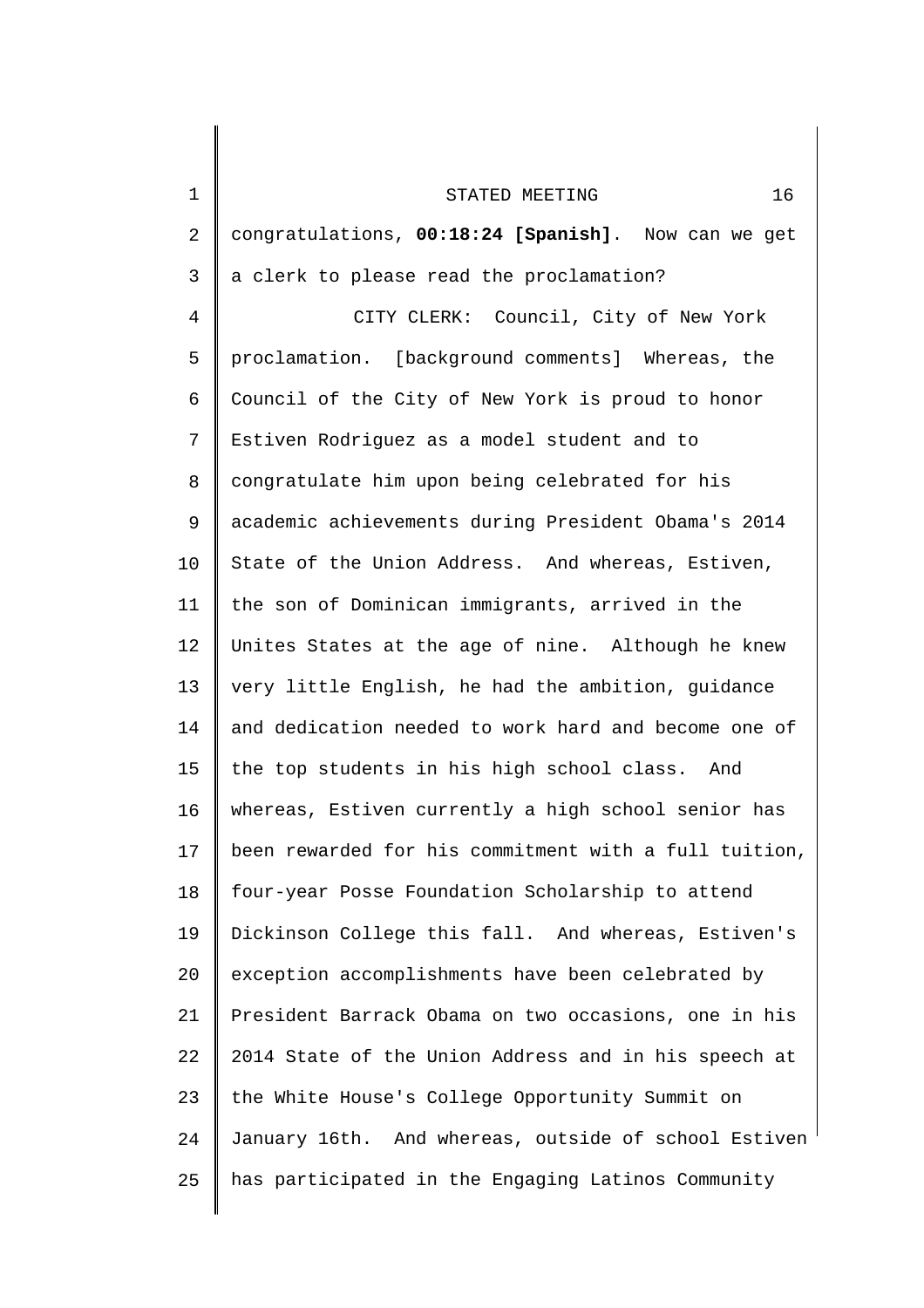| $\mathbf 1$    | 17<br>STATED MEETING                                  |
|----------------|-------------------------------------------------------|
| $\overline{2}$ | for Education, ENLACE Program, a multi-year cohort    |
| 3              | program that provides high-achieving Latino students  |
| 4              | with advanced academic enrichment in STEM, science,   |
| 5              | technology, engineering and math, [background         |
| 6              | comments] critical writing and other college          |
| 7              | preparatory disciplines at Lehman College. And        |
| 8              | whereas, Estiven Rodriguez is a dynamic member of his |
| 9              | school community who excels as a student athlete and  |
| 10             | a member of the school's math club, soccer team and   |
| 11             | track team. And whereas, Estiven's extraordinary      |
| 12             | accomplishments confirm the essential truth that with |
| 13             | the right support everyone, regardless of background  |
| 14             | or circumstance, can achieve their dreams as far as   |
| 15             | their talents can take them. Now therefore be it      |
| 16             | known, that the Council of the City of New York       |
| 17             | proudly honors Estiven Rodriguez for his outstanding  |
| 18             | achievements and for inspiring us all to strive       |
| 19             | toward our very best. Melissa Mark-Viverito, Speaker  |
| 20             | for the Entire Council; Ydanis Rodriguez, Council     |
| 21             | Member 10th District, Manhattan.                      |
| 22             | [cheers, applause]                                    |
| 23             | COUNCIL MEMBER RODRIGUEZ:                             |
| 24             | Congratulations.                                      |
| 25             |                                                       |
|                |                                                       |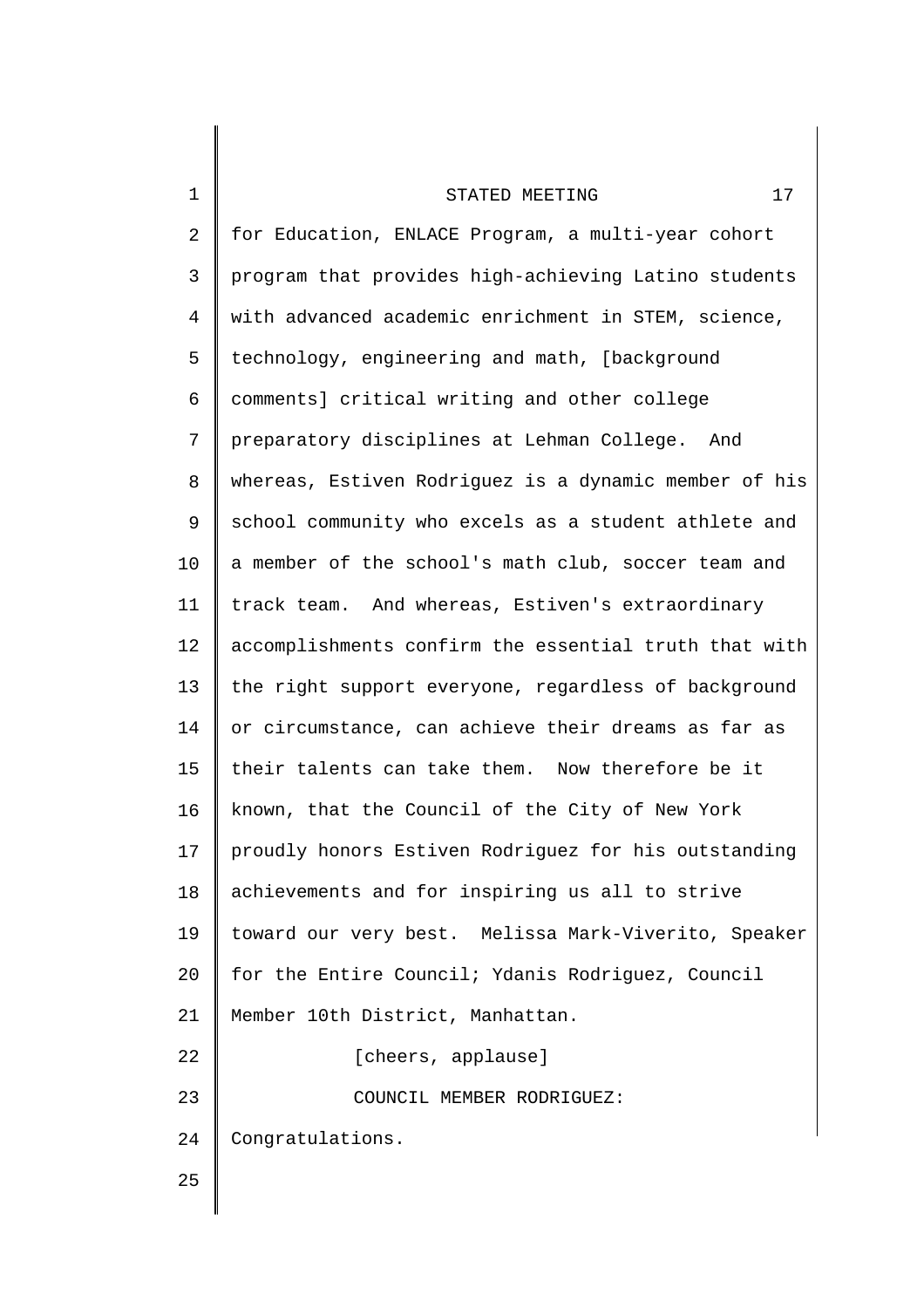| $\mathbf 1$ | 18<br>STATED MEETING                                  |
|-------------|-------------------------------------------------------|
| 2           | ESTIVEN RODRIGUEZ: First of all, I wanna              |
| 3           | thank the City Council for the achievement and the    |
| 4           | award and I also wanna thank my school and my family, |
| 5           | because without them I wouldn't be here. And I have   |
| 6           | worked hard, but I know there's also a lot of         |
| 7           | students that are watching and they know and they     |
| 8           | have worked as hard as me and to be honest, I also    |
| 9           | think that they also deserve the same award. Thank    |
| 10          | you. [background comments, applause]                  |
| 11          | PRINCIPAL OF WHEELS: I'm the principal                |
| 12          | of Estiven's school and I feel like a proud parent    |
| 13          | today, as I have for the last month. I wanna thank    |
| 14          | Council Member Rodriguez, Speaker of the City Council |
| 15          | and all City Council Members for your wonderful       |
| 16          | support of our school and I wanna give a special      |
| 17          | shout-out to all of our teachers who are not here but |
| 18          | have a huge role in preparing Estiven and all of our  |
| 19          | students for the success that they have. Thank you    |
| 20          | very, very much.                                      |
| 21          | [background comments, applause]                       |
| 22          | FEMALE VOICE: I also wanted to thank                  |
| 23          | Estiven and the City Council on behalf of New York    |
| 24          | City Outward Bound schools. We have a network of      |
| 25          | public schools of which WHEELS is one of them and     |
|             |                                                       |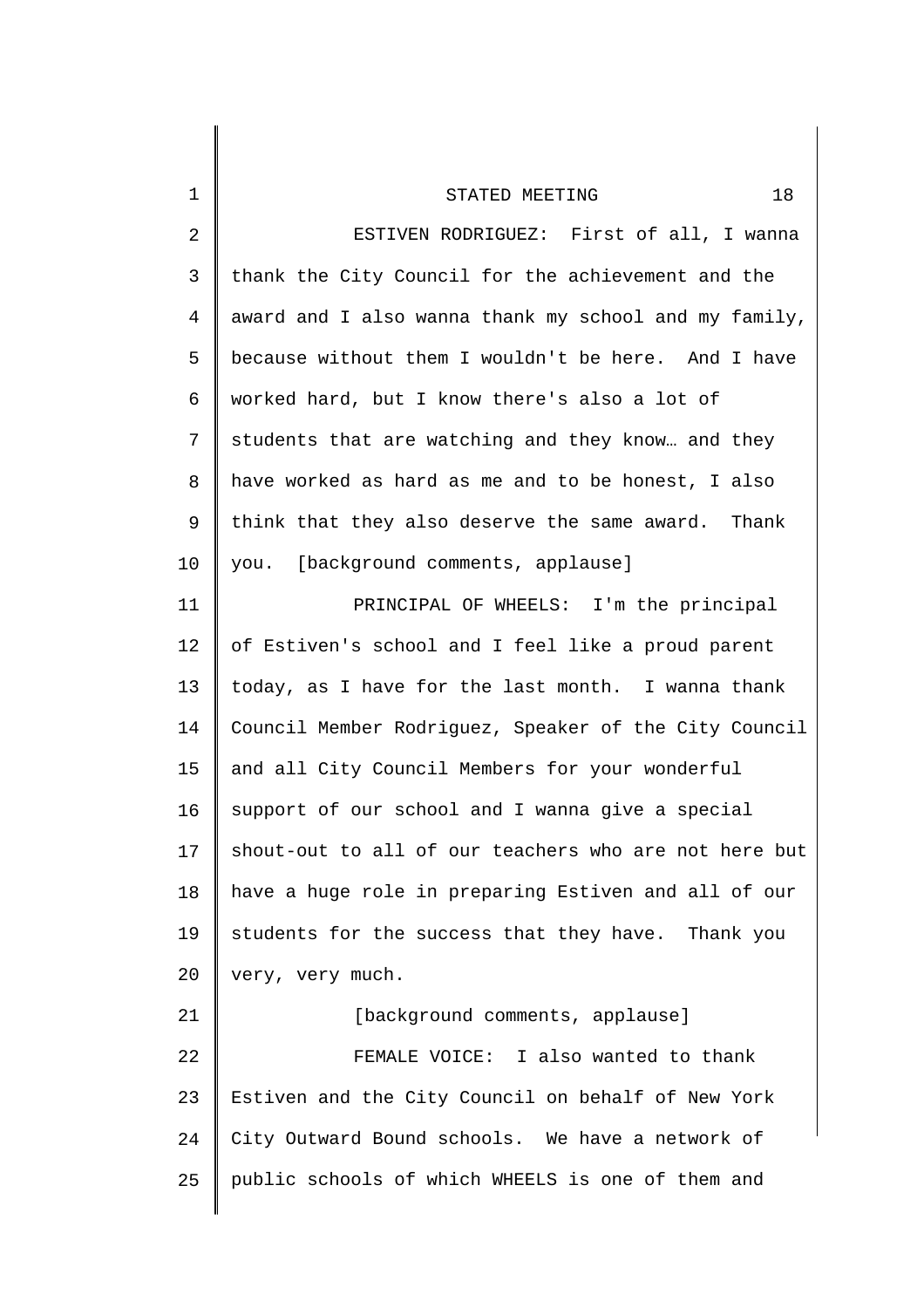| $\mathbf 1$    | 19<br>STATED MEETING                                  |
|----------------|-------------------------------------------------------|
| $\overline{2}$ | there's one or more in every borough of New York City |
| 3              | and Estiven is a wonderful role model for all the     |
| 4              | students, they've all been watching this very closely |
| 5              | and very excited and the college march that was       |
| 6              | talked about was started at WHEELS and now it takes   |
| 7              | place in every single one of those 11 schools on the  |
| 8              | same day every year and I see a lot of council        |
| 9              | members who have come in the past; I hope you all     |
| 10             | come again next December; I know Jumaane, you were    |
| 11             | there in the past at Kurt Hahn, and hope to see you   |
| 12             | there, so invitations will go out.                    |
| 13             | COUNCIL MEMBER RODRIGUEZ: Thank you.                  |
| 14             | [background comments, applause]                       |
| 15             | SPEAKER MARK-VIVERITO: Alright and that               |
| 16             | concludes ceremonials.                                |
| 17             | [background cheers, applause]                         |
| 18             | [pause]                                               |
| 19             | SPEAKER MARK-VIVERITO: Alright, we're                 |
| 20             | gonna get started. [interpose]                        |
| 21             | MALE VOICE: Ladies and gentleman; can I               |
| 22             | have your attention please? Can I please have your    |
| 23             | attention? Quiet on the floor, please. Quiet on the   |
| 24             | floor, please. [background comment] Quiet.            |
| 25             | [background comment]                                  |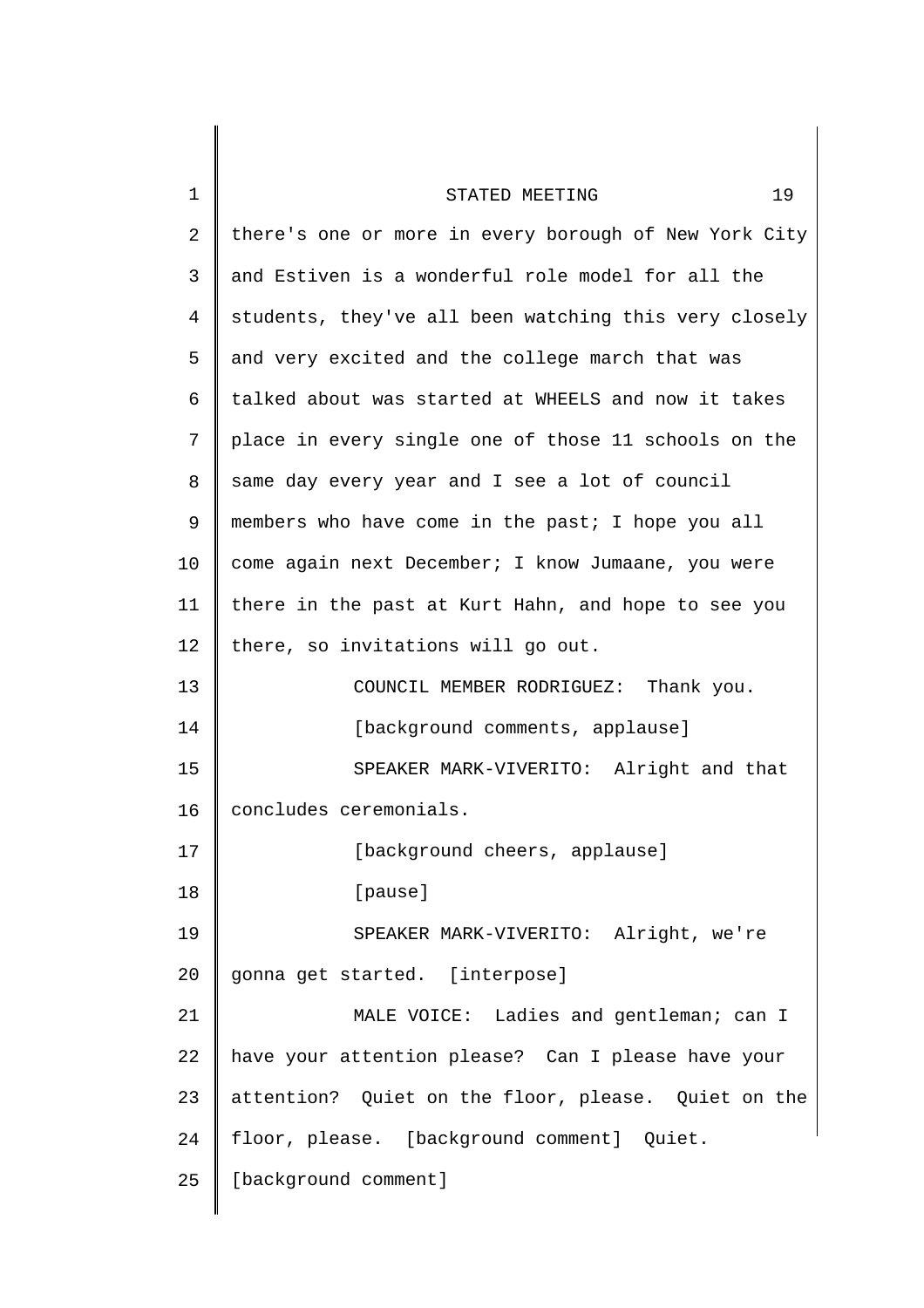| $\mathbf 1$    | 20<br>STATED MEETING                                  |
|----------------|-------------------------------------------------------|
| $\overline{2}$ | [gavel]                                               |
| 3              | MALE VOICE: At this time, can you please              |
| 4              | place all cell phones and pagers to vibrate and will  |
| 5              | all non-Council employees, non-Council employees,     |
| 6              | please leave the main floor of the chambers; could    |
| 7              | have a seat upstairs in the balcony. Thank you.       |
| 8              | [pause]                                               |
| 9              | PUBLIC ADVOCATE JAMES: All rise for the               |
| 10             | Pledge of Allegiance, please. [background comments]   |
| 11             | Quiet in the chambers; please all rise for the Pledge |
| 12             | of Allegiance. [collective Pledge of Allegiance I     |
| 13             | pledge Allegiance to the flag of the United States of |
| 14             | America and to the Republic for which it stands, one  |
| 15             | nation under God, indivisible, with Liberty and       |
| 16             | Justice for all. Thank you. Roll call. [background    |
| 17             | comments, laughter]                                   |
| 18             | CITY CLERK: Arroyo.                                   |
| 19             | COUNCIL MEMBER ARROYO: Here.                          |
| 20             | CITY CLERK: Barron. Cabrera. Chin.                    |
| 21             | COUNCIL MEMBER CHIN: Here.                            |
| 22             | CITY CLERK: Cohen.                                    |
| 23             | COUNCIL MEMBER COHEN: Here.                           |
| 24             | CITY CLERK: Constantinides.                           |
| 25             | COUNCIL MEMBER CONSTANTINIDES: Here.                  |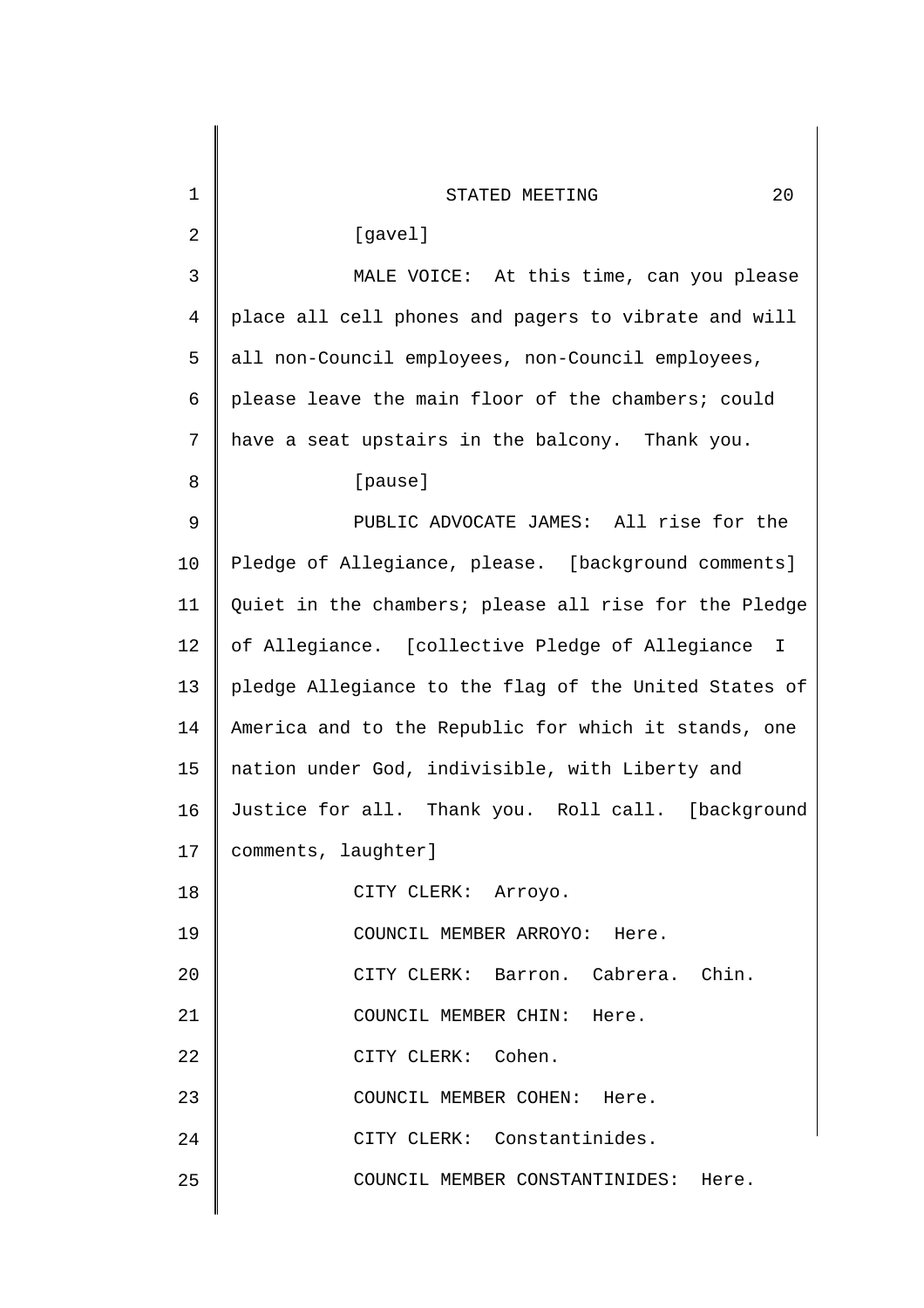| $\mathbf 1$    | 21<br>STATED MEETING                          |
|----------------|-----------------------------------------------|
| $\overline{2}$ | CITY CLERK: Cornegy.                          |
| 3              | COUNCIL MEMBER CORNEGY: Present.              |
| $\overline{4}$ | CITY CLERK: Crowley. Cumbo.                   |
| 5              | [background comments]                         |
| $\epsilon$     | PUBLIC ADVOCATE JAMES: May we have            |
| $\overline{7}$ | quiet? Quiet please and [background comments, |
| 8              | laughter]                                     |
| $\mathsf 9$    | CITY CLERK: Deutsch. Dickens.                 |
| 10             | COUNCIL MEMBER DICKENS: Here.                 |
| 11             | CITY CLERK: Dromm.                            |
| 12             | COUNCIL MEMBER DROMM: Here.                   |
| 13             | CITY CLERK: Espinal. Eugene. Ferreras.        |
| 14             | Garodnick.                                    |
| 15             | COUNCIL MEMBER GARODNICK: Here.               |
| 16             | CITY CLERK: Gentile. Gibson.                  |
| 17             | Greenfield.                                   |
| 18             | COUNCIL MEMBER GREENFIELD: Here.              |
| 19             | CITY CLERK: Johnson.                          |
| 20             | COUNCIL MEMBER JOHNSON: Here.                 |
| 21             | CITY CLERK: Kallos.                           |
| 22             | COUNCIL MEMBER KALLOS: Here.                  |
| 23             | CITY CLERK: King.                             |
| 24             | COUNCIL MEMBER KING: Present.                 |
| 25             | CITY CLERK: Koo.                              |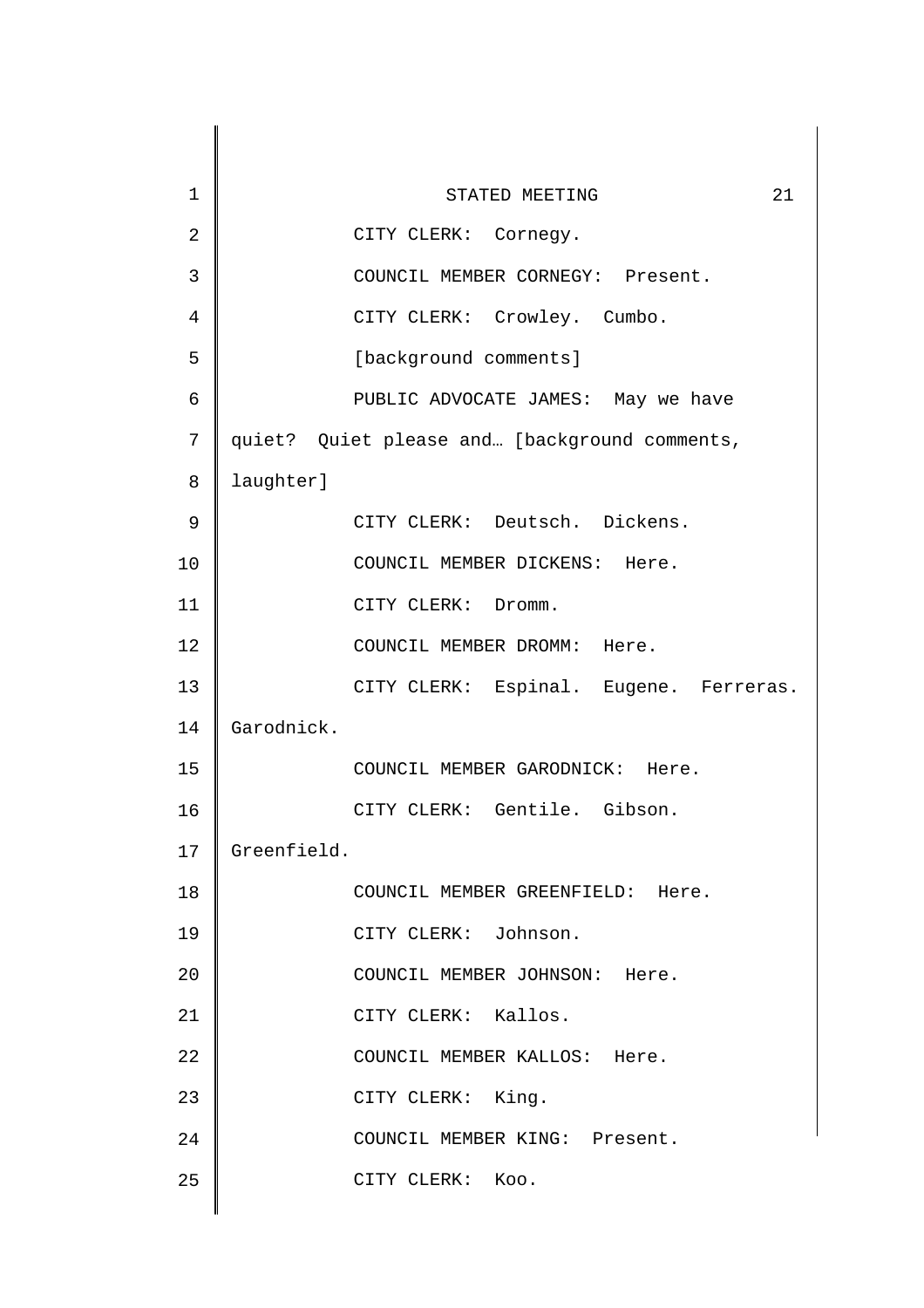|           | STATED MEETING                      | 22 |
|-----------|-------------------------------------|----|
|           | COUNCIL MEMBER KOO: Here.           |    |
|           | CITY CLERK: Koslowitz. Lancman.     |    |
|           | COUNCIL MEMBER LANCMAN: Present.    |    |
|           | CITY CLERK: Lander. Levin. Levine.  |    |
|           | COUNCIL MEMBER LEVINE: Here.        |    |
|           | CITY CLERK: Maisel. Matteo. Mealy.  |    |
| Menchaca. |                                     |    |
|           | COUNCIL MEMBER MENCHACA: Presente.  |    |
|           | CITY CLERK: Mendez. Barron.         |    |
|           | COUNCIL MEMBER BARRON: Here.        |    |
|           | CITY CLERK: Matteo.                 |    |
|           | COUNCIL MEMBER MATTEO: Here.        |    |
|           | CITY CLERK: Espinal.                |    |
|           | COUNCIL MEMBER ESPINAL: Here. Here. |    |
|           | CITY CLERK: Thank you. Gentile.     |    |
|           | COUNCIL MEMBER GENTILE: Here.       |    |
|           | CITY CLERK: Miller.                 |    |
|           | COUNCIL MEMBER MILLER: Present.     |    |
|           | CITY CLERK: Palma.                  |    |
|           | COUNCIL MEMBER PALMA: Here.         |    |
|           | CITY CLERK: Reynoso.                |    |
|           | COUNCIL MEMBER REYNOSO: Here.       |    |
|           | CITY CLERK: Richards.               |    |
|           |                                     |    |
|           |                                     |    |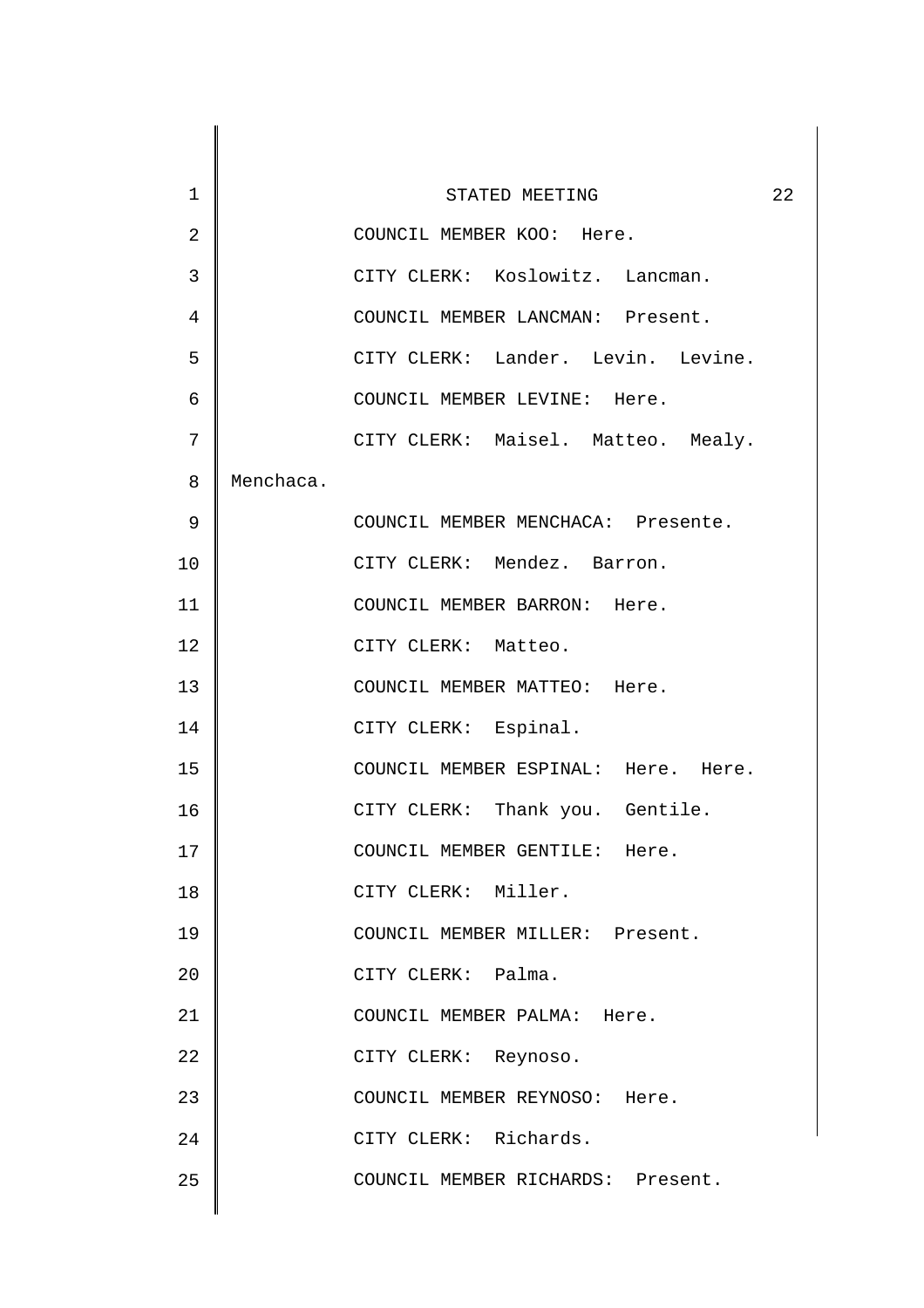| 1              | 23<br>STATED MEETING            |
|----------------|---------------------------------|
| $\overline{2}$ | CITY CLERK: Rodriguez.          |
| 3              | COUNCIL MEMBER RODRIGUEZ: Here. |
| 4              | CITY CLERK: Rose.               |
| 5              | COUNCIL MEMBER ROSE: Here.      |
| 6              | CITY CLERK: Rosenthal.          |
| 7              | COUNCIL MEMBER ROSENTHAL: Here. |
| 8              | CITY CLERK: Torres.             |
| 9              | COUNCIL MEMBER TORRES: Here.    |
| 10             | CITY CLERK: Treyger.            |
| 11             | COUNCIL MEMBER TREYGER: Here.   |
| 12             | CITY CLERK: Ulrich.             |
| 13             | COUNCIL MEMBER ULRICH: Here.    |
| 14             | CITY CLERK: Vacca.              |
| 15             | COUNCIL MEMBER VACCA: Here.     |
| 16             | CITY CLERK: Deutsch.            |
| 17             | COUNCIL MEMBER DEUTSCH: Here.   |
| 18             | CITY CLERK: Vallone.            |
| 19             | COUNCIL MEMBER VALLONE: Here.   |
| 20             | CITY CLERK: Weprin.             |
| 21             | COUNCIL MEMBER WEPRIN: Here.    |
| 22             | CITY CLERK: Williams.           |
| 23             | COUNCIL MEMBER WILLIAMS: Here.  |
| 24             | CITY CLERK: Lander.             |
| 25             | COUNCIL MEMBER LANDER: Here.    |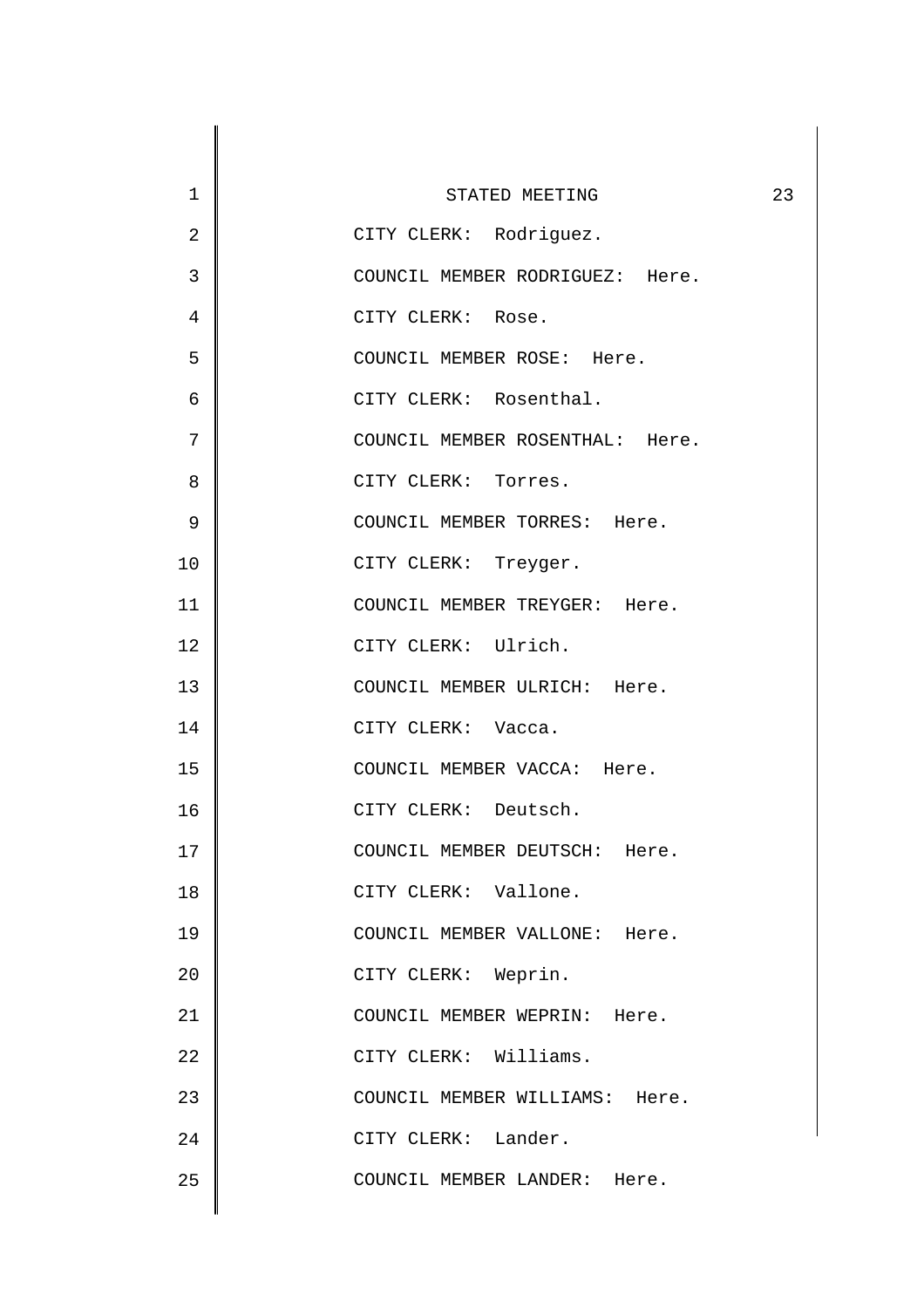| 1  | STATED MEETING<br>24                                  |
|----|-------------------------------------------------------|
| 2  | CITY CLERK: Wills.                                    |
| 3  | COUNCIL MEMBER WILLS: Present.                        |
| 4  | COUNCIL MEMBER IGNIZIO: Here.                         |
| 5  | CITY CLERK: Van Bramer.                               |
| 6  | COUNCIL MEMBER VAN BRAMER: Here.                      |
| 7  | CITY CLERK: Maisel.                                   |
| 8  | COUNCIL MEMBER MAISEL: Here.                          |
| 9  | CITY CLERK: Speaker Mark-Viverito.                    |
| 10 | SPEAKER MARK-VIVERITO: Aqui.                          |
| 11 | PUBLIC ADVOCATE JAMES: If we may have                 |
| 12 | some quiet in the chambers for the Invocation         |
| 13 | delivered by Rev. T. K. Nakagaki, The Interfaith      |
| 14 | Center of New York and the President of the Buddhist  |
| 15 | Council of New York.                                  |
| 16 | MALE VOICE: All rise please.                          |
| 17 | REV. NAKAGAKI: Okay. First of all,                    |
| 18 | thank you very much for inviting me to do a Buddhist  |
| 19 | Invocation for today. What I would like to do is the  |
| 20 | silent meditation and so as you stand, maybe try to   |
| 21 | stand, relax and your back straight and follow your   |
| 22 | breath, breathe in and breathe out slowly and deeply. |
| 23 | [bell]                                                |
| 24 | As you breathe in you may invite your                 |
| 25 | god, your Buddha, truth, energy to yourself. And as   |
|    |                                                       |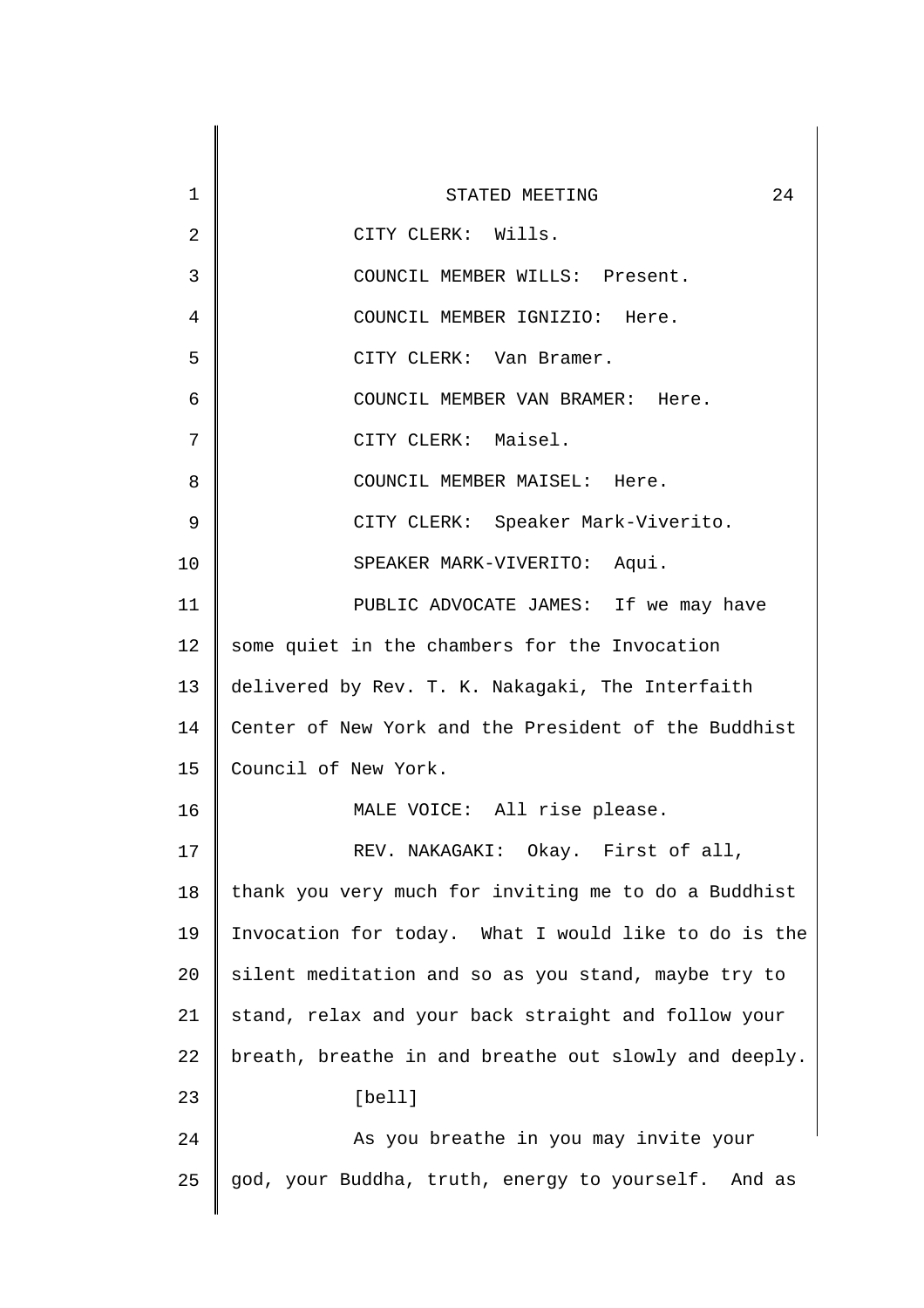| 1  | 25<br>STATED MEETING                                  |
|----|-------------------------------------------------------|
| 2  | you breathe out you may relax yourself free from the  |
| 3  | tensions, from greed, anger, jealousy, pride and      |
| 4  | self-centeredness and extend loving kindness to all   |
| 5  | living beings.                                        |
| 6  | [bell]                                                |
| 7  | May all ascension beings be happy, well               |
| 8  | and peaceful, may we all free from suffering, may we  |
| 9  | all be free from pain, may we all be free from        |
| 10 | attachment from greed, anger and ignorance. May we    |
| 11 | all attain ultimate happiness and peace of            |
| 12 | enlightenment through the guidance of Buddha's wisdom |
| 13 | and compassion and may your mindful action bring      |
| 14 | peace and well-being to ourselves as individuals, to  |
| 15 | our community and to our city and blessing to you     |
| 16 | Thank you.<br>Arigato.<br>all.                        |
| 17 | [background comments]                                 |
| 18 | PUBLIC ADVOCATE JAMES: Thank you. I now               |
| 19 | call upon Council Member Levine to spread the         |
| 20 | Invocation in full upon the record. May we please     |
| 21 | have quiet as we hear from Council Member Levine.     |
| 22 | COUNCIL MEMBER LEVINE: Domo arigato Dr.               |
| 23 | Nakagaki. I'm so pleased to say that you hail from    |
| 24 | the 7th Council District [interpose]                  |
| 25 | MALE VOICE: Quiet please.                             |
|    |                                                       |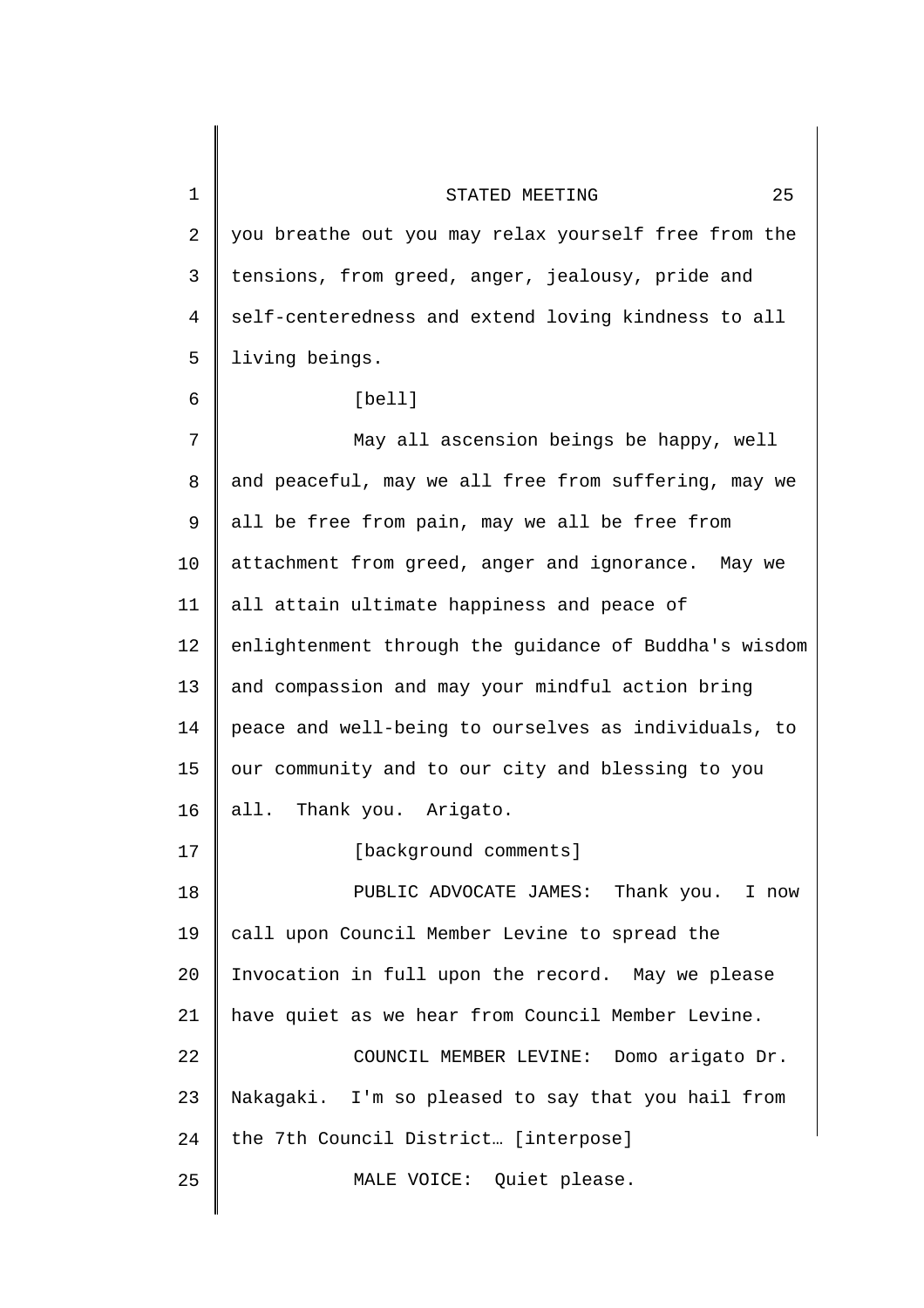| $\mathbf 1$ | 26<br>STATED MEETING                                  |
|-------------|-------------------------------------------------------|
| 2           | COUNCIL MEMBER LEVINE: The reverend                   |
| 3           | [interpose]                                           |
| 4           | PUBLIC ADVOCATE JAMES: Quiet in the                   |
| 5           | chamber.                                              |
| 6           | COUNCIL MEMBER LEVINE: The reverent Dr.               |
| 7           | Nakagaki is a Buddhist priest, ordained in the 750-   |
| 8           | year-old Jodo Shinshu tradition of Japanese Buddhism. |
| 9           | He hails from Tokyo, Japan originally, arriving to    |
| 10          | the United States in 1985 as an overseas minister,    |
| 11          | serving first with the Seattle Buddhist Church, later |
| 12          | at the Parlier Buddhist Church and finally here in    |
| 13          | New York at the New York Buddhist Church. He is       |
| 14          | president of the Buddhist Council of New York, a Vice |
| 15          | President of The Interfaith Center of New York, which |
| 16          | is located on Riverside Drive and 120th Street,       |
| 17          | Clergy on Call for Columbia University, Community     |
| 18          | Clergy Liaison for the New York City Police           |
| 19          | Department and religious advisor to the Japanese-     |
| 20          | American Lions Club.                                  |
| 21          | Since 1994 Rev. Nakagaki has organized an             |
| 22          | interfaith peace event to commemorate the Hiroshima   |
| 23          | and Nagasaki atomic bombings. He organized the        |
| 24          | annual 9/11 Memorial Floating Lantern Ceremony from   |
| 25          |                                                       |
|             |                                                       |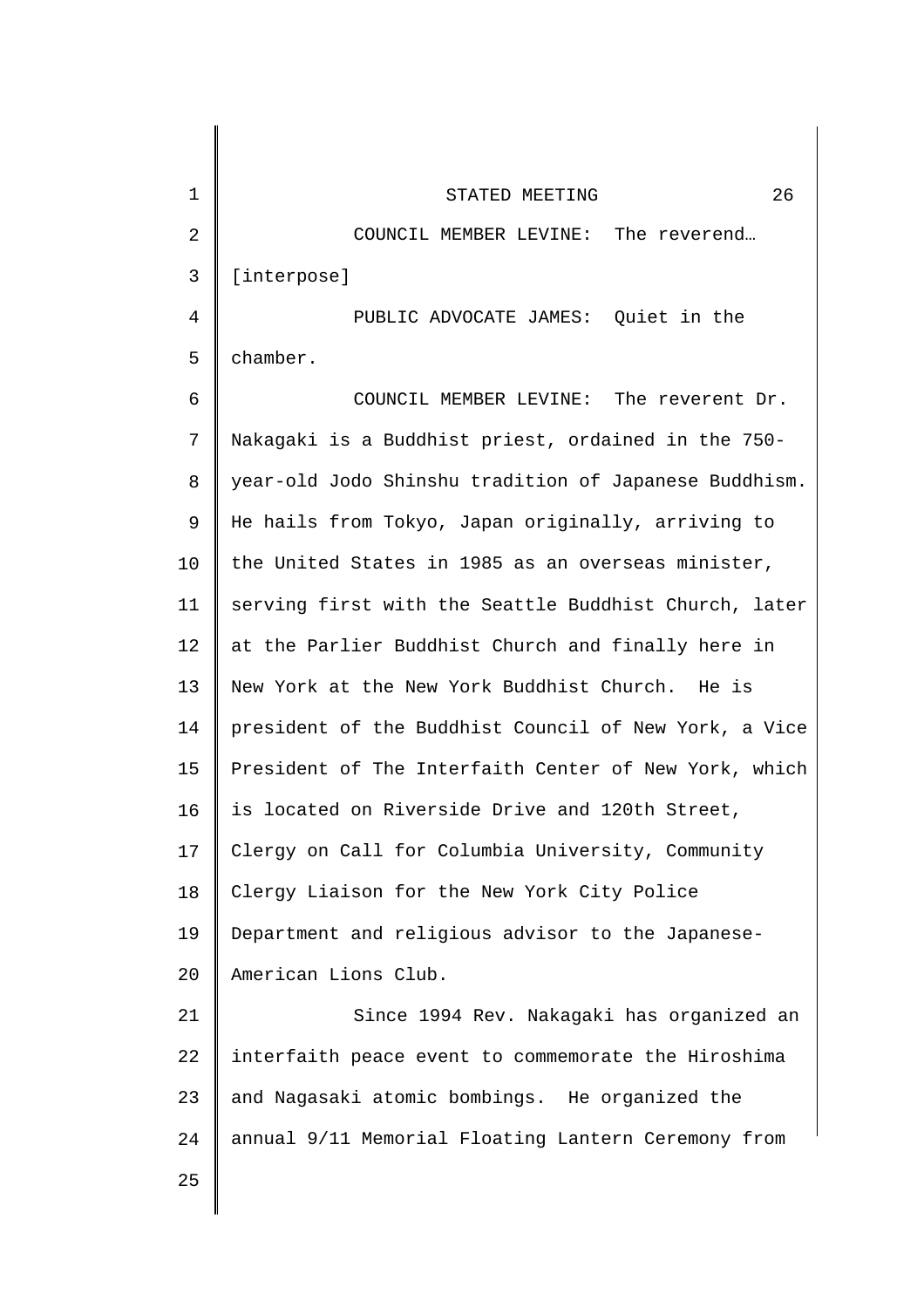| $\mathbf 1$    | 27<br>STATED MEETING                                  |
|----------------|-------------------------------------------------------|
| 2              | 2002 to 2011 and was featured on WNYC'S Brian Lehrer  |
| 3              | Show for this work.                                   |
| $\overline{4}$ | In 2012, following the tragedy of the                 |
| 5              | Wisconsin Sikh Temple shooting, Rev. Nakagaki and     |
| 6              | other community leaders in New York City responded    |
| 7              | through a remarkable show of interfaith solidarity at |
| 8              | a vigil in Union Square, emphasizing the shared       |
| 9              | humanity between those of differing religious and     |
| 10             | political beliefs. I am so please he was able to      |
| 11             | join us today. Thank you.                             |
| 12             | PUBLIC ADVOCATE JAMES: Adoption of                    |
| 13             | Minutes.                                              |
| 14             | COMMITTEE CLERK:<br>None.                             |
| 15             | PUBLIC ADVOCATE JAMES:<br>Messages and                |
| 16             | papers from the Mayor.                                |
| 17             | COMMITTEE CLERK: M 0021, Preliminary                  |
| 18             | Mayor's Management Report.                            |
| 19             | SPEAKER MARK-VIVERITO: Received,                      |
| 20             | ordered, printed and filed.                           |
| 21             | COMMITTEE CLERK: M 0022, Preliminary                  |
| 22             | Expense Budget.                                       |
| 23             | SPEAKER MARK-VIVERITO: Finance.                       |
| 24             | COMMITTEE CLERK: M 0023 through M 0025                |
| 25             | on the next page, Supporting Schedules.               |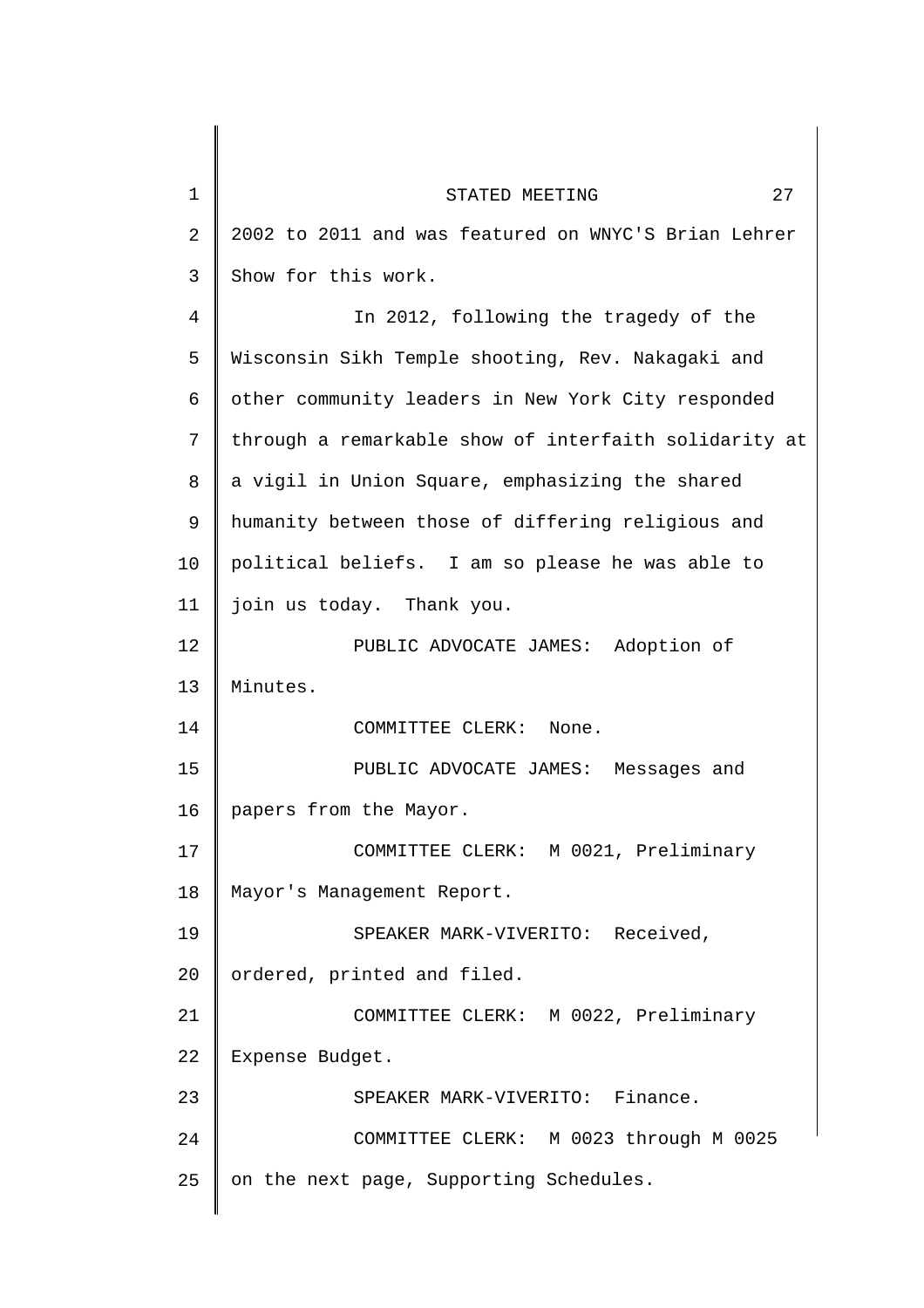| 1              | 28<br>STATED MEETING                       |
|----------------|--------------------------------------------|
| $\overline{2}$ | SPEAKER MARK-VIVERITO: Finance.            |
| 3              | COMMITTEE CLERK: M 0026, Contract          |
| $\overline{4}$ | Budget.                                    |
| 5              | SPEAKER MARK-VIVERITO: Finance.            |
| 6              | COMMITTEE CLERK: M 0027, Capital Budget.   |
| 7              | SPEAKER MARK-VIVERITO: Budget.             |
| 8              | COMMITTEE CLERK: M 0028, Capital           |
| 9              | Commitment Plan.                           |
| 10             | SPEAKER MARK-VIVERITO: Finance.            |
| 11             | COMMITTEE CLERK: M 0029, City Debt and     |
| 12             | Reserves.                                  |
| 13             | SPEAKER MARK-VIVERITO: Received,           |
| 14             | ordered, printed and filed.                |
| 15             | PUBLIC ADVOCATE JAMES: Communication       |
| 16             | from the City, County and Borough Offices. |
| 17             | COMMITTEE CLERK: None.                     |
| 18             | PUBLIC ADVOCATE JAMES: Petitions and       |
| 19             | Communications.                            |
| 20             | COMMITTEE CLERK: None.                     |
| 21             | PUBLIC ADVOCATE JAMES: Land Use Call-      |
| 22             | Ups.                                       |
| 23             | COMMITTEE CLERK: M 0030 through M 0034.    |
| 24             | SPEAKER MARK-VIVERITO: Coupled on Call-    |
| 25             | Up Vote. Roll call.                        |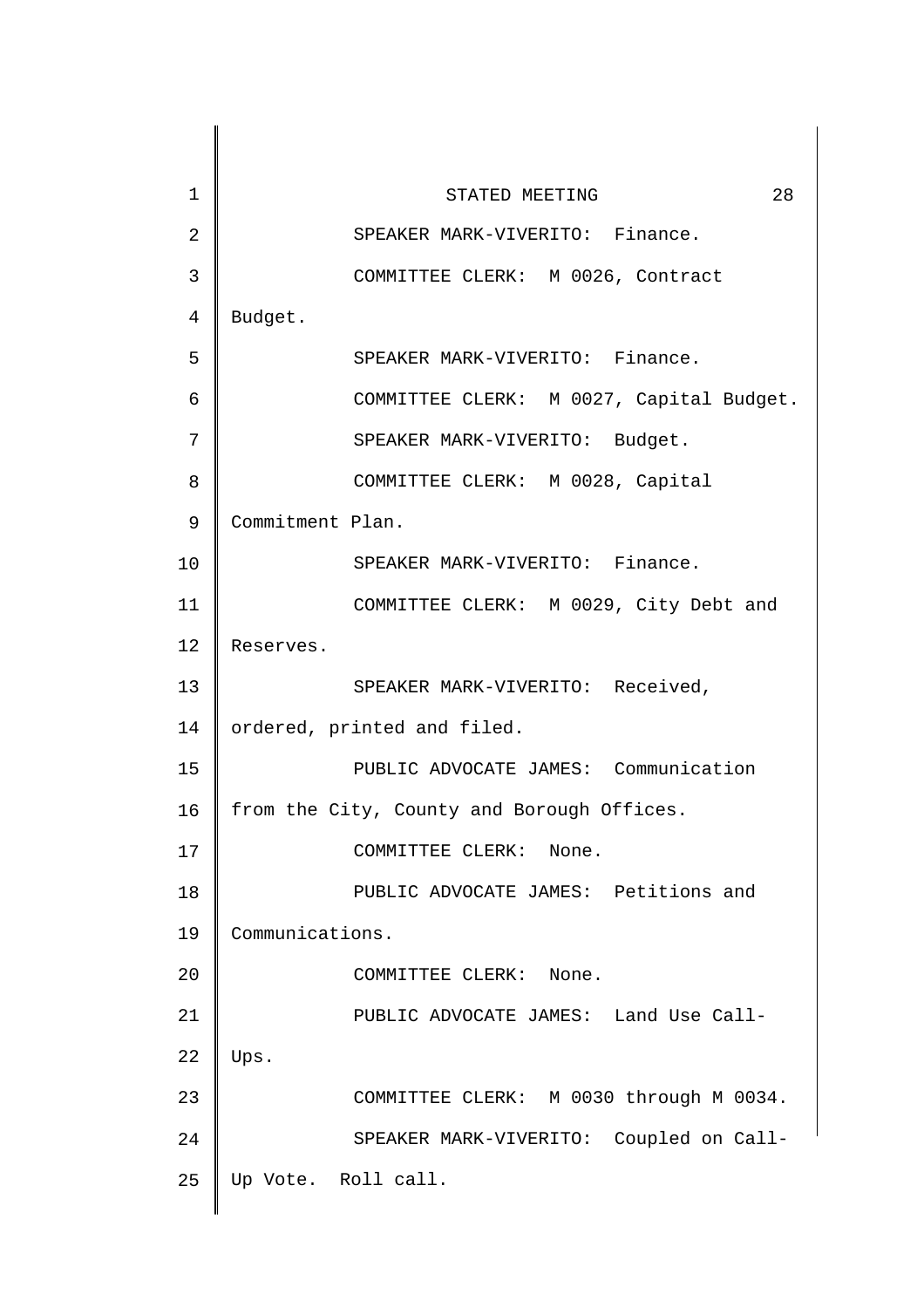| $\mathbf 1$    |               | STATED MEETING                         | 29 |
|----------------|---------------|----------------------------------------|----|
| $\overline{2}$ |               | CITY CLERK: Arroyo.                    |    |
| 3              |               | COUNCIL MEMBER ARROYO: [background     |    |
| 4              | comment] Aye. |                                        |    |
| 5              |               | CITY CLERK: Barron.                    |    |
| 6              |               | COUNCIL MEMBER BARRON: Aye.            |    |
| 7              |               | CITY CLERK: Cabrera.                   |    |
| 8              |               | COUNCIL MEMBER CABRERA: Aye.           |    |
| 9              |               | CITY CLERK: Chin.                      |    |
| 10             |               | COUNCIL MEMBER CHIN: Aye.              |    |
| 11             |               | CITY CLERK: Cohen.                     |    |
| 12             |               | COUNCIL MEMBER COHEN: Aye.             |    |
| 13             |               | CITY CLERK: Constantinides.            |    |
| 14             |               | COUNCIL MEMBER CONSTANTINIDES: Aye.    |    |
| 15             |               | CITY CLERK: Cornegy.                   |    |
| 16             |               | COUNCIL MEMBER CORNEGY: Aye.           |    |
| 17             |               | CITY CLERK: Crowley.                   |    |
| 18             |               | COUNCIL MEMBER CROWLEY: Here.          |    |
| 19             |               | FEMALE VOICE: Crowley.                 |    |
| 20             |               | PUBLIC ADVOCATE JAMES: Crowley, how do |    |
| 21             | you vote?     |                                        |    |
| 22             |               | CITY CLERK: Cumbo. Deutsch.            |    |
| 23             |               | COUNCIL MEMBER DEUTSCH: Aye.           |    |
| 24             |               | CITY CLERK: Dickens.                   |    |
| 25             |               | COUNCIL MEMBER DICKENS: Aye.           |    |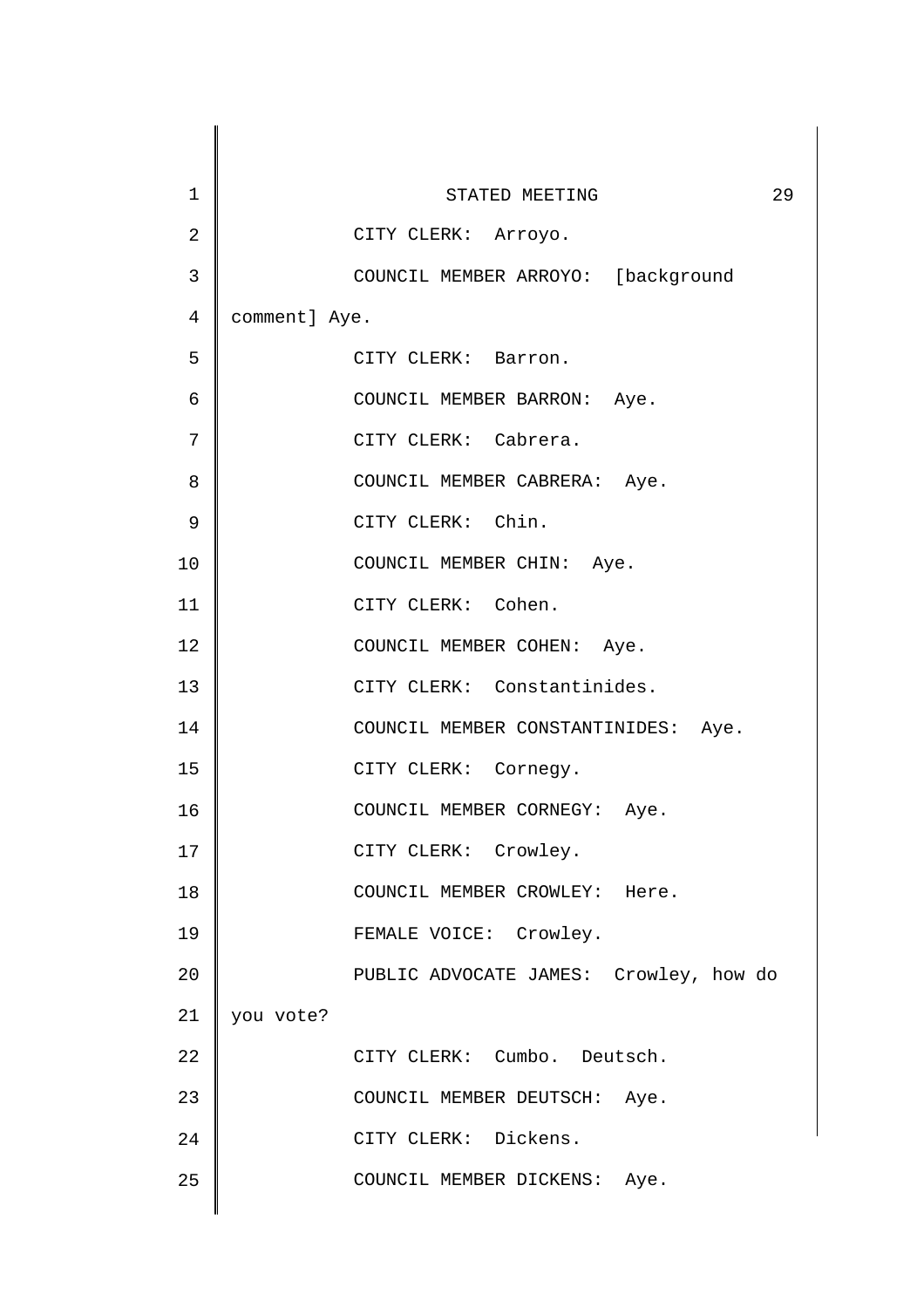| $\mathbf 1$    | 30<br>STATED MEETING            |
|----------------|---------------------------------|
| $\overline{2}$ | CITY CLERK: Dromm.              |
| 3              | COUNCIL MEMBER DROMM: Aye.      |
| $\overline{4}$ | CITY CLERK: Espinal.            |
| 5              | COUNCIL MEMBER ESPINAL: Aye.    |
| 6              | CITY CLERK: Eugene. Ferreras.   |
| 7              | COUNCIL MEMBER FERRERAS: Aye.   |
| 8              | CITY CLERK: Garodnick.          |
| 9              | COUNCIL MEMBER GARODNICK: Aye.  |
| 10             | CITY CLERK: Gentile.            |
| 11             | COUNCIL MEMBER GENTILE: Aye.    |
| 12             | CITY CLERK: Gibson. Greenfield. |
| 13             | COUNCIL MEMBER GREENFIELD: Aye. |
| 14             | CITY CLERK: Johnson.            |
| 15             | COUNCIL MEMBER JOHNSON:         |
| 16             | CITY CLERK: Kallos.             |
| 17             | COUNCIL MEMBER KALLOS: Aye.     |
| 18             | CITY CLERK: King.               |
| 19             | COUNCIL MEMBER KING: Aye.       |
| 20             | CITY CLERK: Koo.                |
| 21             | COUNCIL MEMBER KOO: Aye.        |
| 22             | CITY CLERK: Koslowitz.          |
| 23             | COUNCIL MEMBER KOSLOWITZ: Aye.  |
| 24             | CITY CLERK: Lancman.            |
| 25             | COUNCIL MEMBER LANCMAN: Aye.    |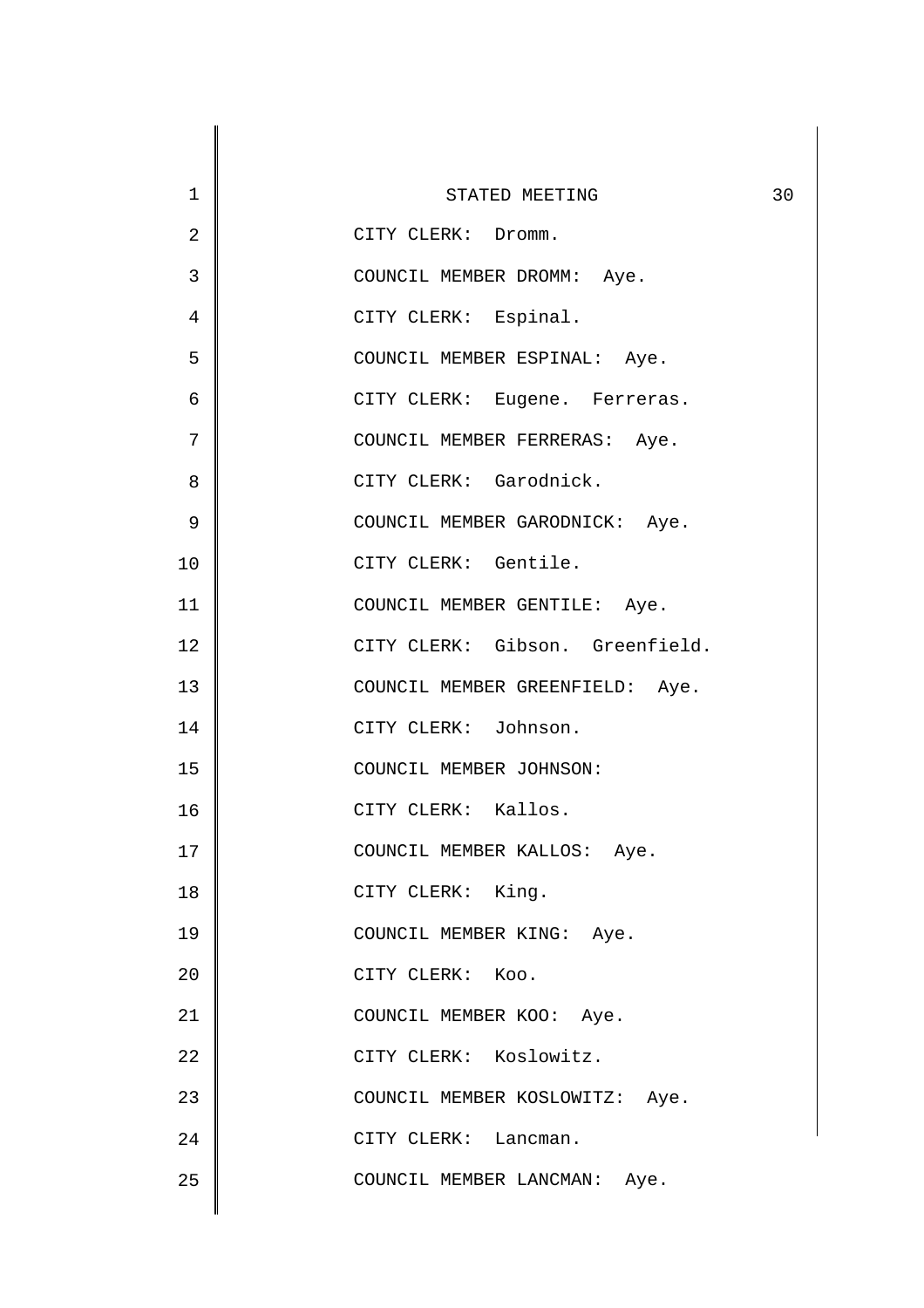| $\mathbf 1$    | 31<br>STATED MEETING                             |
|----------------|--------------------------------------------------|
| $\overline{2}$ | CITY CLERK: Lander.                              |
| 3              | COUNCIL MEMBER LANDER: Aye.                      |
| $\overline{4}$ | CITY CLERK: Levin.                               |
| 5              | COUNCIL MEMBER LEVIN: Aye.                       |
| $\epsilon$     | CITY CLERK: Levine.                              |
| 7              | COUNCIL MEMBER LEVINE: Aye.                      |
| 8              | CITY CLERK: Maisel.                              |
| 9              | COUNCIL MEMBER MAISEL: Aye.                      |
| 10             | CITY CLERK: Matteo. Mealy.                       |
| 11             | COUNCIL MEMBER MEALY: Yes.                       |
| 12             | CITY CLERK: Menchaca.                            |
| 13             | COUNCIL MEMBER MENCHACA: Aye.                    |
| 14             | CITY CLERK: Mendez. Miller.                      |
| 15             | COUNCIL MEMBER MILLER: Aye.                      |
| 16             | CITY CLERK: Palma.                               |
| 17             | COUNCIL MEMBER PALMA: Aye.                       |
| 18             | CITY CLERK: Reynoso.                             |
| 19             | [gavel]                                          |
| 20             | COUNCIL MEMBER REYNOSO: Aye.                     |
| 21             | PUBLIC ADVOCATE JAMES: May we have quiet         |
| 22             | in the chambers? Could you please close the back |
| 23             | door please? Thank you. [background comment]     |
| 24             | CITY CLERK: Richards.                            |
| 25             | COUNCIL MEMBER RICHARDS: Aye.                    |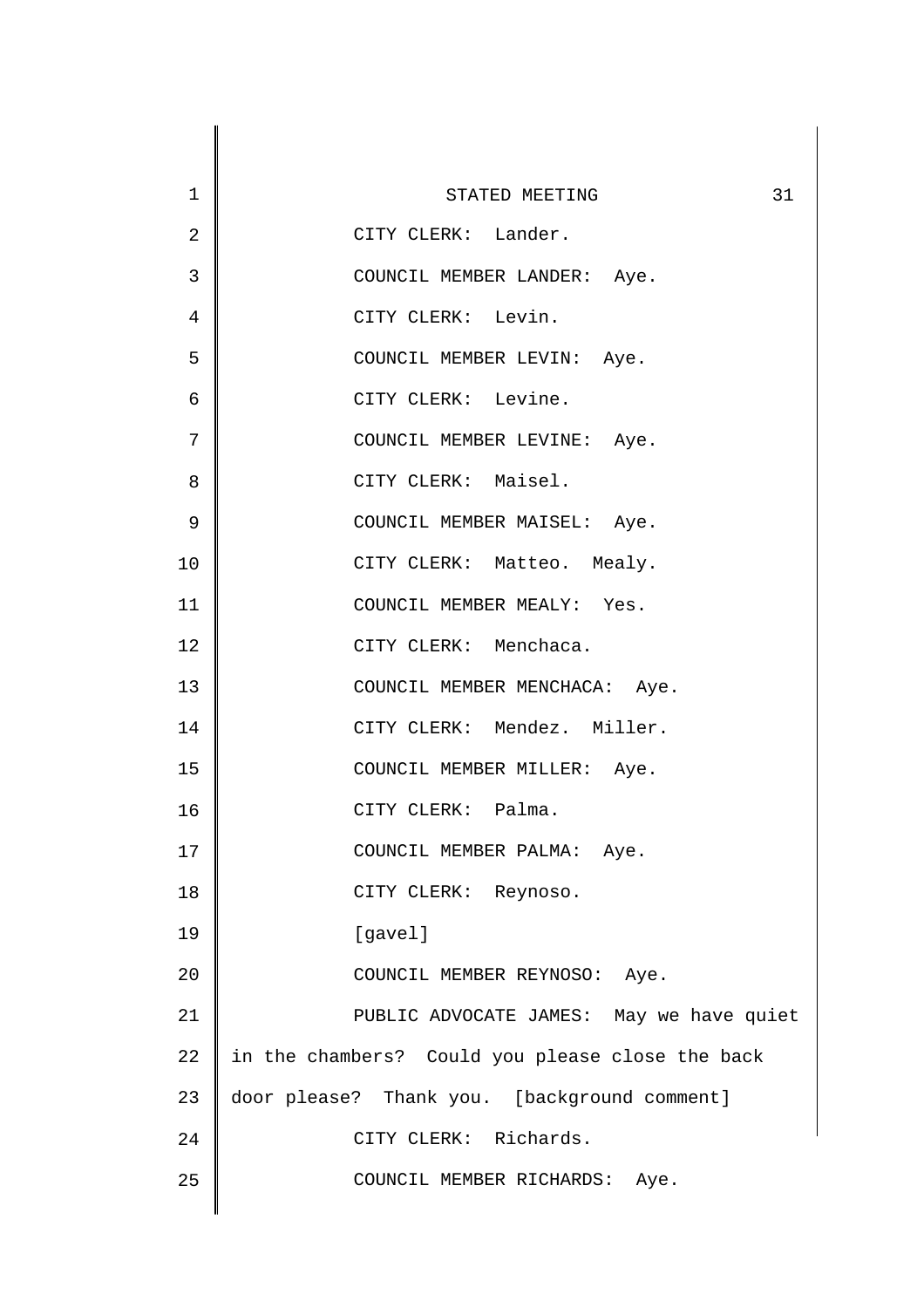| 1              | 32<br>STATED MEETING           |
|----------------|--------------------------------|
| $\overline{c}$ | CITY CLERK: Rodriguez.         |
| 3              | COUNCIL MEMBER RODRIGUEZ: Aye. |
| 4              | CITY CLERK: Rose.              |
| 5              | COUNCIL MEMBER ROSE: Aye.      |
| $\epsilon$     | CITY CLERK: Rosenthal.         |
| 7              | COUNCIL MEMBER ROSENTHAL: Aye. |
| 8              | CITY CLERK: Torres.            |
| 9              | COUNCIL MEMBER TORRES: Aye.    |
| 10             | CITY CLERK: Treyger.           |
| 11             | COUNCIL MEMBER TREYGER: Aye.   |
| 12             | CITY CLERK: Ulrich.            |
| 13             | COUNCIL MEMBER ULRICH: Yes.    |
| 14             | CITY CLERK: Vacca.             |
| 15             | COUNCIL MEMBER VACCA: Yes.     |
| 16             | CITY CLERK: Vallone.           |
| 17             | COUNCIL MEMBER VALLONE: Aye.   |
| 18             | CITY CLERK: Weprin. Williams.  |
| 19             | COUNCIL MEMBER WILLIAMS: Aye.  |
| 20             | CITY CLERK: Wills.             |
| 21             | COUNCIL MEMBER WILLS: Aye.     |
| 22             | CITY CLERK: Eugene.            |
| 23             | COUNCIL MEMBER EUGENE: Aye.    |
| 24             | CITY CLERK: Ignizio.           |
| 25             |                                |
|                |                                |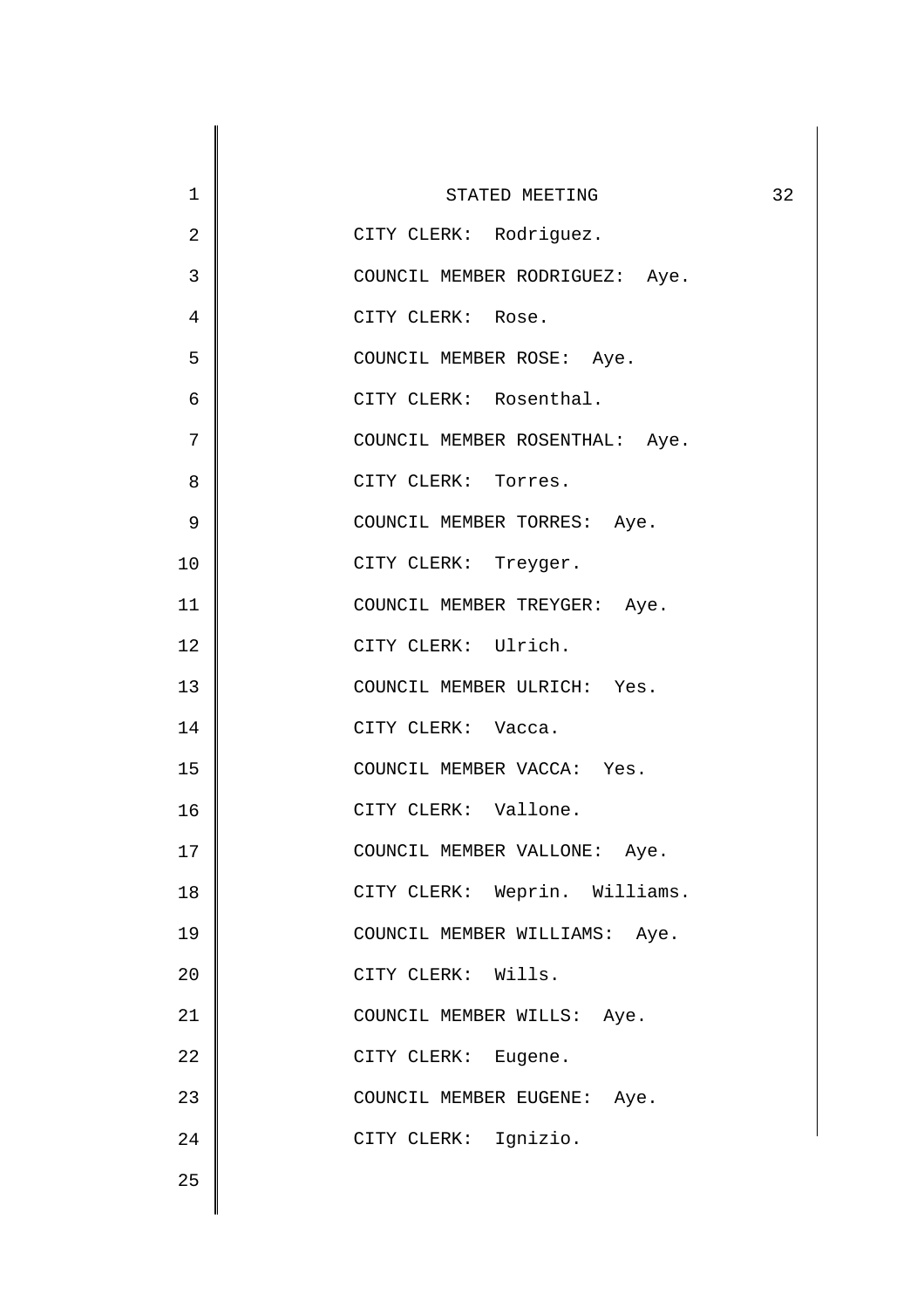| 1              | 33<br>STATED MEETING                                |
|----------------|-----------------------------------------------------|
| $\overline{2}$ | COUNCIL MEMBER IGNIZIO: Here. Yes                   |
| $\mathsf{3}$   | [background comment]                                |
| 4              | CITY CLERK: Van Bramer.                             |
| 5              | COUNCIL MEMBER VAN BRAMER: Here, uh                 |
| 6              | present and yes.                                    |
| 7              | CITY CLERK: Mendez.                                 |
| 8              | COUNCIL MEMBER MENDEZ: Here. Aye. Aye.              |
| 9              | CITY CLERK: Speaker Mark-Viverito.                  |
| 10             | SPEAKER MARK-VIVERITO: Aye.                         |
| 11             | PUBLIC ADVOCATE JAMES: Today's Land Use             |
| 12             | Call-Ups were adopted by a vote of 49 in the        |
| 13             | affirmative and 0 in the negative. Communication    |
| 14             | from Speaker Melissa Mark-Viverito.                 |
| 15             | SPEAKER MARK-VIVERITO: Thank you. First             |
| 16             | of all, good afternoon to all my colleagues and all |
| 17             | those that are here in the chambers today who have  |
| 18             | come to the City Council. At this Stated Meeting    |
| 19             | we'll be voting on Intro 0001-A, a bill that will   |
| 20             | significantly expand the Earned Sick Time Act that  |
| 21             | was established under Local Law 46 of 2013 and      |
| 22             | amended by Local Law 6 of 2014.                     |
| 23             | The legislation [background comments]               |
| 24             | the legislation can we please have quiet? Thank     |
| 25             | you. The legislation before us would do the         |
|                |                                                     |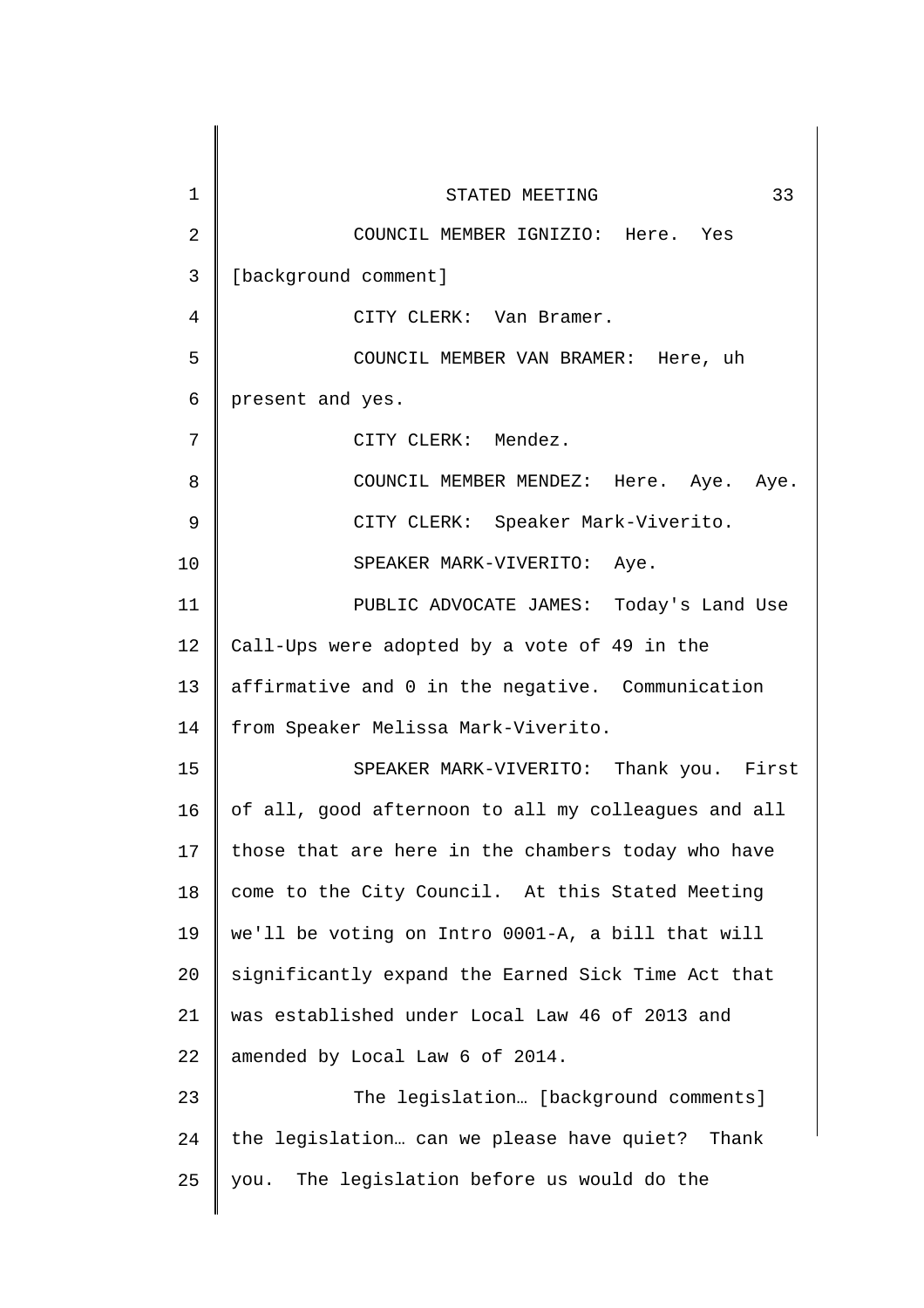| $1\,$          | 34<br>STATED MEETING                                  |
|----------------|-------------------------------------------------------|
| $\overline{2}$ | following: provide paid sick time coverage for all    |
| 3              | businesses of 5 or more employees, up from 15,        |
| $\overline{4}$ | providing paid sick leave to 355,000 more working New |
| 5              | Yorkers; broaden the definition of family member for  |
| 6              | which sick time can be used to include grandchildren, |
| 7              | grandparents and siblings; institute a 2-year statute |
| 8              | of limitations to file a complaint, up from 9 months, |
| $\mathsf 9$    | and imposes a 3-year recordkeeping requirement, up    |
| 10             | from 2 years; also authorizes the proactive           |
| 11             | enforcement by the Department of Consumer Affairs or  |
| 12             | any other agency that the Mayor designates, and       |
| 13             | finally, this legislation was amended in response to  |
| 14             | implementation concerns raised by small businesses    |
| 15             | which were not required to provide paid sick time     |
| 16             | under the current law, by adding a grace period for   |
| 17             | violation of the law for these newly covered          |
| 18             | businesses during the first 6 months that it is       |
| 19             | effective. Very proud that we've been able to         |
| 20             | present this bill today for a vote; the prime sponsor |
| 21             | of this legislation is Council Member Margaret Chin   |
| 22             | who will say a few words, followed by Council Member  |
| 23             | Miller, who chairs the Committee on Civil Service and |
| 24             | Labor. Council Member Chin.                           |
| 25             |                                                       |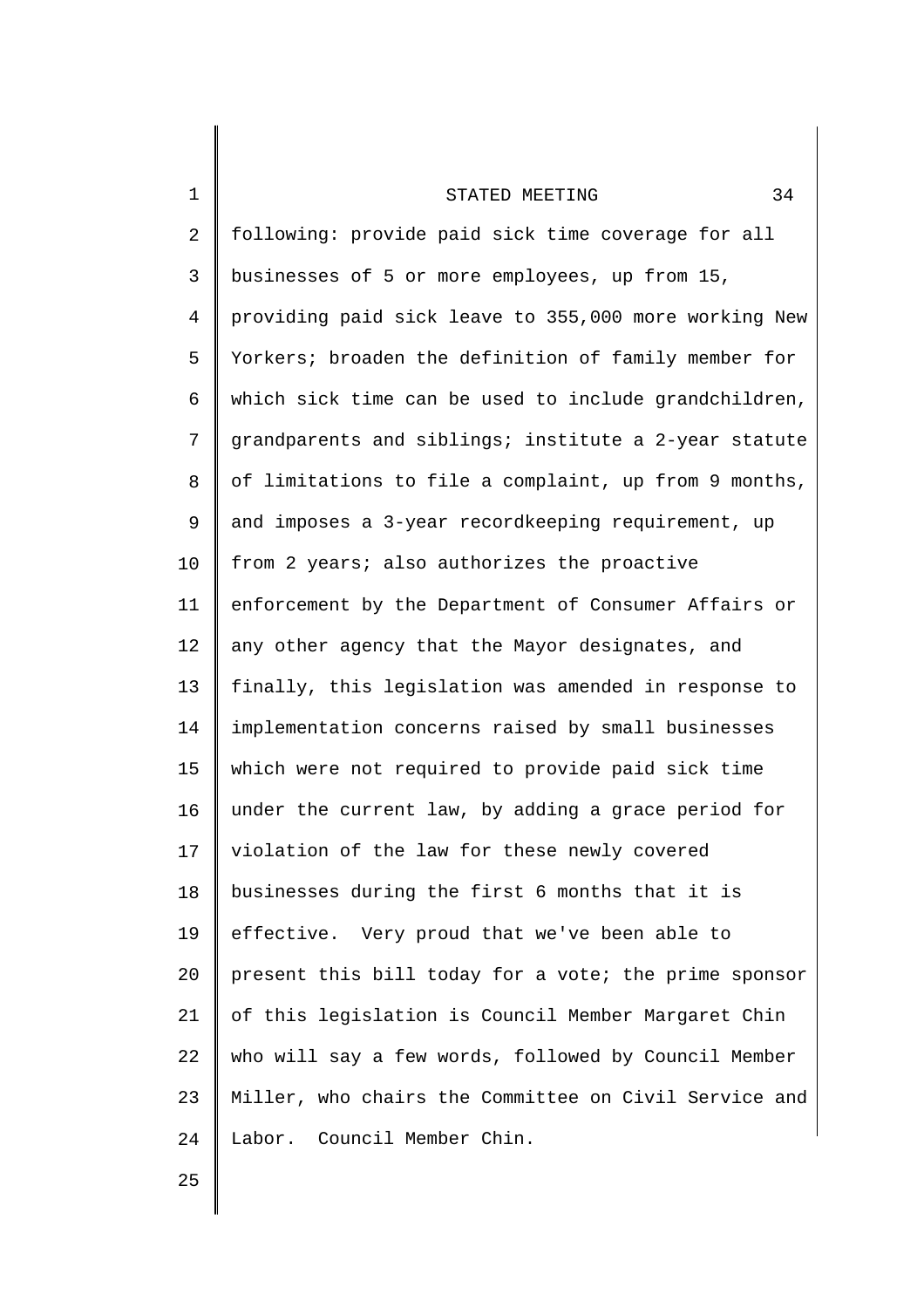| $\mathbf 1$ | 35<br>STATED MEETING                                 |
|-------------|------------------------------------------------------|
| 2           | COUNCIL MEMBER CHIN: Thank you Madame                |
| 3           | Speaker. I am proud to be the prime sponsor of Intro |
| 4           | 0001-A, to expand paid sick leave. First I wanted to |
| 5           | thank all the advocates who have worked for years to |
| 6           | see this bill passed and I wanted to thank Borough   |
| 7           | President Gale Brewer, of course our Speaker and     |
| 8           | Mayor de Blasio for their vision and leadership in   |
| 9           | seeing it done.                                      |
| 10          | This bill does a number of important                 |
| 11          | things, including expanding the definition of family |
| 12          | member to cover a more modern idea of family,        |
| 13          | including grandparents, grandchildren; siblings and  |
| 14          | requiring all employers with 5 or more employees to  |
| 15          | be required to provide earned pay sick time and      |
| 16          | requires employers with fewer than 5 employees to    |
| 17          | provide unpaid earned sick time.                     |
| 18          | I'm also glad that we were able to                   |
| 19          | address some of the concerns of small businesses     |
| 20          | since the last hearing, including requiring the      |
| 21          | retention of paperwork for only 3 years, same as the |
| 22          | Federal requirement, and having a filing period of 2 |
| 23          | years and extending the cure period to 6 months to   |
| 24          | that the newly affected businesses will have the     |
| 25          |                                                      |
|             |                                                      |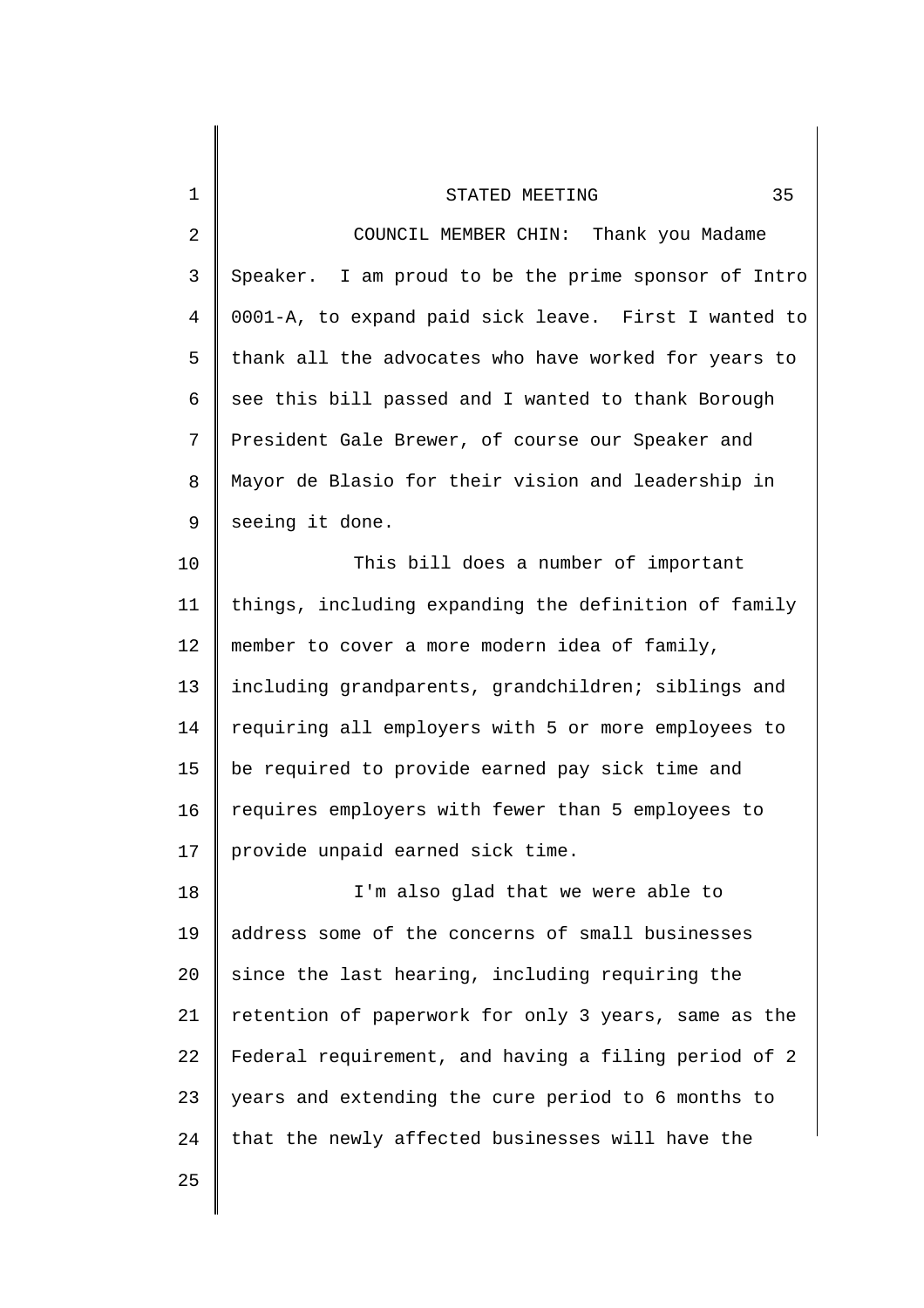2 3 opportunity to correct any violations without penalty.

1

4 5 6 7 8 9 10 11 12 13 14 15 16 17 18 19 20 I know that we need to do more in the coming terms to address the needs of small business and the small business environment in New York City and I have pledged to do my part to make it a friendlier city for our small businesses. However, today is about workers; other cities in the United States that have been operating with paid sick leave law for several years. I am proud to see New York City to join them today in safeguarding what should be both a public health concern and a human right; that is the idea that if you are sick or if someone you take care of is sick that you do not need to be afraid that you will lose your job or your paycheck. No New Yorker should have to choose between their health and their financial security, so I urge my colleagues to vote in favor of this bill today. Thank you very much.

21 22 23 24 25 COUNCIL MEMBER MILLER: Thank you Madame Speaker for the opportunity to speak on this piece of legislation. I'm honored by the fact that this piece of legislation has emerged from Civil Service and Labor Committee and have such a great impact on the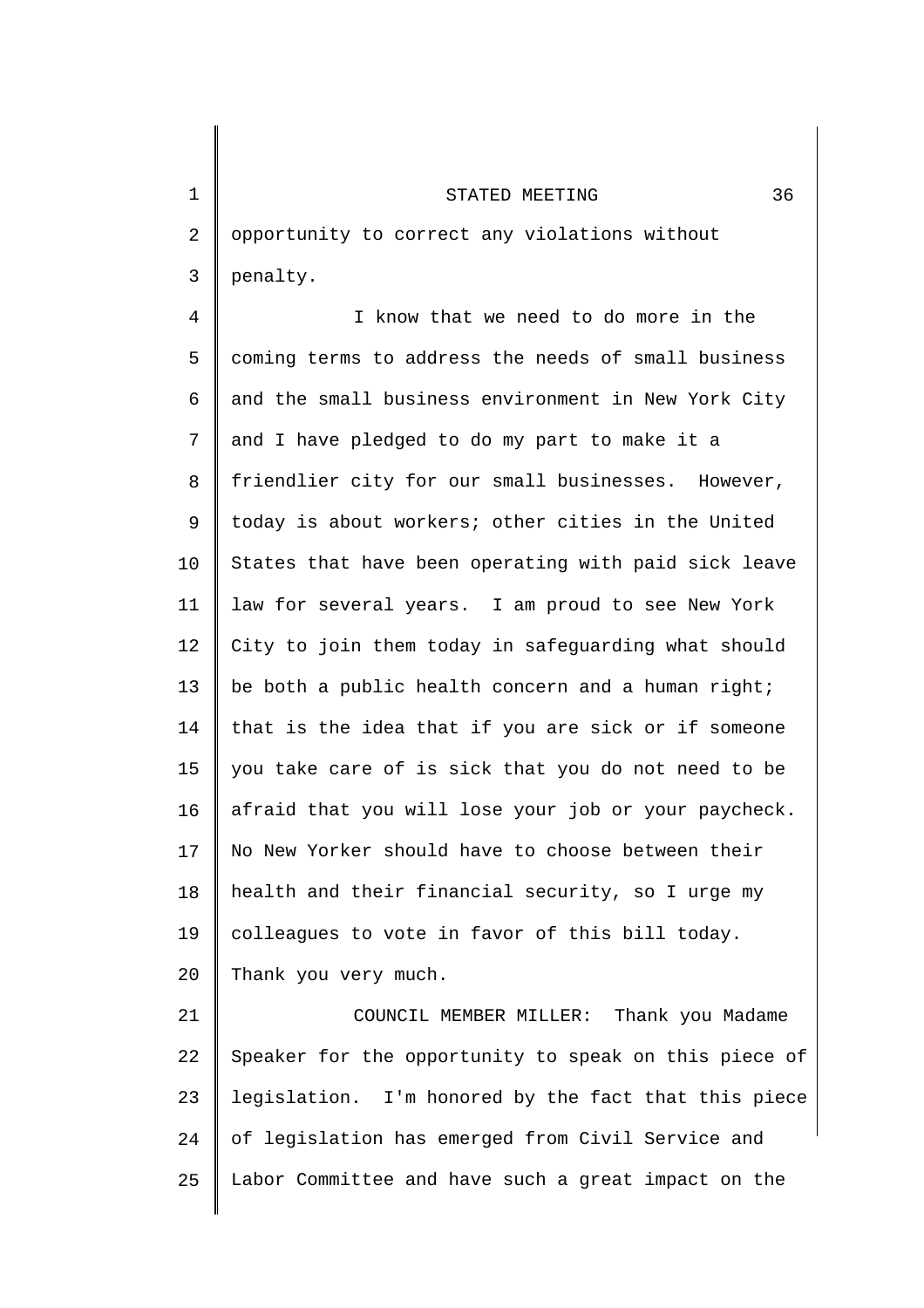| $\mathbf 1$ | 37<br>STATED MEETING                                  |
|-------------|-------------------------------------------------------|
| 2           | lives of working families throughout the City of New  |
| 3           | York. This veto override, as was mentioned,           |
| 4           | addresses the three technical amendments of Earned    |
| 5           | Sick Time Act and it was so eloquently articulated by |
| 6           | the Speaker and by the sponsor, so there's no need    |
| 7           | for me to go into it any further. Just to say, as     |
| 8           | one has testified before this Committee many years    |
| 9           | ago as a working single parent, this is a glorious    |
| 10          | day for this Council to recognize the needs of        |
| 11          | working families and to address it in this manner.    |
| 12          | So I would just join them in urging my colleagues to  |
| 13          | vote in the affirmative for this legislation.         |
| 14          | SPEAKER MARK-VIVERITO: Thank you Chair                |
| 15          | Miller and just to be clear, this is [interpose]      |
| 16          | COUNCIL MEMBER MILLER:<br>I'm sorry.                  |
| 17          | SPEAKER MARK-VIVERITO: the bill stand-                |
| 18          | alone bill; this is not the veto override, but we'll  |
| 19          | clarify that; it's okay.                              |
| 20          | Another matter that we will be voting on              |
| 21          | is a bill titled health insurance coverage for        |
| 22          | surviving family members of certain deceased          |
| 23          | employees of the Department of Environmental          |
| 24          | Protection.                                           |
| 25          |                                                       |
|             |                                                       |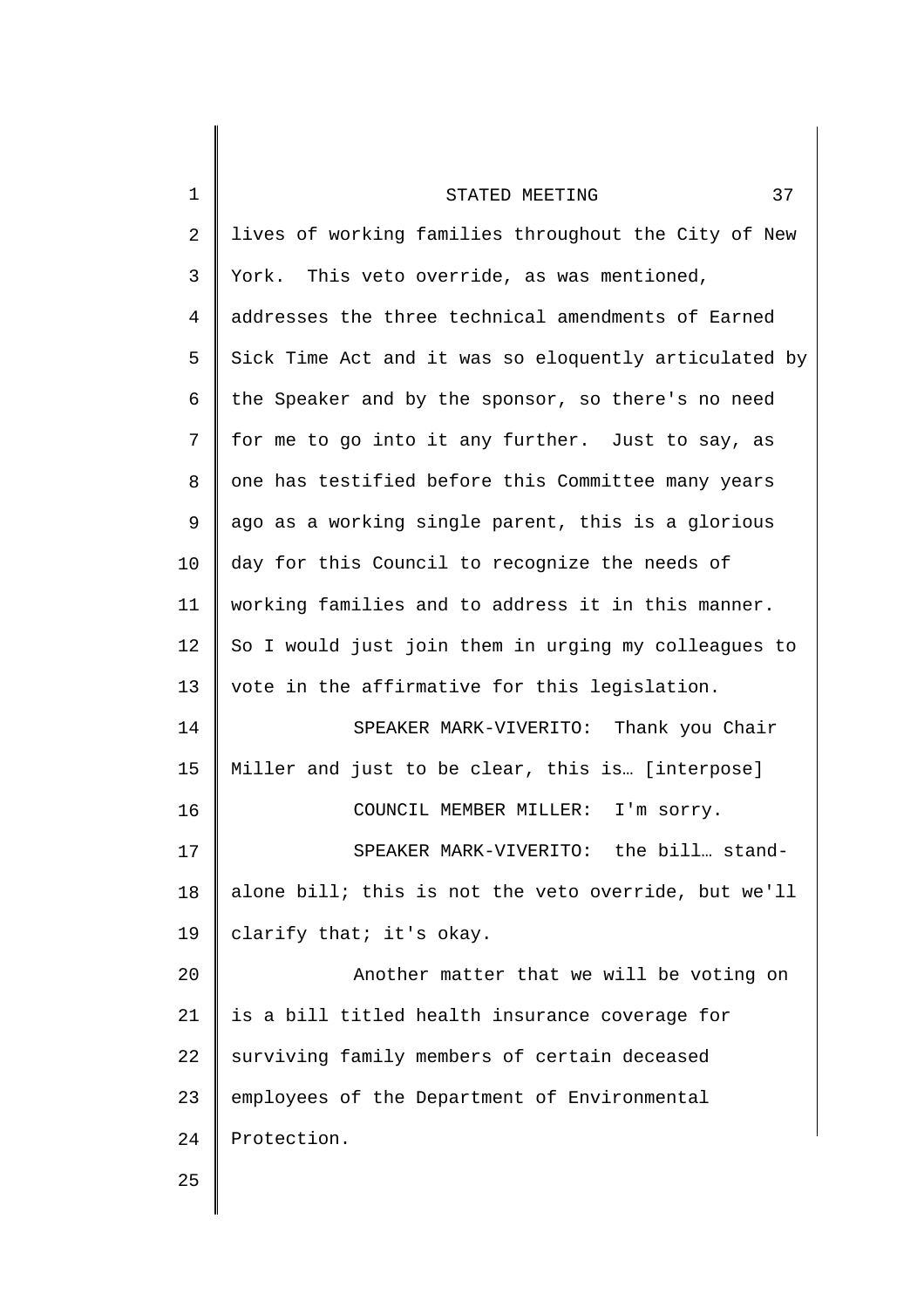| 1            | 38<br>STATED MEETING                                  |
|--------------|-------------------------------------------------------|
| $\sqrt{2}$   | This bill extends health insurance                    |
| $\mathsf{3}$ | coverage for the surviving spouse, domestic partner   |
| 4            | and children of employees of the Bureau of Water      |
| 5            | Supply who died in the line of duty after 2/2/14, or  |
| 6            | February 2nd, 2014, and before February 4th, 2014.    |
| 7            | Aron Thomas is survived by his wife and two young     |
| 8            | children; this bill will hopefully help to alleviate  |
| 9            | the financial burden of having him as the breadwinner |
| 10           | in his family. The legislation would affect the       |
| 11           | family of New York City Department of Environmental   |
| 12           | Protection workers killed by he was killed by a co-   |
| 13           | worker on February 3rd, 2014.                         |
| 14           | Any time a City worker dies in the lien               |
| 15           | of duty we all feel that loss. We grieve along with   |
| 16           | the families who have lost their loved ones and want  |
| 17           | them to know that the City is forever grateful for    |
| 18           | their service. So this is again a legislation that    |
| 19           | we will be passing today that was also heard in the   |
| 20           | Committee of Civil Service and Labor, which is        |
| 21           | chaired by Daneek Miller and he will say a few words  |
| 22           | on this legislation.                                  |
| 23           | [background comments]                                 |
| 24           |                                                       |
| 25           |                                                       |
|              |                                                       |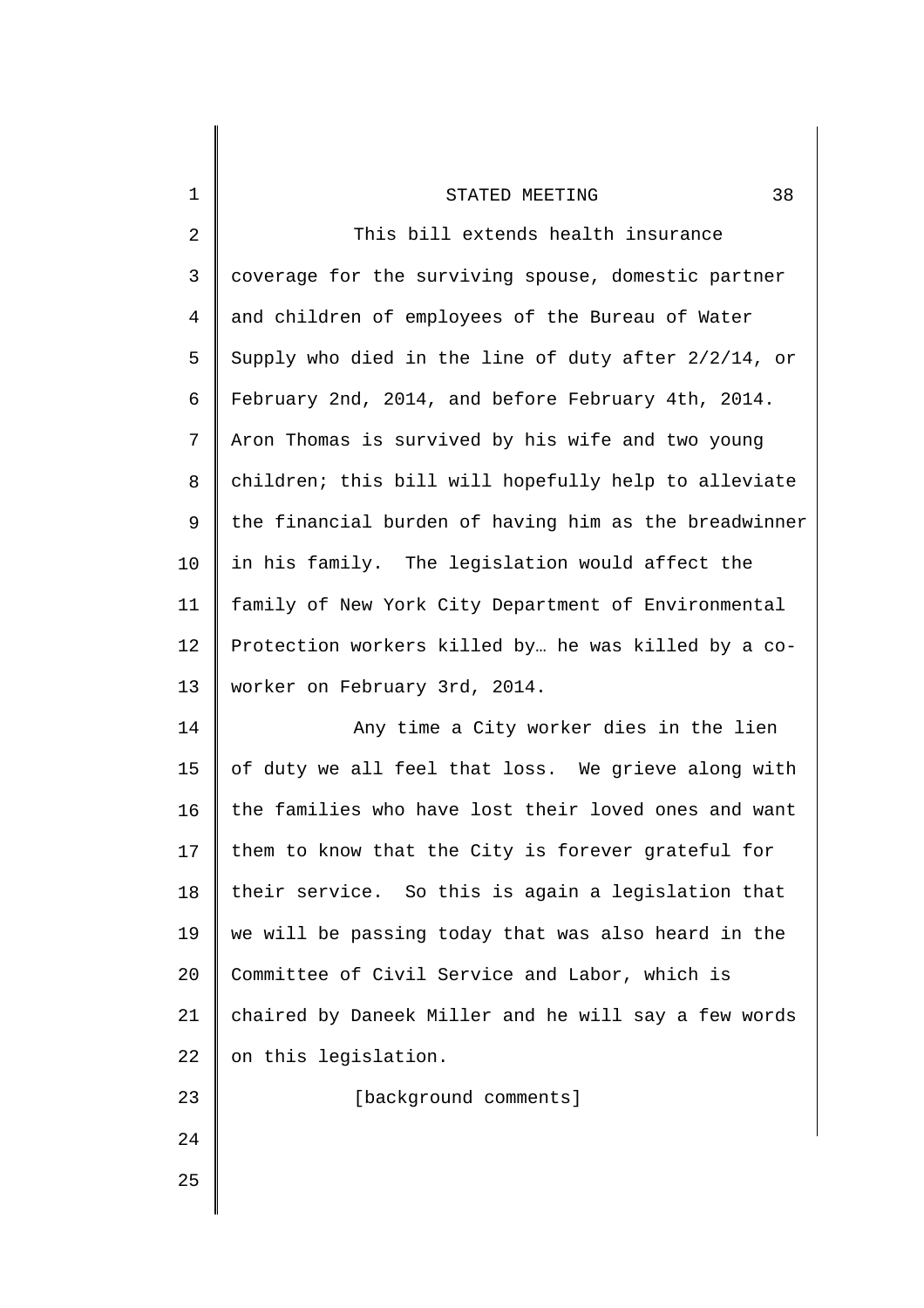| $\mathbf 1$ | 39<br>STATED MEETING                                  |
|-------------|-------------------------------------------------------|
| 2           | PUBLIC ADVOCATE JAMES: May we have some               |
| 3           | quiet in the chambers please before we hear from      |
| 4           | Council Member Miller? Quiet please.                  |
| 5           | MALE VOICE: Keep it down please, keep it              |
| 6           | down.                                                 |
| 7           | COUNCIL MEMBER MILLER: Thank you so much              |
| 8           | Madame Chair. This second bill coming out of my       |
| 9           | committee, which I would like to speak briefly on, is |
| 10          | the Introduction which would provide survival         |
| 11          | benefits to the wife, 2-year-old son and the 6-year-  |
| 12          | old daughter of Aron Thomas. Aron was a DEP worker,   |
| 13          | as was mentioned, who was shot and killed while at    |
| 14          | work earlier this month. In addition to his           |
| 15          | contributions to the City as a DEP employee, he       |
| 16          | served his community as a firefighter and emergency   |
| 17          | medical first responder, truly giving back to that    |
| 18          | community. He died on February 3rd, 2014 and today I  |
| 19          | urge my colleagues to do the right thing and grant    |
| 20          | surviving benefits to his family. Thank you.          |
| 21          | SPEAKER MARK-VIVERITO: If we can please               |
| 22          | keep it down; I just it's getting kinda loud in       |
| 23          | here. Also today we'll be voting on Resolution No.    |
| 24          | 0002, which is an amended resolution supporting the   |
| 25          | City's plan to establish high-quality universal pre-K |
|             |                                                       |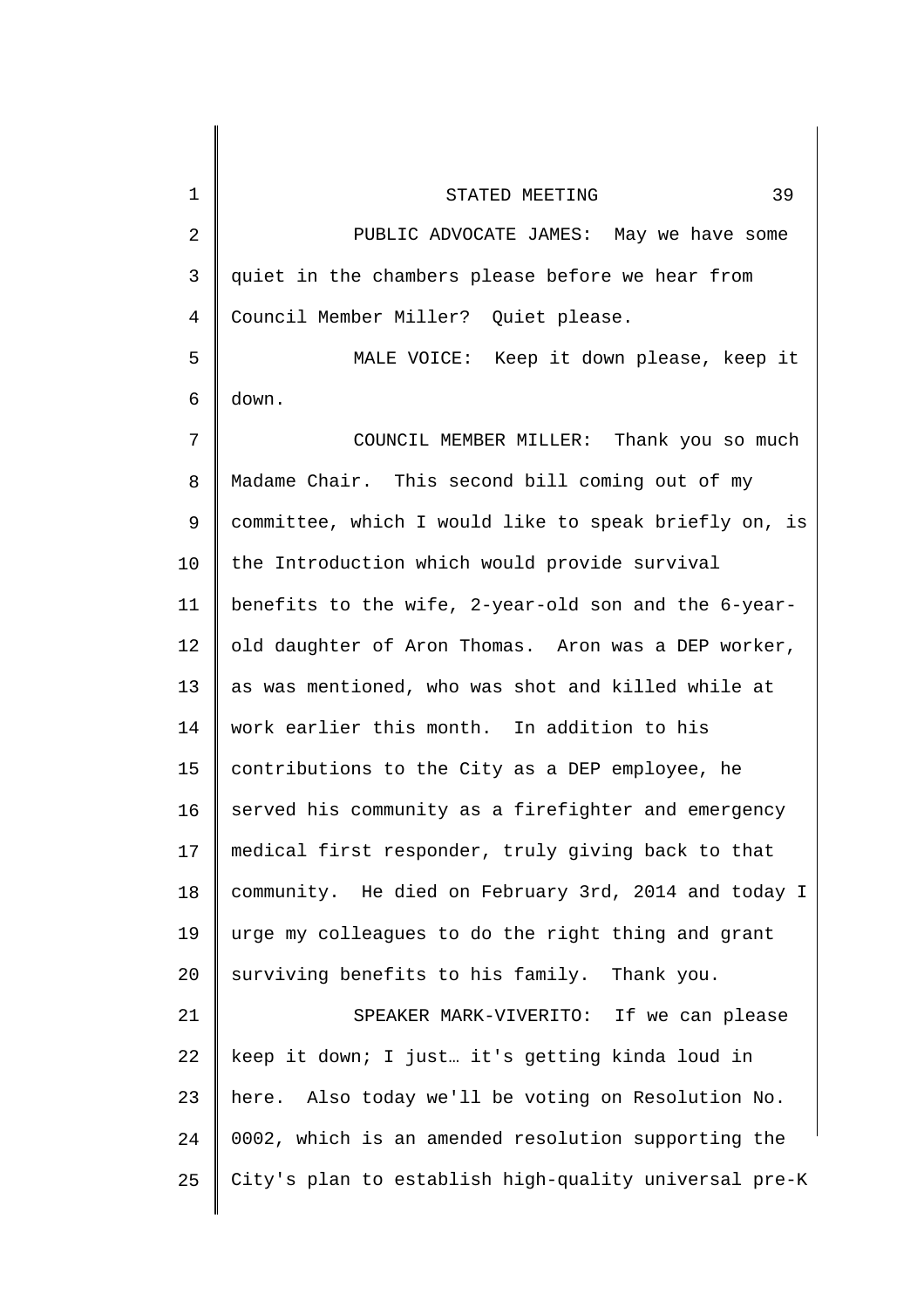| $\mathbf 1$    | 40<br>STATED MEETING                                  |
|----------------|-------------------------------------------------------|
| $\overline{2}$ | for all eligible four-year-olds and high-quality      |
| 3              | after school programs for middle-school-aged youth.   |
| $\overline{4}$ | This was amended and adopted by the Committee on      |
| 5              | Education and we'll be voting on this later on today, |
| 6              | which is the City's plan to establish high-quality    |
| 7              | universal pre-K.                                      |
| 8              | Supporting these essential programs                   |
| 9              | through a tax increase is the right investment in our |
| 10             | children and our future as a city.                    |
| 11             | And on Friday, this Friday coming up, I,              |
| 12             | along with several of my colleagues will be flyering  |
| 13             | in districts around the City stressing the need for   |
| 14             | this tax to take place and we will travel to Albany   |
| 15             | next week to lobby for the City's plan; that's on     |
| 16             | Tuesday, so we would encourage people to sign up and  |
| 17             | to participate.                                       |
| 18             | On some quick other announcements, I want             |
| 19             | to recognize that the updated budget schedule is      |
| 20             | attached at the end of today's agenda; please refer   |
| 21             | to it and to the website for any updates; obviously   |
| 22             | the are important hearings -- preliminary budget      |
| 23             | hearings begin next Wednesday, March 5th. So we're    |
| 24             | gonna start those hearings on the administration's    |
| 25             | proposed preliminary budget for Fiscal Year 2015, and |
|                |                                                       |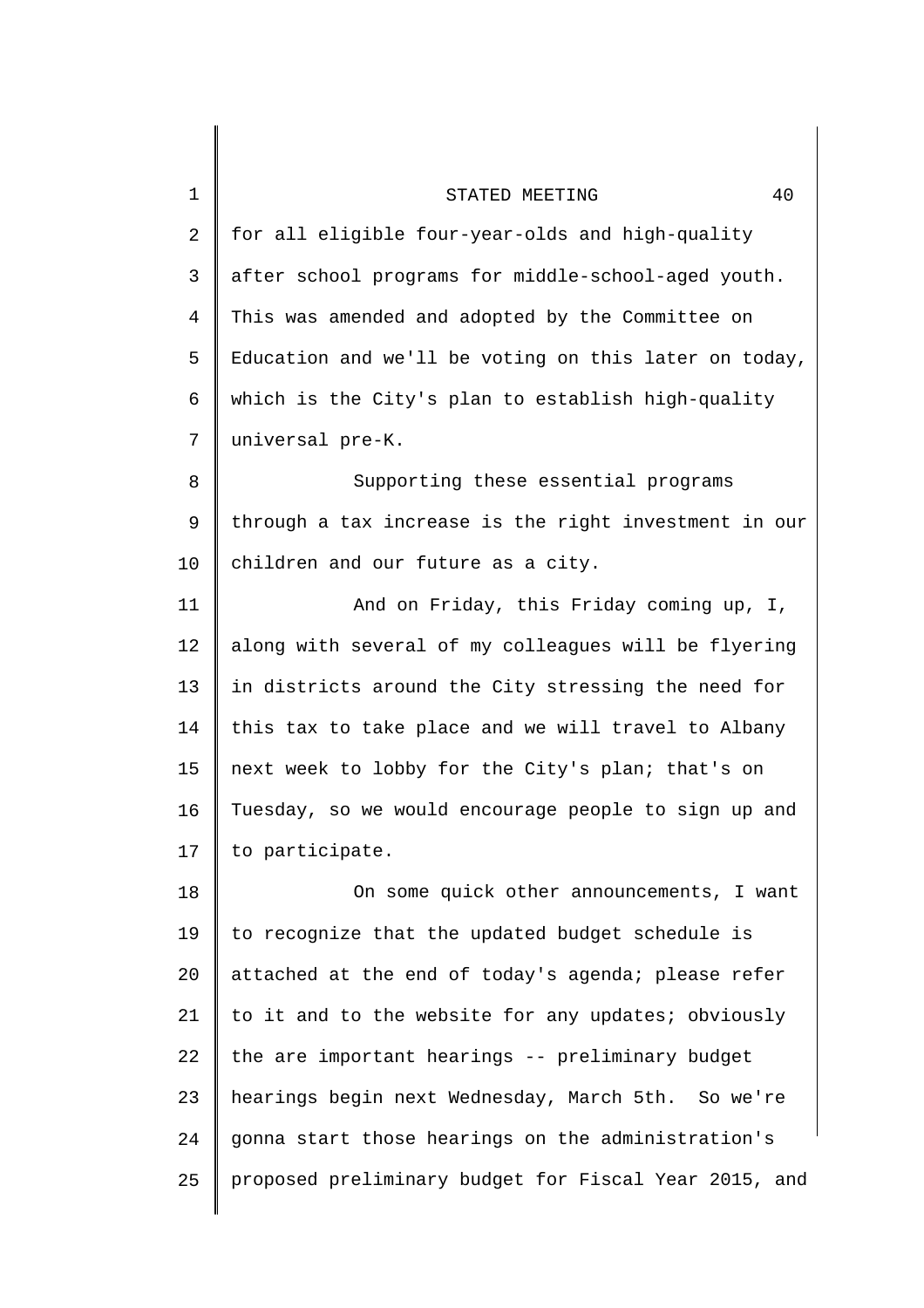| $\mathbf 1$ | 41<br>STATED MEETING                                  |
|-------------|-------------------------------------------------------|
| 2           | while this budget is a good start, we will be         |
| 3           | thoroughly examining it in upcoming hearings to       |
| 4           | determine its impact on New Yorkers.                  |
| 5           | And also tonight, we would encourage                  |
| 6           | people to come by the City Council Chambers; I'm      |
| 7           | happy to announce that we'll be celebrating the Lunar |
| 8           | New Year, one of the most important holidays for many |
| 9           | Asians and Asian-Americans throughout the five        |
| 10          | boroughs, and this is obviously important, since      |
| 11          | Asian-Americans have made such tremendous             |
| 12          | contributions to the City, making it the greatest     |
| 13          | city in the world. So I wanna wish everyone a         |
| 14          | prosperous and happy year of the horse, which we'll   |
| 15          | be celebrating tonight with Council Member Chin and   |
| 16          | Council Member Koo.                                   |
| 17          | And Thursday we'll be celebrating Black               |
| 18          | History Month, a time to celebrate the influence of   |
| 19          | African-Americans in every aspect of our country's    |
| 20          | The Council's African-American History Month<br>life. |
| 21          | celebration is from 6-8 in chambers; it's co-hosted   |
| 22          | with a black-Latino caucus, as well Public Advocate   |
| 23          | Tish James; we wanna recognize that.                  |
| 24          | And also, obviously, we wanna say mazel               |
| 25          | tov to our council colleague, David Greenfield and    |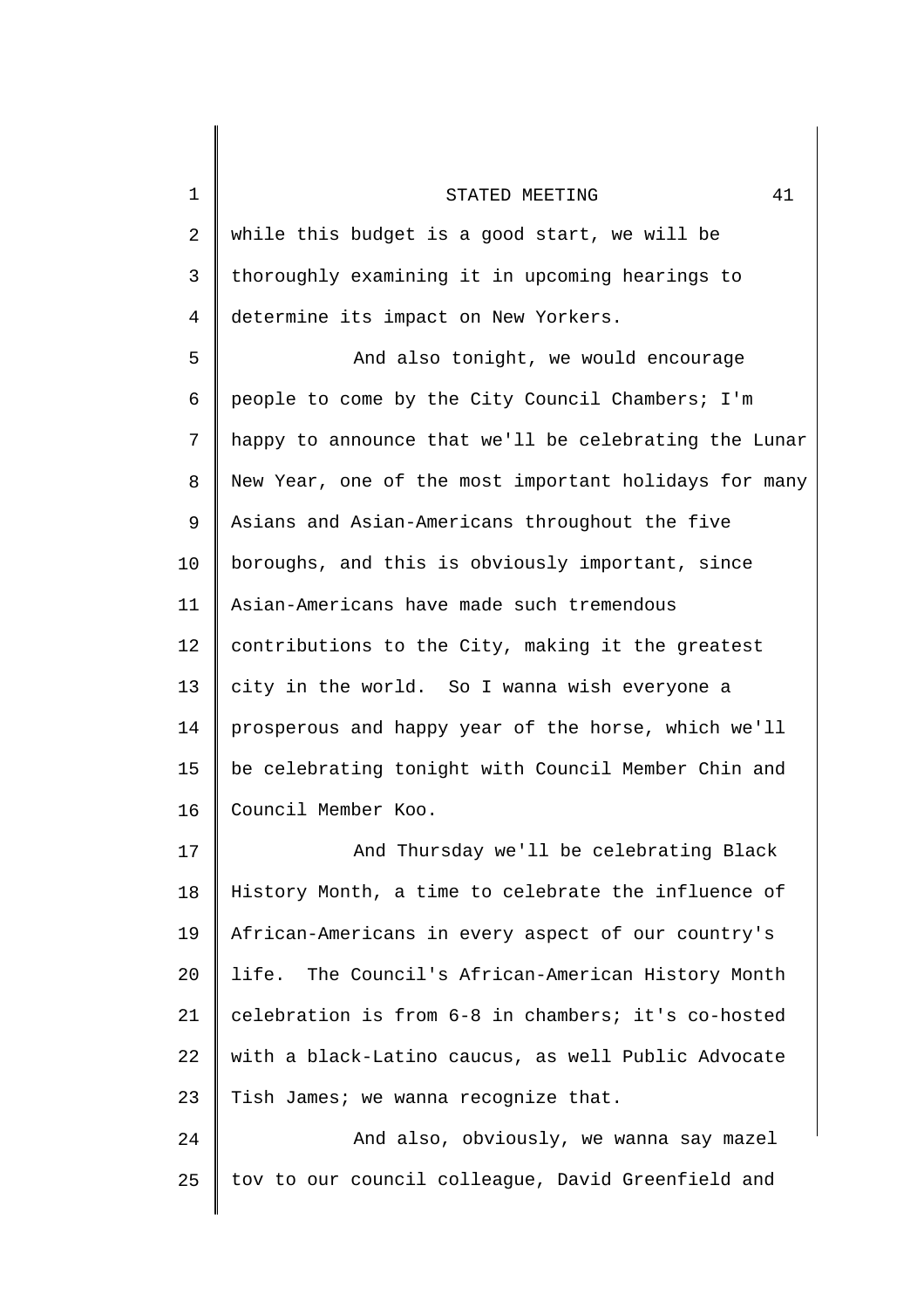| $\mathbf 1$<br>$\overline{2}$<br>3<br>$\overline{4}$<br>5 | 42<br>STATED MEETING<br>the birth [background comments, cheers, applause]<br>where is where is David; I'm sorry? Oh, he's in the<br>back. [background comment] Congratulations, David,<br>mazel tov. [background comments, cheers, applause]<br>And with that we end the communications<br>from the Speaker.<br>PUBLIC ADVOCATE JAMES: Mazel tov, |
|-----------------------------------------------------------|---------------------------------------------------------------------------------------------------------------------------------------------------------------------------------------------------------------------------------------------------------------------------------------------------------------------------------------------------|
|                                                           |                                                                                                                                                                                                                                                                                                                                                   |
|                                                           |                                                                                                                                                                                                                                                                                                                                                   |
|                                                           |                                                                                                                                                                                                                                                                                                                                                   |
|                                                           |                                                                                                                                                                                                                                                                                                                                                   |
|                                                           |                                                                                                                                                                                                                                                                                                                                                   |
| 6                                                         |                                                                                                                                                                                                                                                                                                                                                   |
| 7                                                         |                                                                                                                                                                                                                                                                                                                                                   |
| 8                                                         |                                                                                                                                                                                                                                                                                                                                                   |
| 9                                                         | Council Member Greenfield.                                                                                                                                                                                                                                                                                                                        |
| 10                                                        | Discussion of General Orders, including                                                                                                                                                                                                                                                                                                           |
| 11                                                        | Council Member Greenfield's celebration. Seeing                                                                                                                                                                                                                                                                                                   |
| 12                                                        | none.                                                                                                                                                                                                                                                                                                                                             |
| 13                                                        | Report to Special Committees.                                                                                                                                                                                                                                                                                                                     |
| 14                                                        | COMMITTEE CLERK:<br>None.                                                                                                                                                                                                                                                                                                                         |
| 15                                                        | SPEAKER MARK-VIVERITO: Hold on.                                                                                                                                                                                                                                                                                                                   |
| 16                                                        | PUBLIC ADVOCATE JAMES:<br>Council Member                                                                                                                                                                                                                                                                                                          |
| 17                                                        | Garodnick.                                                                                                                                                                                                                                                                                                                                        |
| 18                                                        | SPEAKER MARK-VIVERITO: Yeah, just wait                                                                                                                                                                                                                                                                                                            |
| 19                                                        | General Order.                                                                                                                                                                                                                                                                                                                                    |
| 20                                                        | Thank you<br>COUNCIL MEMBER GARODNICK:                                                                                                                                                                                                                                                                                                            |
| 21                                                        | Madame Public Advocate. I am proud to join my                                                                                                                                                                                                                                                                                                     |
| 22                                                        | colleagues today in voting for Intro 0001-A; I was a                                                                                                                                                                                                                                                                                              |
| 23                                                        | supporter of the original bill last term and                                                                                                                                                                                                                                                                                                      |
| 24                                                        | recognized what an important step this is for working                                                                                                                                                                                                                                                                                             |
| 25                                                        | New Yorkers. It's not acceptable to us as a city                                                                                                                                                                                                                                                                                                  |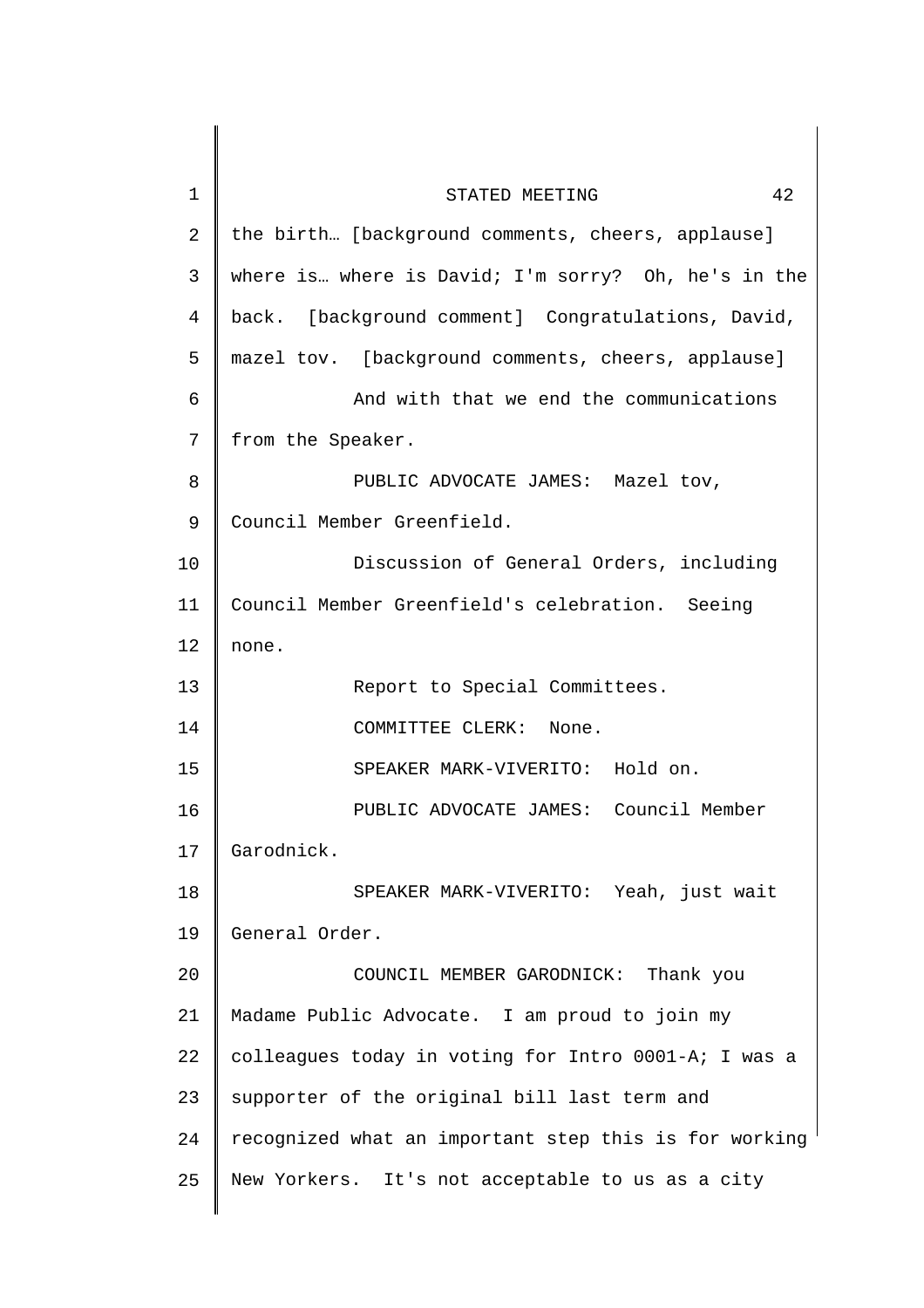| $\mathbf{1}$ | 43<br>STATED MEETING                                  |
|--------------|-------------------------------------------------------|
| 2            | that there are so many employees who today cannot     |
| 3            | take even a day to care for themselves or a loved one |
| 4            | when they fall ill. But as we celebrate this action,  |
| 5            | let this also be the day when we as a council commit  |
| 6            | to focusing on the concerns that have been so clearly |
| 7            | expressed and repeatedly expressed from small         |
| 8            | business people. All of our actions to effect social  |
| 9            | welfare have cumulative effects on small businesses   |
| 10           | and we need to be mindful of that; that's why it      |
| 11           | needs to be a priority of this council to find ways   |
| 12           | to remain connected to small businesses, hear their   |
| 13           | concerns and find ways to support them in any way we  |
| 14           | can and let us redouble our efforts to do that.       |
| 15           | That's why the Council was right to limit the time to |
| 16           | file a complaint to 2 years from the 3 that were      |
| 17           | initially proposed and we were right to dial back the |
| 18           | mandate that businesses keep records from 4 years     |
| 19           | down to 3, and I am pleased that we've given          |
| 20           | businesses with 5 to 19 employees a grace period for  |
| 21           | their compliance and I hope that the de Blasio        |
| 22           | administration will be diligent in reaching out to    |
| 23           | small businesses during that period to ensure that    |
| 24           | they are ready come October 1st of this year. And we  |
| 25           | as a council should be committed to hearing further   |
|              |                                                       |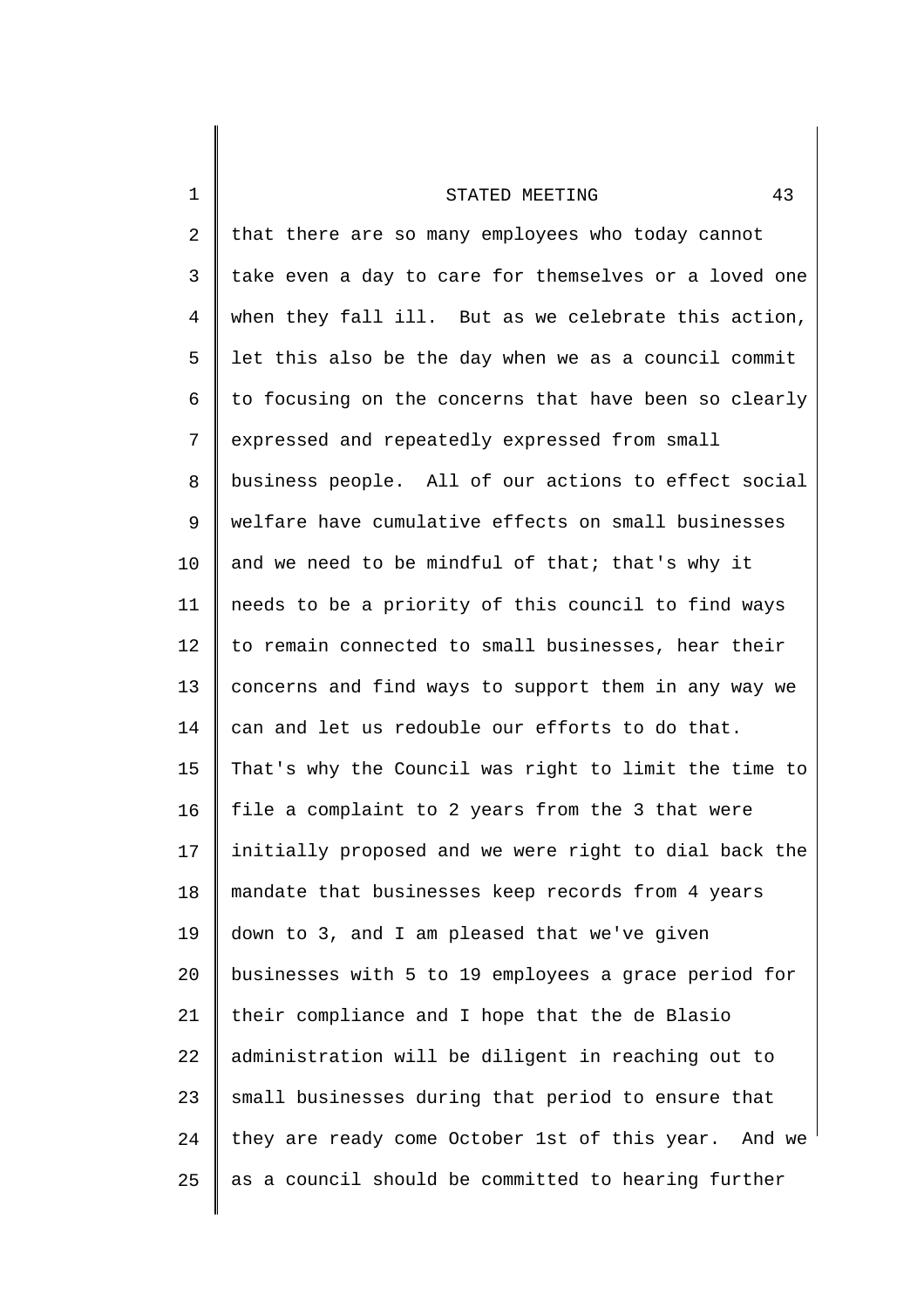| 1  | 44<br>STATED MEETING                                   |
|----|--------------------------------------------------------|
| 2  | concerns from small businesses as this bill becomes    |
| 3  | fully implemented. We understand their generalized     |
| 4  | objections, yes; we also need to be attuned to         |
| 5  | consequences that we may not have even contemplated,   |
| 6  | and when they speak up we should hear them just as     |
| 7  | clearly as we hear the voices of too many New Yorkers  |
| 8  | who today have not a single paid sick day to take      |
| 9  | care of themselves or a sick relative. I thank the     |
| 10 | sponsor, Margaret Chin, the Speaker, Melissa Mark-     |
| 11 | Viverito and I'll be voting yes today.                 |
| 12 | PUBLIC ADVOCATE JAMES: Council Member                  |
| 13 | Johnson. Borrow Council Member Rose's [background      |
| 14 | comments]                                              |
| 15 | COUNCIL MEMBER JOHNSON: It's okay; I'm                 |
| 16 | pickin' Debi. [background comments, laughter]<br>Thank |
| 17 | you for providing me the opportunity to speak today    |
| 18 | and I wanna thank Speaker Mark-Viverito and Council    |
| 19 | Member Chin and Council Member Miller for their        |
| 20 | leadership on this issue and all the council members   |
| 21 | that have played a part in it.                         |
| 22 | I wanna echo Council Member Garodnick's                |
| 23 | remarks and concerns by saying that I wholeheartedly   |
| 24 | support this bill and I am proud of the Council's      |
| 25 | work and listening to all advocates and all sides of   |
|    |                                                        |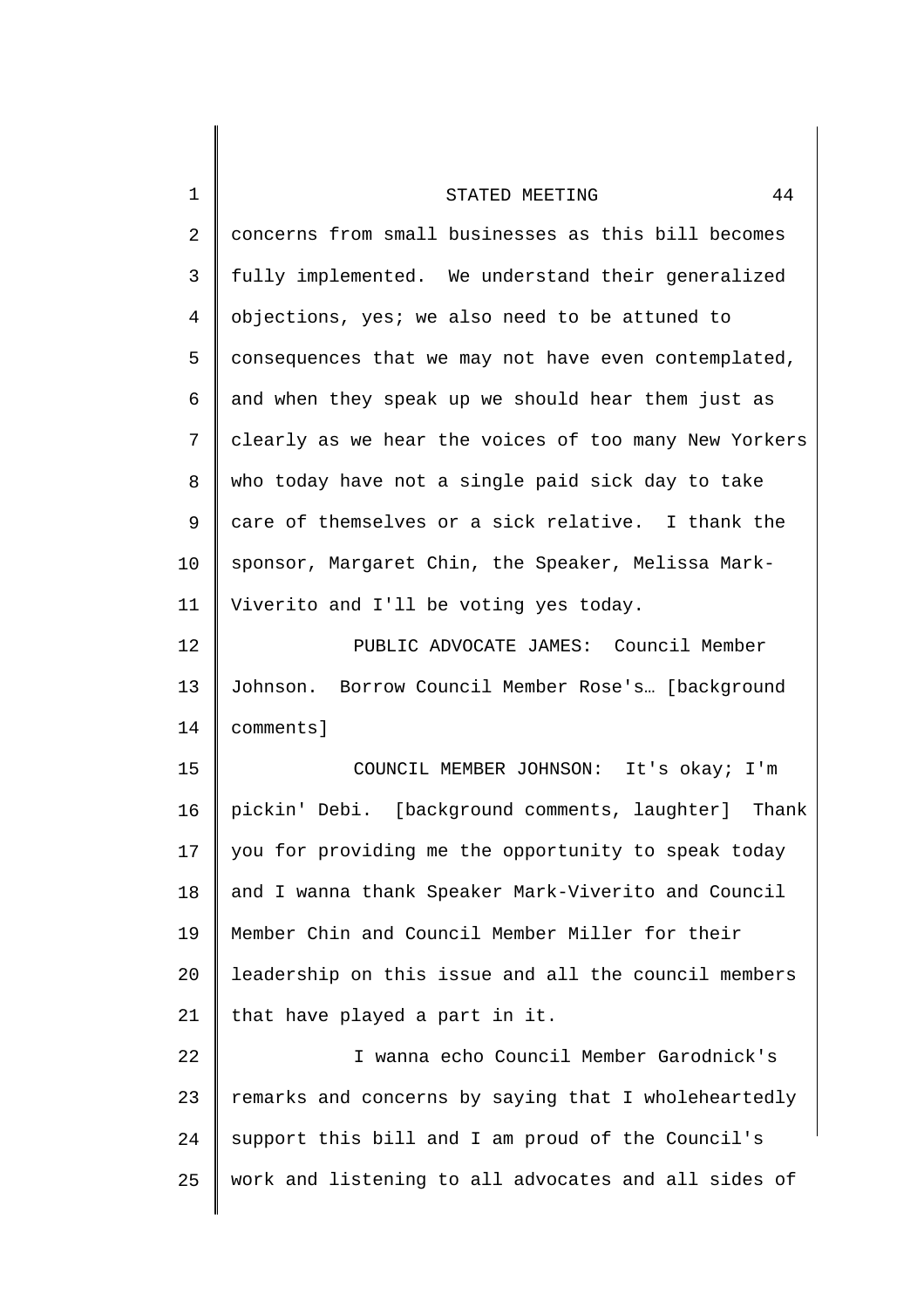| 1  | 45<br>STATED MEETING                                  |
|----|-------------------------------------------------------|
| 2  | the issue to make it a better bill; I just wanna      |
| 3  | state to my colleagues and hopefully emphasize that I |
| 4  | do believe that there are many businesses in our city |
| 5  | that don't know about this and have not been educated |
| 6  | at this point, so it is my hope that with the hearing |
| 7  | we had with Deputy Mayor Glen and other folks from    |
| 8  | the administration, that they will in fact follow     |
| 9  | through on a real, comprehensive, thorough,           |
| 10 | educational campaign to small businesses through the  |
| 11 | city who otherwise may not have gotten the            |
| 12 | information on this. I know this is an issue that's   |
| 13 | been talked about for many years in the Council and I |
| 14 | am happy with the grace period that's been put in on  |
| 15 | this bill, but I would say that many immigrant        |
| 16 | businesses, ethnic businesses, small business         |
| 17 | throughout the City may have more difficulty          |
| 18 | complying with this than other businesses and I think |
| 19 | it's important that the Council conduct strict and    |
| 20 | fair oversight over DCA when they are doing the       |
| 21 | education campaign and I'm happy to see that in the   |
| 22 | Mayor's preliminary budget he asked for an increase   |
| 23 | in funds for DCA to be able to beef up the            |
| 24 | educational portion of this. So I'm voting for this   |
| 25 | bill today; I'm proud to support it, but I hope the   |
|    |                                                       |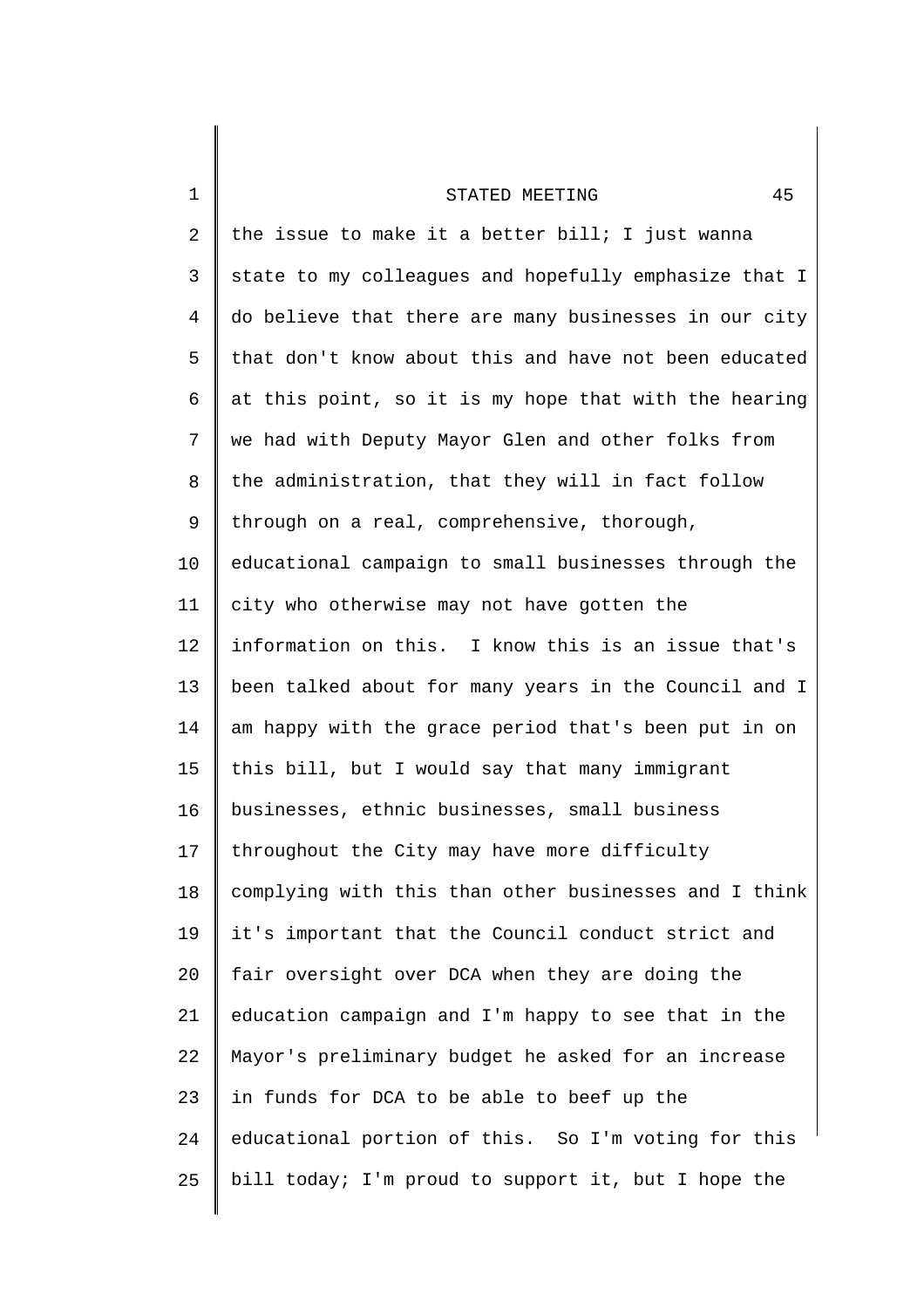| $\mathbf{1}$    | 46<br>STATED MEETING                                 |
|-----------------|------------------------------------------------------|
| $\overline{2}$  | Council makes sure that small businesses who may not |
| $\mathsf{3}$    | comply because they don't have the information don't |
| 4               | suffer; are not penalized because of it. Thank you   |
| 5               | Madame Chair.                                        |
| 6               | PUBLIC ADVOCATE JAMES: Thank you.                    |
| 7               | Seeing none other. Report of Special Committees.     |
| 8               | COMMITTEE CLERK: None.                               |
| 9               | PUBLIC ADVOCATE JAMES: The Reports of                |
| 10              | Standing Committees.                                 |
| 11              | COMMITTEE CLERK: Report of the Committee             |
| 12 <sup>°</sup> | on Civil Service and Labor, Intro 0001-A, employee   |
| 13              | sick time.                                           |
| 14              | SPEAKER MARK-VIVERITO: Amended and                   |
| 15              | coupled on General Order.                            |
| 16              | COMMITTEE CLERK:<br>Preconsidered Intro              |
| 17              | 0098.                                                |
| 18              | SPEAKER MARK-VIVERITO: Coupled on                    |
| 19              | General Order.                                       |
| 20              | COMMITTEE CLERK: Report of the Committee             |
| 21              | on Land Use LU 0011 and Reso 0096, zoning amendment, |
| 22              | Districts 4, 5 and 6.                                |
| 23              | SPEAKER MARK-VIVERITO: Coupled on                    |
| 24              | General Order.                                       |
| 25              |                                                      |
|                 |                                                      |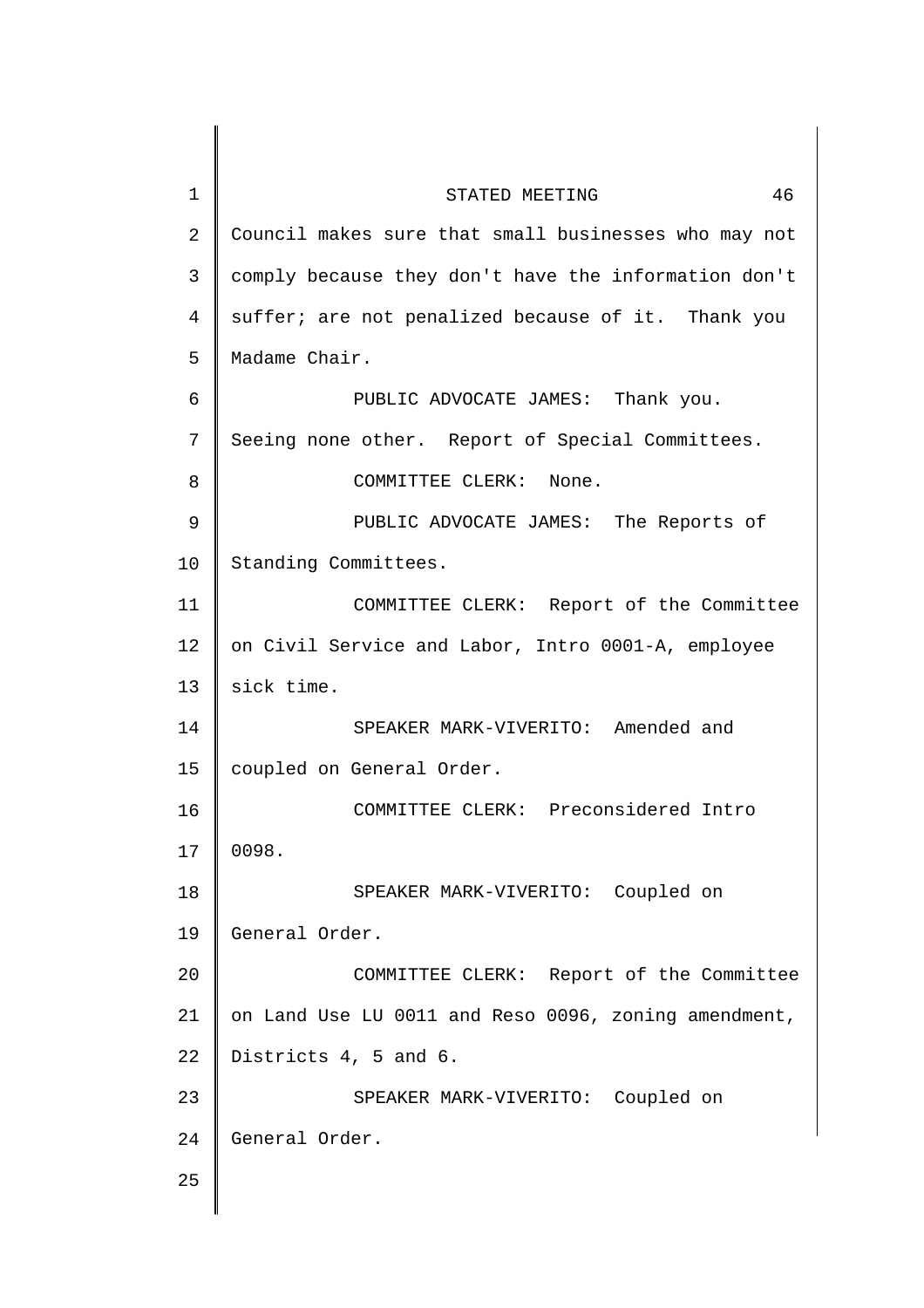| 1              | 47<br>STATED MEETING                                  |
|----------------|-------------------------------------------------------|
| $\overline{2}$ | COMMITTEE CLERK: LU 0012 and Reso 0097                |
| 3              | and LU 0013 and Reso 0098, zoning amendment, District |
| 4              | 28.                                                   |
| 5              | SPEAKER MARK-VIVERITO: Coupled to be                  |
| 6              | Filed Pursuant to Letter of Withdrawal.               |
| 7              | COMMITTEE CLERK: LU 0014 and Reso 0099,               |
| 8              | tax exemption.                                        |
| 9              | SPEAKER MARK-VIVERITO: Coupled on                     |
| 10             | General Order.                                        |
| 11             | COMMITTEE CLERK: LU 0015 and Reso 0100                |
| 12             | and LU 0016 and Reso 0101, sidewalk cafes.            |
| 13             | SPEAKER MARK-VIVERITO: Coupled on                     |
| 14             | General Order.                                        |
| 15             | COMMITTEE CLERK: LU 0017 and Reso 0102.               |
| 16             | SPEAKER MARK-VIVERITO: Coupled on                     |
| 17             | General Order.                                        |
| 18             | PUBLIC ADVOCATE JAMES: General Order                  |
| 19             | Calendar.                                             |
| 20             | COMMITTEE CLERK: Resolution appointing                |
| 21             | various persons. Commissioner of Deeds.               |
| 22             | SPEAKER MARK-VIVERITO: Coupled on                     |
| 23             | General Order and at this time I ask for a roll call  |
| 24             | on all items on the Coupled General Order Calendar.   |
| 25             | CITY CLERK: Arroyo.                                   |
|                |                                                       |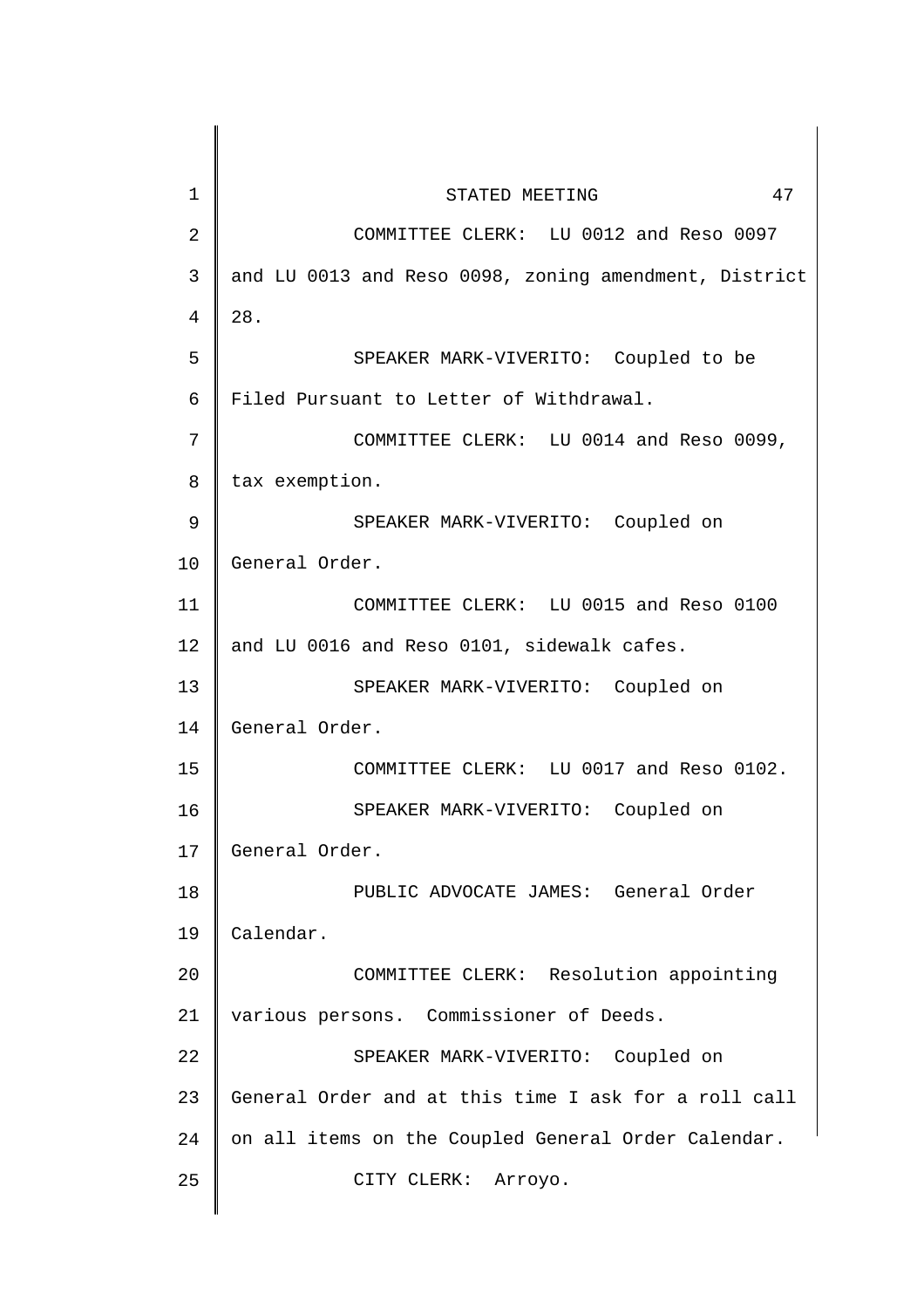| $\mathbf{1}$ | 48<br>STATED MEETING                                  |
|--------------|-------------------------------------------------------|
| 2            | COUNCIL MEMBER ARROYO: Permission to                  |
| 3            | explain my vote.                                      |
| 4            | PUBLIC ADVOCATE JAMES: Yes.                           |
| 5            | COUNCIL MEMBER ARROYO: I will be voting               |
| 6            | no on Intro 0001-A. I think the speakers earlier      |
| 7            | stressed the concern that small businesses have       |
| 8            | raised regarding the impact that this legislation     |
| 9            | will have on the mom and pop operations in our        |
| 10           | communities. There is still too much work that needs  |
| 11           | to be done to address those issues; I cannot          |
| 12           | comfortably support that bill and aye on all the      |
| 13           | rest.                                                 |
| 14           | PUBLIC ADVOCATE JAMES: Thank you.                     |
| 15           | CITY CLERK: Barron.                                   |
| 16           | COUNCIL MEMBER BARRON: Permission to                  |
| 17           | explain my vote.                                      |
| 18           | PUBLIC ADVOCATE JAMES:<br>Yes.                        |
| 19           | COUNCIL MEMBER BARRON: In regards to                  |
| 20           | Intro 0001-A; I have some serious concerns such as    |
| 21           | has been stated by Council Member Johnson and I       |
| 22           | really believe that small businesses may be hurt by   |
| 23           | this bill coming forward; I am so pleased that we're  |
| 24           | extending sick time, the earned paid sick time and    |
| 25           | that we're looking at the definition of family, but I |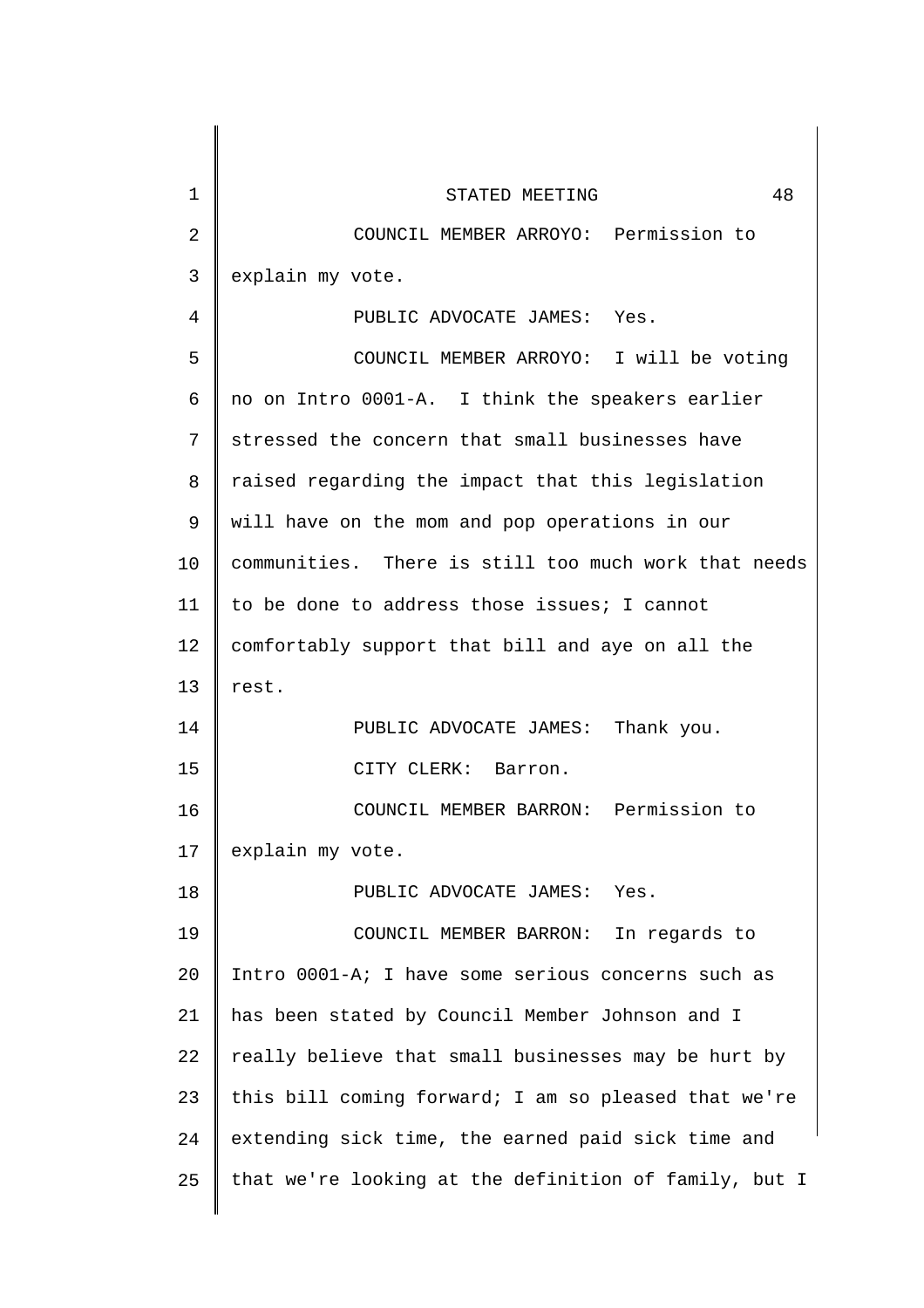| $\mathbf 1$    | 49<br>STATED MEETING                                  |
|----------------|-------------------------------------------------------|
| $\overline{2}$ | do have concerns and I'm wondering if perhaps as this |
| 3              | bill goes forth we might look at putting some         |
| $\overline{4}$ | amendments on it that would give further protections  |
| 5              | to small businesses. Having said that, I will be      |
| 6              | voting aye, but I do have some concerns on that       |
| 7              | matter, as I've stated. Thank you.                    |
| 8              | PUBLIC ADVOCATE JAMES: Thank you. You                 |
| 9              | vote aye?                                             |
| 10             | COUNCIL MEMBER BARRON: Yes.                           |
| 11             | PUBLIC ADVOCATE JAMES: Yes.                           |
| 12             | CITY CLERK: Cabrera.                                  |
| 13             | COUNCIL MEMBER CABRERA: Aye.                          |
| 14             | CITY CLERK: Chin.                                     |
| 15             | COUNCIL MEMBER CHIN: Permission to                    |
| 16             | explain my vote.                                      |
| 17             | PUBLIC ADVOCATE JAMES: Yes.                           |
| 18             | COUNCIL MEMBER CHIN: I also wanted to                 |
| 19             | thank Council Member Miller for chairing the hearing. |
| 20             | It was a long hearing and we heard from a lot of the  |
| 21             | small businesses there and there were small           |
| 22             | businesses who already are providing paid sick leave  |
| 23             | and they think that it is also a good thing and it's  |
| 24             | not burdensome to them. But definitely, we have to    |
| 25             | work with Department of Consumer Affairs to make sure |
|                |                                                       |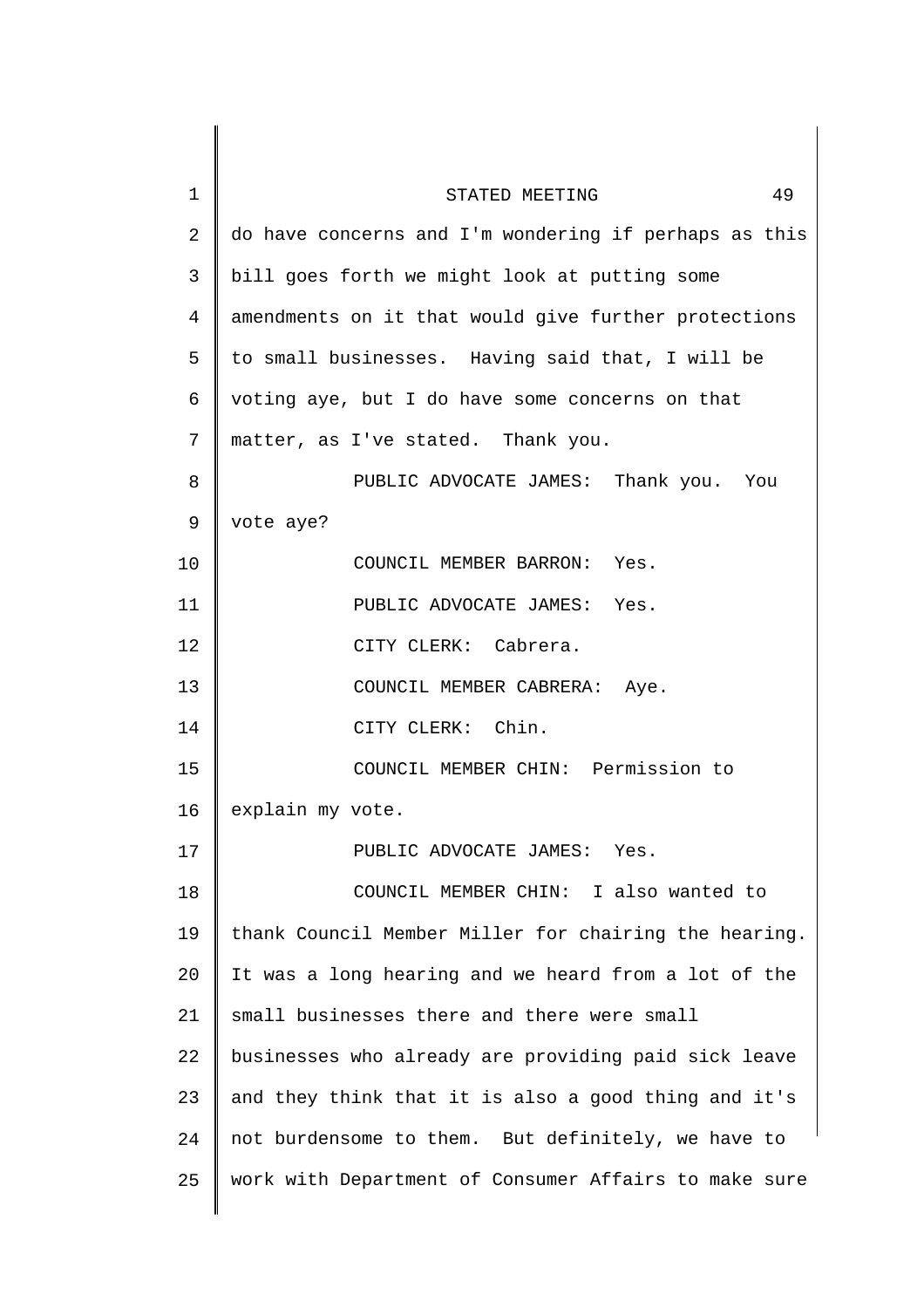| $\mathbf 1$    | 50<br>STATED MEETING                                  |
|----------------|-------------------------------------------------------|
| $\overline{2}$ | that there are outreach materials in different        |
| 3              | languages to all the communities and businesses.      |
| 4              | I also wanted to thank the Committee                  |
| 5              | staff and especially Laura Lopa [phonetic], for       |
| 6              | really working on this with full speed and also my    |
| 7              | legislative director, Yumay [phonetic] Kidasay        |
| 8              | [phonetic]. And I vote aye. Thank you.                |
| 9              | PUBLIC ADVOCATE JAMES: Thank you.                     |
| 10             | CITY CLERK: Cohen.                                    |
| 11             | COUNCIL MEMBER COHEN: Aye.                            |
| 12             | CITY CLERK: Constantinides.                           |
| 13             | COUNCIL MEMBER CONSTANTINIDES: May I be               |
| 14             | excused to explain my vote?                           |
| 15             | PUBLIC ADVOCATE JAMES: Yes.                           |
| 16             | COUNCIL MEMBER CONSTANTINIDES:<br>I'll be             |
| 17             | voting aye on all, but I want to explain my vote on   |
| 18             | 0001-A. I am definitely proud to be standing with     |
| 19             | the workers of New York City, expanding their rights, |
| 20             | for expanding the definition of family member and     |
| 21             | also making sure that no one should have to choose    |
| 22             | between an unfair choice, between their job or their  |
| 23             | health. That said, I definitely look and wanna        |
| 24             | congratulate our Speaker, Melissa Mark-Viverito, for  |
| 25             | her leadership on this important issue, protecting    |
|                |                                                       |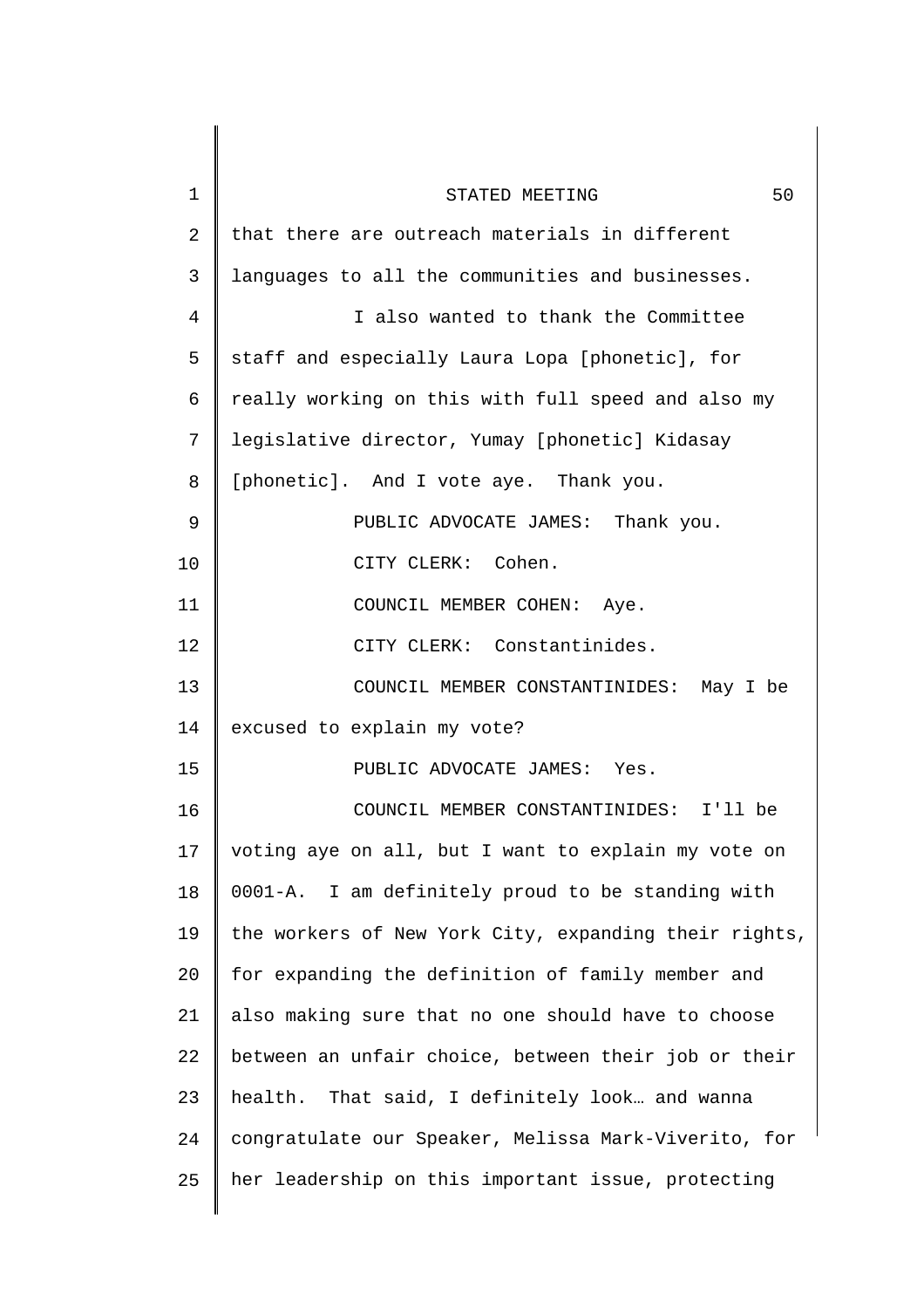| $\mathbf{1}$ | 51<br>STATED MEETING                                  |
|--------------|-------------------------------------------------------|
| 2            | the working people of the City of New York, our       |
| 3            | Chair, Daneek Miller; the sponsor of the bill,        |
| 4            | Margaret Chin. I do have some real concerns as we     |
| 5            | roll this out. I know Queens has 2.2 million people,  |
| 6            | we 168 languages or more spoken in the Borough of     |
| 7            | Queens; in my district that diversity is very well    |
| 8            | reflected; I'm hoping that we're gonna have a robust  |
| 9            | rollout in the language-appropriate materials, that   |
| 10           | everyone knows -- that the workers know their rights  |
| 11           | and that the owners know their responsibilities.      |
| 12           | Additionally, I'm looking forward to making this, as  |
| 13           | Council Member Chin talked about earlier, you know,   |
| 14           | working on legislation to make our city more business |
| 15           | friendly, working with small business and making sure |
| 16           | that all jobs are protected.<br>Thank you.            |
| 17           | PUBLIC ADVOCATE JAMES: And your vote.                 |
| 18           | COUNCIL MEMBER CONSTANTINIDES: Aye on                 |
| 19           | all.                                                  |
| 20           | PUBLIC ADVOCATE JAMES: Thank you.                     |
| 21           | CITY CLERK: Cornegy.                                  |
| 22           | COUNCIL MEMBER CORNEGY: Permission to                 |
| 23           | explain my vote please.                               |
| 24           | PUBLIC ADVOCATE JAMES: Yes, sir.                      |
| 25           |                                                       |
|              |                                                       |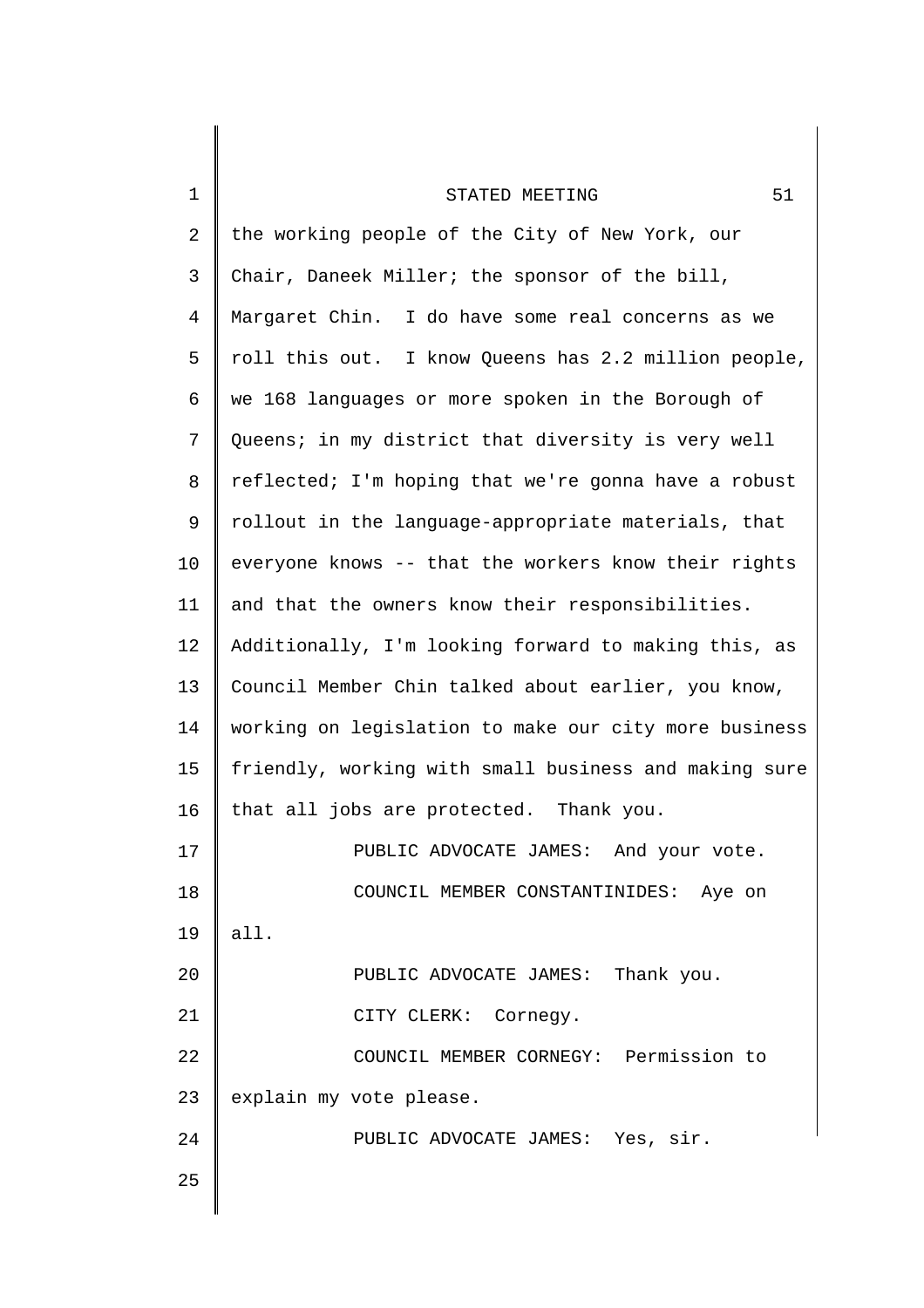| 1              | 52<br>STATED MEETING                                  |
|----------------|-------------------------------------------------------|
| $\overline{2}$ | COUNCIL MEMBER CORNEGY: So the Earned                 |
| 3              | Sick Time Expansion bill did not come before the      |
| 4              | Committee on Small Business of which I'm the Chair,   |
| 5              | however, businesses around the City and their         |
| 6              | advocates have approached me to express their         |
| 7              | concerns about this bill. Although I'm a co-sponsor,  |
| 8              | I feel I'd be remiss if I didn't reference those      |
| 9              | concerns in explaining my vote.                       |
| 10             | Small businesses that have reached out to             |
| 11             | me, particularly those in my district have legitimate |
| 12             | complaints about the Department of Small Business'    |
| 13             | problematic track record with outreach to business    |
| 14             | generally and to small businesses in particular. So   |
| 15             | they worry that the requirements of this law will not |
| 16             | be timely and thoroughly communicated and that        |
| 17             | they'll not be supported in setting up and            |
| 18             | maintaining the recordkeeping system the law demands. |
| 19             | I share this worry. Small businesses have suffered    |
| 20             | in the past when DCA has imposed duplicative and      |
| 21             | punitive fines against them. They worry that this     |
| 22             | bill's inclusion of a proactive investigative power   |
| 23             | for the enforcement agency will lead to more          |
| 24             | aggressive and punitive enforcement rather than       |
| 25             | education. I share this worry as well. In the past    |
|                |                                                       |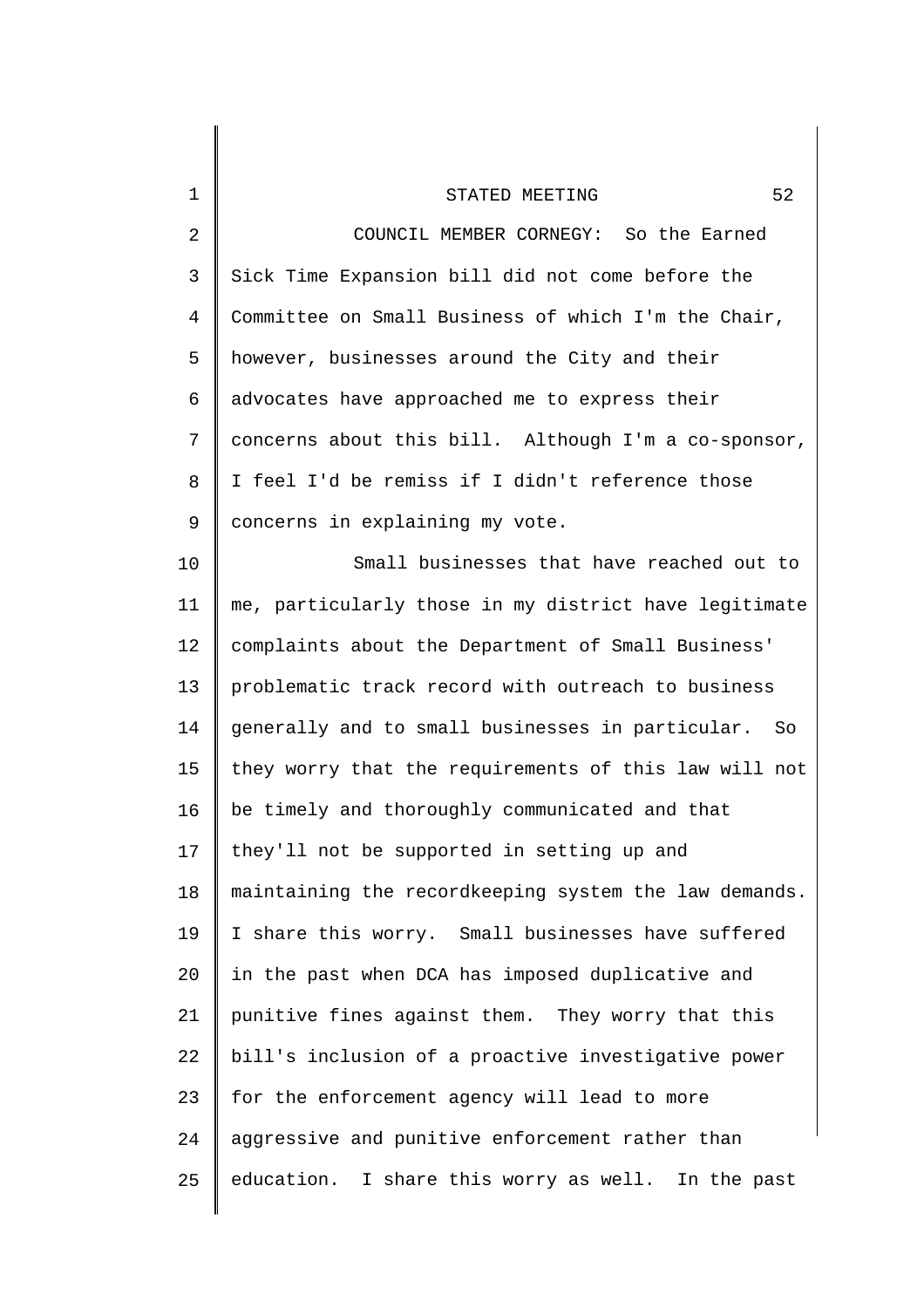| $\mathbf 1$    | 53<br>STATED MEETING                                  |
|----------------|-------------------------------------------------------|
| $\overline{c}$ | few weeks I've attended two Civil Service and Labor   |
| 3              | Committee hearings about the expanded Earned Sick     |
| 4              | Time bill; I'm pleased about the changes that were    |
| 5              | made in responses to business' concerns and           |
| 6              | specifically, the inclusion of a 6-month cure period  |
| 7              | for businesses with less than 20 employees and the    |
| 8              | reduction of the statute of limitations for filing    |
| 9              | complaints from 3 years to 2, but I believe that      |
| 10             | there is much more that can and should be done to     |
| 11             | support small business success, particularly as they  |
| 12             | adjust to this new legal requirement. Bringing those  |
| 13             | ideas forward is my highest priority as Small         |
| 14             | Business Chair. [background comment] I look forward   |
| 15             | to the conversations with business owners, advocates  |
| 16             | and leaders that will inform these ideas. With that,  |
| 17             | I offer my congratulations to Council Members Chin    |
| 18             | and Miller, Speaker Mark-Viverito, Borough President  |
| 19             | Gale Brewer and Mayor de Blasio for their fulfillment |
| 20             | of their vision to improve the lives of working New   |
| 21             | Yorkers. I vote aye on all.                           |
| 22             | PUBLIC ADVOCATE JAMES: Thank you.                     |
| 23             | CITY CLERK: Crowley.                                  |
| 24             | COUNCIL MEMBER CROWLEY: Aye on all.                   |
| 25             | CITY CLERK:<br>Cumbo.                                 |
|                |                                                       |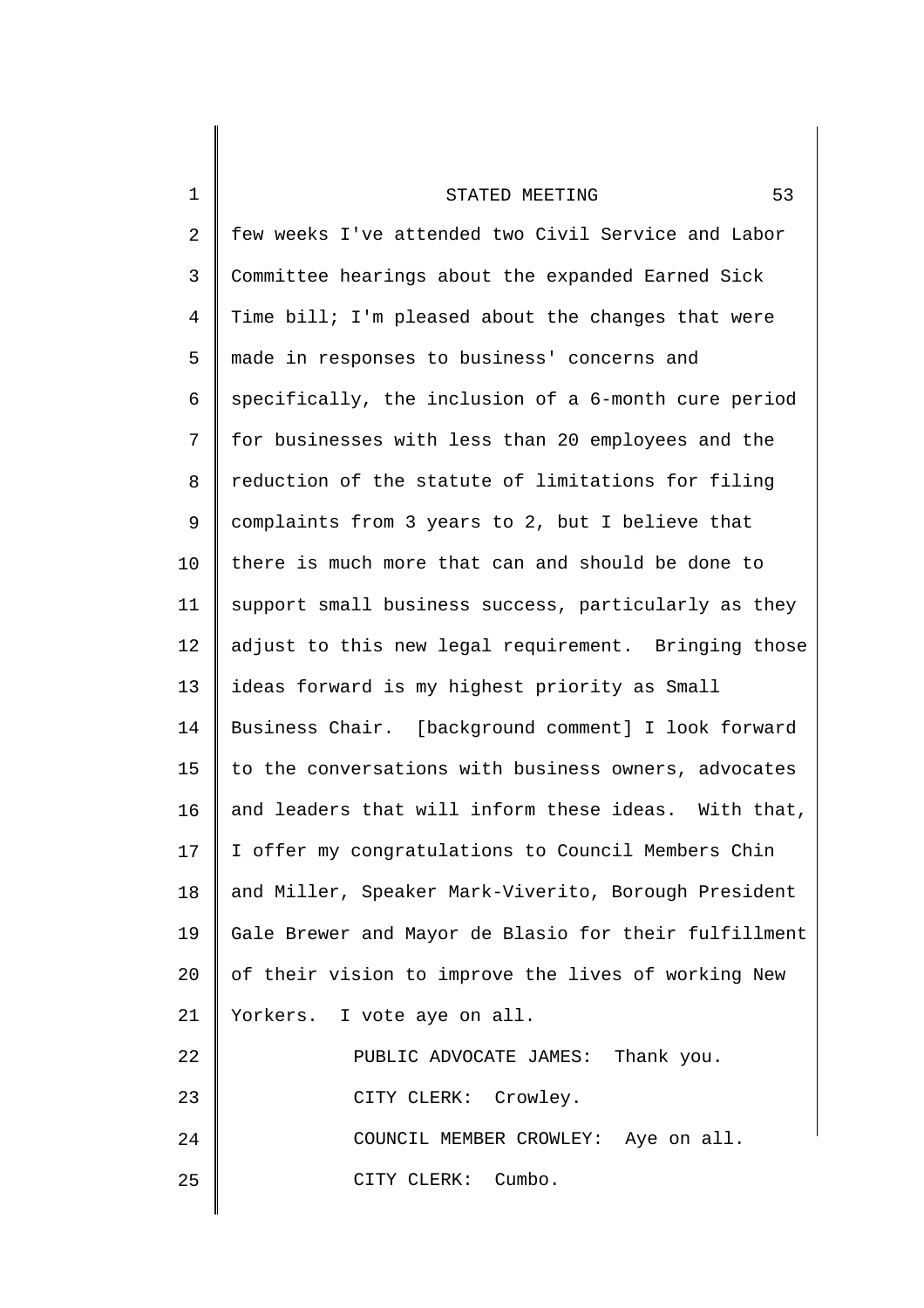| 1              | 54<br>STATED MEETING                                  |
|----------------|-------------------------------------------------------|
| $\overline{2}$ | COUNCIL MEMBER CUMBO: I vote aye on all               |
| 3              | on the previous Land Use Call-Ups and also permission |
| 4              | to explain my vote [interpose]                        |
| 5              | PUBLIC ADVOCATE JAMES: Yes.                           |
| 6              | COUNCIL MEMBER CUMBO: for 0001-A. Thank               |
| 7              | you.                                                  |
| 8              | PUBLIC ADVOCATE JAMES: Thank you.                     |
| 9              | COUNCIL MEMBER CUMBO: As a small                      |
| 10             | business owner and having operated a business for the |
| 11             | last 15 years, I certainly support this initiative    |
| 12             | and have always given my workers the opportunity to   |
| 13             | have paid sick leave and they've never taken          |
| 14             | advantage of that to the detriment of the company.    |
| 15             | But at the same time it's very important as that      |
| 16             | small business owner; I feel that small business      |
| 17             | owners feel that New York City is not a friend of the |
| 18             | entrepreneur or a friend of the small business and I  |
| 19             | feel that the way that we roll this out will be very  |
| 20             | critical, as was stated by several of my colleagues   |
| 21             | and I think it's gonna be very important that we roll |
| 22             | this out with all sensitivity and that we give small  |
| 23             | business owners once again the competence to know     |
| 24             | that New York City is a friend of the entrepreneur, a |
| 25             | friend of the small business and that we are gonna do |
|                |                                                       |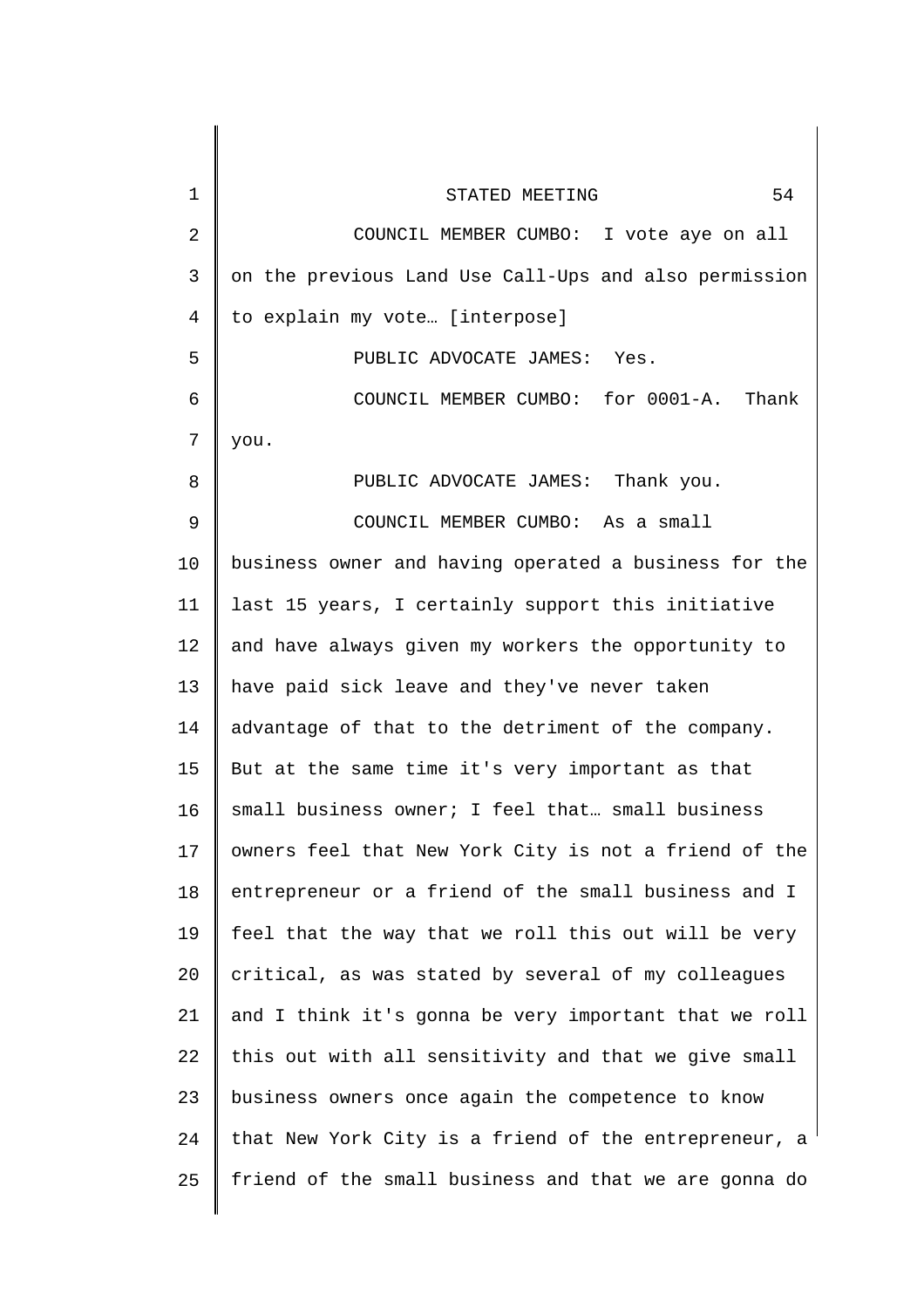| 1              | 55<br>STATED MEETING                                  |
|----------------|-------------------------------------------------------|
| $\overline{2}$ | everything in our power to support them moving        |
| 3              | forward as well. Thank you. Aye on all.               |
| 4              | PUBLIC ADVOCATE JAMES: Thank you.                     |
| 5              | CITY CLERK: Deutsch.                                  |
| 6              | COUNCIL MEMBER DEUTSCH: May I have                    |
| 7              | permission to explain my vote?                        |
| 8              | PUBLIC ADVOCATE JAMES: Yes, sir.                      |
| 9              | COUNCIL MEMBER DEUTSCH: As a supporter                |
| 10             | of small businesses I'm voting in favor of paid sick  |
| 11             | leave so that workers have incentive to stay home     |
| 12             | when they're ill and to avoid spreading sickness to   |
| 13             | their customers and colleagues. I've made a habit of  |
| 14             | routinely consulting with our knowledgeable Chairman  |
| 15             | for Small Businesses Committee, Robert Cornegy and    |
| 16             | I'm looking forward to working with him and           |
| 17             | eliminating unnecessary restrictions and bureaucratic |
| 18             | hassles of owning a business here in New York City    |
| 19             | In order for New York City to remain                  |
| 20             | great, our businesses need to flourish; no one        |
| 21             | measure can ensure the well-being of all small        |
| 22             | businesses, but we can begin to create a more fair    |
| 23             | system by issuing warnings in response to violation   |
| 24             | of petty summonses as opposed to immediately issuing  |
| 25             |                                                       |

║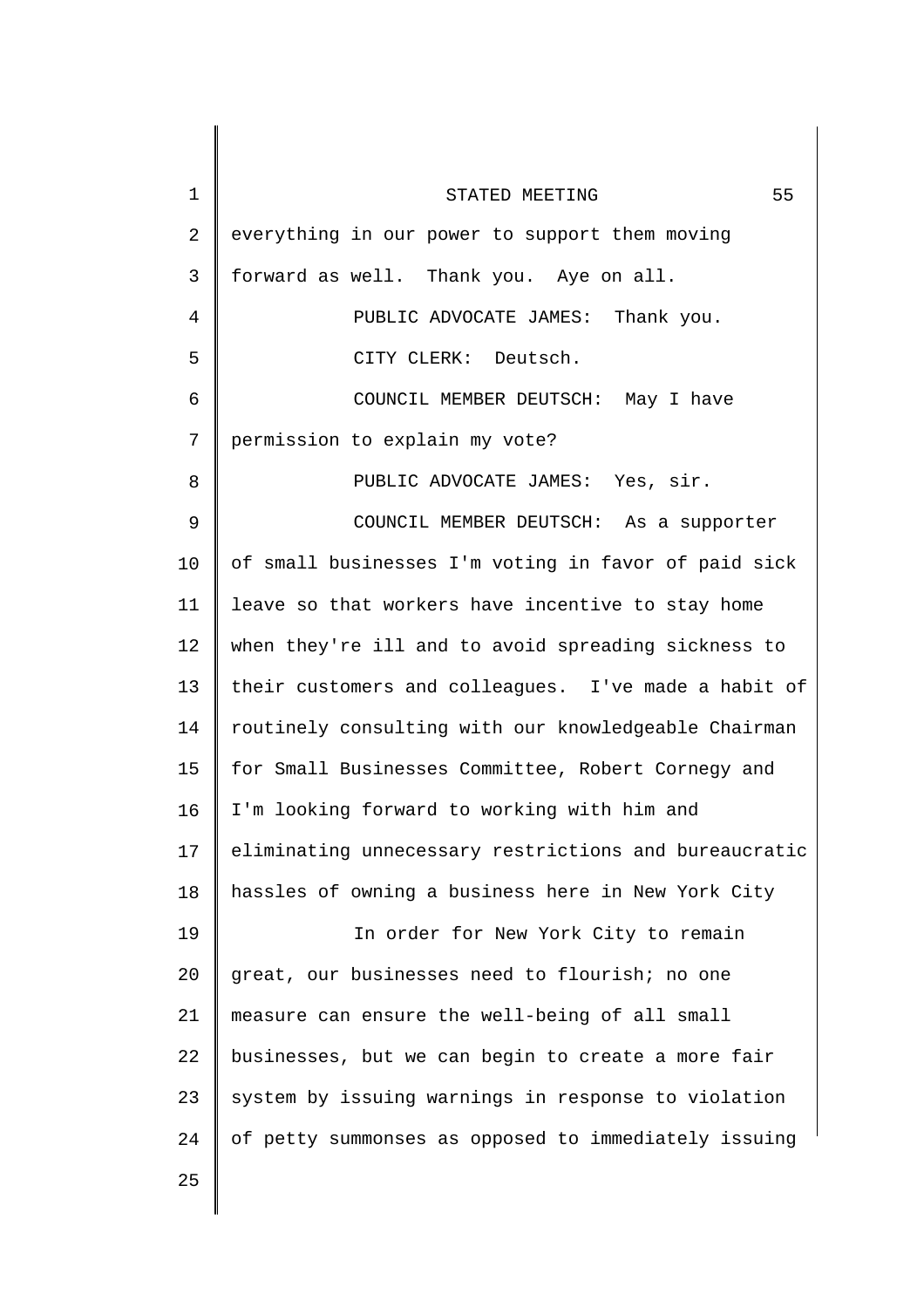| $\mathbf{1}$ | 56<br>STATED MEETING                                  |
|--------------|-------------------------------------------------------|
| 2            | a fine, as well as many other issues we need to       |
| 3            | address that concern small businesses.                |
| 4            | When looking to help consumers and                    |
| 5            | workers, the best way to start is by ensuring a       |
| 6            | healthy and growing small business community. So I    |
| 7            | vote aye on 0001-A and all the others and I look      |
| 8            | forward to working with our Speaker and our Chair of  |
| 9            | Small Businesses.                                     |
| 10           | PUBLIC ADVOCATE JAMES: Thank you.                     |
| 11           | CITY CLERK: Dickens.                                  |
| 12           | COUNCIL MEMBER DICKENS: Permission to                 |
| 13           | explain my vote.                                      |
| 14           | PUBLIC ADVOCATE JAMES: Yes, ma'am.                    |
| 15           | COUNCIL MEMBER DICKENS: I'm gonna vote                |
| 16           | aye on all; however, on 0001-A I have serious         |
| 17           | concerns -- I salute and congratulate Council Members |
| 18           | Chin and Miller and my former colleague in this       |
| 19           | house, Manhattan Borough President Gale Brewer, who   |
| 20           | was the catalyst who started all of it. Last year we  |
| 21           | passed on the earned paid sick time; now two months   |
| 22           | later we're expanding on it without having really     |
| 23           | negotiated and really talked to small business that   |
| 24           | have 5, 6; 7 employees that will be impacted. New     |
| 25           | York City, Council Member Laurie Cumbo, has not this  |
|              |                                                       |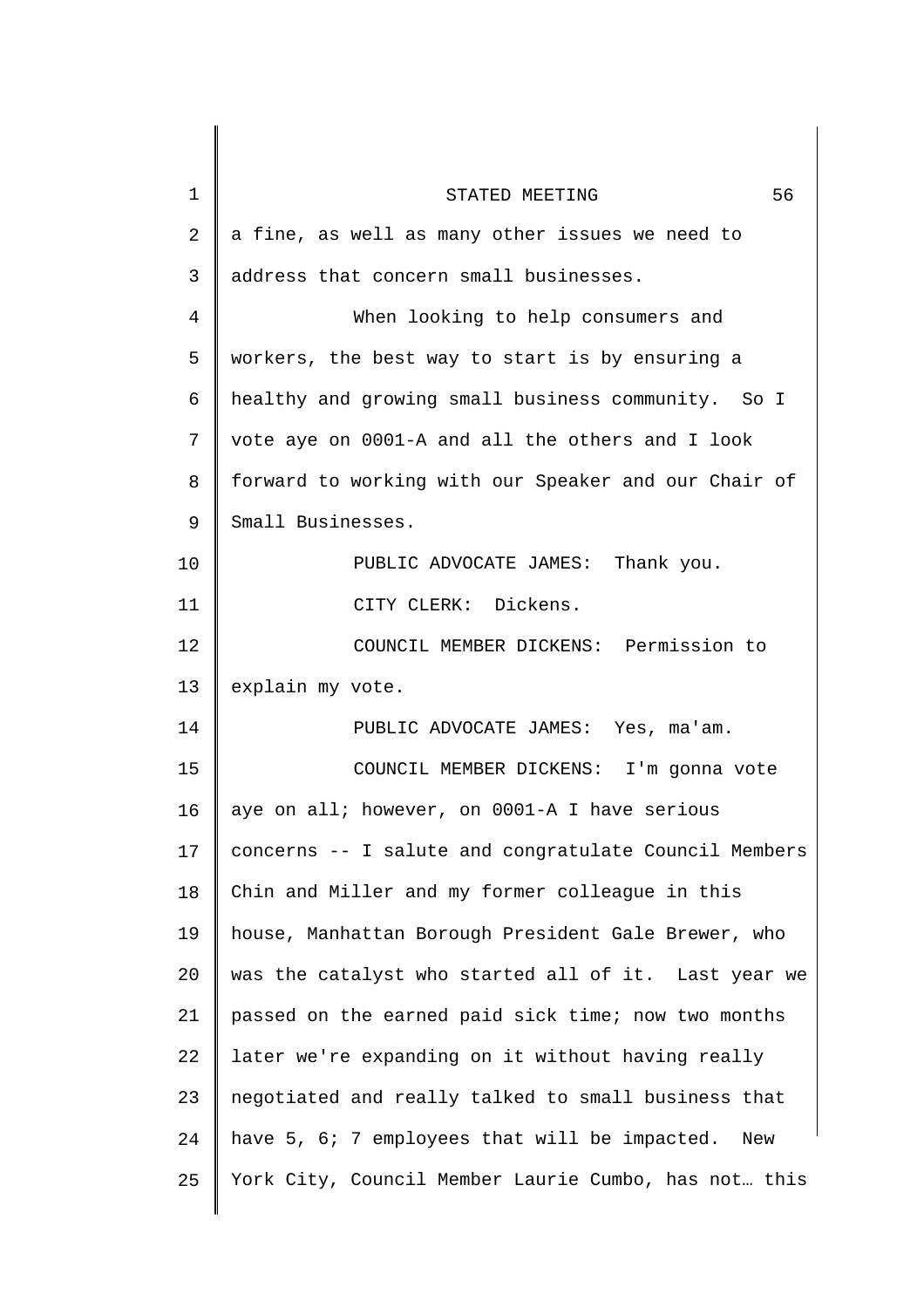| $\mathbf 1$ | 57<br>STATED MEETING                                  |
|-------------|-------------------------------------------------------|
| 2           | has not been a city that has recognized that small    |
| 3           | businesses are the catalysts that employ local people |
| 4           | in the districts and that is exactly what happens;    |
| 5           | I'm fearful about our small businesses; earned paid   |
| 6           | sick time is necessary and needed, but I join with    |
| 7           | Council Members Johnson and Arroyo in having a fear   |
| 8           | about passing on this expansion and not fully vetting |
| 9           | the process of how it is going to impact upon those   |
| 10          | small businesses. Having voiced that I'm gonna vote   |
| 11          | aye on it for the reason that Council Members Chin    |
| 12          | and Miller have stated, but I think we need to        |
| 13          | revisit it and I think we need to look at it and we   |
| 14          | need to protect our small businesses and not cause    |
| 15          | them to have additional punitive fines. Thank you     |
| 16          | and I vote aye.                                       |
| 17          | PUBLIC ADVOCATE JAMES: Thank you.                     |
| 18          | CITY CLERK: Dromm.                                    |
| 19          | COUNCIL MEMBER DROMM: Aye on all.                     |
| 20          | CITY CLERK: Espinal.                                  |
| 21          | COUNCIL MEMBER ESPINAL: Permission to                 |
| 22          | explain my vote                                       |
| 23          | PUBLIC ADVOCATE JAMES: Yes.                           |
| 24          | COUNCIL MEMBER ESPINAL: Intro 0001-A.                 |
| 25          | Well I'm voting yes on the paid sick leave bill and   |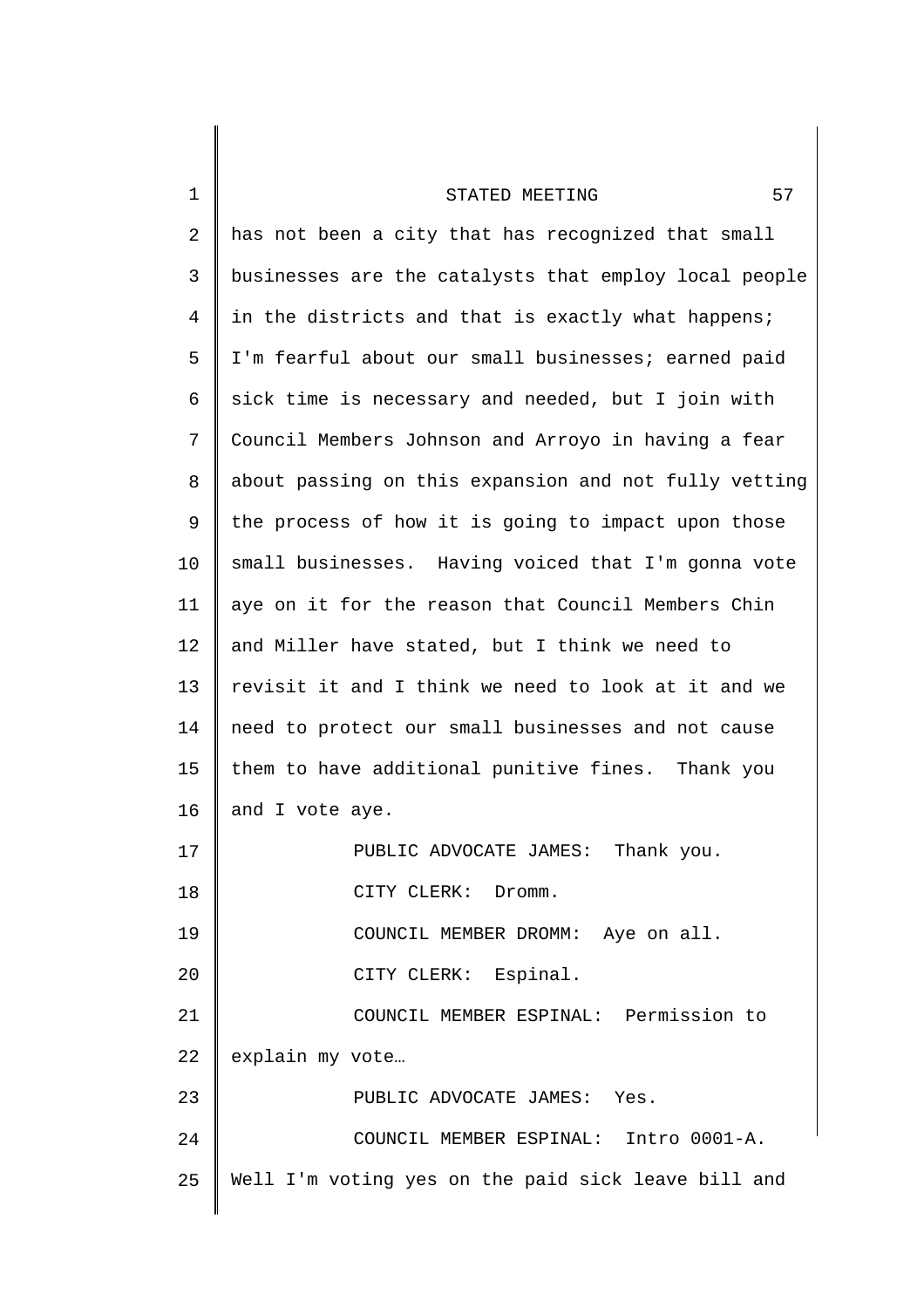| $\mathbf{1}$ | 58<br>STATED MEETING                                  |
|--------------|-------------------------------------------------------|
| 2            | I'm very supportive of this concept because I believe |
| 3            | that everyone should have a right to paid sick leave; |
| 4            | I do have a concern with the section that allows the  |
| 5            | Mayor to designate an agency other than DCA to        |
| 6            | enforce provisions of the bill. Such enforcement      |
| 7            | ambiguity has the potential of creating confusion for |
| 8            | both the businesses and employees. I believe that     |
| 9            | the enforcement mechanism should stay within the DCA  |
| 10           | unless they show that they do not have the            |
| 11           | capabilities to enforce this law. With those thought  |
| 12           | son the record, I vote yes on all.                    |
| 13           | PUBLIC ADVOCATE JAMES: Thank you.                     |
| 14           | CITY CLERK: Eugene.                                   |
| 15           | COUNCIL MEMBER EUGENE: I vote aye.                    |
| 16           | CITY CLERK: Ferreras.                                 |
| 17           | COUNCIL MEMBER FERRERAS: I vote aye.                  |
| 18           | CITY CLERK: Garodnick.                                |
| 19           | COUNCIL MEMBER GARODNICK: Aye.                        |
| 20           | CITY CLERK: Gentile.                                  |
| 21           | COUNCIL MEMBER GENTILE: Excused to                    |
| 22           | explain my vote?                                      |
| 23           | PUBLIC ADVOCATE JAMES: Yes.                           |
| 24           | COUNCIL MEMBER GENTILE: While I support               |
| 25           | 0001-A, I'm also pleased to hear so many of my        |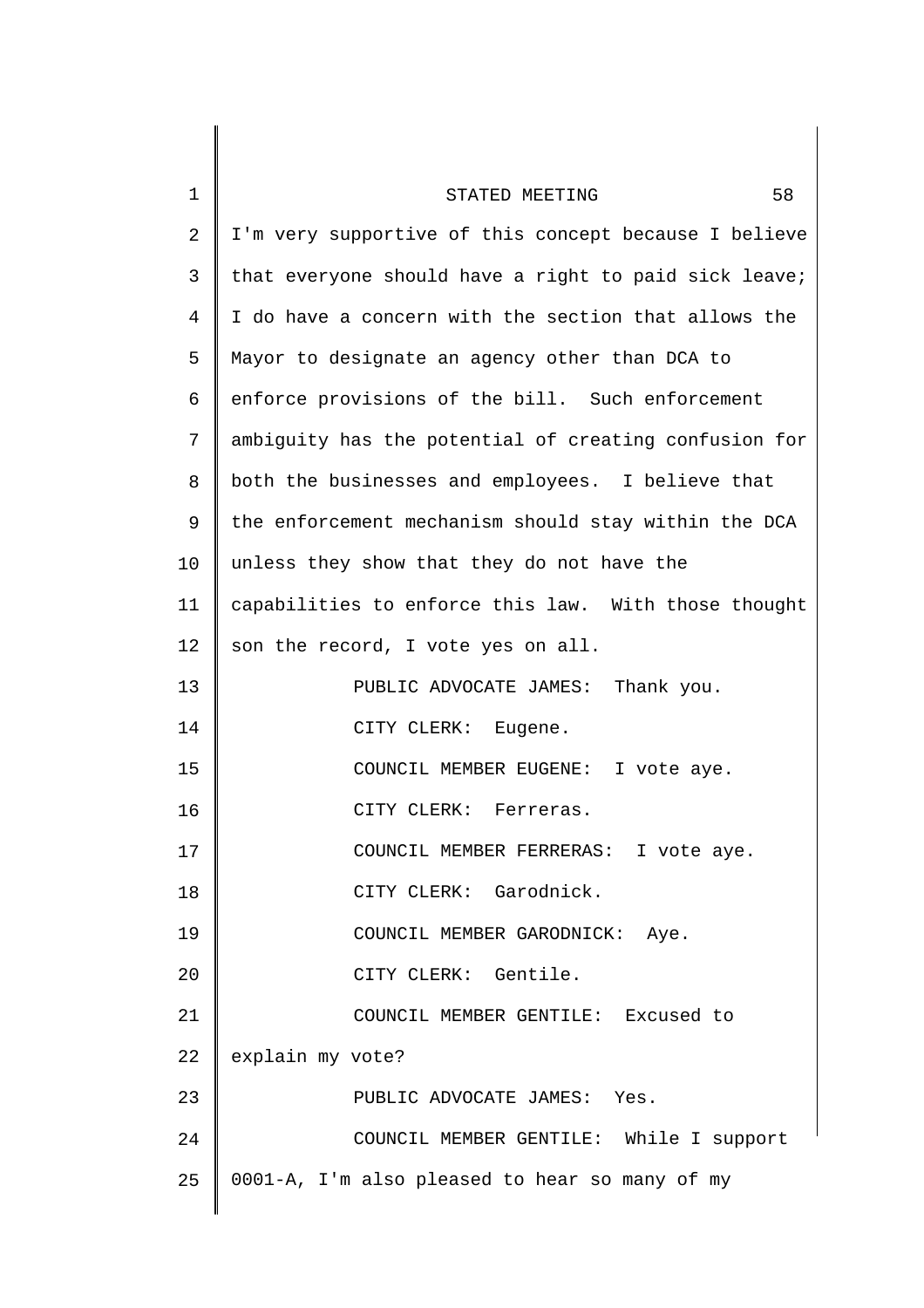| $\mathbf 1$    | 59<br>STATED MEETING                                  |
|----------------|-------------------------------------------------------|
| $\overline{a}$ | colleagues talk about the need for some focus on      |
| 3              | small business legislation that will be beneficial to |
| $\overline{4}$ | the burdens that many small businesses face here in   |
| 5              | the City of New York. Under the old administration    |
| 6              | we were not business friendly; we have to prove to    |
| 7              | them that we are, and so I look forward to a robust   |
| 8              | set of legislation that will help small businesses;   |
| 9              | one piece of that legislation in retrospect, I think  |
| 10             | maybe we should have done it sooner, closer to this   |
| 11             | bill, but nevertheless we still have time to get that |
| 12             | package of legislation in. One bill that meets that   |
| 13             | criteria is being introduced today and I'll talk      |
| 14             | about it later; it's Intro 0064 on the Introduction   |
| 15             | list and I will speak about that restaurant bill      |
| 16             | later today. I vote aye on all.                       |
| 17             | PUBLIC ADVOCATE JAMES: Thank you.                     |
| 18             | CITY CLERK: Gibson.                                   |
| 19             | COUNCIL MEMBER GIBSON: Permission to                  |
| 20             | explain my vote, Madame Public Advocate.              |
| 21             | PUBLIC ADVOCATE JAMES: Yes, Council                   |
| 22             | Member.                                               |
| 23             | COUNCIL MEMBER GIBSON: Thank you very                 |
| 24             | much. And I too want to join many of my colleagues    |
| 25             | in expressing my support for Intro 0001-A, because I  |
|                |                                                       |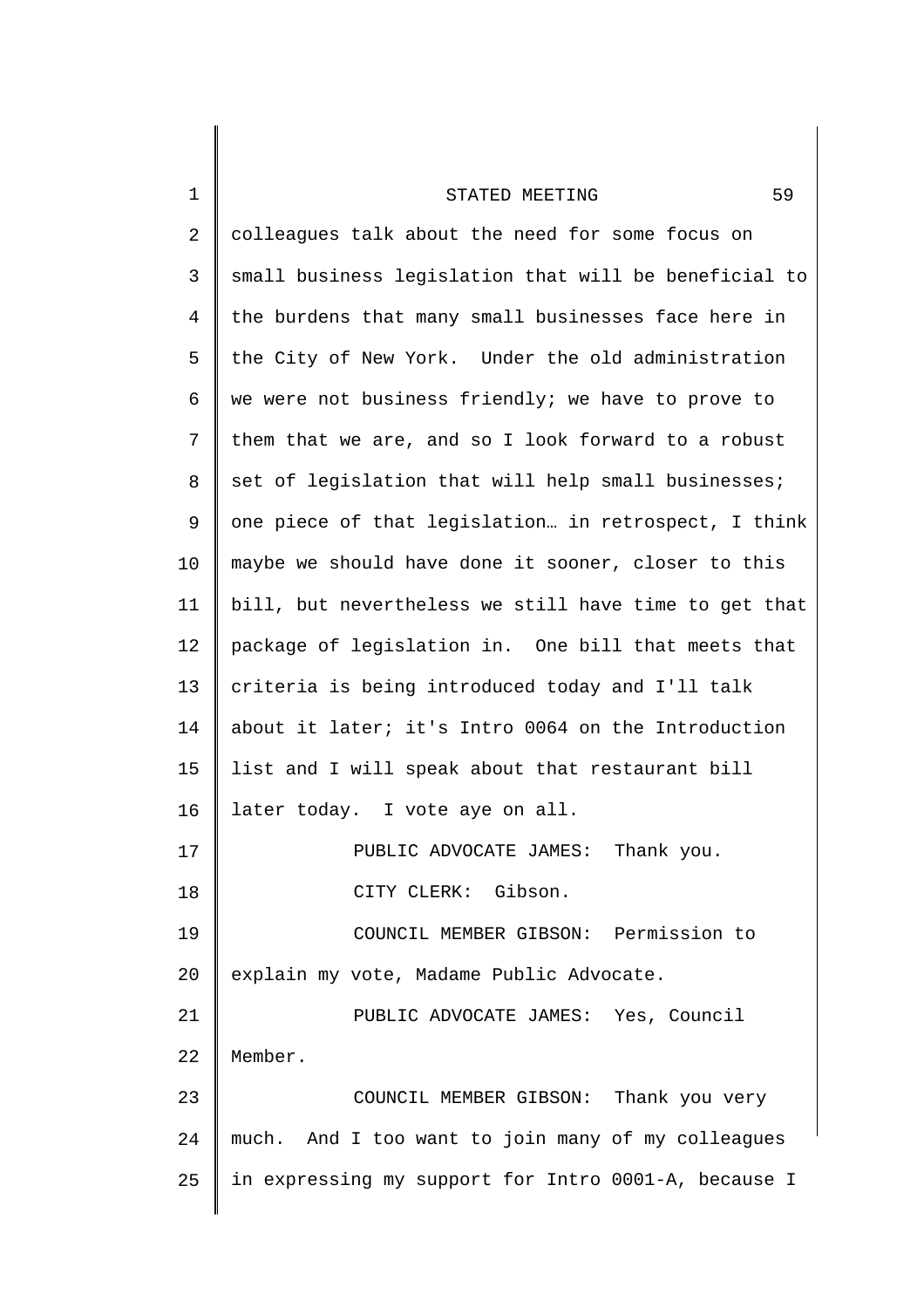| $\mathbf 1$ | 60<br>STATED MEETING                                  |
|-------------|-------------------------------------------------------|
| 2           | think it's important when you talk about expanding    |
| 3           | paid sick leave we must recognize that no employee    |
| 4           | should have to take the day off because his or her    |
| 5           | children are sick; it's the right concept, it's the   |
| 6           | right thing to do. But I do wanna echo the            |
| 7           | sentiments of other colleagues and just my concern    |
| 8           | about the education that has to go behind and along   |
| 9           | with implementation. The fact that we represent such  |
| 10          | diverse communities and the fact that we have diverse |
| 11          | business owners and entrepreneurs, we have to make    |
| 12          | sure that the Department of Consumer Affairs actually |
| 13          | has inspectors and employees that represent the       |
| 14          | growing diversity of our city. We recognize many of   |
| 15          | our small businesses that are the backbone, the       |
| 16          | fabric of our communities, they're doin' incredible   |
| 17          | work contributions in our communities, they're not    |
| 18          | the actual owners, they're the employees and so there |
| 19          | has to be a massive comprehensive education component |
| 20          | that must be included with respect and sensitivity to |
| 21          | the growing diversity across all cultures, across all |
| 22          | ethnicities and languages, and so I also believe we   |
| 23          | have to embark on including many of our stakeholders, |
| 24          | those local community groups and organizations that   |
| 25          | work every day with our businesses that can help us   |
|             |                                                       |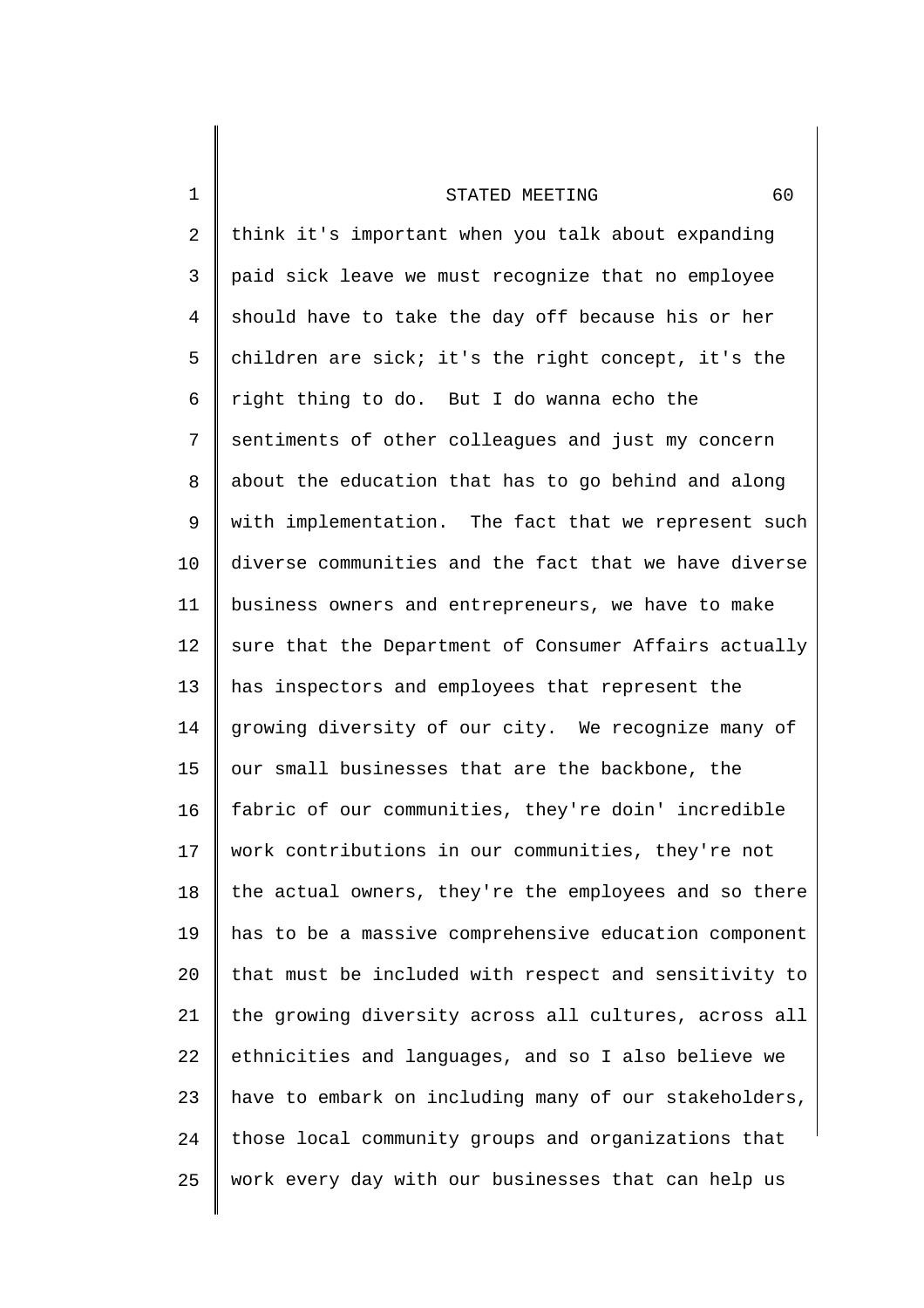| $\mathbf 1$ | 61<br>STATED MEETING                                  |
|-------------|-------------------------------------------------------|
| 2           | embark on implementing this expanded paid sick leave. |
| 3           | I think it's the right thing to do; it provides a     |
| 4           | fair balance and we have to be cognizant that we need |
| 5           | to do everything possible to soften any burden that   |
| 6           | may be placed on our small businesses so that New     |
| 7           | York City can always be known as a city that opens    |
| 8           | and welcomes all businesses providing services in our |
| 9           | community. And with that I wanna thank our            |
| 10          | colleagues, Council Member Chin, Council Member       |
| 11          | Miller; our Speaker for their leadership; I wanna     |
| 12          | thank our Manhattan Borough President Gale Brewer for |
| 13          | being a champion on this issue and with that I vote   |
| 14          | yes and I vote aye on all Land Use Call-Ups and all   |
| 15          | General Orders as well. Thank you. [crosstalk]        |
| 16          | PUBLIC ADVOCATE JAMES: Thank you.                     |
| 17          | CITY CLERK: Greenfield.                               |
| 18          | COUNCIL MEMBER GREENFIELD: May I be                   |
| 19          | excused to explain my vote?                           |
| 20          | PUBLIC ADVOCATE JAMES: Yes.                           |
| 21          | COUNCIL MEMBER GREENFIELD: Thank you                  |
| 22          | very much. First I wanna thank you all for well       |
| 23          | wishes, thank god mom and baby are doing well; thank  |
| 24          | you for asking.                                       |
| 25          |                                                       |
|             |                                                       |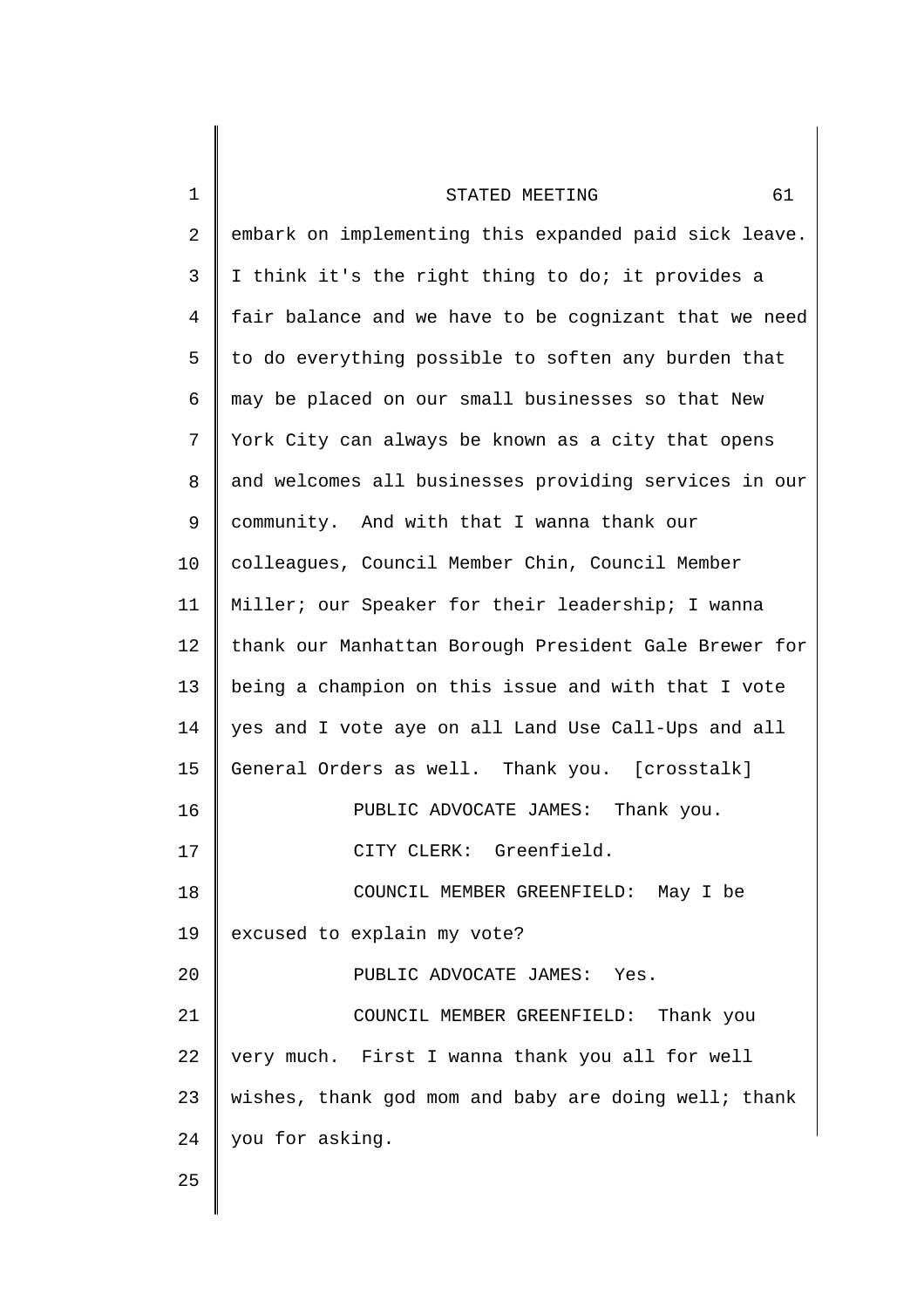| $\mathbf 1$    | 62<br>STATED MEETING                                  |
|----------------|-------------------------------------------------------|
| $\sqrt{2}$     | I will be voting in favor of all the                  |
| $\mathsf{3}$   | items today, including 0001-A; I do just want to      |
| $\overline{4}$ | stress a concern that's been brought up here today    |
| 5              | and that is in relation to small businesses and I     |
| 6              | just wanna say that I think we have improved the bill |
| 7              | with the 6 months that we are going to allow for      |
| 8              | those businesses from 5 to 15 until it goes into      |
| 9              | effect, but I do believe that at this point the       |
| 10             | burden, in terms of small businesses, really needs to |
| 11             | shift to the administration to see how it is that     |
| 12             | they execute this legislation; I think that we've all |
| 13             | made clear our intent here today, which is we wanna   |
| 14             | help workers, we wanna make sure that they sick time  |
| 15             | and we think that has an important role to play in    |
| 16             | New York City. But the message that we're sending,    |
| 17             | and I think it's a very clear message to the          |
| 18             | administration, is that we expect them to make sure   |
| 19             | this legislation does not needlessly burden small     |
| 20             | businesses and that there is an education component   |
| 21             | involved in making sure that small businesses are     |
| 22             | aware of this. And I certainly am committed that if   |
| 23             | for whatever reason the administration does not do    |
| 24             | that, to certainly come back here to make changes to  |
| 25             | this legislation to make sure that we protect those   |
|                |                                                       |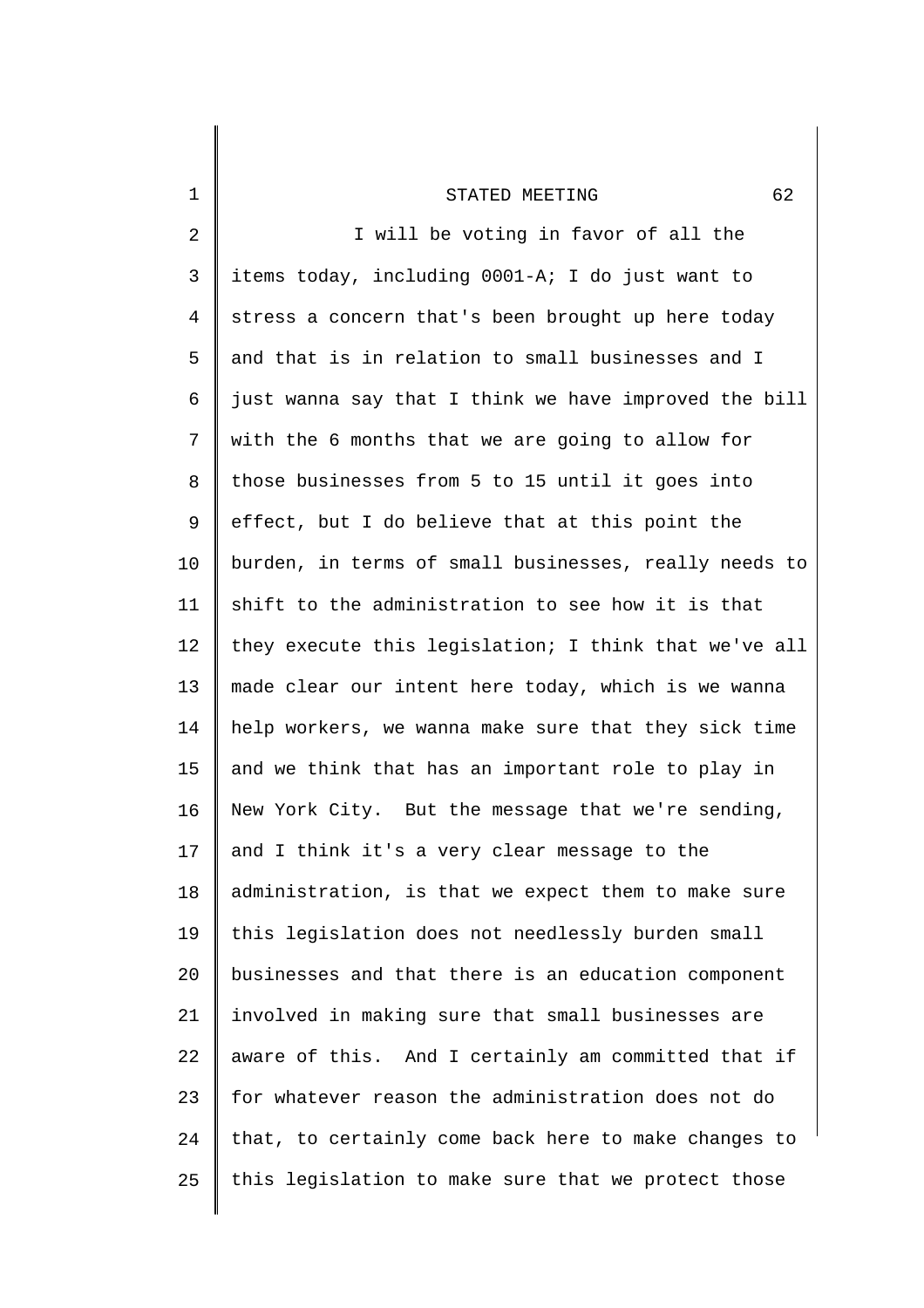| $\mathbf 1$    | 63<br>STATED MEETING                                  |
|----------------|-------------------------------------------------------|
| $\overline{2}$ | interests of the small businesses as well. So with    |
| 3              | that I vote aye and I congratulate the Speaker and    |
| $\overline{4}$ | Council Member Chin and thank my colleagues as well.  |
| 5              | PUBLIC ADVOCATE JAMES: Thank you.                     |
| 6              | CITY CLERK: Johnson.                                  |
| 7              | COUNCIL MEMBER JOHNSON: Aye on all.                   |
| 8              | PUBLIC ADVOCATE JAMES: Thank you.                     |
| 9              | CITY CLERK: Kallos.                                   |
| 10             | COUNCIL MEMBER KALLOS: Aye on all.                    |
| 11             | CITY CLERK: King.                                     |
| 12             | COUNCIL MEMBER KING: Aye on all.                      |
| 13             | PUBLIC ADVOCATE JAMES: Thank you.                     |
| 14             | CITY CLERK: Koo.                                      |
| 15             | COUNCIL MEMBER KOO: May I explain my                  |
| 16             | vote?                                                 |
| 17             | PUBLIC ADVOCATE JAMES: Yes, sir.                      |
| 18             | COUNCIL MEMBER KOO: Yeah. I will vote                 |
| 19             | yes on all the bills, but I want to voice my concern  |
| 20             | on Intro 0001-A. Being a small business person, I     |
| 21             | worry about the implementation part of this bill. We  |
| 22             | have to make sure we have enough time to educate all  |
| 23             | the small business people in all five boroughs,       |
| 24             | because a lot of immigrants, they are small business  |
| 25             | owners; due to culture, language barriers, they don't |
|                |                                                       |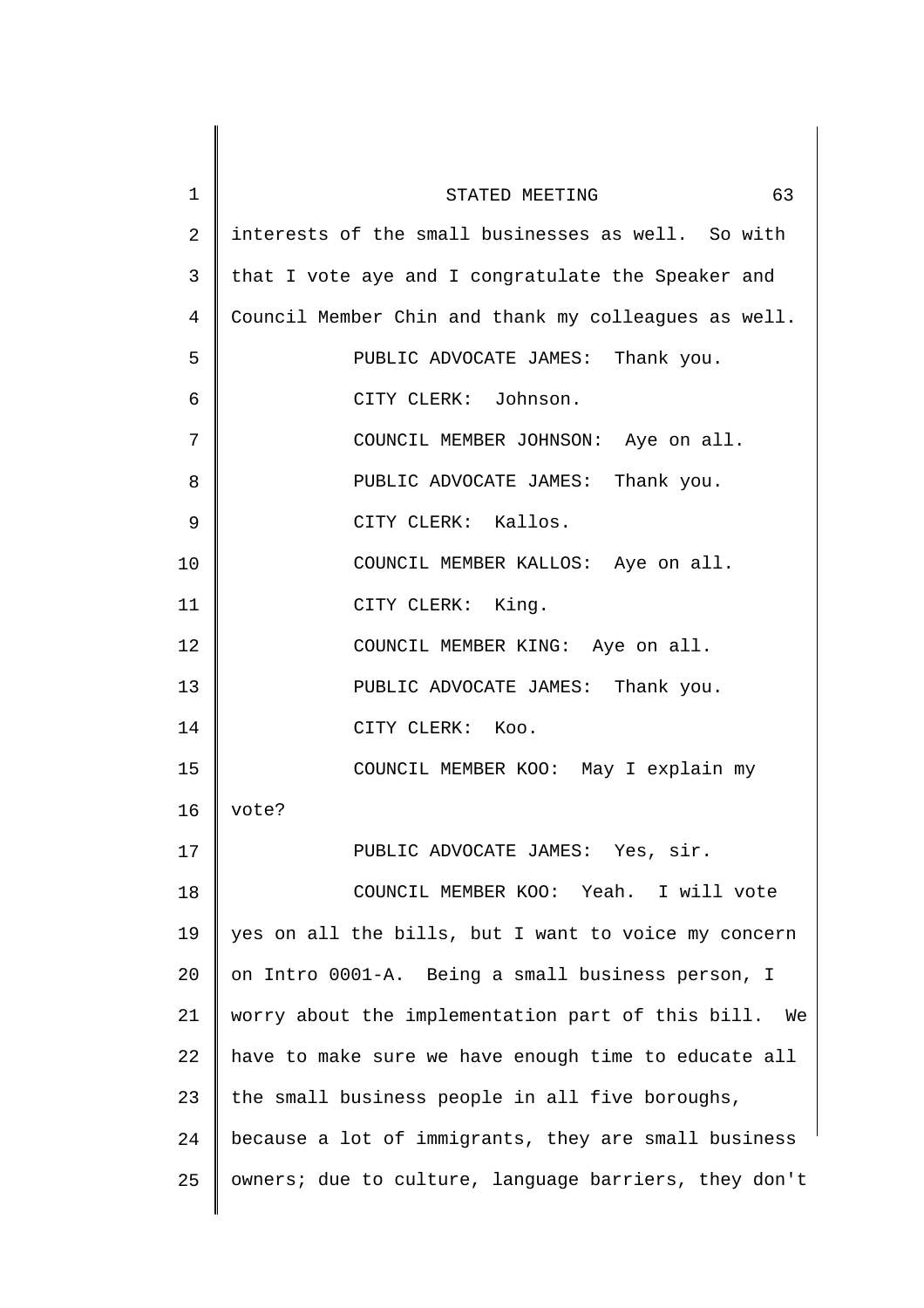| 1              | 64<br>STATED MEETING                                  |
|----------------|-------------------------------------------------------|
| $\overline{2}$ | understand this bill at all. So before we implement   |
| 3              | the bill, we have to make sure we do the educational  |
| $\overline{4}$ | part and I'll foresee we have amendments coming       |
| 5              | later, once this bill's implemented, because being a  |
| 6              | small business owner in New York City is really tough |
| 7              | now, because we have so many regulations and so many  |
| 8              | rules to follow and allow them they don't know        |
| 9              | anything about. So of course I support the intent of  |
| 10             | the bill, but I worry about the consequences later.   |
| 11             | So when we see those consequences, I hope we can      |
| 12             | amend them as soon as we can. Thank you.              |
| 13             | PUBLIC ADVOCATE JAMES: And how do you                 |
| 14             | vote?                                                 |
| 15             | COUNCIL MEMBER KOO: I vote yes.                       |
| 16             | PUBLIC ADVOCATE JAMES: Thank you.                     |
| 17             | CITY CLERK: Koslowitz.                                |
| 18             | COUNCIL MEMBER KOSLOWITZ: May I be                    |
| 19             | excused to explain my vote?                           |
| 20             | PUBLIC ADVOCATE JAMES: Yes, Council                   |
| 21             | Member.                                               |
| 22             | COUNCIL MEMBER KOSLOWITZ: While I                     |
| 23             | absolutely sympathize with small business and work    |
| 24             | with the small business in my community, but also     |
| 25             | being having been I still am, but having been a       |
|                |                                                       |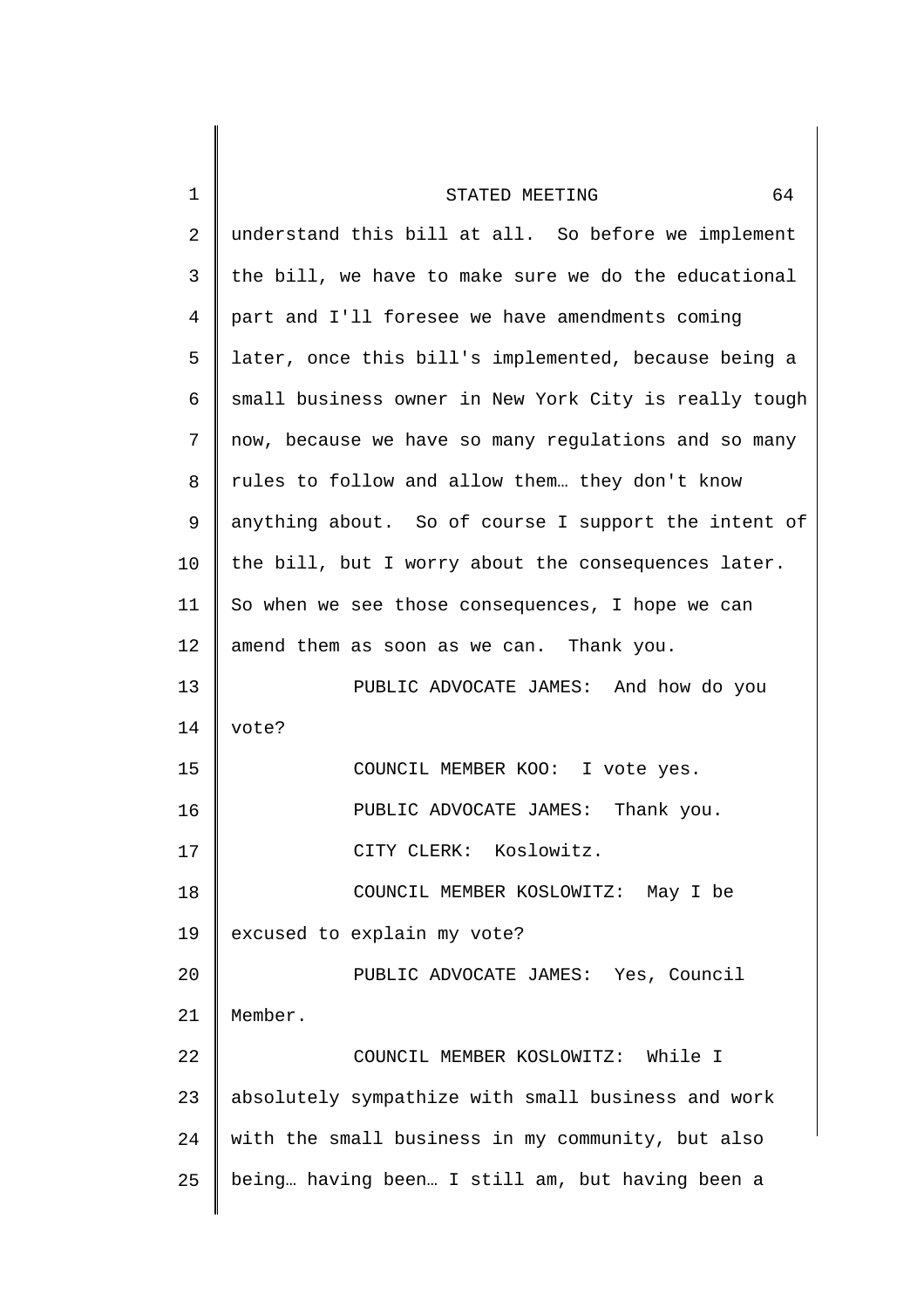| $\mathbf 1$ | 65<br>STATED MEETING                                  |
|-------------|-------------------------------------------------------|
| 2           | single parent and knowing how it feels to go to work  |
| 3           | when I was sick so I could be home with my children   |
| 4           | when they were sick and sometimes not getting paid    |
| 5           | for it, I vote aye on 0001-A and everything else on   |
| 6           | the agenda.                                           |
| 7           | PUBLIC ADVOCATE JAMES: Thank you.                     |
| 8           | CITY CLERK: Lancman.                                  |
| 9           | COUNCIL MEMBER LANCMAN: I vote aye to                 |
| 10          | all.                                                  |
| 11          | CITY CLERK: Lander.                                   |
| 12          | COUNCIL MEMBER LANDER: Request                        |
| 13          | permission to explain my vote.                        |
| 14          | PUBLIC ADVOCATE JAMES: Yes, sir.                      |
| 15          | COUNCIL MEMBER LANDER: My son is                      |
| 16          | applying for his first job this summer and it's led   |
| 17          | me to think about what kinds of jobs I want him to    |
| 18          | have and frankly, I can't imagine him applying for or |
| 19          | having to get a job where he would not be allowed to  |
| 20          | take a day off when he was sick or as he grows up and |
| 21          | has kids that he'd have to send his kids to school    |
| 22          | sick because he couldn't take a day off, and I don't  |
| 23          | want that for my son, I don't want it for anybody     |
| 24          | else's son or daughter either. The right to expect    |
| 25          | that when you have a job and you take a few paid days |
|             |                                                       |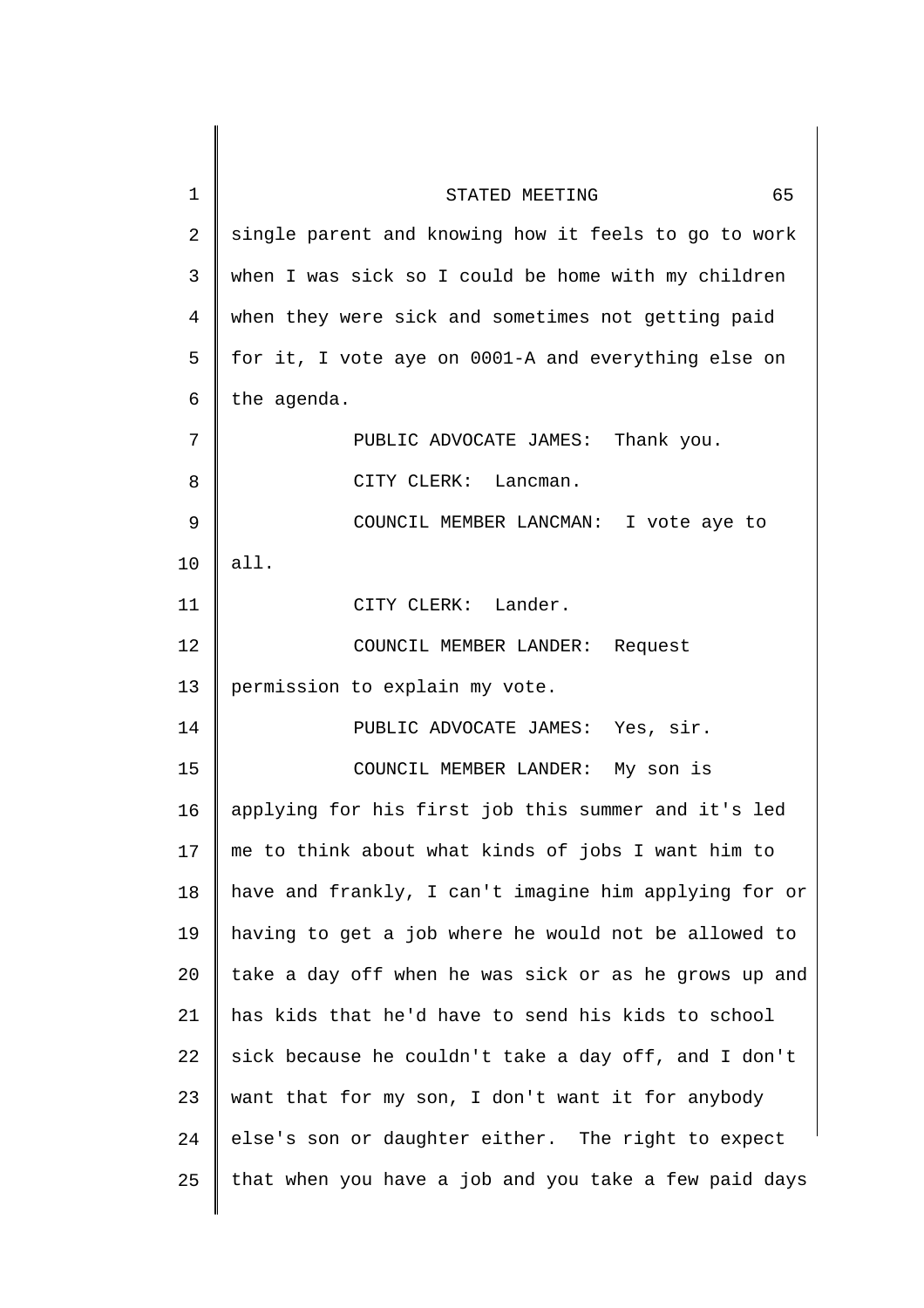| $\mathbf 1$ | 66<br>STATED MEETING                                  |
|-------------|-------------------------------------------------------|
| 2           | off is a very reasonable expectation; we are raising  |
| 3           | standards here, but we created minimum wage           |
| 4           | standards, we've got health and safety standards;     |
| 5           | this is a 21st century standard for good jobs in New  |
| 6           | York City and businesses can afford it. Now there     |
| 7           | are many other things that we should do to try to     |
| 8           | help small businesses; it is very difficult to be a   |
| 9           | small business owner in this city and I welcome the   |
| 10          | conversations about fees and fines, I welcome the     |
| 11          | conversation about rising real estate prices and      |
| 12          | other things that we can do to help small business    |
| 13          | operators, but I don't believe that requiring         |
| 14          | businesses to provide five paid sick days to          |
| 15          | everybody's son and daughter or mother or father so   |
| 16          | that they can take a couple of paid days off when     |
| 17          | they're sick or when their family members are sick is |
| 18          | too much to expect in New York City and I proudly     |
| 19          | vote aye on all.                                      |
| 20          | PUBLIC ADVOCATE JAMES: Thank you.                     |
| 21          | CITY CLERK: Levin.                                    |
| 22          | COUNCIL MEMBER LEVIN: Aye on all.                     |
| 23          | CITY CLERK: Levine.                                   |
| 24          | COUNCIL MEMBER LEVINE: Permission to                  |
| 25          | explain my vote?                                      |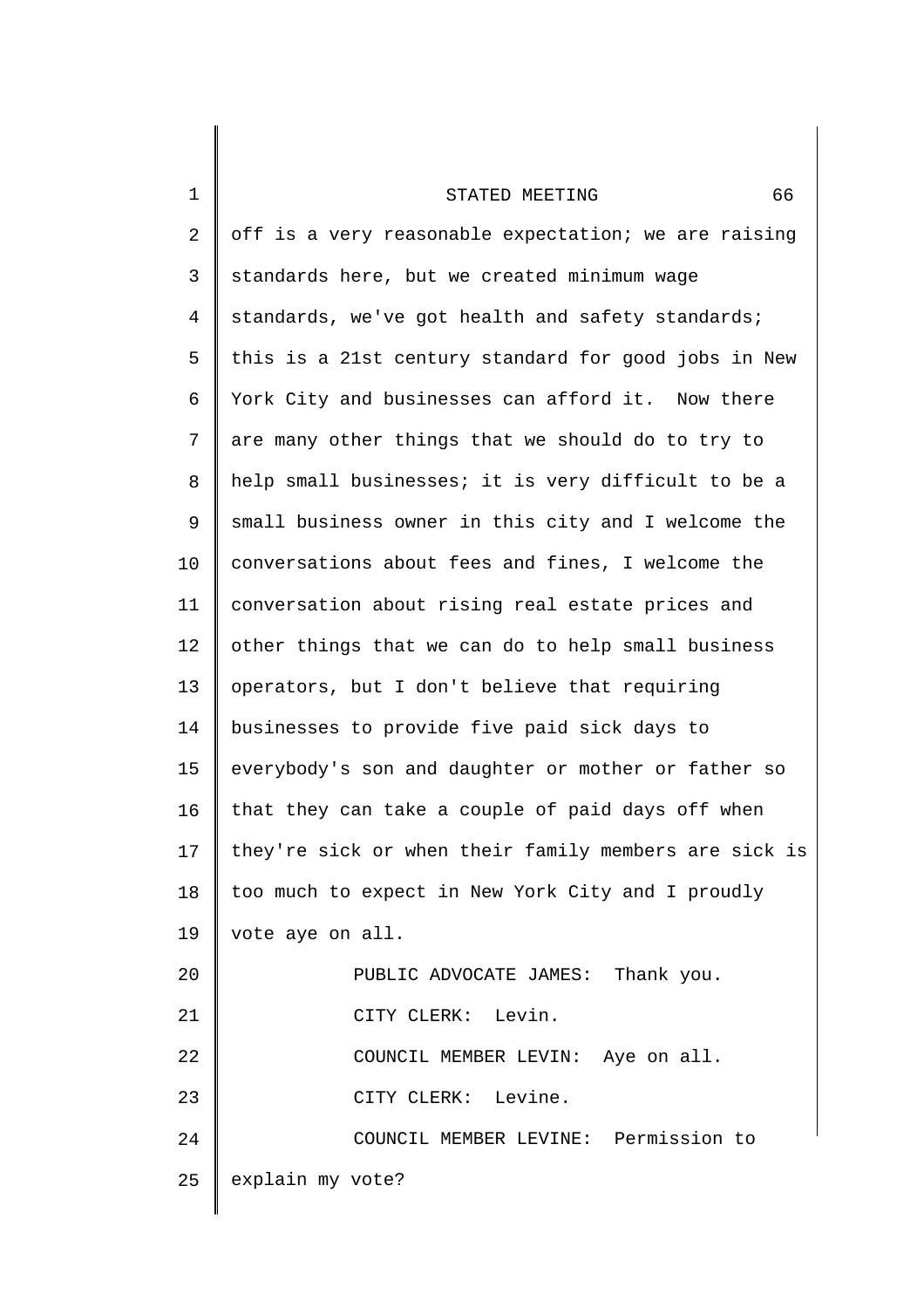| $\mathbf 1$  | 67<br>STATED MEETING                                  |
|--------------|-------------------------------------------------------|
| 2            | PUBLIC ADVOCATE JAMES: Yes, sir.                      |
| $\mathsf{3}$ | COUNCIL MEMBER LEVINE: I wanna echo                   |
| 4            | those who have expressed concern that this bill be    |
| 5            | implemented in such a way that there is robust        |
| 6            | outreach and education for the small business         |
| 7            | community, but I also wanna point out that in         |
| 8            | localities as diverse as Portland and Jersey City in  |
| 9            | the State of Connecticut, where such legislation has  |
| 10           | already been implemented, there's been no measurable  |
| 11           | negative impact on the small business sector and      |
| 12           | furthermore, there's arguable been measurable         |
| 13           | positive impact on the broader economy. It's also     |
| 14           | true that for the many thousands of small business    |
| 15           | people who today offer paid sick to their employees;  |
| 16           | they are now forced to compete on an uneven playing   |
| 17           | field against competitors who are not bearing that    |
| 18           | expense and the bill we are hopefully passing today   |
| 19           | creates a more even playing field for all small       |
| 20           | business people and therefore I will be voting aye to |
| 21           | all.                                                  |
| 22           | PUBLIC ADVOCATE JAMES: Thank you.                     |
| 23           | CITY CLERK: Maisel.                                   |
| 24           | COUNCIL MEMBER MAISEL: Aye on all.                    |
| 25           | CITY CLERK: Matteo.                                   |
|              |                                                       |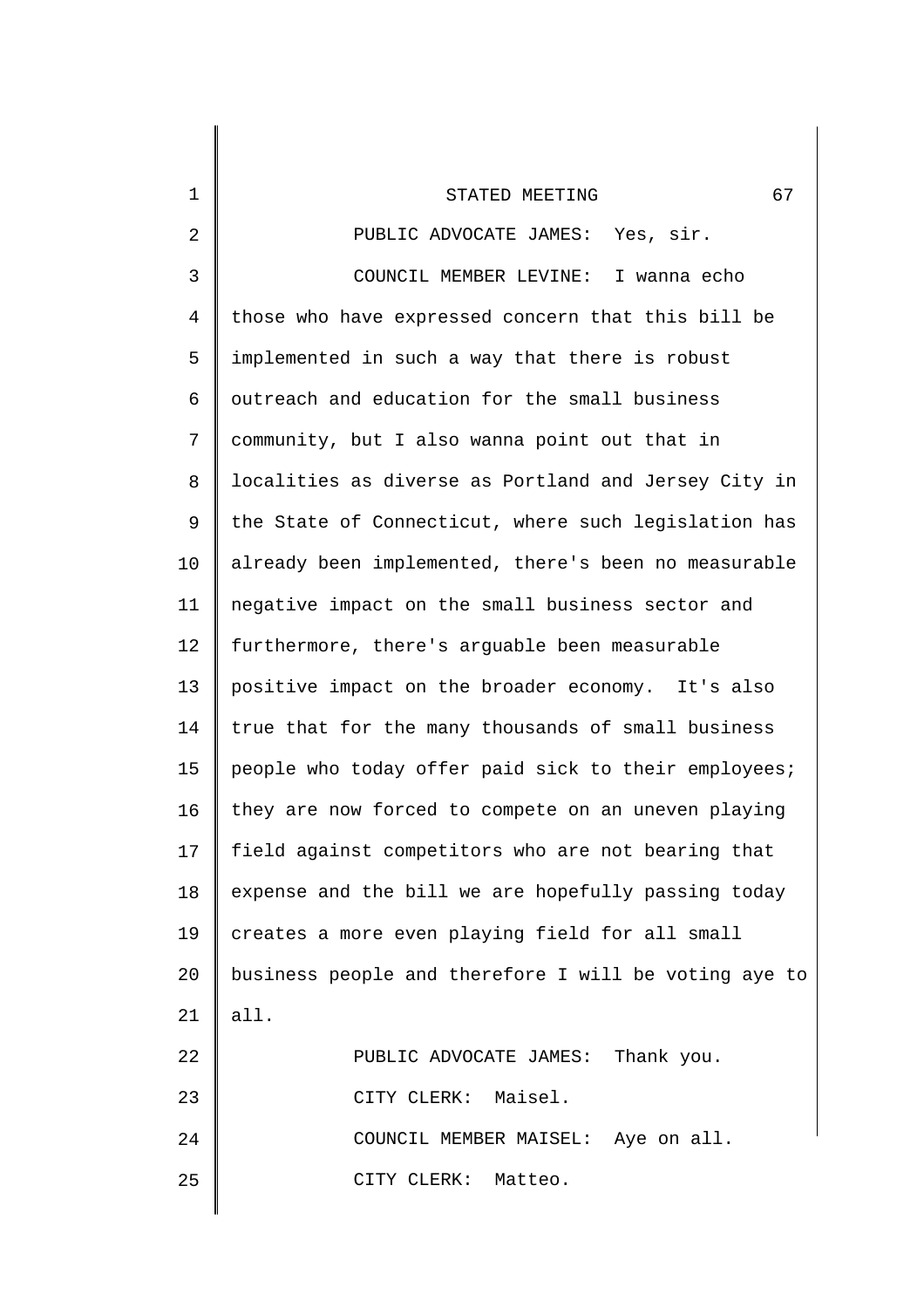| 1  | 68<br>STATED MEETING                                  |
|----|-------------------------------------------------------|
| 2  | COUNCIL MEMBER MATTEO: Permission to                  |
| 3  | explain my vote.                                      |
| 4  | PUBLIC ADVOCATE JAMES: Yes.                           |
| 5  | COUNCIL MEMBER MATTEO: I wanna briefly                |
| 6  | explain my opposition to this paid sick leave         |
| 7  | legislation. While I believe this latest effort is    |
| 8  | well-intentioned, it has been less than a year since  |
| 9  | many past and current members of this Council, the    |
| 10 | business community and other stakeholders forged an   |
| 11 | agreement on paid sick leave; it was a compromise;    |
| 12 | admittedly, it did not have the support of everyone,  |
| 13 | some thought it did not go far enough and others like |
| 14 | myself still thought it'd be a detriment for New York |
| 15 | City small businesses. Now we're being asked to set   |
| 16 | aside months of negotiation in favor of a bill that   |
| 17 | disregards the concerns of the people that own and    |
| 18 | operate the small businesses that are the cornerstone |
| 19 | of our economic vitality. We don't even know the      |
| 20 | full extent of the impact of the law that is          |
| 21 | currently in place and yet we are now racing to       |
| 22 | dramatically expand its application to even more      |
| 23 | businesses. I believe there are a number of           |
| 24 | difficulties presented by this proposal; the Staten   |
| 25 | Island Advance catalogued some of them earlier this   |
|    |                                                       |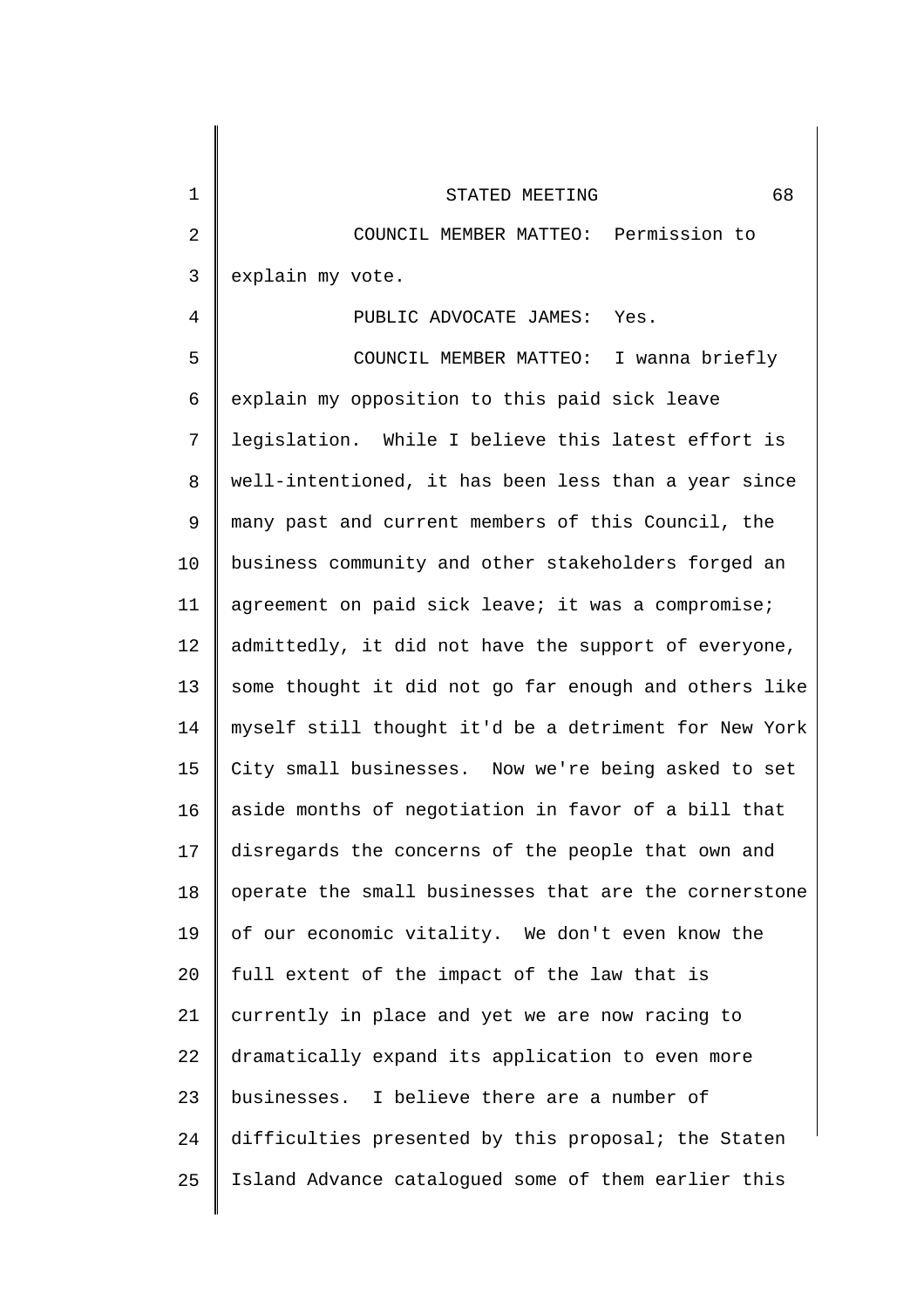| $\mathbf{1}$ | 69<br>STATED MEETING                                 |
|--------------|------------------------------------------------------|
| 2            | year when they interviewed business owners from my   |
| 3            | borough. For instance, one small business owner      |
| 4            | stated that the paid sick leave bill doesn't take    |
| 5            | into account costs involved, particularly in a       |
| 6            | service industry where there are no sales and wages  |
| 7            | are quite above minimum wage. The fact is that I     |
| 8            | continue to believe that mandated paid sick leave    |
| 9            | unnecessarily burdens our city's small businesses at |
| 10           | a time when our economic recovery is still slow and  |
| 11           | it's sustainability uncertain. We cannot afford to   |
| 12           | make our city a place that is unfriendly to the      |
| 13           | startups and longstanding businesses that employ the |
| 14           | individuals and provide services to the communities  |
| 15           | that we represent. Consequently, I respectfully but  |
| 16           | adamantly vote no and yes on all others.             |
| 17           | PUBLIC ADVOCATE JAMES: Thank you.                    |
| 18           | CITY CLERK: Mealy.                                   |
| 19           | COUNCIL MEMBER MEALY: I vote aye on all.             |
| 20           | CITY CLERK: Menchaca.                                |
| 21           | COUNCIL MEMBER MENCHACA: Permission to               |
| 22           | express.                                             |
| 23           | PUBLIC ADVOCATE JAMES: Yes, sir.                     |
| 24           | COUNCIL MEMBER MENCHACA: Couple notes.               |
| 25           | I just wanna say thank you to the Speaker and my     |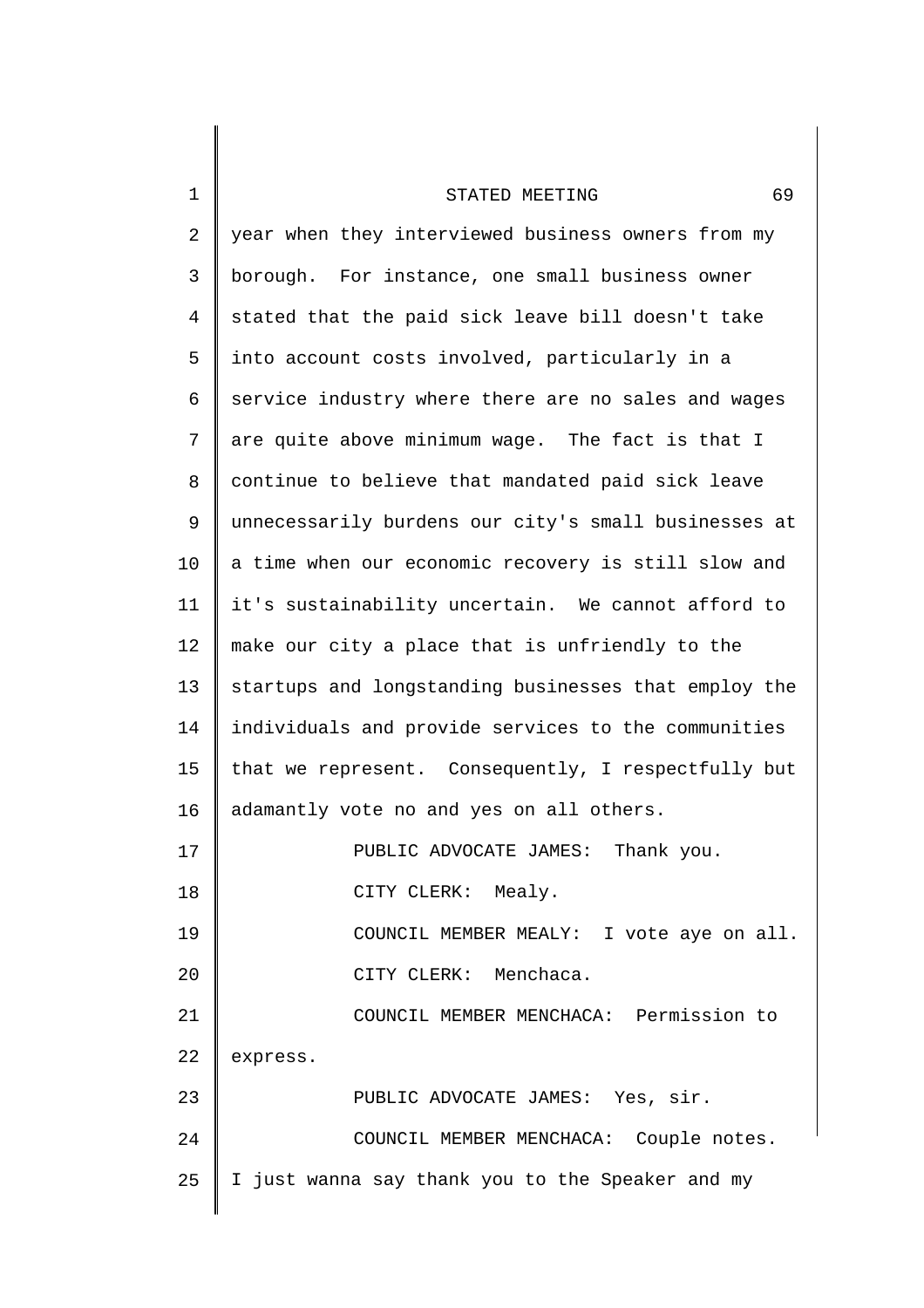| 1              | 70<br>STATED MEETING                                  |
|----------------|-------------------------------------------------------|
| $\overline{2}$ | colleagues for voting in affirmative for this bill,   |
| 3              | on Intro 0001-A; I am proud to expand paid sick leave |
| 4              | and the enhanced worker empowerment that the bill     |
| 5              | brings, and with this vote it's an opportunity to     |
| 6              | begin a conversation about small business             |
| 7              | empowerment, especially those impacted by Sandy, like |
| 8              | those along Van Brunt Street in Red Hood. We need to  |
| 9              | reduce barriers to accessing financial support in     |
| 10             | times of crisis and our city cannot afford to lose    |
| 11             | these businesses that provide the jobs that come with |
| 12             | it. I vote aye on all.                                |
| 13             | PUBLIC ADVOCATE JAMES: Thank you.                     |
| 14             | CITY CLERK: Mendez.                                   |
| 15             | COUNCIL MEMBER MENDEZ: I vote aye.                    |
| 16             | CITY CLERK: Miller.                                   |
| 17             | COUNCIL MEMBER MILLER: Aye on all.                    |
| 18             | CITY CLERK: Palma.                                    |
| 19             | COUNCIL MEMBER PALMA: Aye.                            |
| 20             | CITY CLERK: Reynoso.                                  |
| 21             | COUNCIL MEMBER REYNOSO: Permission to                 |
| 22             | explain my vote.                                      |
| 23             | PUBLIC ADVOCATE JAMES: Yes, sir.                      |
| 24             | COUNCIL MEMBER REYNOSO: Just wanna say                |
| 25             | that I'm extremely proud and honored to be able to    |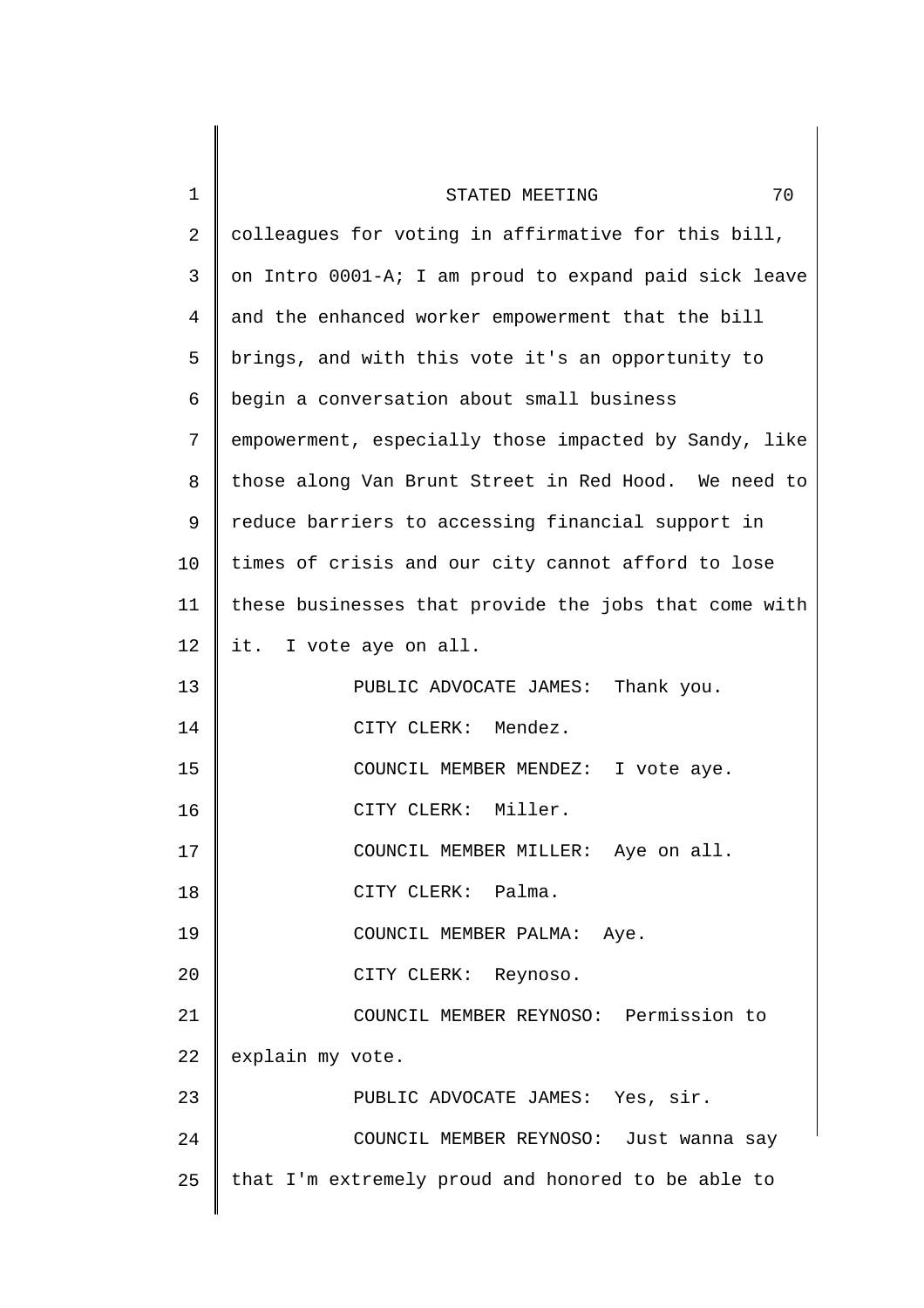| $\mathbf 1$    | 71<br>STATED MEETING                                  |
|----------------|-------------------------------------------------------|
| $\overline{2}$ | vote for the expansion of the bill 0001-A and do      |
| 3              | wanna echo the concerns of a lot of our Brooklyn      |
| 4              | members in stating that we look forward to the work   |
| 5              | that will be done to promote our small businesses     |
| 6              | through our Chair, Robert Cornegy, so I vote aye on   |
| 7              | all.                                                  |
| 8              | PUBLIC ADVOCATE JAMES: Thank you.                     |
| 9              | CITY CLERK: Richards.                                 |
| 10             | COUNCIL MEMBER RICHARDS: Permission to                |
| 11             | explain my vote.                                      |
| 12             | PUBLIC ADVOCATE JAMES: Yes, sir.                      |
| 13             | COUNCIL MEMBER RICHARDS: I just wanna                 |
| 14             | echo what Carlos Menchaca said; that we certainly     |
| 15             | need to make sure that we take a look at businesses   |
| 16             | that are certainly in hurricane zones, such as        |
| 17             | businesses that actually are in places like Staten    |
| 18             | Island and certainly the Rockaways and Brooklyn that  |
| 19             | were affected by Superstorm Sandy, so I don't want to |
| 20             | short-change us. And I also wanna say thank you to    |
| 21             | Daneek Miller for ensuring that our hard working men  |
| 22             | and women of DEP are now going to be able to have     |
| 23             | health insurance and other things that they deserve   |
| 24             | if they go onto another place. So thank you Daneek    |
| 25             | for ensuring that the hard working people of DEP will |
|                |                                                       |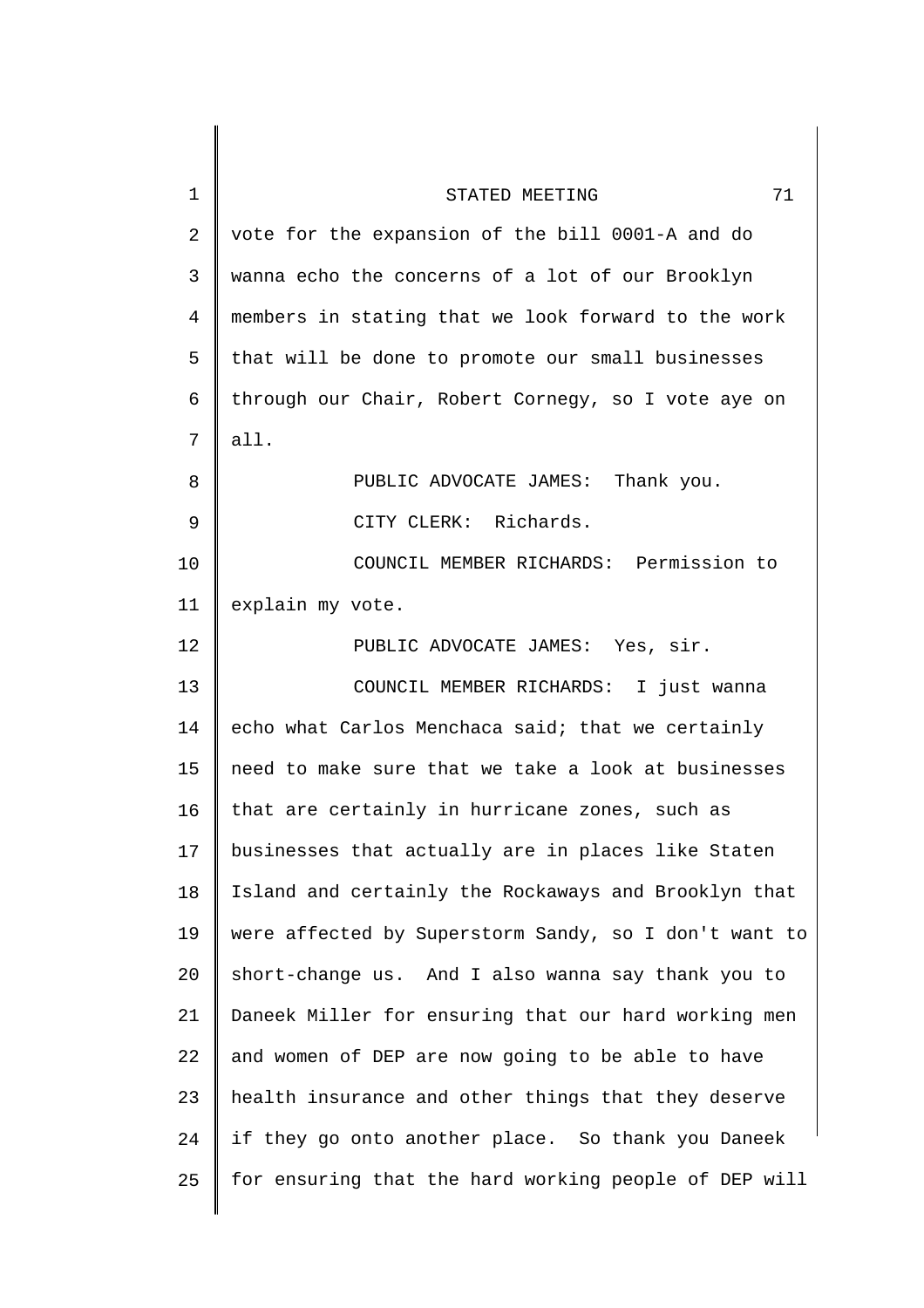| $\mathbf{1}$   | 72<br>STATED MEETING                                  |
|----------------|-------------------------------------------------------|
| $\overline{2}$ | certainly get some reprieve for the hard work they    |
| 3              | Thank you.<br>do.                                     |
| 4              | PUBLIC ADVOCATE JAMES: Thank you.                     |
| 5              | CITY CLERK: Rodriguez.                                |
| 6              | COUNCIL MEMBER RODRIGUEZ: Permission to               |
| 7              | explain my vote?                                      |
| 8              | PUBLIC ADVOCATE JAMES: Yes, sir.                      |
| 9              | COUNCIL MEMBER RODRIGUEZ: With this bill              |
| 10             | we're sending a message loud and clear; no one has to |
| 11             | decide between staying home if they're sick or lose   |
| 12             | their job and I think that this is a good bill for    |
| 13             | everyone and we will continue supporting the small    |
| 14             | business in another way; no doubt that small          |
| 15             | businesses are the first source of jobs in our city   |
| 16             | and in other cities where a similar bill has been     |
| 17             | implemented, it shows that it's a good bill for       |
| 18             | everybody. Thank you. I vote [crosstalk]              |
| 19             | PUBLIC ADVOCATE JAMES: How do you vote?               |
| 20             | COUNCIL MEMBER RODRIGUEZ: I vote aye.                 |
| 21             | PUBLIC ADVOCATE JAMES: Thank you. Next                |
| 22             | member.                                               |
| 23             | CITY CLERK: Rose.                                     |
| 24             | COUNCIL MEMBER ROSE: Aye on all.                      |
| 25             | PUBLIC ADVOCATE JAMES: Thank you.                     |
|                |                                                       |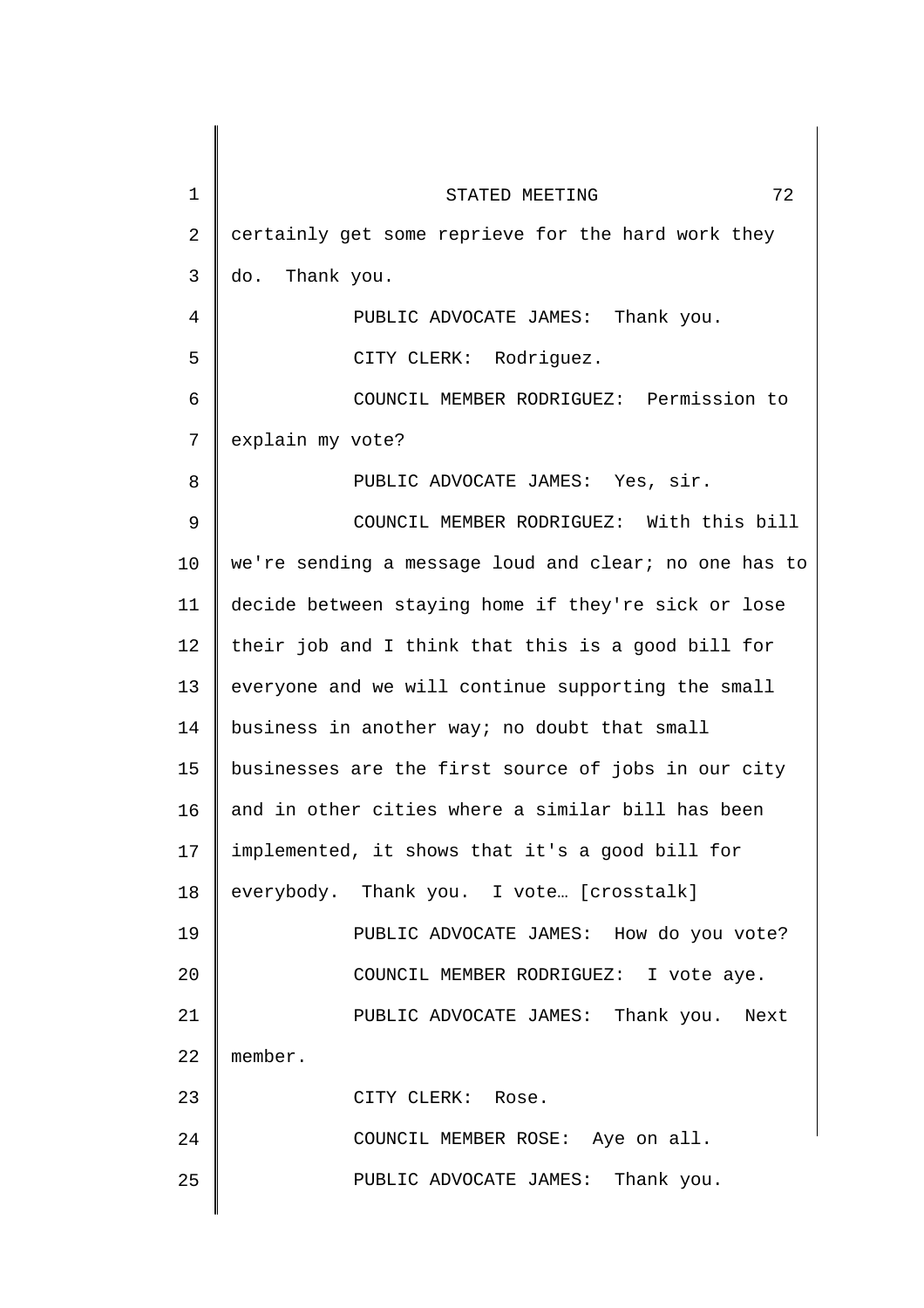| $\mathbf 1$ | 73<br>STATED MEETING                                  |
|-------------|-------------------------------------------------------|
| 2           | CITY CLERK: Rosenthal.                                |
| 3           | COUNCIL MEMBER ROSENTHAL: Permission to               |
| 4           | explain my vote?                                      |
| 5           | PUBLIC ADVOCATE JAMES: Yes.                           |
| 6           | COUNCIL MEMBER ROSENTHAL: Thank you. I                |
| 7           | just want to thank my predecessor for doing the heavy |
| 8           | lifting and all the years of research and hard work   |
| 9           | and I want to thank Council Member Chin and the       |
| 10          | Speaker for bringing this to a vote today; they       |
| 11          | deserve a lot of credit. I vote aye on all and I      |
| 12          | wanna thank Council Member Koslowitz; I too as a      |
| 13          | mother am saying that, you know, as a mother who had  |
| 14          | to stay home and miss meetings and miss work because  |
| 15          | a child in my children's classroom had to come to     |
| 16          | school when they were sick and it affected then my    |
| 17          | family and many other families, we really need to     |
| 18          | have this bill. Also, as somebody who has a masters   |
| 19          | in public health, I know the importance of stopping   |
| 20          | the spread of contagion; this is the clearest and     |
| 21          | easiest way to do that and again, I thank you for     |
| 22          | bringing this to the floor to a vote and I am very    |
| 23          | proud to vote aye on all.                             |
| 24          | PUBLIC ADVOCATE JAMES: Thank you.                     |
| 25          | CITY CLERK: Torres.                                   |
|             |                                                       |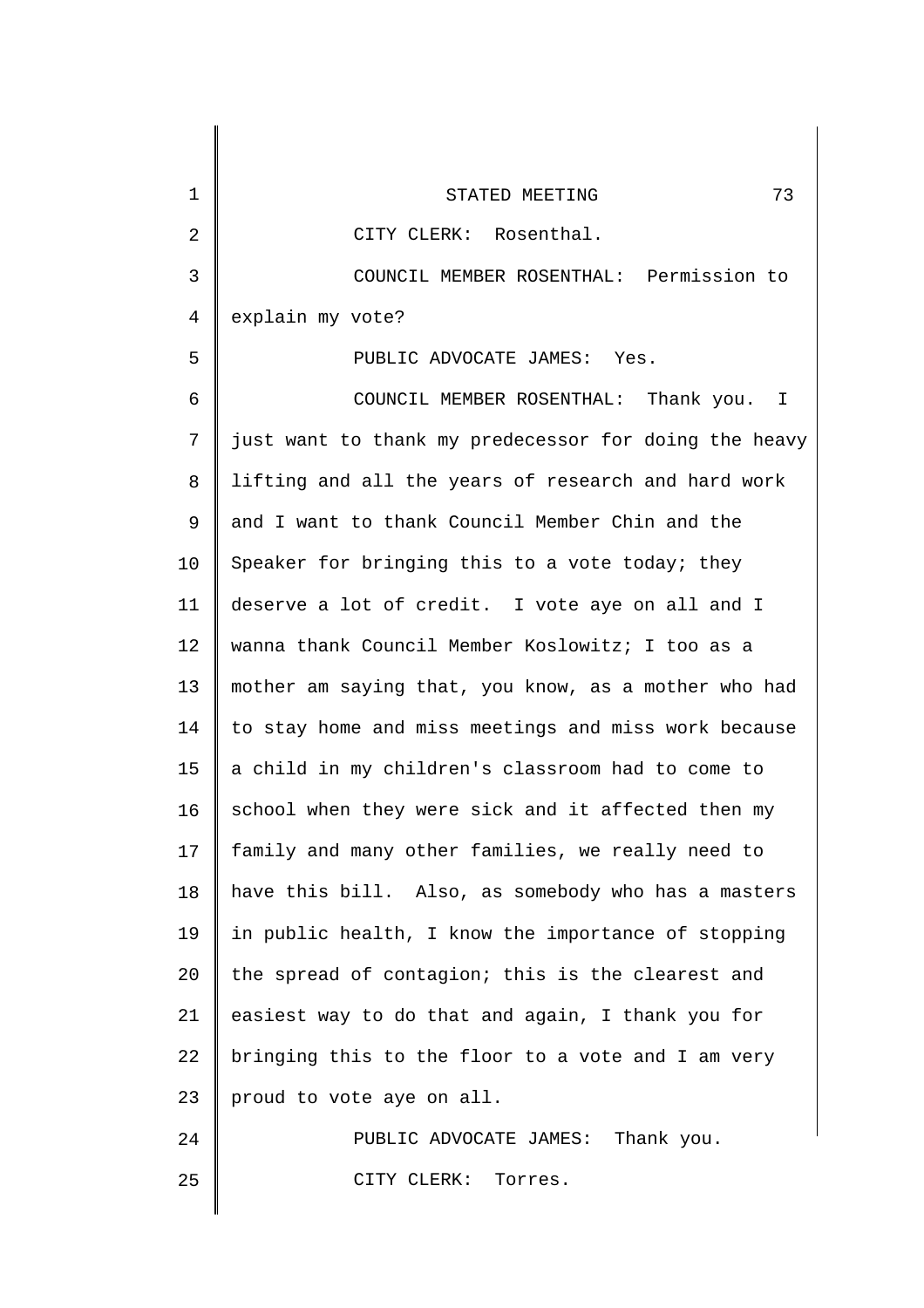| $\mathbf 1$ | 74<br>STATED MEETING                                  |
|-------------|-------------------------------------------------------|
| 2           | COUNCIL MEMBER TORRES: Aye on all.                    |
| 3           | PUBLIC ADVOCATE JAMES: Thank you.                     |
| 4           | CITY CLERK: Treyger.                                  |
| 5           | COUNCIL MEMBER TREYGER: Permission to                 |
| 6           | explain my vote.                                      |
| 7           | PUBLIC ADVOCATE JAMES: Yes.                           |
| 8           | COUNCIL MEMBER TREYGER: So as a former                |
| 9           | member of labor, I know fully well the importance of  |
| 10          | the rights of workers, especially with paid sick. I   |
| 11          | was a supporter of the original bill and I know the   |
| 12          | importance of expanding it to include others. But as  |
| 13          | a person who represents a district that was also      |
| 14          | devastated by Superstorm Sandy, we have quite a       |
| 15          | number of small business corridors that were deeply   |
| 16          | affected; some are still shuttered along Mermaid      |
| 17          | Avenue in Coney Island. So I am supporting this with  |
| 18          | the expectation that there will be a relief packet    |
| 19          | from this Council and from the city administration to |
| 20          | recognized and understand that many people are still  |
| 21          | hurting, both employers and employees, from           |
| 22          | Superstorm Sandy. So I am voting aye on all, but I'm  |
| 23          | voting with the expectation from my colleagues and I  |
| 24          | want to applaud, by the way, the work of Chair        |
| 25          | Miller, Chair Chin and Chair Cornegy for recognizing  |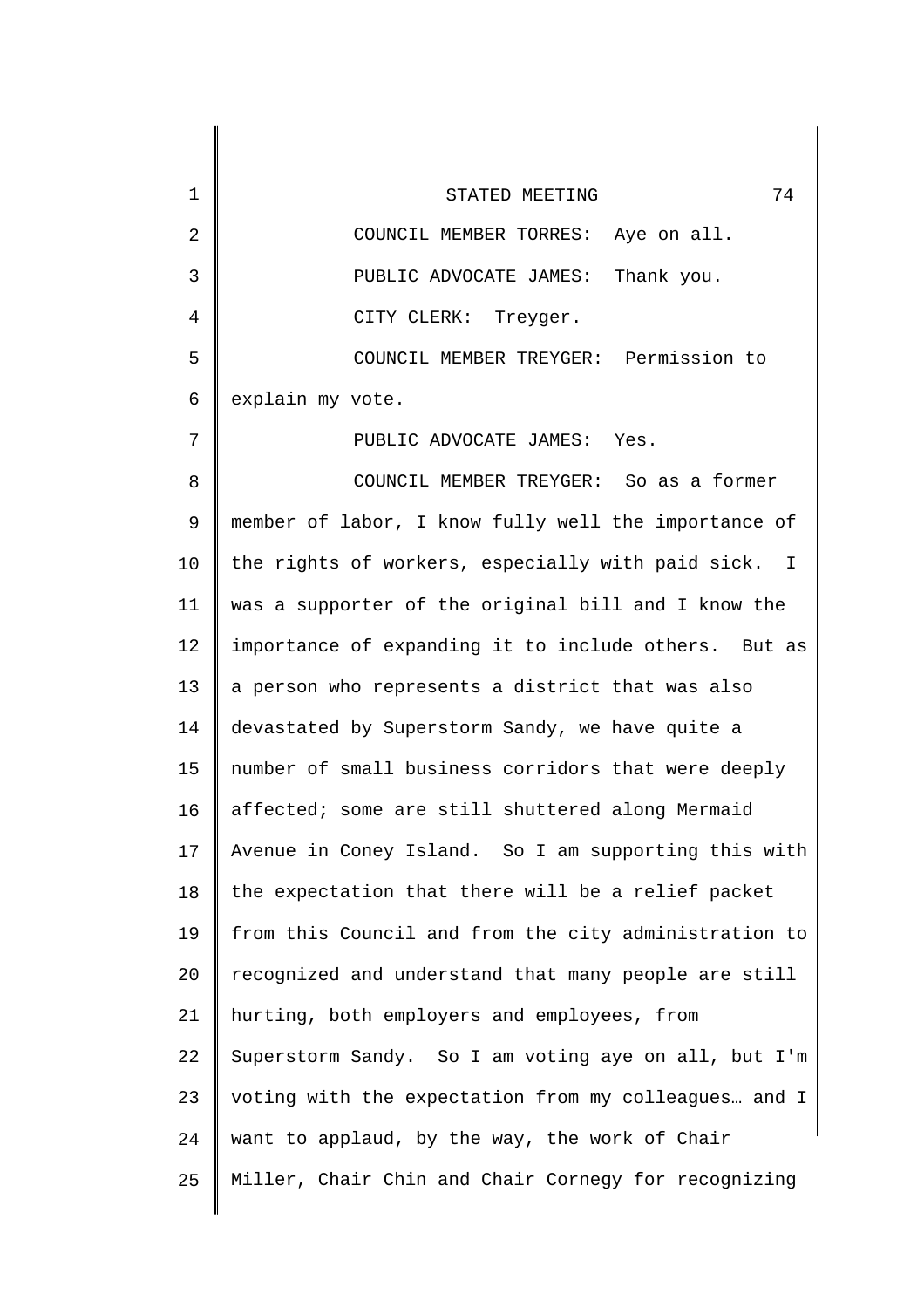| 1              | 75<br>STATED MEETING                                 |
|----------------|------------------------------------------------------|
| $\overline{2}$ | that and my colleagues, Menchaca and Richards; we    |
| 3              | represent districts that were really hit hard by     |
| 4              | Superstorm Sandy and particular our small business   |
| 5              | corridors and also, Councilman Chaim Deutsch faces a |
| 6              | similar situation in his district as well. So I vote |
| 7              | aye on all, but we must as a council recognize that  |
| 8              | there are people who are deeply still hurting from   |
| 9              | that storm and we must help them as well. Thank you. |
| 10             | PUBLIC ADVOCATE JAMES: Thank you.                    |
| 11             | CITY CLERK: Ulrich.                                  |
| 12             | COUNCIL MEMBER ULRICH: Permission to                 |
| 13             | explain my vote?                                     |
| 14             | PUBLIC ADVOCATE JAMES: Yes, sir.                     |
| 15             | COUNCIL MEMBER ULRICH: Thank you. As                 |
| 16             | many of you know, I was one of the early supporters  |
| 17             | of the previous paid sick leave bill that we passed  |
| 18             | in the previous term and part of the reason why I    |
| 19             | voted for that bill was because I believed in the    |
| 20             | moral imperative behind it, but I also knew that the |
| 21             | bill was only going to impact large employers and    |
| 22             | large corporations and other entities that could     |
| 23             | absorb the costs of an unfunded mandate like         |
| 24             | providing paid sick leave to their employees. Today  |
| 25             | though I think we're taking a step in the wrong      |
|                |                                                      |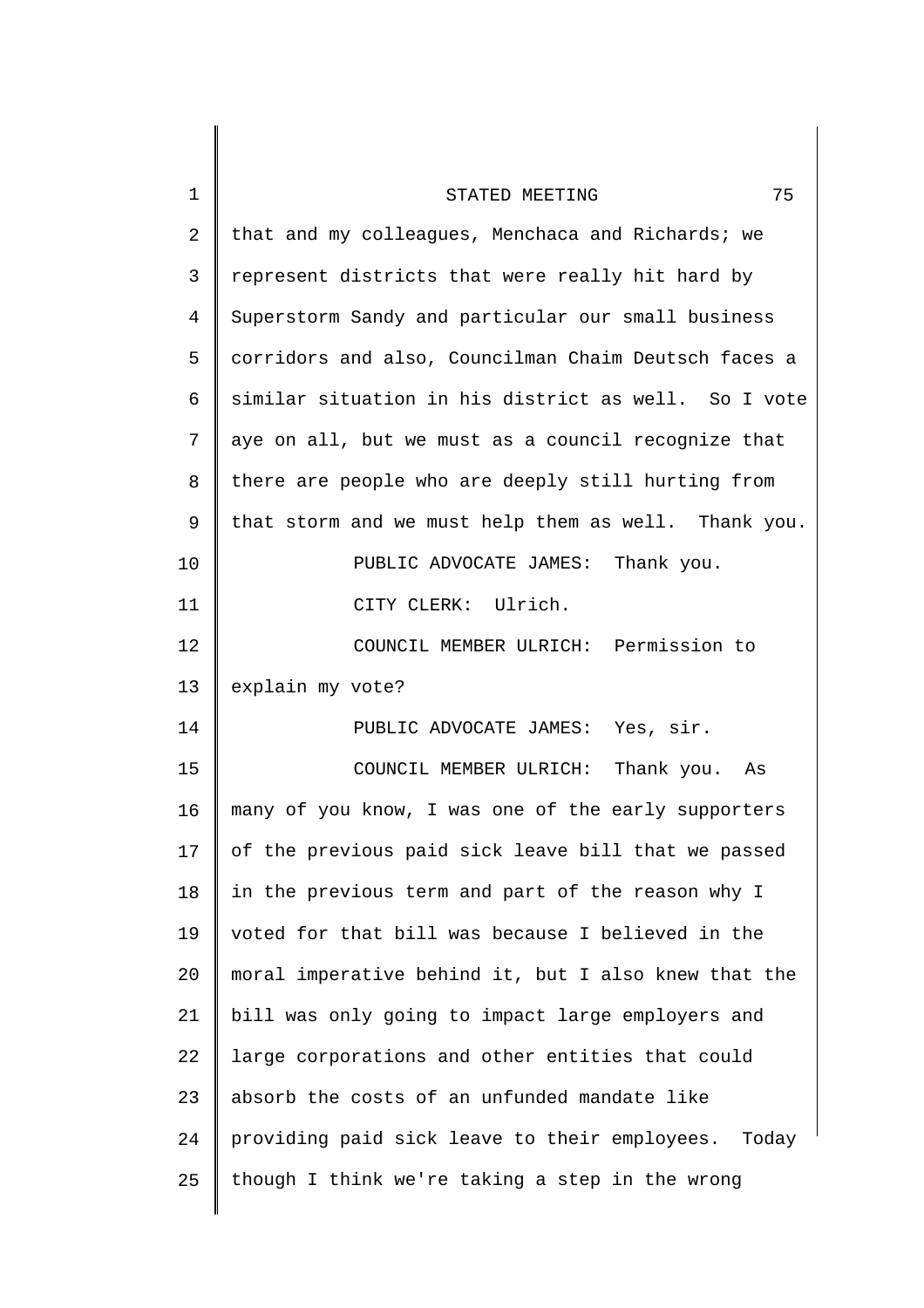| $\mathbf{1}$ | 76<br>STATED MEETING                                  |
|--------------|-------------------------------------------------------|
| 2            | direction and I will not be voting for Intro 0001-A   |
| 3            | because I believe that this is actually going to be a |
| 4            | detriment to the small businesses that we were trying |
| 5            | to prevent when we passed the first bill more than a  |
| 6            | year-and-a-half ago. I represent a district, like     |
| 7            | many of you, where pizzerias, bakeries, flour shops,  |
| 8            | dry cleaners and other mom and pop stores are the     |
| 9            | main job creators, they are the main economic engines |
| 10           | that generate tax revenue, that breathe life into the |
| 11           | commercial corridors and I cannot go back to my       |
| 12           | district today and look them in the eye and say that  |
| 13           | I voted for something that I know is going to hurt    |
| 14           | them. I don't know why in a time like this, given     |
| 15           | the state of our economy, the slow recovery that's    |
| 16           | been mentioned by many of you, that we would wanna    |
| 17           | actually hurt people who work hard, who play by the   |
| 18           | rules and who are simply trying to give their kids a  |
| 19           | better shot at life. Now whether we realize it or     |
| 20           | not, it was in fact a pro-growth, pro-business agenda |
| 21           | that saved this city and literally propelled low-     |
| 22           | income and immigrant New Yorkers into the middle      |
| 23           | class, the people that own the small businesses, many |
| 24           | of them are new Americans, people that came to New    |
| 25           | York City 10 and 20 and 30 years ago seeking a better |
|              |                                                       |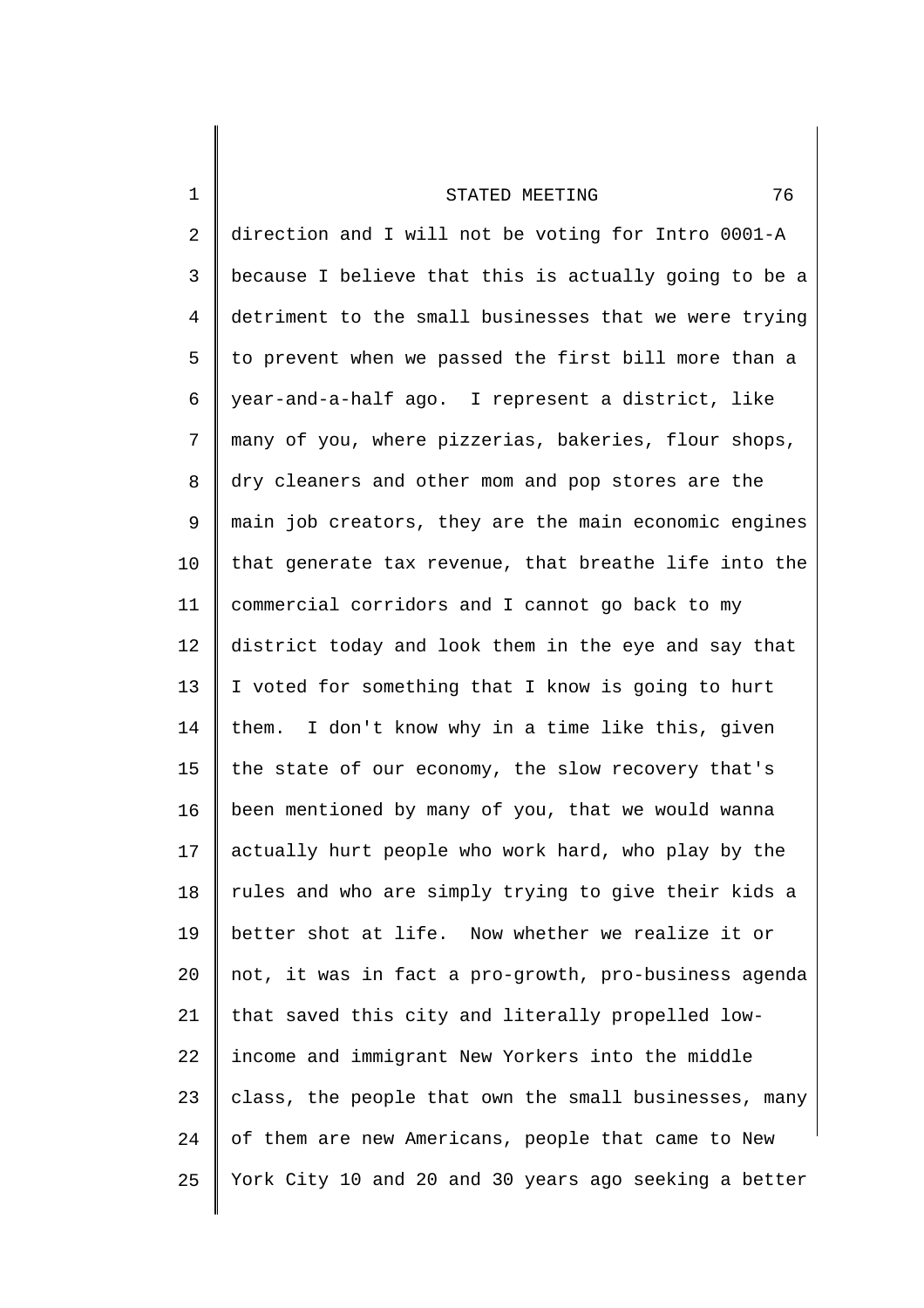| 1              | 77<br>STATED MEETING                                  |
|----------------|-------------------------------------------------------|
| $\overline{2}$ | life for themselves and for their families. I think   |
| 3              | that by passing this bill today we are doing them a   |
| 4              | great disservice, and I know that many of my          |
| 5              | colleagues voiced their concerns that we were doing   |
| 6              | such, but if you believe that this is a bad bill and  |
| 7              | that this a job-killing piece of legislation, then    |
| 8              | I'm urging you to join me in voting no on Intro 0001- |
| 9              | Thank you.<br>Α.                                      |
| 10             | PUBLIC ADVOCATE JAMES: Thank you.                     |
| 11             | CITY CLERK: Vacca.                                    |
| 12             | COUNCIL MEMBER VACCA: I vote aye on all.              |
| 13             | CITY CLERK: Vallone.                                  |
| 14             | COUNCIL MEMBER VALLONE: Permission to                 |
| 15             | explain my vote?                                      |
| 16             | PUBLIC ADVOCATE JAMES:<br>Yes, sir.                   |
| 17             | COUNCIL MEMBER VALLONE: For the very                  |
| 18             | reasons so many of my colleagues express concern to   |
| 19             | this Intro, I vote no to Intro 0001-A only. While I   |
| 20             | completely support the original Paid Sick Leave Act   |
| 21             | in the best workforce in the country, I oppose the    |
| 22             | amendment to include 5-19 employees. As a small       |
| 23             | business owner and a member of the Small Business     |
| 24             | Committee, we must be every vigilant in protecting    |
| 25             | and supporting our most important economic engine in  |
|                |                                                       |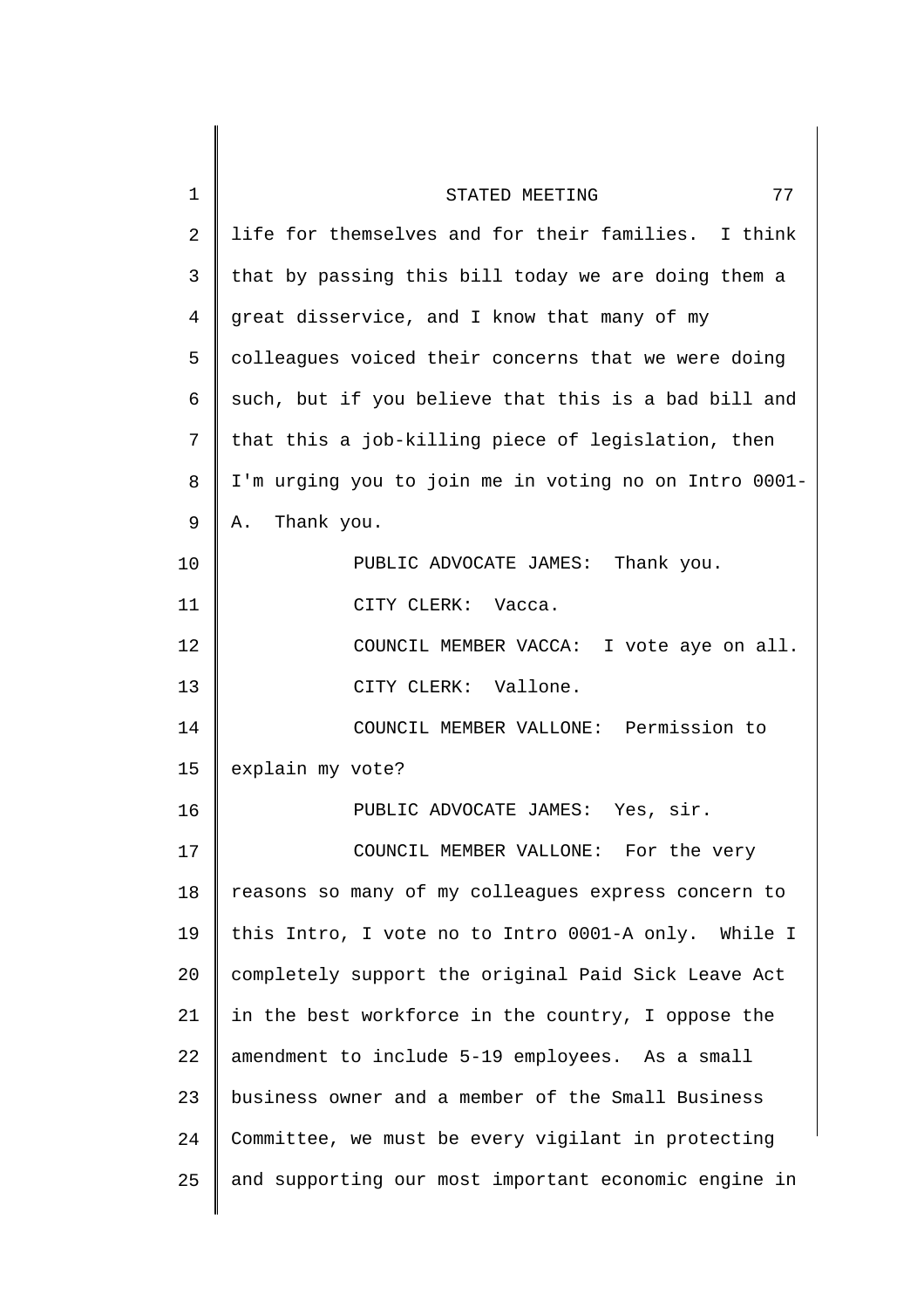## STATED MEETING 78

1

2 3 4 5 6 7 8 9 10 11 12 13 14 15 16 17 18 19 20 21 22 23 24 25 this great city. The continued cries of our small businesses that our city has not done enough to protect them, support them, reduce the existing and exhausting fines that is crippling their ability to survive must be heard. I applaud these amendments and the additional protections that we have included today, but they are not enough. We never gave the original legislation a chance to work before we rapidly amended it. We have removed oversight and accountability and now inspectors may enter unannounced, without a complaint being filed, to these businesses; this will create a chilling effect on our local economy and the lives of small businesses and employees. We have not provided enough time to prepare these changes, especially with the multitude of ethnic and language barriers that confront our small businesses. And lastly, we have not given any extra time to the small businesses still recovering from Sandy to comply with these regulations. The very fact that so many council members have concerns over this should stand for itself. Again, I stand in support of the original legislation, but I vote note on this today and aye to the rest.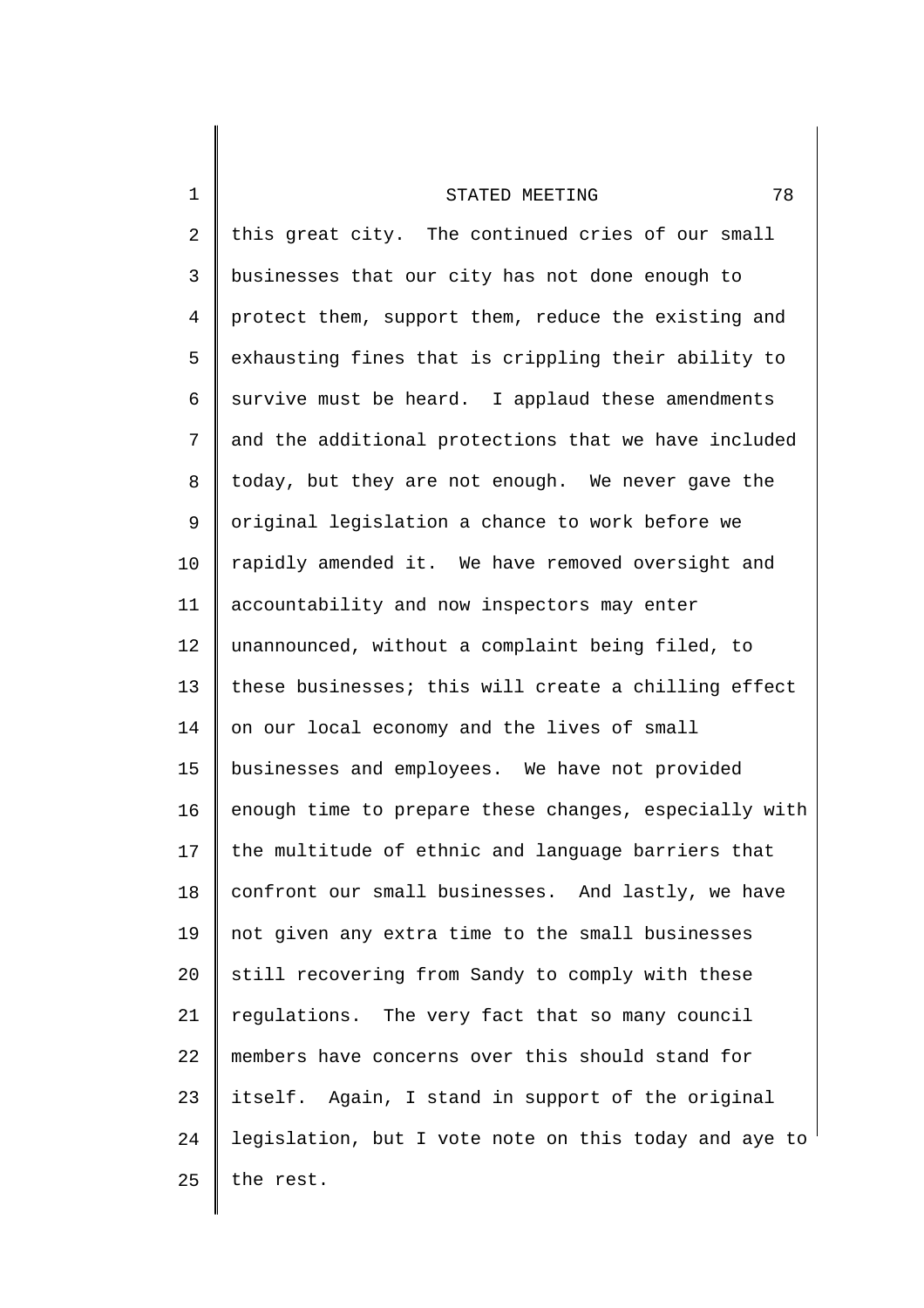| $\mathbf 1$ | 79<br>STATED MEETING                                 |
|-------------|------------------------------------------------------|
| 2           | PUBLIC ADVOCATE JAMES: Thank you.                    |
| 3           | COUNCIL MEMBER VALLONE: Thank you.                   |
| 4           | CITY CLERK: Weprin.                                  |
| 5           | COUNCIL MEMBER WEPRIN: Permission to                 |
| 6           | explain my vote.                                     |
| 7           | PUBLIC ADVOCATE JAMES: Yes, sir.                     |
| 8           | COUNCIL MEMBER WEPRIN: Thank you, Madame             |
| 9           | Public Advocate. I too wanna vote aye on all, but    |
| 10          | want to explain my concerns a little bit about 0001- |
| 11          | A. I was on the original bill, Gale Brewer's bill,   |
| 12          | and had many conversations with the Chambers of      |
| 13          | Commerce about that, about some of the concerns they |
| 14          | had. And I'll be honest, like some of their concerns |
| 15          | to me, I didn't believe; I said ah, come on; that's  |
| 16          | not a problem. [laughter] But to be honest, I don't  |
| 17          | know that that's not a problem and some of these     |
| 18          | businesses brought up specialty businesses that      |
| 19          | created unique problems, where the person who        |
| 20          | provides the service is the only one who can provide |
| 21          | the service. So I was happy to support the           |
| 22          | compromised bill last year, because it was an        |
| 23          | approach that seemed to incorporate, you know, many  |
| 24          | of the concerns of the business community. So that   |
| 25          | being said, I really would have preferred to see the |
|             |                                                      |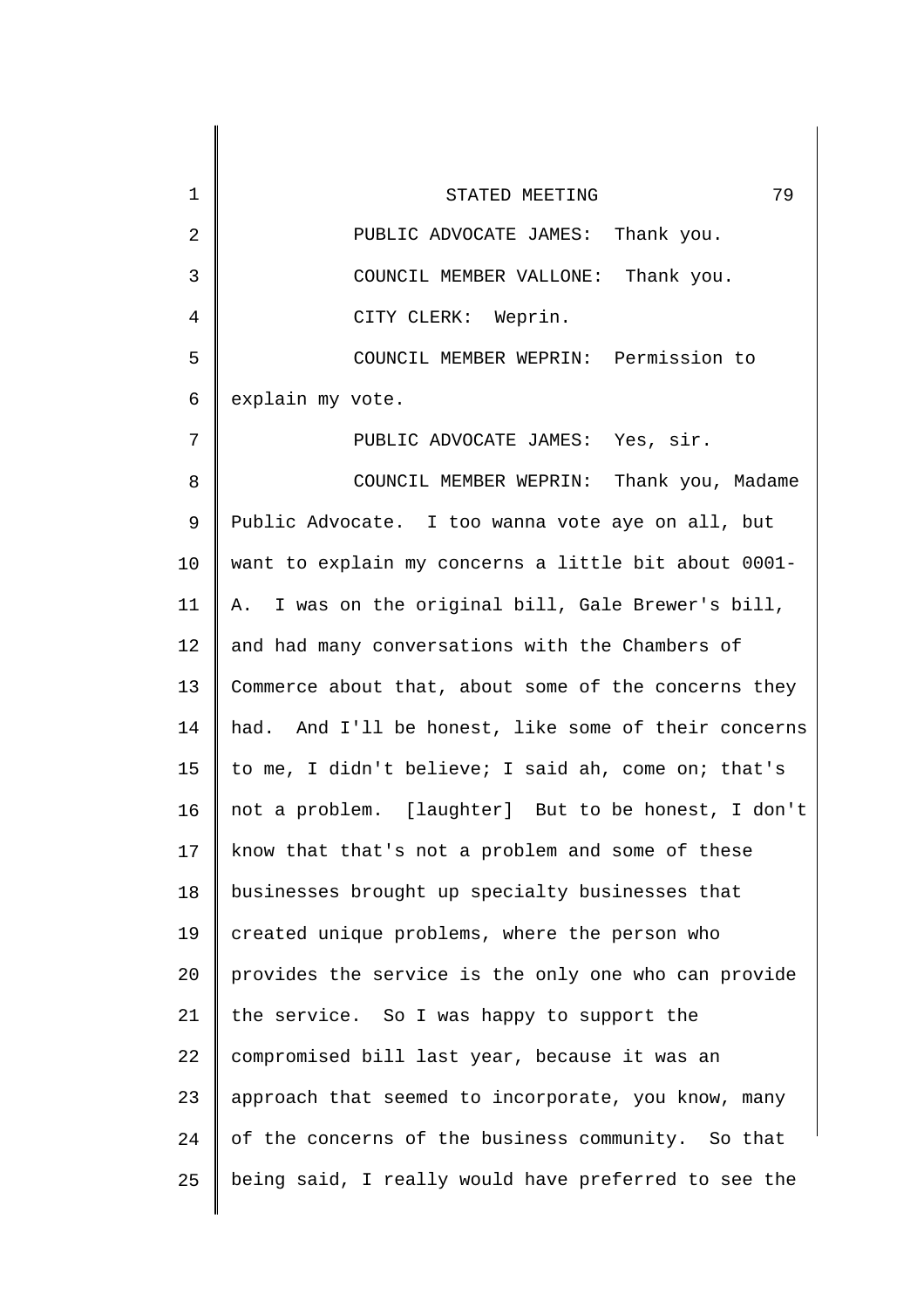| $\mathbf 1$    | 80<br>STATED MEETING                                  |
|----------------|-------------------------------------------------------|
| 2              | other law go into effect in April, as it was supposed |
| 3              | to, and see if any of these concerns that were raised |
| $\overline{4}$ | by the business community were indeed true. So I      |
| 5              | don't know I would prefer this Intro not to be 0001-  |
| 6              | A, but to be a later Intro at a later time when we    |
| 7              | could watch that bill. That being said, I was         |
| 8              | supportive of the original bill and I still believe   |
| 9              | in the concept and I do wanna just point to Council   |
| 10             | Member Barron's idea that as we go forward, let's     |
| 11             | monitor it very closely, because if those concerns    |
| 12             | are legitimate, I feel they should be addressed. And  |
| 13             | with that I vote aye on all. Thank you. [crosstalk]   |
| 14             | PUBLIC ADVOCATE JAMES: Thank you. Thank               |
| 15             | you.                                                  |
| 16             | CITY CLERK: Williams.                                 |
| 17             | COUNCIL MEMBER WILLIAMS: May I be                     |
| 18             | excused to explain my vote?                           |
| 19             | PUBLIC ADVOCATE JAMES: Yes, sir.                      |
| 20             | COUNCIL MEMBER WILLIAMS: I am also                    |
| 21             | [background comment] Sure. I am also gonna vote aye   |
| 22             | on all; I too wanna echo the concerns that many       |
| 23             | people spoke about today; I was on the original bill  |
| 24             | and I'm on this bill and I always said, the only two  |
| 25             | people who should be against paid sick leave are      |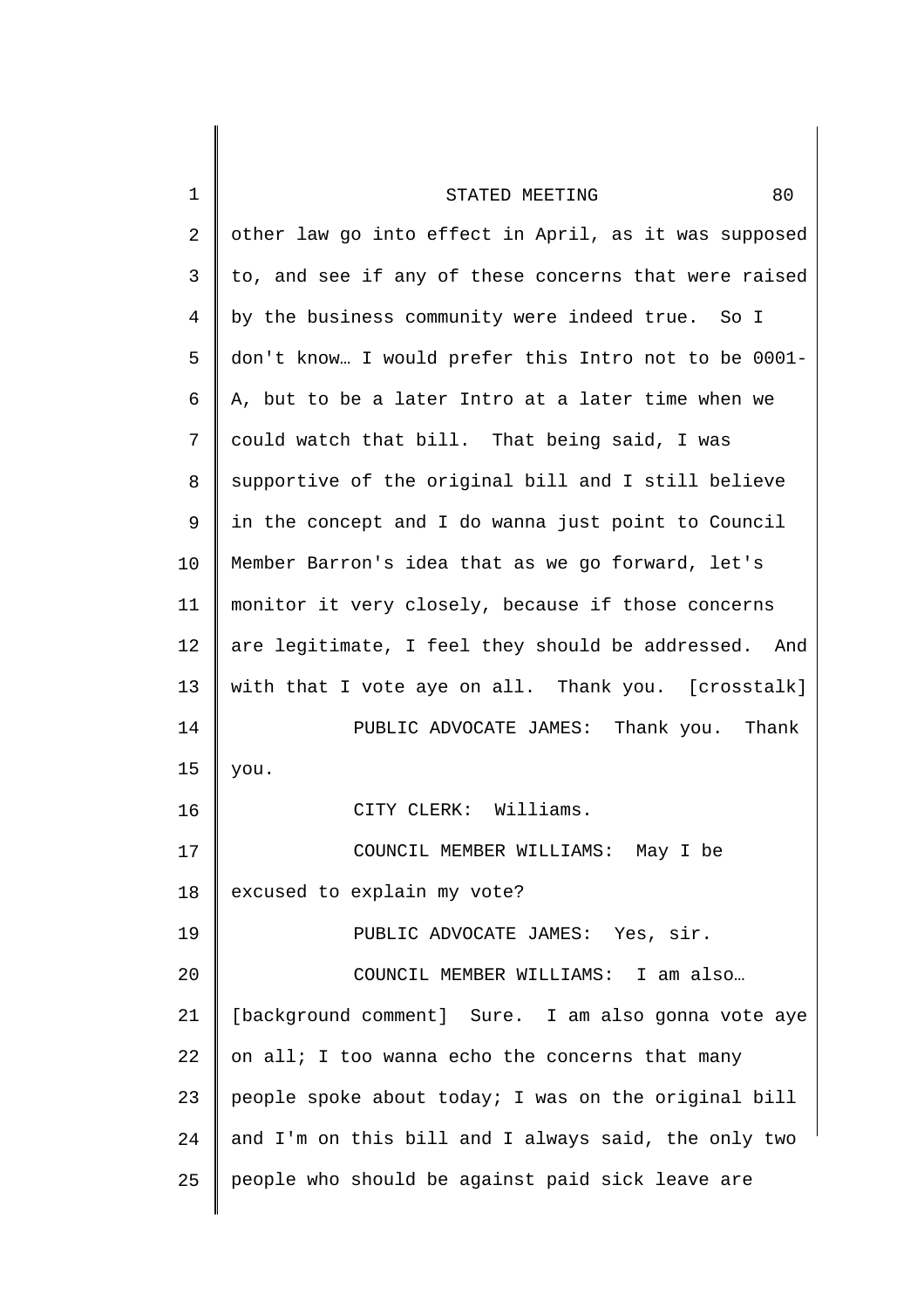| $\mathbf{1}$ | 81<br>STATED MEETING                                  |
|--------------|-------------------------------------------------------|
| 2            | people who've never been sick and people who will     |
| 3            | never be sick again. With that said, I do think       |
| 4            | there are some issues with this bill; I do think it   |
| 5            | was a little bit rushed and I wish that it weren't; I |
| 6            | understand the need to make sure everybody is         |
| 7            | protected, but I also represent some small            |
| 8            | businesses, whether it is Haitian, other Caribbean,   |
| 9            | Middle Eastern or Jewish; many of them are still      |
| 10           | banking from small boxes and I wanna make sure -- one |
| 11           | of the things -- that they have some time to          |
| 12           | understand what's going on, as well as some other     |
| 13           | measures that I might've tried to tweak a little bit, |
| 14           | so what I'm hoping and would suggest is; one, to echo |
| 15           | the desire to possibly have amendments, but two other |
| 16           | things that we may be able to do more immediately,    |
| 17           | which is hopefully we can inform the agencies that    |
| 18           | are gonna be responsible for this, that our intent is |
| 19           | not to be crushing on the businesses and perhaps we   |
| 20           | can ask them to have some discretion for some of the  |
| 21           | small businesses who need to catch up and perhaps we  |
| 22           | can agree to have some oversight in a specific time   |
| 23           | period and find out how these bills and combinations  |
| 24           | are affecting the small businesses. And with that I   |
| 25           | wanna vote aye on all.                                |
|              |                                                       |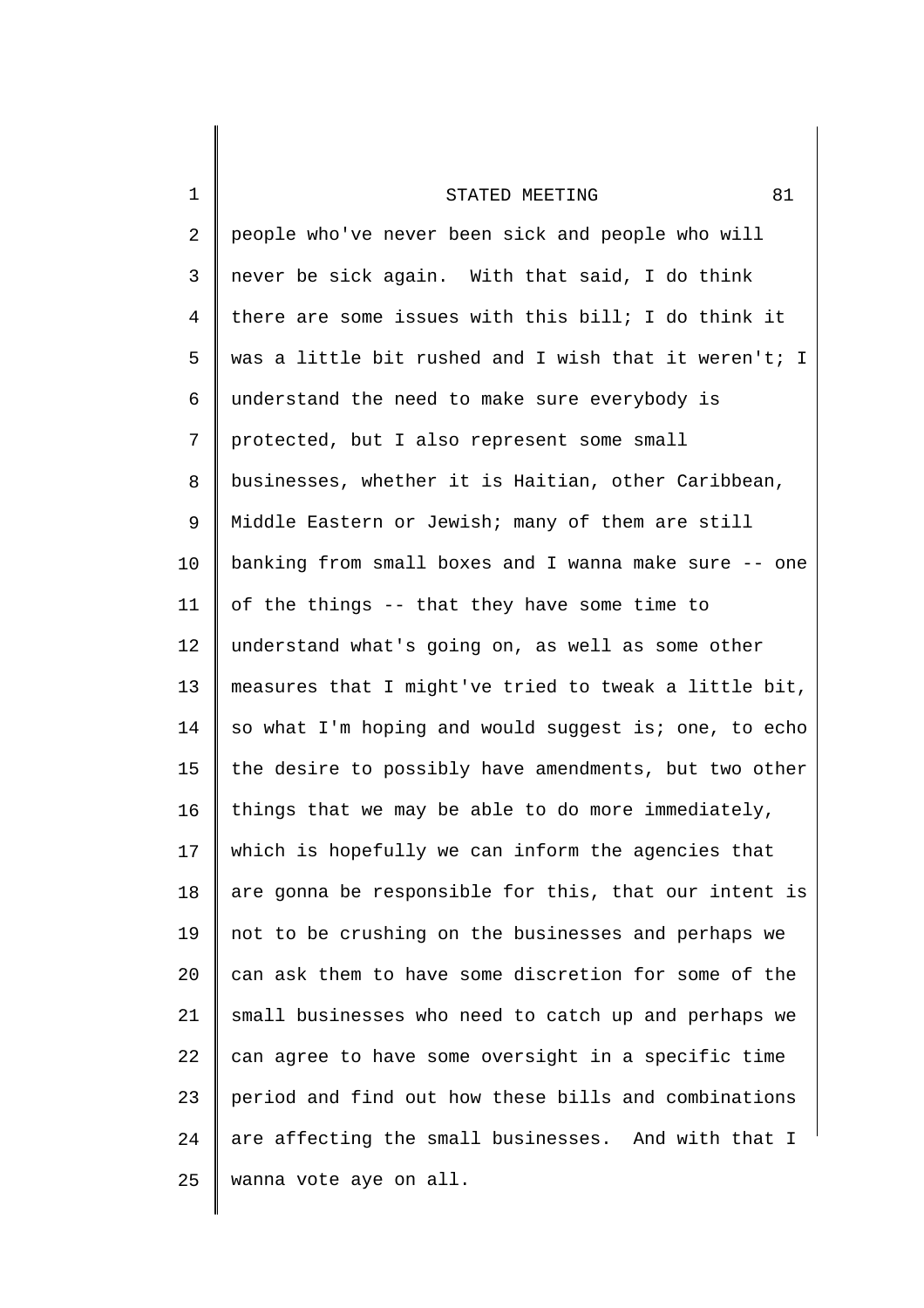| 1  | 82<br>STATED MEETING                                  |
|----|-------------------------------------------------------|
| 2  | PUBLIC ADVOCATE JAMES: Thank you. We                  |
| 3  | also recognize your mother, Mrs. Williams, who's in   |
| 4  | the chamber. [laughter]                               |
| 5  | COUNCIL MEMBER WILLIAMS: Hey, mom.                    |
| 6  | [applause, cheers, background comment]                |
| 7  | CITY CLERK: Wills.                                    |
| 8  | COUNCIL MEMBER WILLS: May I have                      |
| 9  | permission to explain my vote?                        |
| 10 | PUBLIC ADVOCATE JAMES: Yes.                           |
| 11 | COUNCIL MEMBER WILLS: I do not believe                |
| 12 | creating a climate where small business and workers'  |
| 13 | rights are championed or mutually exclusive. I think  |
| 14 | this bill could have been introduced and passed while |
| 15 | implementing safeguards to protect the retention of   |
| 16 | newly created small businesses, not with just the     |
| 17 | hopes that the City will do the right thing later on. |
| 18 | I am not under the belief that this will lead to a    |
| 19 | small business Armageddon, but I am under the belief  |
| 20 | that this bill being pushed so quickly would          |
| 21 | definitely have negative effects on hiring and        |
| 22 | expansion of these very same businesses.<br>The       |
| 23 | political reality is that this bill will pass today,  |
| 24 | so at the next Stated I will vote aye today and at    |
| 25 | the next Stated I will be introducing a bill for the  |
|    |                                                       |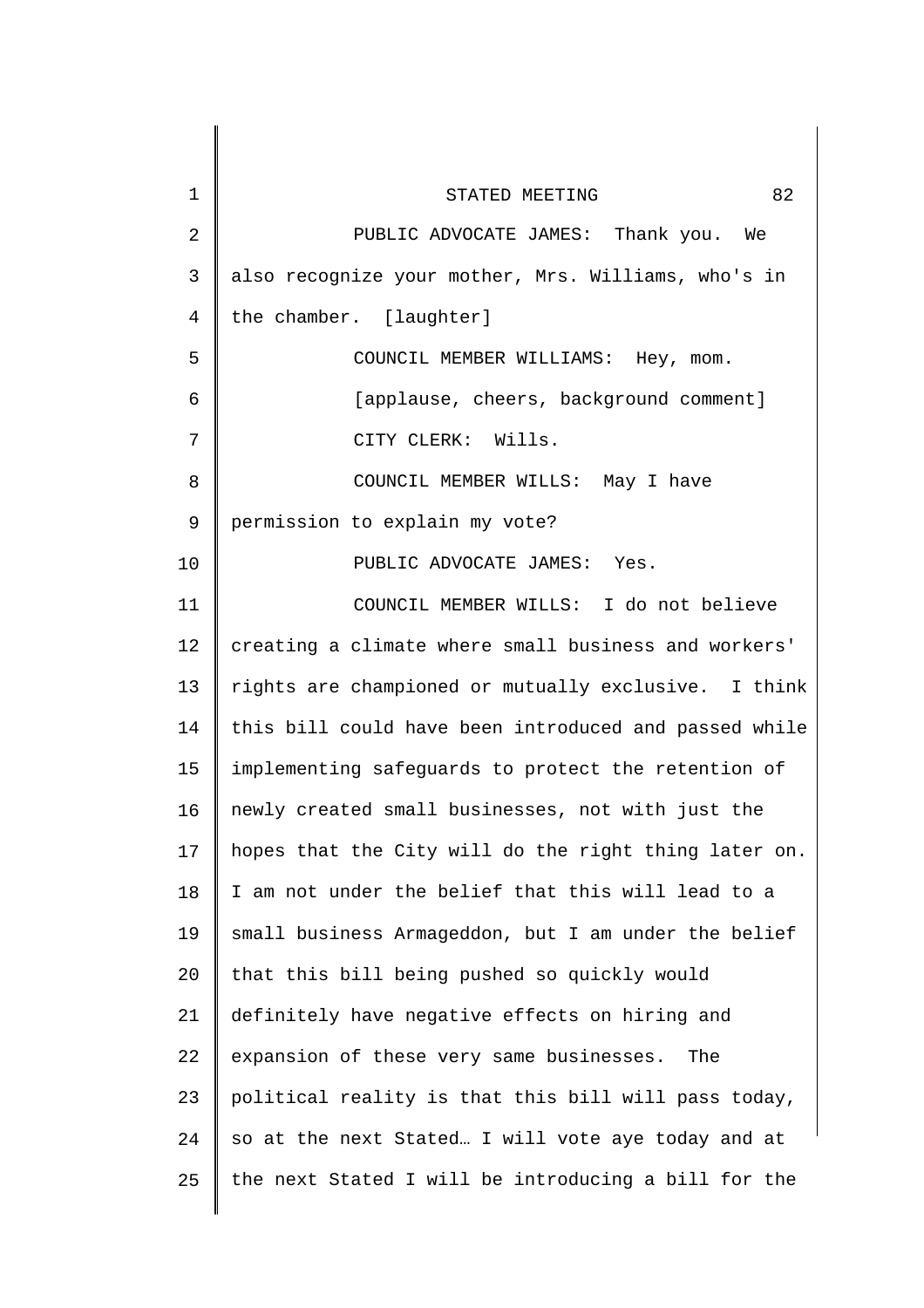| 1  | 83<br>STATED MEETING                                  |
|----|-------------------------------------------------------|
| 2  | reporting of all of the DCA's or whatever agency      |
| 3  | ultimately will be responsible for this bill's        |
| 4  | enforcement, the retention of the small businesses,   |
| 5  | the employee retention, the expansion of these same   |
| 6  | small businesses, and other indicators; I will also   |
| 7  | be introducing a bill for amendments to possibly push |
| 8  | back the actual implementation time of this bill so   |
| 9  | that we can actually have a well-thought-out          |
| 10 | education plan to the small businesses. I salute      |
| 11 | those who put a lot of work into this bill; I do      |
| 12 | support it in the very spirit of the bill, but        |
| 13 | without those two pieces of legislation, I think that |
| 14 | we will be doing a disservice. So I will be voting    |
| 15 | aye and I will be introducing those two next pieces   |
| 16 | at the next Stated. Thank you.                        |
| 17 | PUBLIC ADVOCATE JAMES: Thank you.                     |
| 18 | CITY CLERK: Ignizio.                                  |
| 19 | COUNCIL MEMBER IGNIZIO: Yes, if I may                 |
| 20 | explain my vote, please.                              |
| 21 | PUBLIC ADVOCATE JAMES: Yes, sir.                      |
| 22 | COUNCIL MEMBER IGNIZIO: Thank you,                    |
| 23 | Madame Public Advocate and good to see you.           |
| 24 | PUBLIC ADVOCATE JAMES: Yes, Minority                  |
| 25 | Leader.                                               |
|    |                                                       |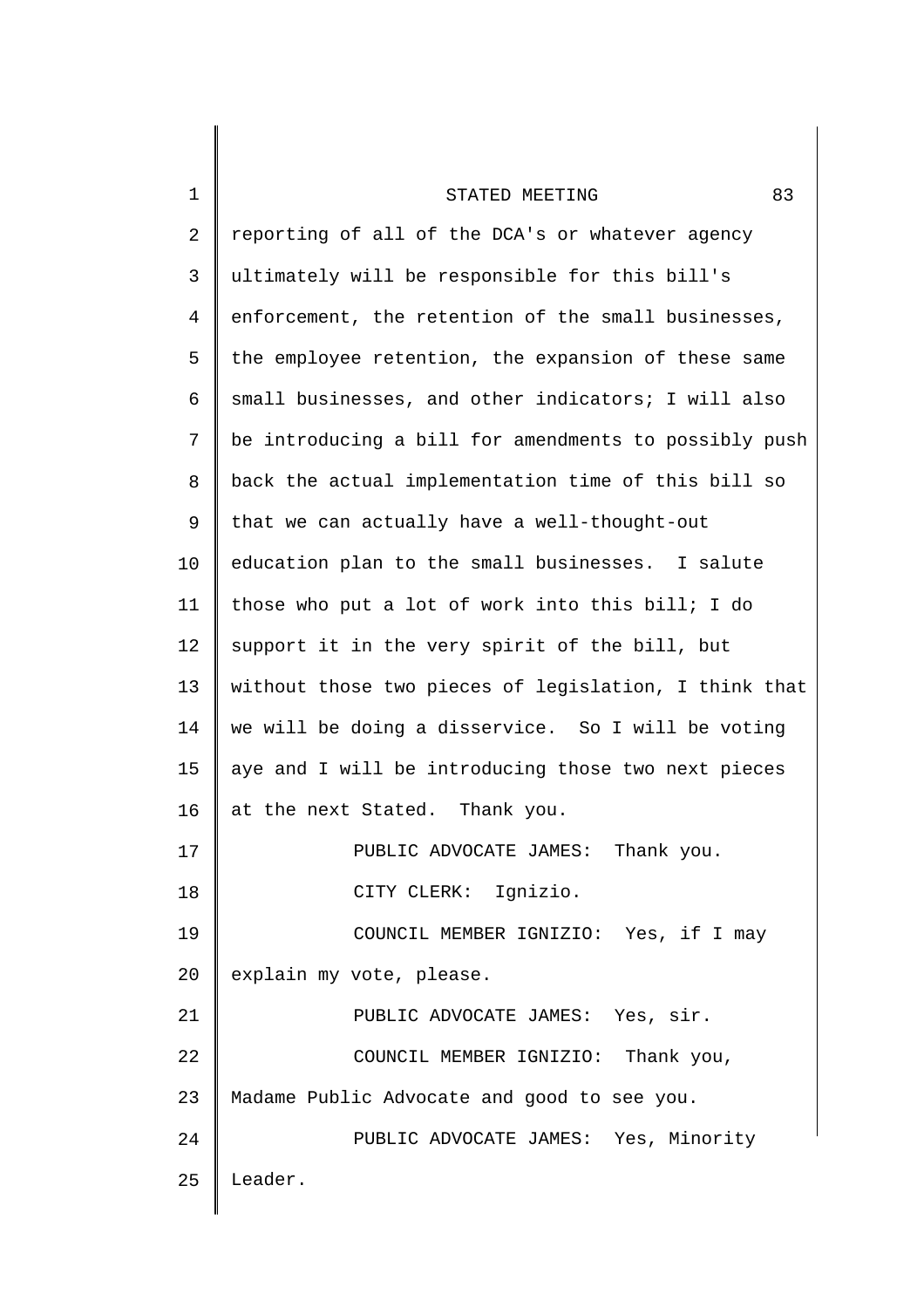| $\mathbf 1$  | 84<br>STATED MEETING                                  |
|--------------|-------------------------------------------------------|
| $\sqrt{2}$   | COUNCIL MEMBER IGNIZIO: [laughter] I                  |
| $\mathsf{3}$ | think what we're doing here today is we're passing a  |
| 4            | bill to improve a negotiated bill which has not gone  |
| 5            | into existence yet, and I just I'm sorry; I don't     |
| 6            | see the logic in that and I believe and want to be    |
| 7            | the clarion call for this bill having unintended      |
| 8            | consequences. The unintended consequences for this    |
| 9            | laudable bill, I believe, will have a chilling effect |
| 10           | on small business, and when you heard here and I'm    |
| 11           | heartened by many of my colleagues who were saying    |
| 12           | that they believe that's going to occur in their own  |
| 13           | districts. I believe it will foster the underground   |
| 14           | economy; you will see business owners that, sadly,    |
| 15           | will either not hire, will lay off folks or will      |
| 16           | start putting people off the books; that doesn't help |
| 17           | any of us. I thought a better way of going here,      |
| 18           | ladies and gentlemen, was to have a conversation with |
| 19           | this body, with the administration and even our       |
| 20           | colleagues in Albany and say hey wait a minute,       |
| 21           | government believes so strongly in this that we're    |
| 22           | willing to be a partner with small business in this.  |
| 23           | As my colleagues have spoken about, to foster their   |
| 24           | small businesses, and a way we could've done that, in |
| 25           | my view, very easily is by offering some form of tax  |
|              |                                                       |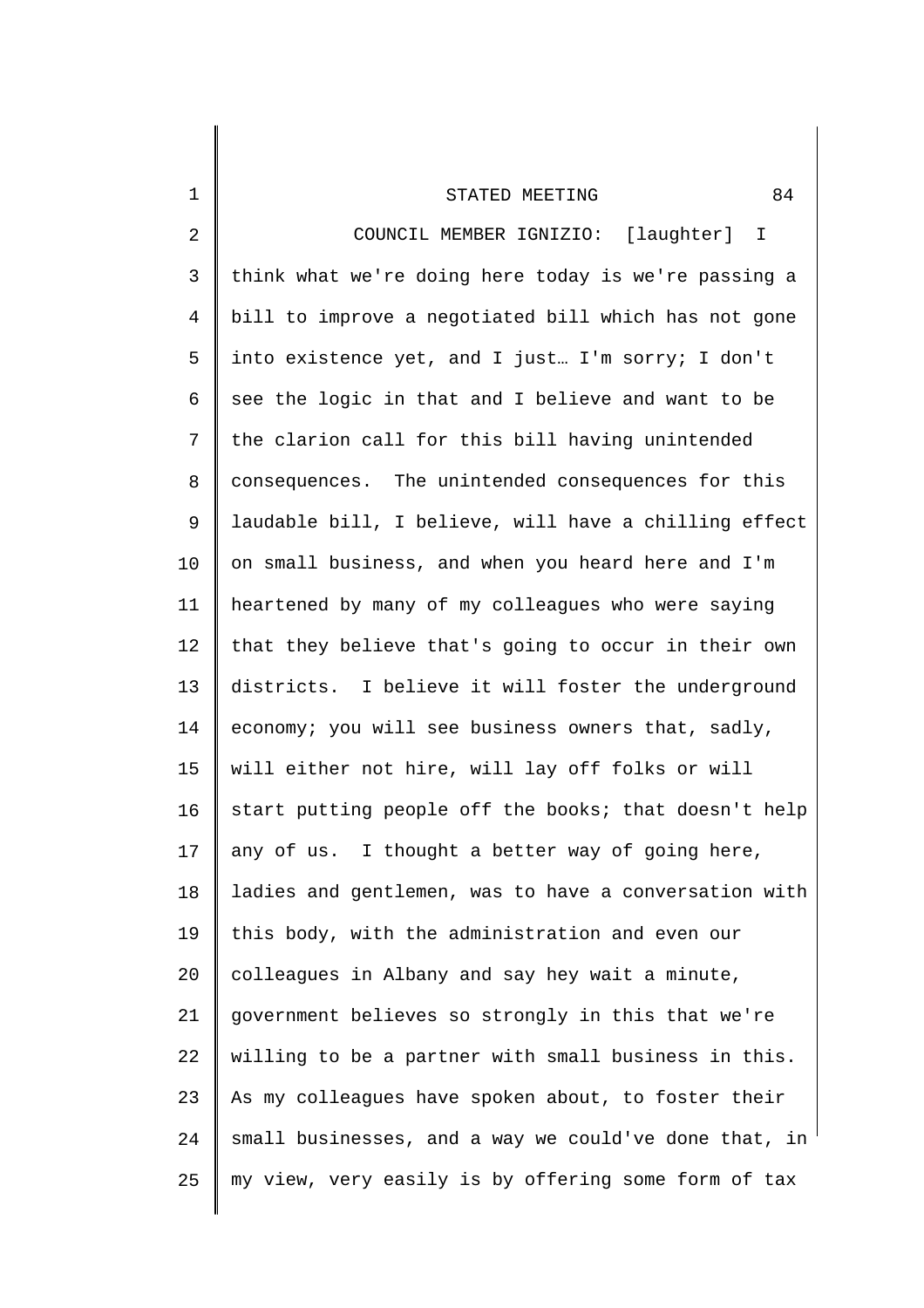| $\mathbf{1}$ | 85<br>STATED MEETING                                  |
|--------------|-------------------------------------------------------|
| 2            | incentive to the small business community to say yes, |
| 3            | you're gonna incur this burden, but it's not gonna be |
| 4            | an unfunded mandate; we're going to be partners with  |
| 5            | you and we're gonna incentivize you and help and      |
| 6            | raise all boats together; your employers, your        |
| 7            | employees and government will be a partner in it. I   |
| 8            | felt that was the better way to go; it didn't end up  |
| 9            | being that way, clearly, but I hope that we can       |
| 10           | revisit that aspect of it. But we learned that the    |
| 11           | greatest asset that people have in the city is its    |
| 12           | employees and those that are responsible owners, they |
| 13           | offer these incentives without the benefit of a       |
| 14           | mandate; they do so because they believe that will    |
| 15           | bring them the greatest employees. And I always       |
| 16           | thought that the Mayor's speaking about Esmeralda     |
| 17           | Valencia was actual proof positive; she did this      |
| 18           | without a mandate and she said her employees are the  |
| 19           | happiest and the most productive. Well I think        |
| 20           | that's the competitive market you want to garner; you |
| 21           | want to have people vying for the most talented       |
| 22           | people in your business and in doing so you fight and |
| 23           | you raise the minimum wage that you are paying your   |
| 24           | employees, 'cause you want the best folks, you offer  |
| 25           | them incentives because you want the best folks, and  |
|              |                                                       |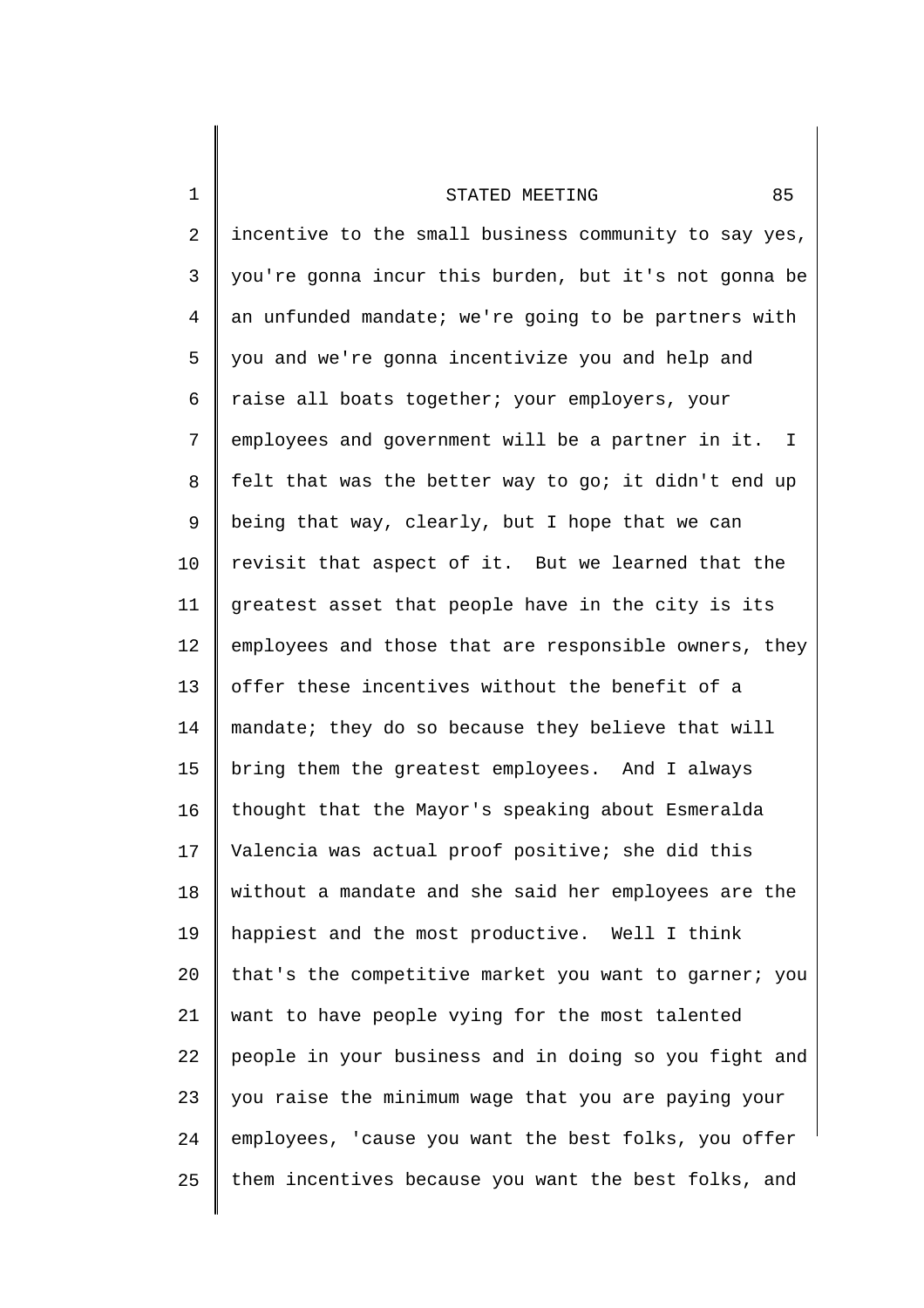| 1              | 86<br>STATED MEETING                                  |
|----------------|-------------------------------------------------------|
| $\overline{2}$ | that is the model, ladies and gentleman, that I       |
| 3              | believe works best; not a government mandate, an      |
| 4              | unfunded government mandate that'll ultimately, in my |
| 5              | view, lower economic development in this city and end |
| 6              | up in actually less employment than we want, while    |
| 7              | fostering an underground economy. With that, my       |
| 8              | colleagues, I respect the decisions that were made    |
| 9              | here today and as you know, I have a great admiration |
| 10             | for all of my colleagues; I just think that there is  |
| 11             | a better way we could've done this, a more thoughtful |
| 12             | way we could've done this and I think the rushed      |
| 13             | venue of this bill was unfortunate. Wit that I vote   |
| 14             | no on the bill and aye on all others. Thank you very  |
| 15             | Thank you Madame Public Advocate.<br>much.            |
| 16             | PUBLIC ADVOCATE JAMES: Thank you                      |
| 17             | Minority Leader.                                      |
| 18             | CITY CLERK: Van Bramer.                               |
| 19             | COUNCIL MEMBER VAN BRAMER: Aye on all.                |
| 20             | CITY CLERK: Speaker Mark-Viverito.                    |
| 21             | SPEAKER MARK-VIVERITO: Aye on all.                    |
| 22             | PUBLIC ADVOCATE JAMES: All items on                   |
| 23             | today's General Order Calendar were adopted by a vote |
| 24             | of 51 in the affirmative, 0 in the negative, and 0 in |
| 25             | the abstentions, with the exception of Intro 0001-A,  |
|                |                                                       |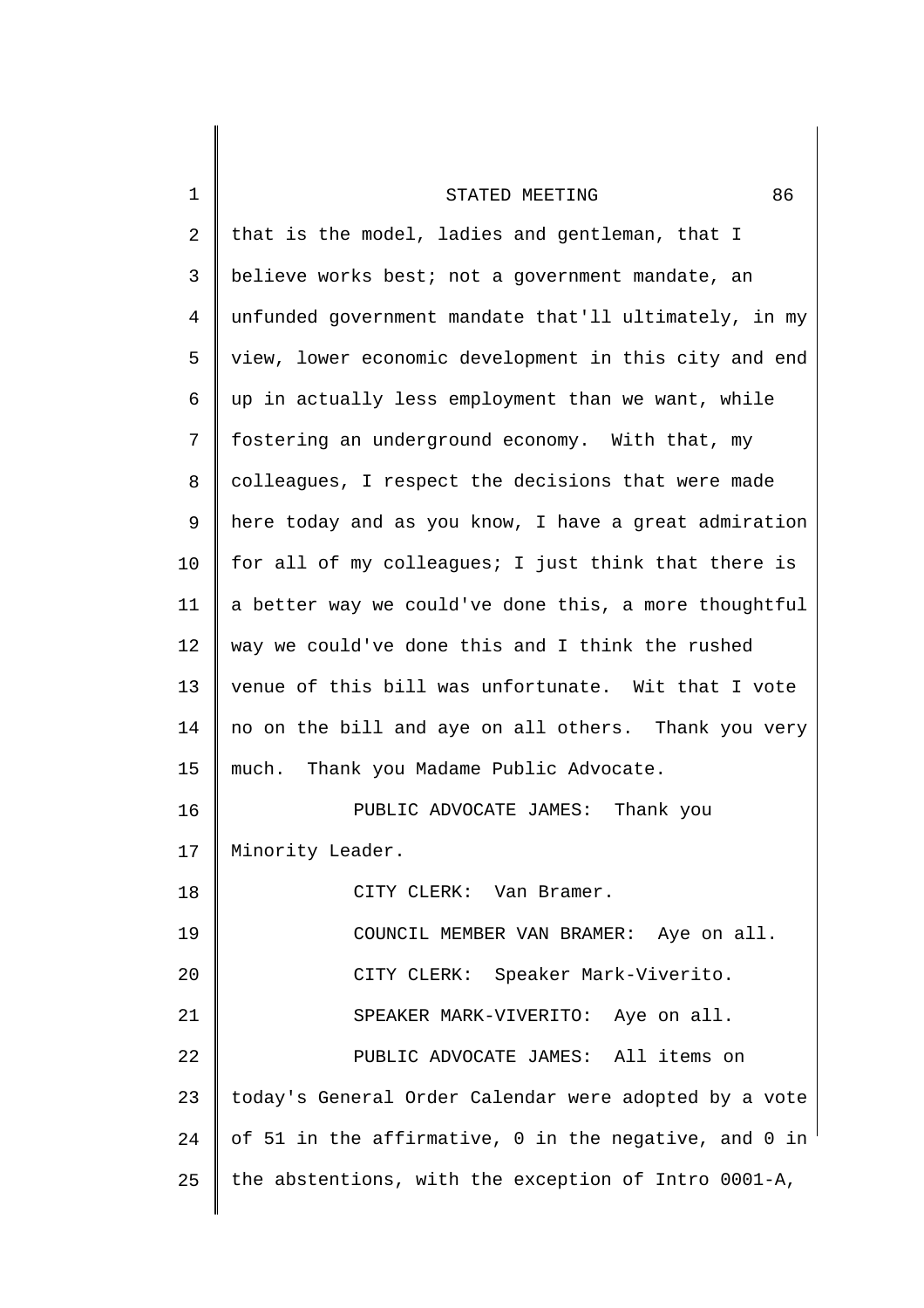| $\mathbf 1$    | 87<br>STATED MEETING                                  |
|----------------|-------------------------------------------------------|
| $\overline{a}$ | which was adopted by a vote of 46 in the affirmative, |
| $\mathsf{3}$   | 5 negative and 0 abstentions. Revised Land Use Call-  |
| 4              | Ups were adopted by a vote of 51 in the affirmative   |
| 5              | and 0 in the negative. Introduction and Reading of    |
| 6              | Bills.                                                |
| 7              | [background comments]                                 |
| 8              | SPEAKER MARK-VIVERITO: All bills are                  |
| 9              | referred to Committees as indicated on the agenda.    |
| 10             | PUBLIC ADVOCATE JAMES: Discussion of                  |
| 11             | Resolutions. [background comments] Seeing none.<br>We |
| 12             | will now to a vote on the resolutions and we will be  |
| 13             | voting on Resolution 0002-A, an amended resolution    |
| 14             | supporting the City's plan to establish high-quality  |
| 15             | universal pre-Kindergarten for all eligible 4-year-   |
| 16             | olds in high-quality after school programs for        |
| 17             | middle-school-aged youth. All in favor, say aye.      |
| 18             | [collective aye]                                      |
| 19             | All opposed.                                          |
| 20             | MALE VOICE: No.                                       |
| 21             | PUBLIC ADVOCATE JAMES: Any abstentions?               |
| 22             | The Reso is adopted. General Discussion.              |
| 23             | [background comments] Council Member Weprin.          |
| 24             | COUNCIL MEMBER WEPRIN: Thank you Madame               |
| 25             | Public Advocate. Ladies and gentlemen, if you could   |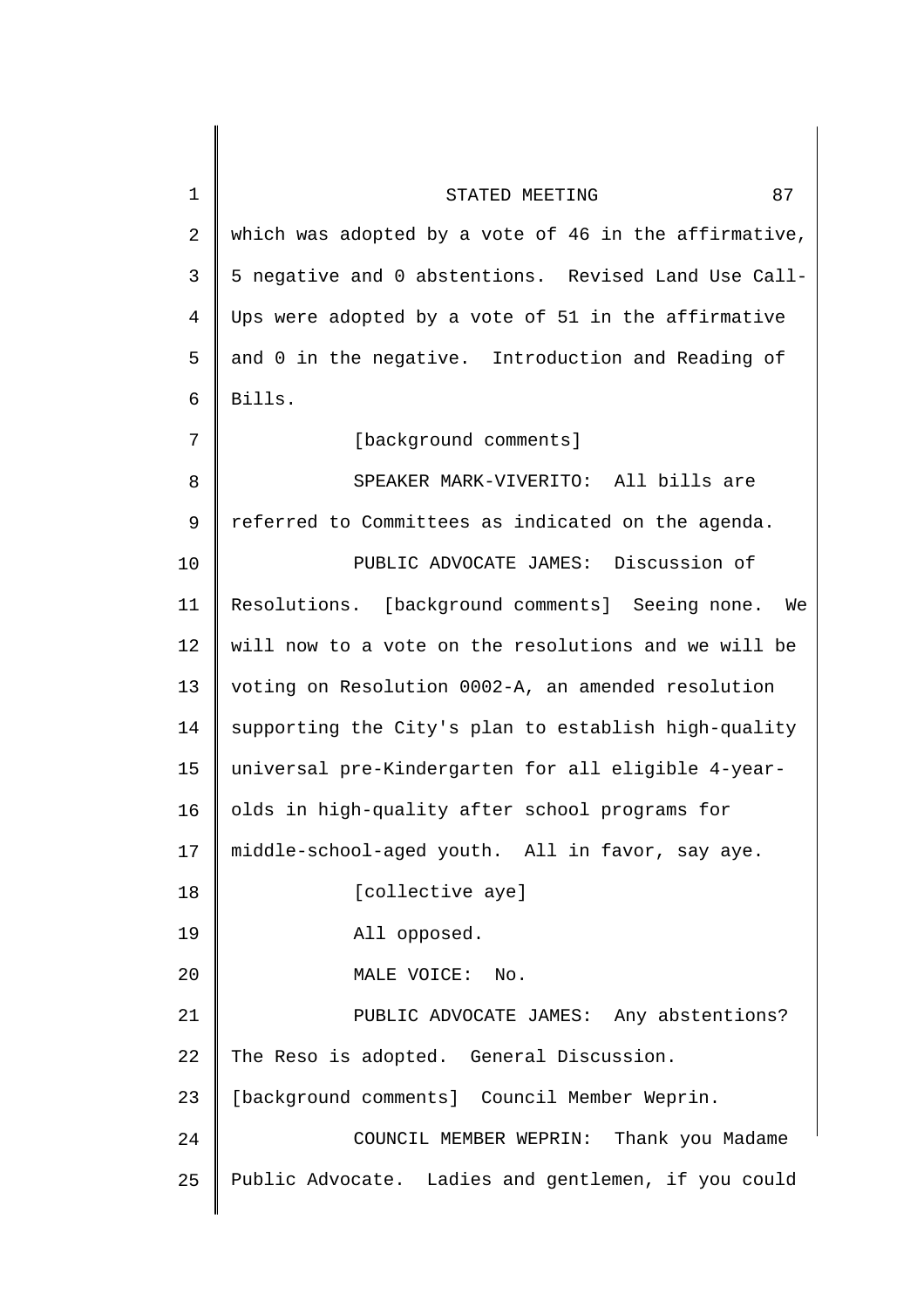| 1  | 88<br>STATED MEETING                                   |
|----|--------------------------------------------------------|
| 2  | hold on one second, I just I learned recently that a   |
| 3  | member of the Mayor's staff will be leaving us; he's   |
| 4  | gonna be resigning and retiring after many years,      |
| 5  | having worked for seven mayors; someone who I had the  |
| 6  | pleasure of working with when I worked in the Mayor's  |
| 7  | Office under the Koch administration and made friends  |
| 8  | with this gentleman who worked down the hall from me   |
| 9  | at 52 Chambers Street. Many of you know him and many   |
| 10 | councils before know him, Al Mullen, who works in the  |
| 11 | New York City Mayor's Office Al, you back there        |
| 12 | still? [applause] Knowing he is gonna be resigning     |
| 13 | [applause] Al is a he is a humble man, a really hard   |
| 14 | worker, a terrific person and he'll never speak to me  |
| 15 | again, now that I did this and embarrassed him, but    |
| 16 | he is someone who we owe a debt of gratitude to.<br>As |
| 17 | I mentioned, I think he started in 1971 with the       |
| 18 | Mayor's Office and has lived through seven mayors and  |
| 19 | I'm delighted to call on my friend and I thank him so  |
| 20 | much for all his service. Thank you, Al.               |
| 21 | PUBLIC ADVOCATE JAMES: Thank you Thank                 |
| 22 | you Mr. Mullens for your public service. Council       |
| 23 | Member Rosenthal.                                      |
| 24 | COUNCIL MEMBER ROSENTHAL: Oh. I wanna                  |
| 25 | speak about a resolution and a Intro LF [phonetic]     |
|    |                                                        |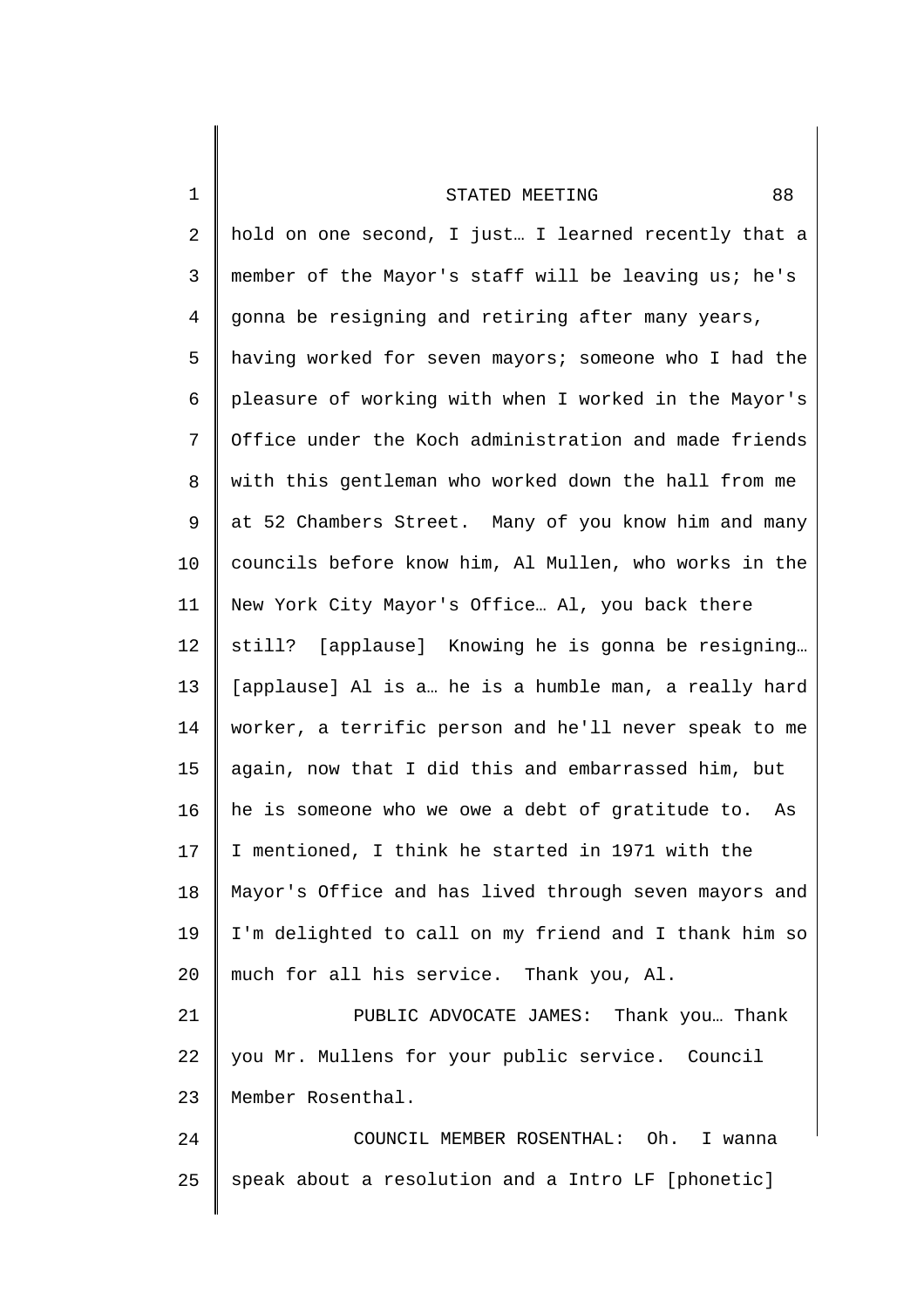| $\mathbf 1$    | 89<br>STATED MEETING                                 |
|----------------|------------------------------------------------------|
| $\overline{2}$ | that are very important to me. If you could go to    |
| 3              | Page 13. So on the Upper West Side at Beacon High    |
| $\overline{4}$ | School we had a very tragic incident [background     |
| 5              | comments] where an entire classroom of science       |
| 6              | students in a local high school watched as a young   |
| 7              | man                                                  |
| 8              | [gavel]                                              |
| 9              | [background comment]                                 |
| 10             | PUBLIC ADVOCATE JAMES: Rosenthal we                  |
| 11             | have quiet in the chamber. Council Member.           |
| 12             | COUNCIL MEMBER ROSENTHAL: Yeah.<br>So in             |
| 13             | December there was a terrible accident in a science  |
| 14             | lab at the Beacon High School where because of an    |
| 15             | [background comments] experiment that went awry, a   |
| 16             | young man was burned across his entire body as the   |
| 17             | classroom watched in horror; another student was     |
| 18             | burned as well; the first the young man just got out |
| 19             | of the hospital and is now going to rehab. I ask you |
| 20             | to support a resolution calling on the Department of |
| 21             | Education to reconsider its use of the Rainbow       |
| 22             | Science Lab, [music] which has now shown to be not   |
| 23             | beneficial to the education of science. And          |
| 24             | secondly, as a result of this incident, we then      |
| 25             | learned that the school has no responsibility to     |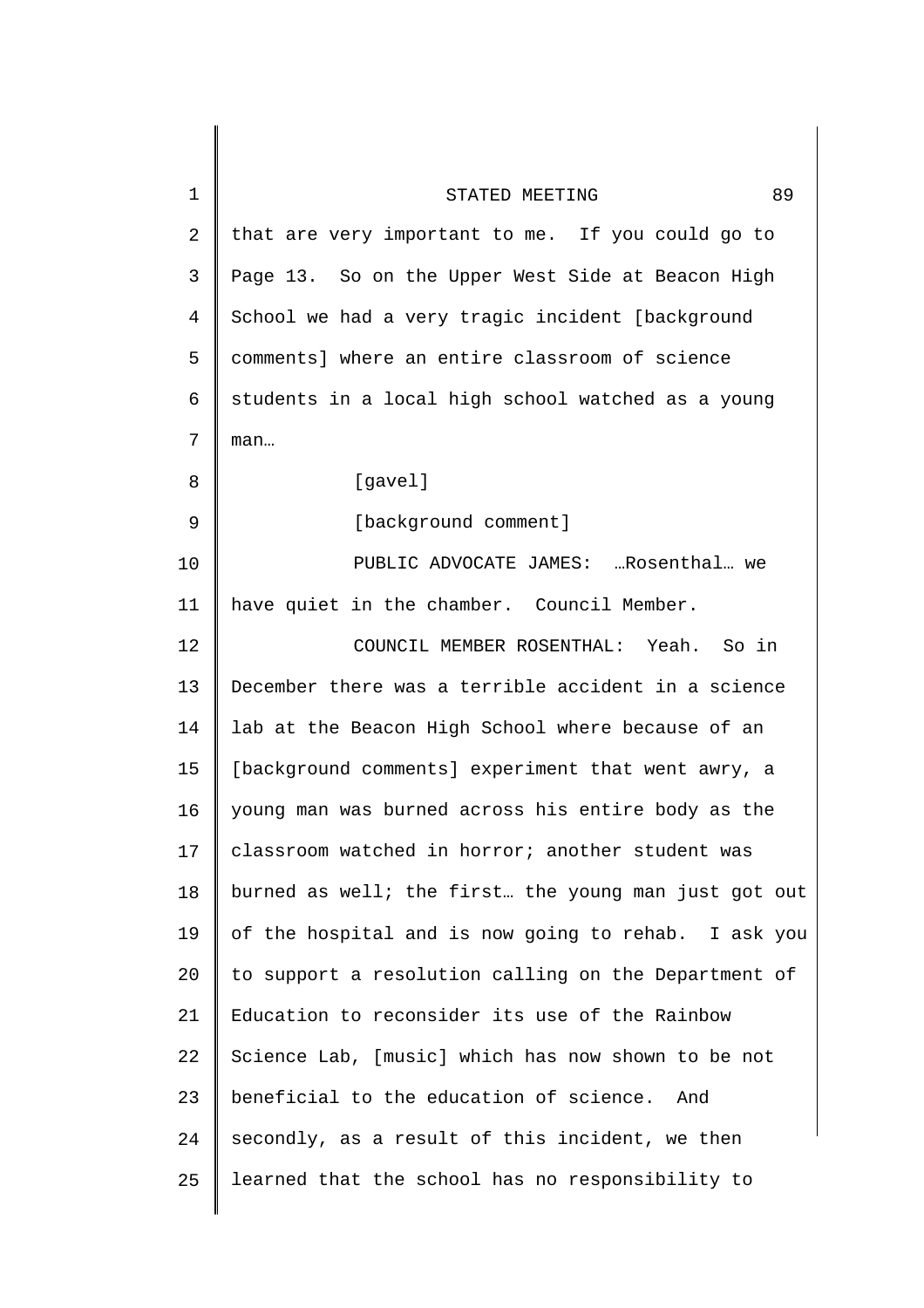| 1  | 90<br>STATED MEETING                                  |
|----|-------------------------------------------------------|
| 2  | educate parents or the Department of Education about  |
| 3  | any violation in their school, whether it be from the |
| 4  | Department of Health, Department of Buildings or the  |
| 5  | Fire Department. So we've written legislation I ask   |
| 6  | you to sign on that requires that school to inform    |
| 7  | parents and to inform the Department of Education     |
| 8  | upon getting a violation and then informing parents   |
| 9  | and the Department of Education when that violation   |
| 10 | is cleared up. Thank you very much.                   |
| 11 | PUBLIC ADVOCATE JAMES: Thank you.                     |
| 12 | Council Member Barron.                                |
| 13 | COUNCIL MEMBER BARRON: Thank you Madame               |
| 14 | Public Advocate. Just a few things; I wanted to put   |
| 15 | into the record that I send my condolences to the     |
| 16 | family of the Mayor of Jackson, Mississippi, the      |
| 17 | Honorable Chokwe Lumumba, who passed yesterday. He    |
| 18 | was a great activist, he worked in the community, he  |
| 19 | was a lawyer, he represented several outstanding      |
| 20 | people in their trials, and he most recently defended |
| 21 | the Scott sisters, who were sentenced to an           |
| 22 | inordinate time for a minor crime. He did pass        |
| 23 | yesterday and I did want to put it in the record and  |
| 24 | we send our condolences to him.                       |
| 25 |                                                       |
|    |                                                       |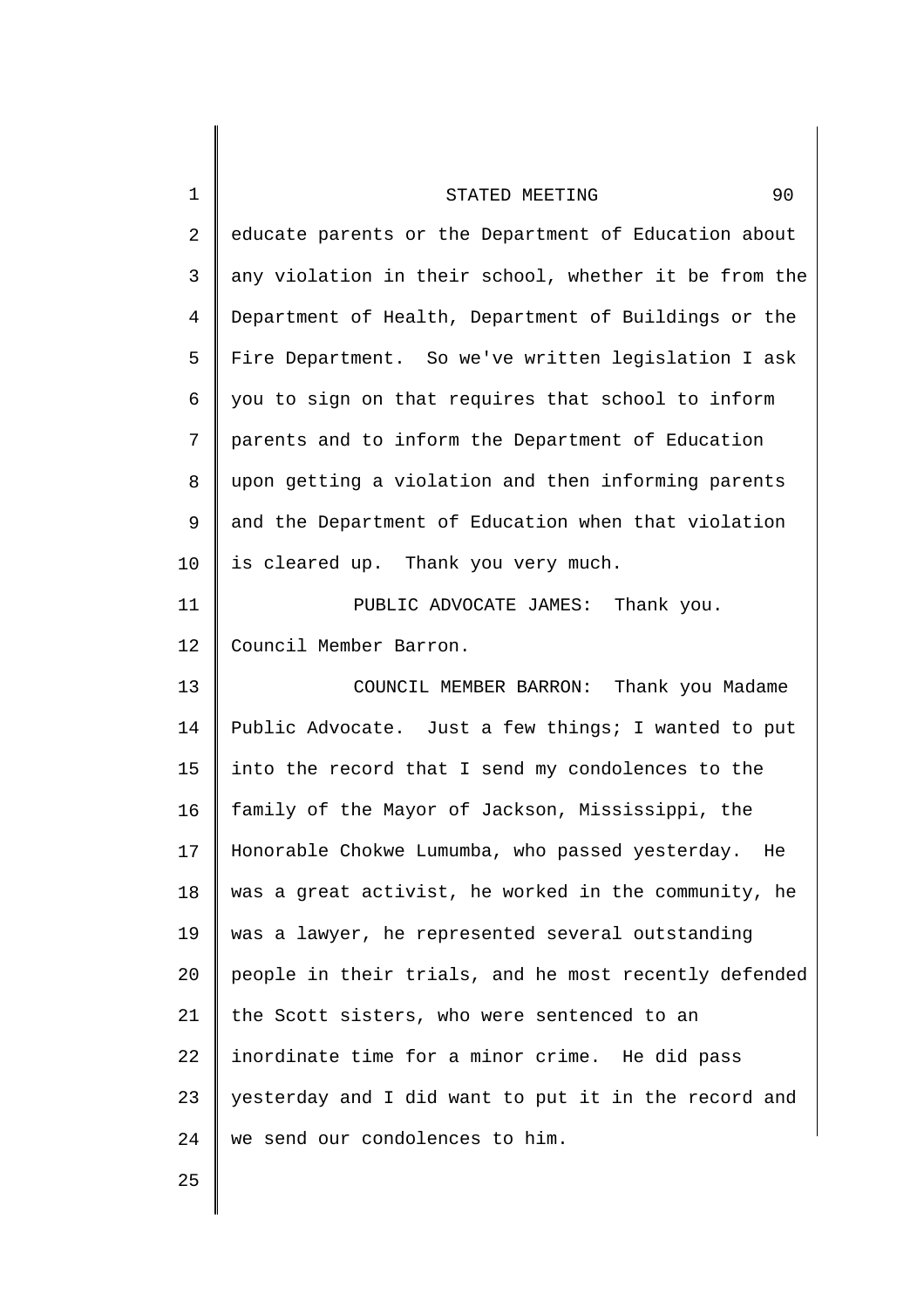| $\mathbf 1$    | 91<br>STATED MEETING                                    |
|----------------|---------------------------------------------------------|
| $\overline{2}$ | Secondly, I do want to acknowledge that                 |
| $\mathsf{3}$   | this past Friday was the anniversary of the             |
| 4              | assassination of Malcolm X and we know that he was a    |
| 5              | great person, he was also a human rights activist and   |
| 6              | we wanted to acknowledge that.                          |
| 7              | And today you'll see several of my                      |
| 8              | colleagues who are wearing hoodies, Council Member      |
| 9              | Rosenthal, Council Member Williams and Council Member   |
| 10             | Cornegy, and today is the anniversary of the killing    |
| 11             | of Treyvon Martin and we're wearing hoodies to call     |
| 12             | attention to that [background comments] and there was   |
| 13             | a great program at which Treyvon Martin's mother was    |
| 14             | here this past Friday for a program at 1199 and         |
| 15             | Council Member King also participated in that, so we    |
| 16             | wanted to bring attention to that.                      |
| 17             | And finally, as many of you know, I was a               |
| 18             | teacher and as a teacher I had to do things that        |
| 19             | would keep my students engaged. So I have a poem        |
| 20             | which I prepared for my students some many years        |
| 21             | ago and it talks about our African history. So if       |
| 22             | you can give me some assistance here with some snaps,   |
| 23             | [snapping] I'm gonna recite this poem.                  |
| 24             | We're an African people, we're related                  |
| 25             | you and I, African by heritage beneath god's sky.<br>We |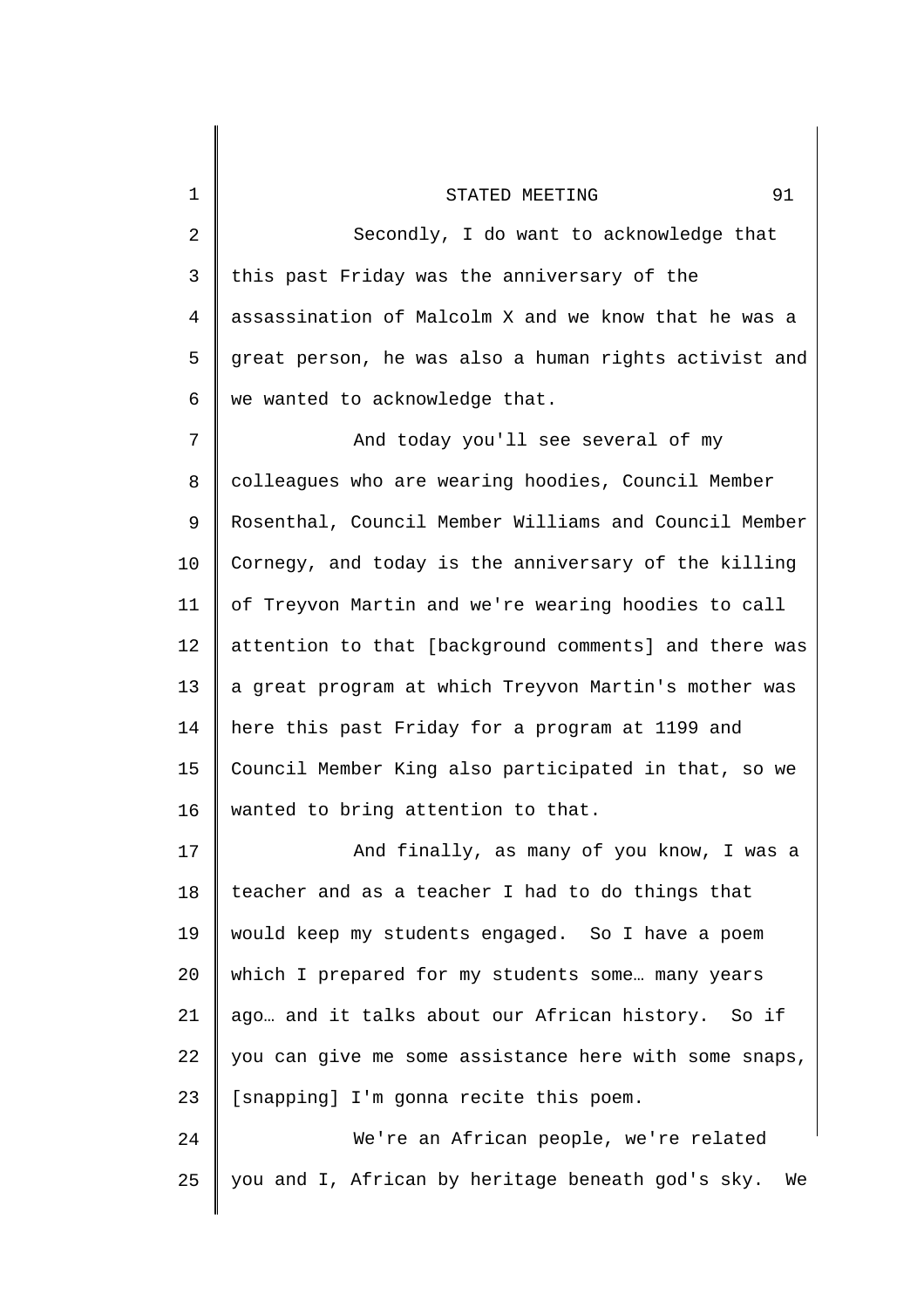| $\mathbf{1}$ | 92<br>STATED MEETING                                   |
|--------------|--------------------------------------------------------|
| 2            | have a common bloodline, we're the first to walk the   |
| 3            | earth, black, red, tan and gold, we're the first of    |
| 4            | human birth. We built the pyramids and yes we made     |
| 5            | the Sphinx, we sailed the ocean wide and with Mexico   |
| 6            | we linked. We used the Nile River to cultivate the     |
| 7            | land and then we used technology to pull crap from     |
| 8            | sand. The Greeks came to African universities, we      |
| 9            | taught them how to diagnose and do brain surgery, we   |
| 10           | taught them math, geometry and then we taught them     |
| 11           | trig, physics and astronomy, oh yes, oh yes we did;    |
| 12           | they studied our religion and they learned our         |
| 13           | culture too, they listened well to Aesop, the fables   |
| 14           | known to you. Iron, salt and chromium are wealths      |
| 15           | Africa holds, diamonds for Cleopatra and ivory and     |
| 16           | Well this is just a tidbit of ancient Africa;<br>gold. |
| 17           | she civilized the whole wide world, we owe it all to   |
| 18           | her. We're an African people, we're an African         |
| 19           | people and African people, we're African. Thank you.   |
| 20           | [cheers, applause, background comments]                |
| 21           | PUBLIC ADVOCATE JAMES:<br>Counc                        |
| 22           | [background comments]                                  |
| 23           | PUBLIC ADVOCATE JAMES: Council Member                  |
| 24           | quiet in the chambers. Coun [interpose]                |
| 25           | MALE VOICE: Down please, keep it down.                 |
|              |                                                        |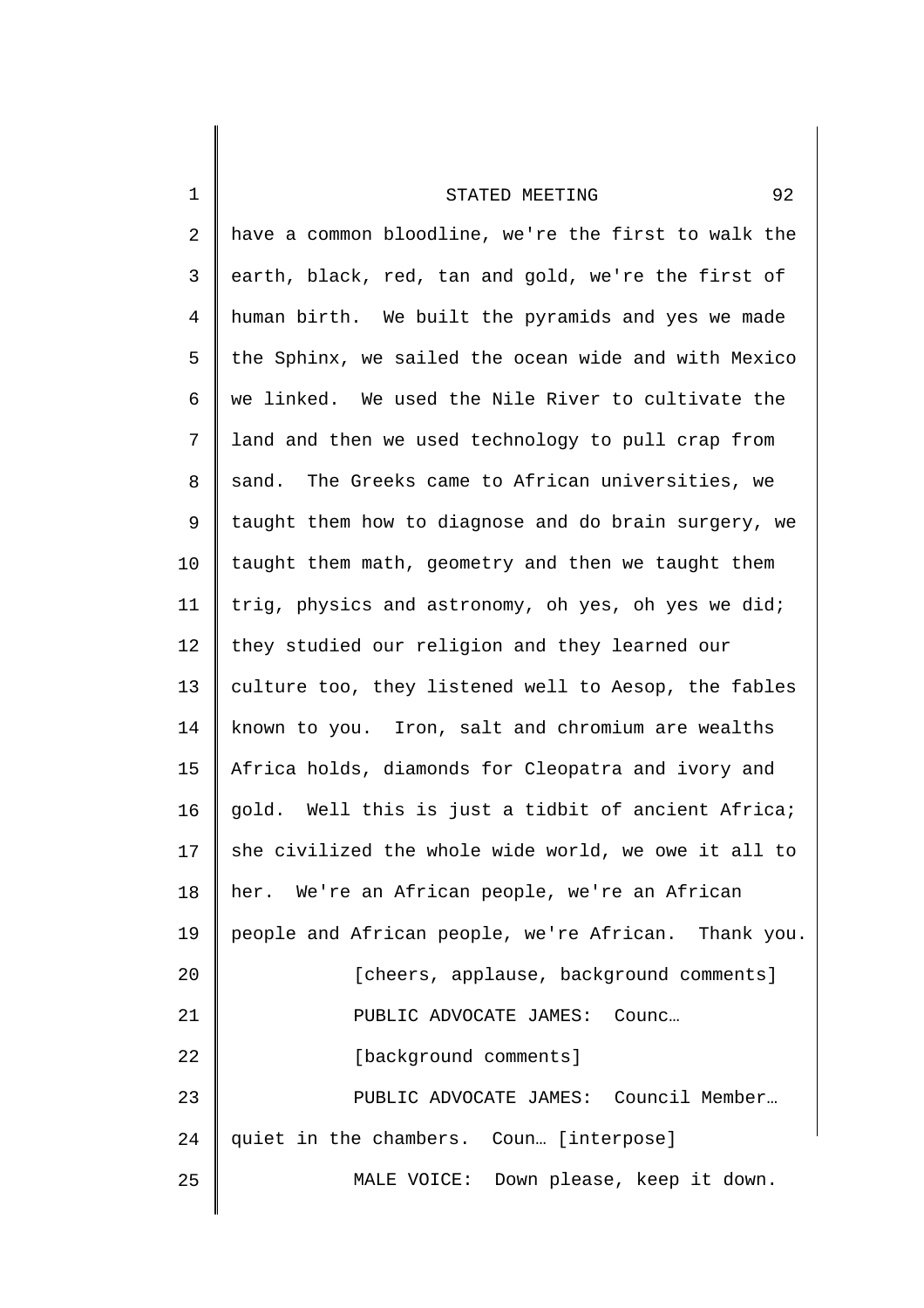| 1              | 93<br>STATED MEETING                                  |
|----------------|-------------------------------------------------------|
| $\overline{2}$ | PUBLIC ADVOCATE JAMES: Council Member                 |
| 3              | Gentile. [background comments]                        |
| $\overline{4}$ | COUNCIL MEMBER GENTILE: Well I was                    |
| 5              | hoping I wasn't gonna follow that, but [laughter]     |
| 6              | anyway, maybe I should do some Italian opera; I don't |
| 7              | know [laughter] no, no, no, that's fine.              |
| 8              | I want for those of my colleagues                     |
| 9              | [interpose]                                           |
| 10             | PUBLIC ADVOCATE JAMES: We'll give you                 |
| 11             | extra time if you recite a poem.                      |
| 12             | COUNCIL MEMBER GENTILE: Yes. Those of                 |
| 13             | my colleagues who were interested in helping small    |
| 14             | businesses, you could take the first step by looking  |
| 15             | at Intro 0064, which is being introduced today, which |
| 16             | will help small business restaurant owners; the bill  |
| 17             | would prohibit the unannounced arrival of inspectors  |
| 18             | at certain times at restaurants throughout the City.  |
| 19             | As all of us have heard, many restaurants during the  |
| 20             | busiest hours Friday night, Saturday night, will be   |
| 21             | visited by Health or Consumer Affairs and have to     |
| 22             | deal with an inspection while the restaurant is full  |
| 23             | of customers. Now an inspection should take place,    |
| 24             | but it should be within certain hours of the day and  |
| 25             | week and that's what this bill will do to help small  |
|                |                                                       |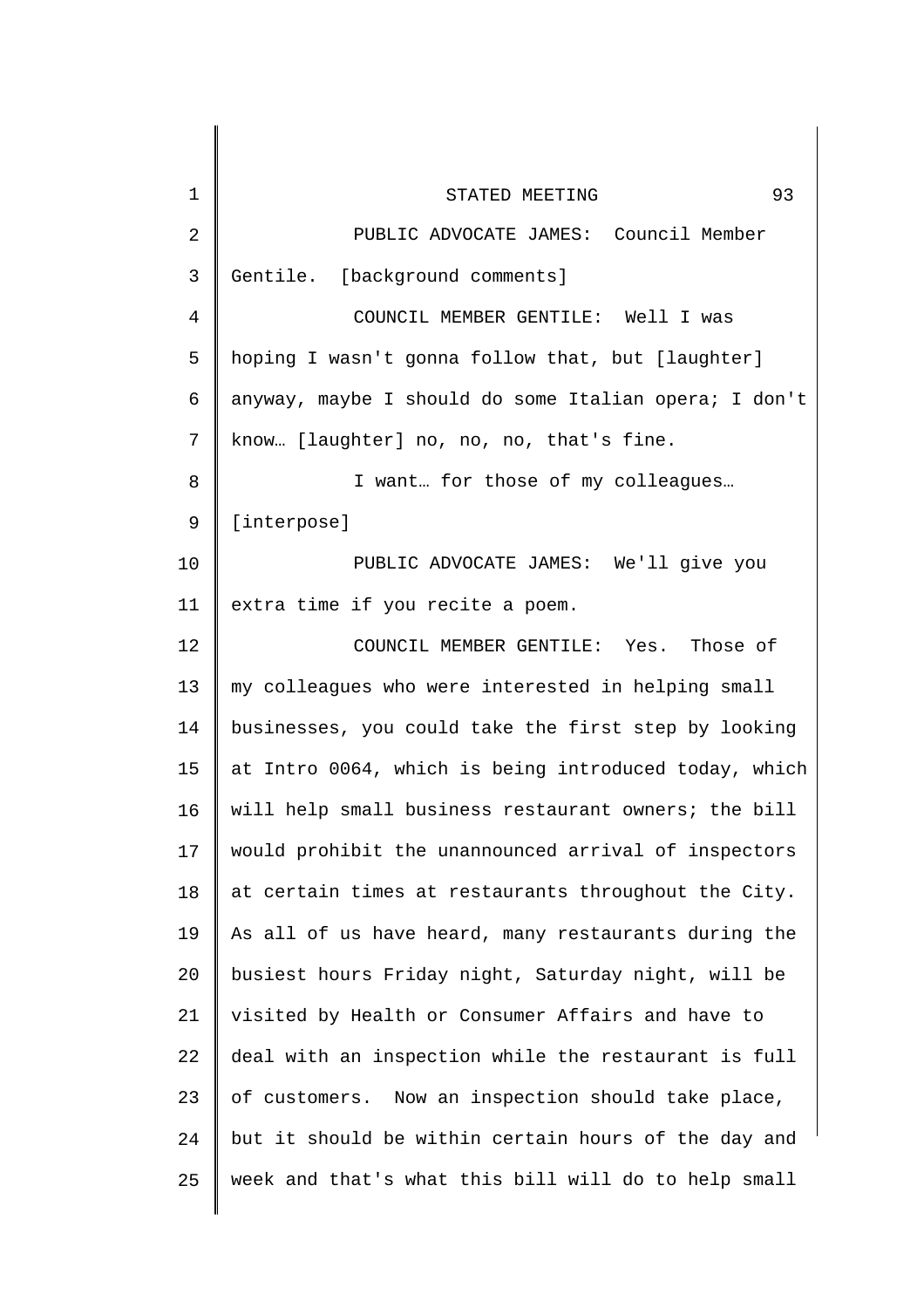| $\mathbf{1}$ | 94<br>STATED MEETING                                  |
|--------------|-------------------------------------------------------|
| 2            | businesses, particularly those restaurant owners who  |
| 3            | face that kind of that kind of harassment in many     |
| 4            | ways from City agencies. If you wanna help            |
| 5            | restaurant owners, you can do that, but if you also   |
| 6            | wanna help your community board chair people, you     |
| 7            | could look at Intro 0063, because Intro 0063 will do  |
| 8            | something that the Bloomberg administration removed   |
| 9            | from community board chairs last year. As you all     |
| 10           | know, the 59 community board chairs served with no    |
| 11           | compensation, they put in many, many volunteer hours  |
| 12           | as chair of the community board and for years, up     |
| 13           | until last year, they were granted, as a nod to their |
| 14           | volunteer hours, a parking placard from the           |
| 15           | Department of Transportation and that was in          |
| 16           | recognition of the work that they do in and around    |
| 17           | the community board district. That was removed from   |
| 18           | those 59 people last year; I think it was wrong to do |
| 19           | that, for those who put in those kind of hours in the |
| 20           | community board; I see former community board members |
| 21           | shaking their heads [bell] and so I would ask that    |
| 22           | you look at Intro 0063 and help restore those parking |
| 23           | DOT placards to the 50, only 59 members, the          |
| 24           | community board chairs throughout the city.           |
| 25           | PUBLIC ADVOCATE JAMES: Thank you.                     |
|              |                                                       |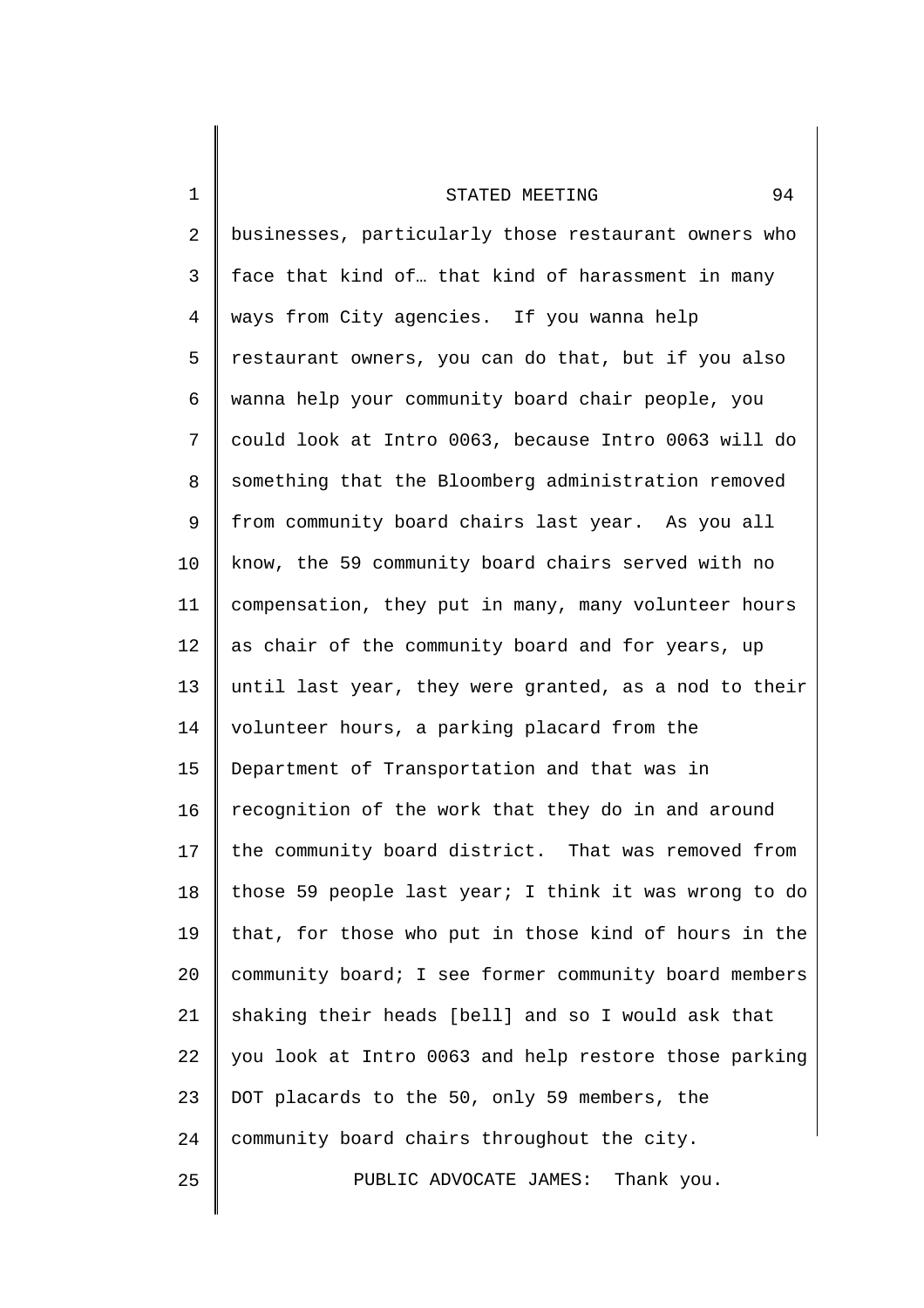| $\mathbf 1$ | 95<br>STATED MEETING                                  |
|-------------|-------------------------------------------------------|
| 2           | COUNCIL MEMBER GENTILE: Thank you.                    |
| 3           | PUBLIC ADVOCATE JAMES: Thank you.                     |
| 4           | Council Member King.                                  |
| 5           | COUNCIL MEMBER KING: Yes, good evening,               |
| 6           | or good afternoon. I'm asking my colleagues today to  |
| 7           | join in on signing onto Intro 0074, [background       |
| 8           | comments] which talks about amending the Local        |
| 9           | Administrative Law in the City of New York in         |
| 10          | relationship to removal of trees downed by result of  |
| 11          | a severe weather event. We knew during Hurricane      |
| 12          | Sandy that we had challenges with trees falling down  |
| 13          | on power lines and when sanitation went out, they     |
| 14          | didn't wanna move the trees because they didn't know  |
| 15          | if the power lines were live; then when Con Ed went   |
| 16          | out, they didn't wanna touch the power lines 'cause   |
| 17          | there was a tree on it. So this law is to put         |
| 18          | together some organizational structure 4ME [sic]      |
| 19          | Sanitation, Parks and Con Edison when it comes to     |
| 20          | this type of event that happens. So I'm asking        |
| 21          | everybody, please sign on so we can get this piece of |
| 22          | legislation passed.                                   |
| 23          | And finally, I just wanna say to all the              |
| 24          | BLAC members, [background comments] we are gonna be   |
| 25          | takin' a photo right here, right after Stated,        |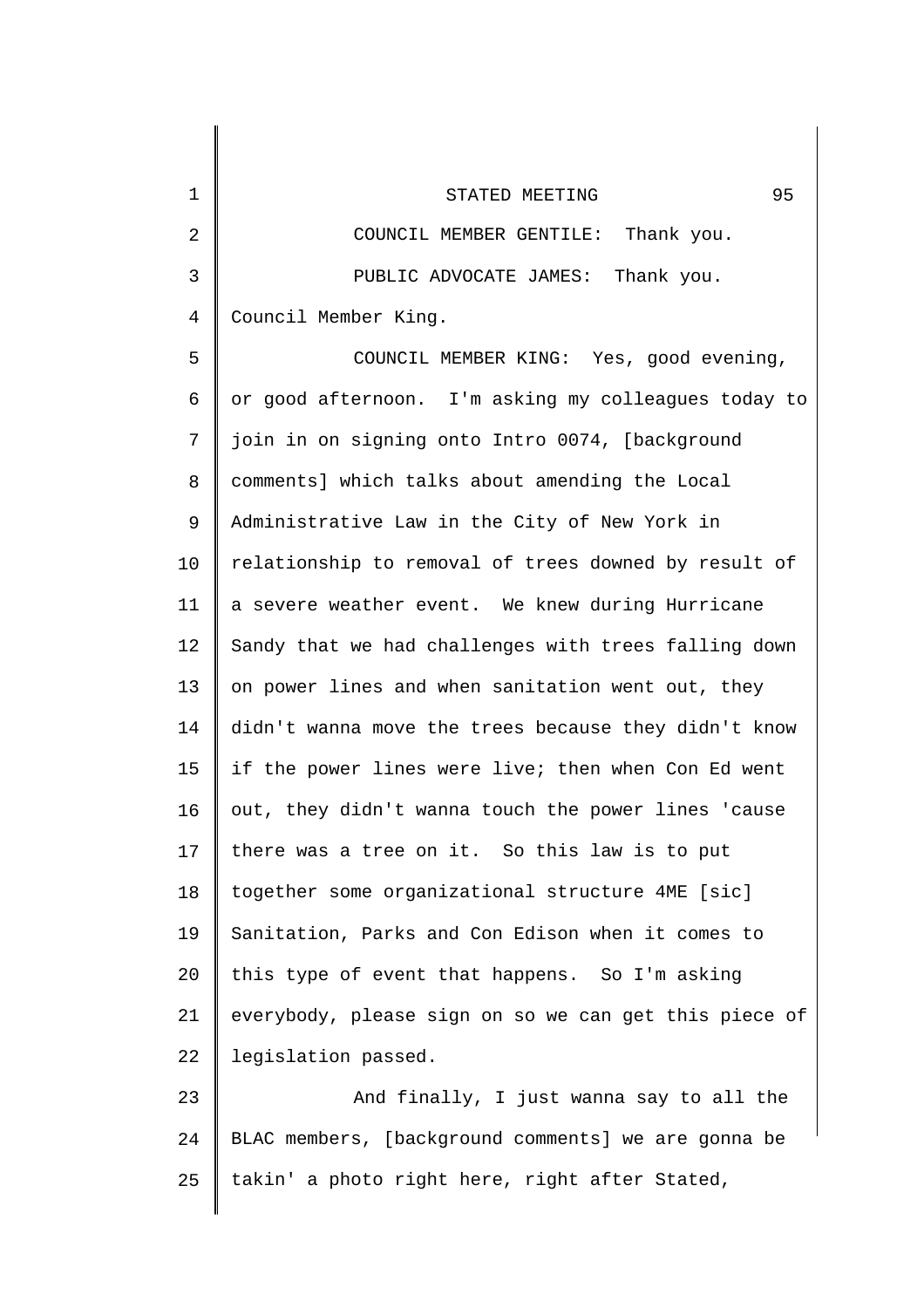| $\mathbf 1$ | 96<br>STATED MEETING                                  |
|-------------|-------------------------------------------------------|
| 2           | meeting right in the front, so they're gonna be       |
| 3           | setting up for the Lunar event, so if we can just     |
| 4           | move forward right after Stated meeting right to the  |
| 5           | front so we can take this group shot. Thank you.      |
| 6           | [background comments]                                 |
| 7           | PUBLIC ADVOCATE JAMES: Thank you. Quiet               |
| 8           | in the chambers please. Quiet in the balcony.         |
| 9           | MALE VOICE: Quiet please.                             |
| 10          | PUBLIC ADVOCATE JAMES: Council Member                 |
| 11          | Levin.                                                |
| 12          | COUNCIL MEMBER LEVIN: Thank you Madame                |
| 13          | Public Advocate. My colleagues, I'm introducing and   |
| 14          | or reintroducing a number of bills and resolutions    |
| 15          | today, [background comments] there are three two      |
| 16          | Intros and one Reso that are new Introductions that I |
| 17          | wanna call my colleagues' attention to; one is an     |
| 18          | Introduction that I'm introducing with Borough        |
| 19          | President Gale Brewer, a Local Law to amend the       |
| 20          | administrative code in relation to requiring          |
| 21          | Department of Social Services, otherwise known as     |
| 22          | HRA, to provide semi-annual reports to the Council    |
| 23          | regarding referrals to Adult Protective Services;     |
| 24          | this is an oversight, a reporting bill, aimed at      |
| 25          | making sure that we have transparency and             |
|             |                                                       |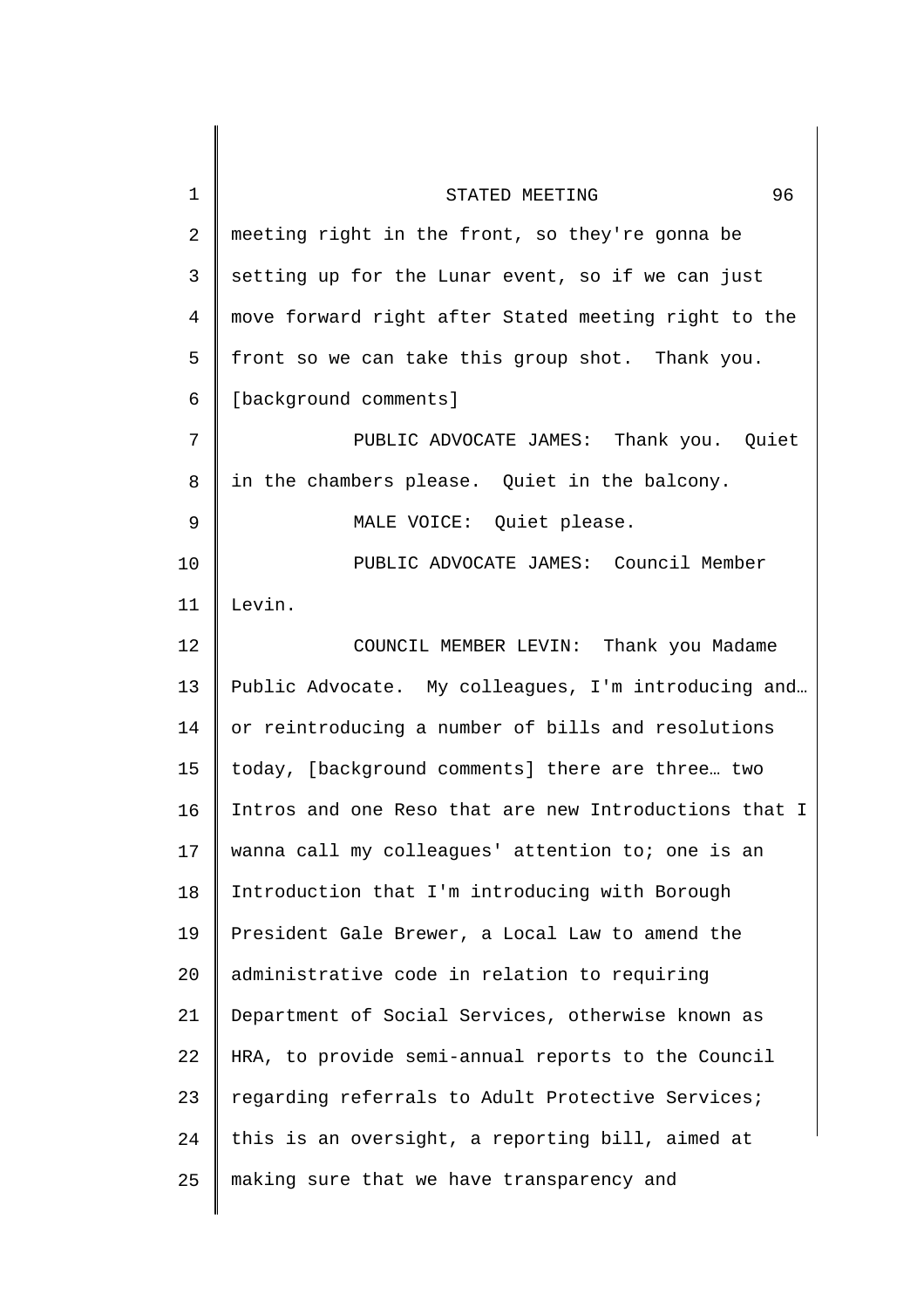accountability at HRA and Department of Adult Protective Services.

1

2

3

4 5 6 7 8 9 10 11 12 13 14 15 16 17 18 19 I'm also introducing a Resolution with Council Member and Chair of the Transportation Committee, Ydanis Rodriguez, [interpose, background comment] calling on the state legislature to pass and the governor to sign legislation that would lower New York City's speed limit to 20 miles an hour; I want to acknowledge David Greenfield, Council Member who's introduced City legislation around this issue in lowering the speed limit to 20 miles an hour and saving lives and creating safer environment for cyclists, pedestrians and motorists in New York City. In addition, I am introducing two Resolutions, 0085 and 0086, [background comment] that would create a task force around youth, schools, health and safety and a requirement that there be a doctor or a physician's assistant present at all

20 21 school football games and youth league football games in New York City.

22 23 24 25 And I wanna acknowledge on that bill, the hard work of my Chief of Staff, Ashley Thompson, and my Legislative Director, Rami Metal, and it is very sad for me to say today that my Chief of Staff,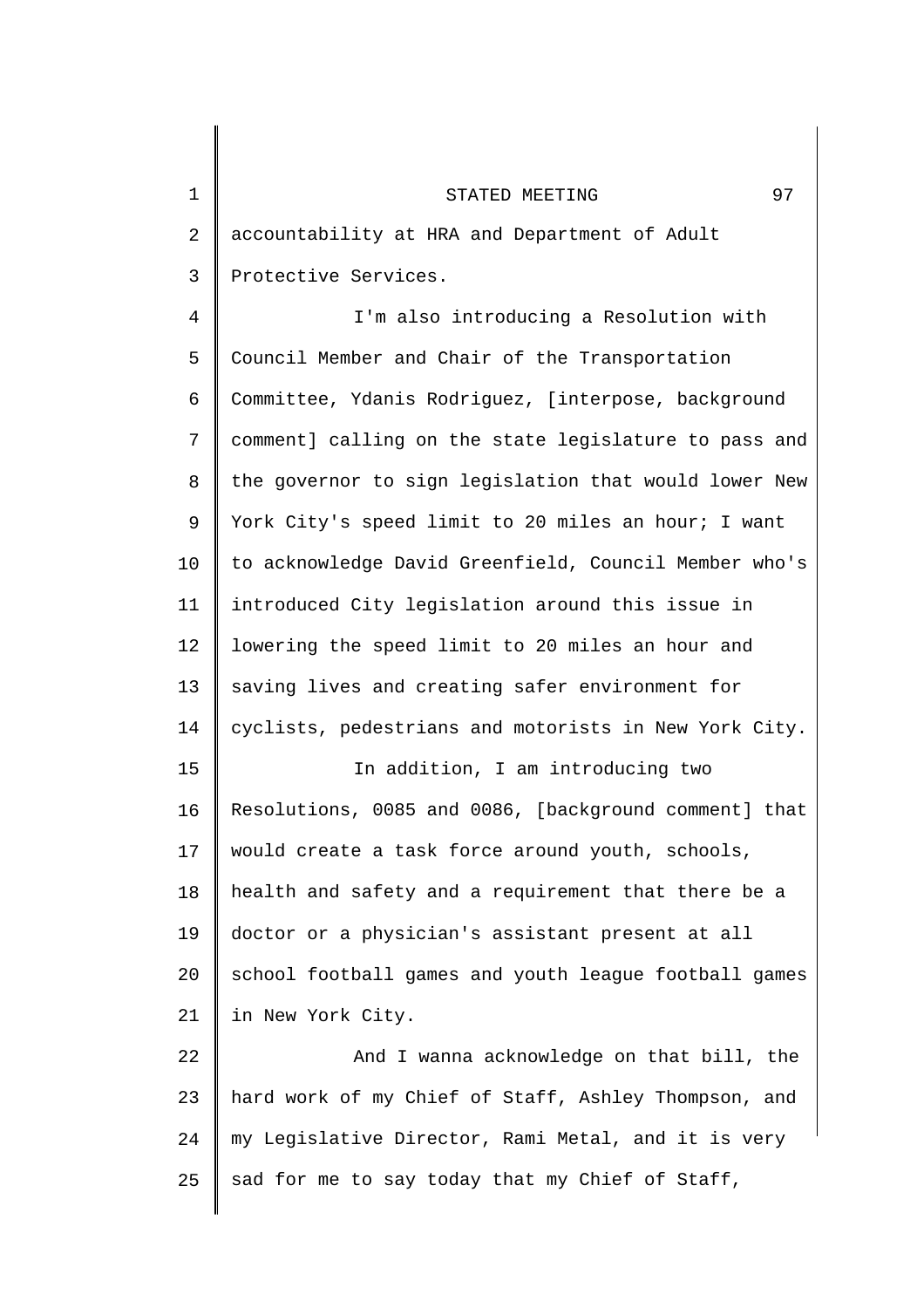| $\mathbf 1$    | 98<br>STATED MEETING                                  |
|----------------|-------------------------------------------------------|
| $\overline{2}$ | Ashley Thompson, is going to be moving on; this is    |
| 3              | her last Stated Meeting; she has been my chief of     |
| $\overline{4}$ | staff for the last four years and has really been the |
| 5              | bedrock of my office; she has done incredible work;   |
| 6              | she is going to be going across the hall to the       |
| 7              | Mayor's Office and they are very lucky [bell] and     |
| 8              | very fortunate to have her, but on behalf of the      |
| 9              | entire City Council I want to acknowledge her hard    |
| 10             | work and thank her. Thank you very much, Ashley.      |
| 11             | PUBLIC ADVOCATE JAMES: Thank you. Thank               |
| 12             | you.                                                  |
| 13             | [applause]                                            |
| 14             | PUBLIC ADVOCATE JAMES: Congratulations.               |
| 15             | Council Member Debi Rose.                             |
| 16             | [background comments]                                 |
| 17             | COUNCIL MEMBER ROSE: Thank you Chair. I               |
| 18             | would like to first say mazel tov to my former seat   |
| 19             | mate, Council Member Greenfield, and happy birthday   |
| 20             | to Laurie Cumbo. [background comments] Yeah. And      |
| 21             | so I just wanna introduce today several pieces of     |
| 22             | legislation that would help protect the civil and     |
| 23             | human rights of New Yorkers. Intro 0106 is a Local    |
| 24             | Law requiring a sign at inaccessible building         |
| 25             | entrances indicating that a portable ramp is          |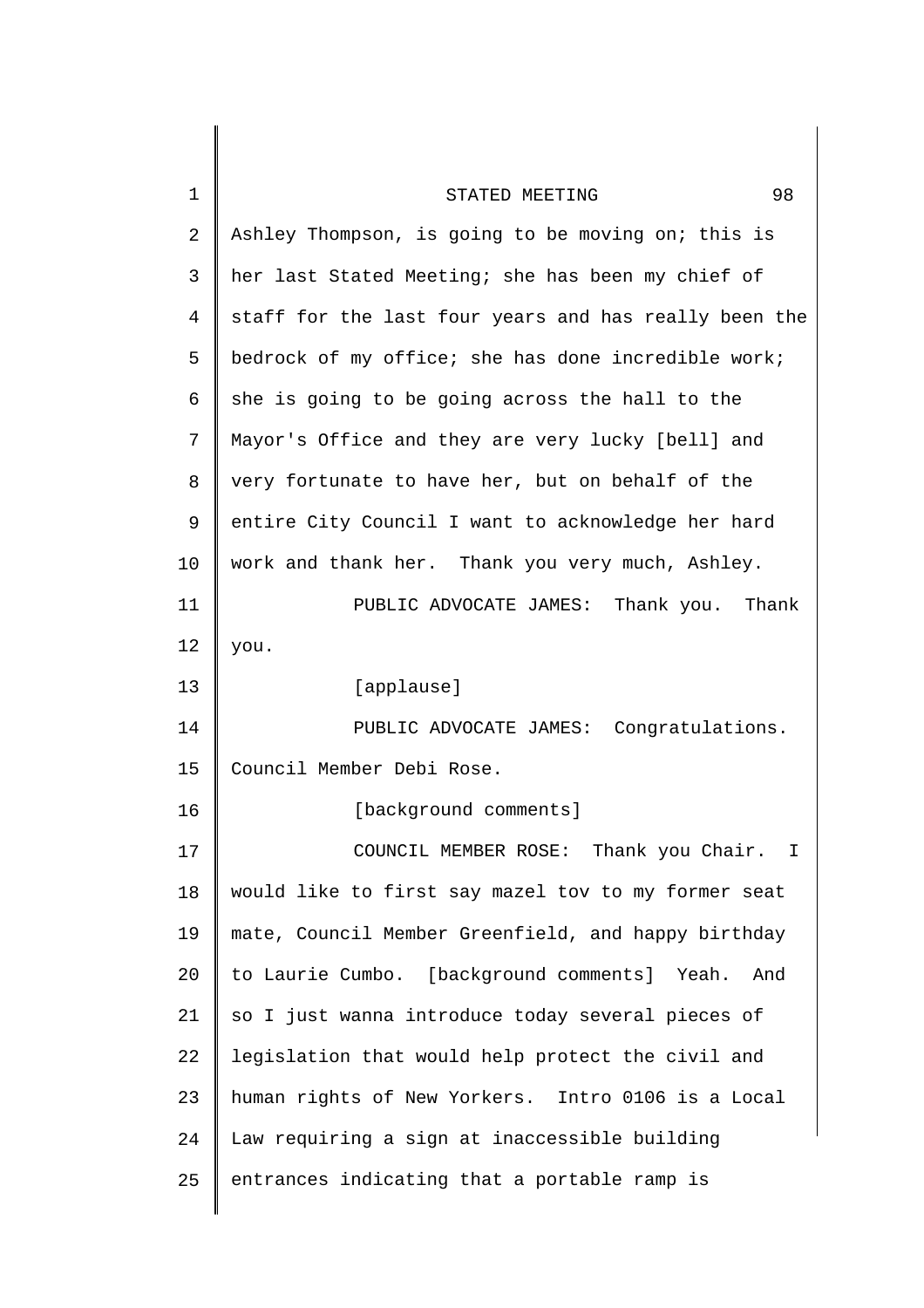| 1  | 99<br>STATED MEETING                                  |
|----|-------------------------------------------------------|
| 2  | available where such a ramp exists. Last year we      |
| 3  | passed a law requiring signs regarding accessibility, |
| 4  | but it did not include also indicating if a portable  |
| 5  | ramp is available, so let's get the task done.        |
| 6  | And Intro 0107, a Local Law requiring                 |
| 7  | that all restaurants have Braille and large print     |
| 8  | menus available upon request; not 100 of them, just   |
| 9  | one or two, so that our consumers with disabilities   |
| 10 | would have access to the menu.                        |
| 11 | Intro 0108, by request of the Manhattan               |
| 12 | Borough President, is a Local Law prohibiting         |
| 13 | employment discrimination based on an individual's    |
| 14 | actual or perceived status as a caregiver.            |
| 15 | And today I am introducing a local                    |
| 16 | Resolution calling on the owners of the property      |
| 17 | known as "Mount Manresa," which is Jesuit retreat     |
| 18 | house, to protect and preserve the land in its        |
| 19 | current form. Mount Manresa is Staten Island's        |
| 20 | history; it's a site of the first retreat house in    |
| 21 | the United States and has one of the oldest water     |
| 22 | towers still standing in New York City and has        |
| 23 | provided respite for hundreds for over a century,     |
| 24 | [bell] from soldiers convalescing after World War I   |
| 25 | to those assisting in recovery efforts after 9/11 and |
|    |                                                       |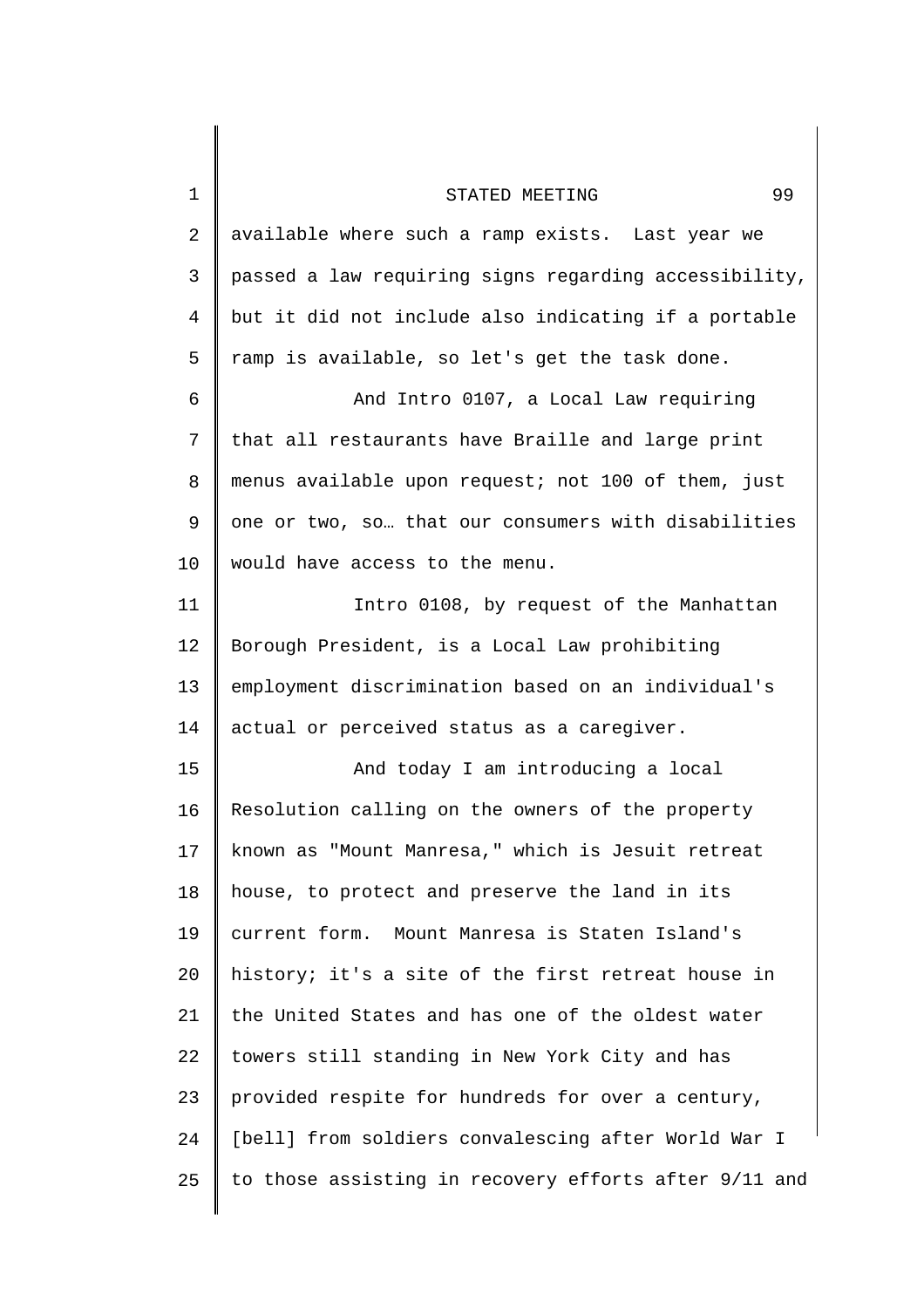| 1              | 100<br>STATED MEETING                                 |
|----------------|-------------------------------------------------------|
| $\overline{2}$ | serving recently as a place of shelter for Superstorm |
| 3              | Sandy victims. It's located in a rare part of Staten  |
| $\overline{4}$ | Island that has a dearth of park land. So it's a      |
| 5              | treasure that we don't wanna lose [interpose]         |
| 6              | PUBLIC ADVOCATE JAMES: Please conclude                |
| 7              | your remarks.                                         |
| 8              | COUNCIL MEMBER ROSE: Yes and I hope                   |
| 9              | that there will be support for this Resolution.       |
| 10             | Thank you. [crosstalk]                                |
| 11             | PUBLIC ADVOCATE JAMES: Thank you.                     |
| 12             | Council Member Chin.                                  |
| 13             | COUNCIL MEMBER CHIN: Thank you. I ask                 |
| 14             | my colleagues to sign onto Intro 0051, a bill that I  |
| 15             | am introducing with my colleagues, Council Member     |
| 16             | Johnson and Council Member Koo; it would require      |
| 17             | annual reporting on the incidents and demographics    |
| 18             | surrounding hepatitis B and C. These diseases are     |
| 19             | treatable; many New Yorkers are not even aware that   |
| 20             | they are infected. Annual reporting would shine a     |
| 21             | light on this epidemic which predominantly affects    |
| 22             | the immigrant community and encourages greater        |
| 23             | attention, outreach and treatment for these infected  |
| 24             | communities. So I urge my colleagues to sign on.      |
| 25             | Thank you.                                            |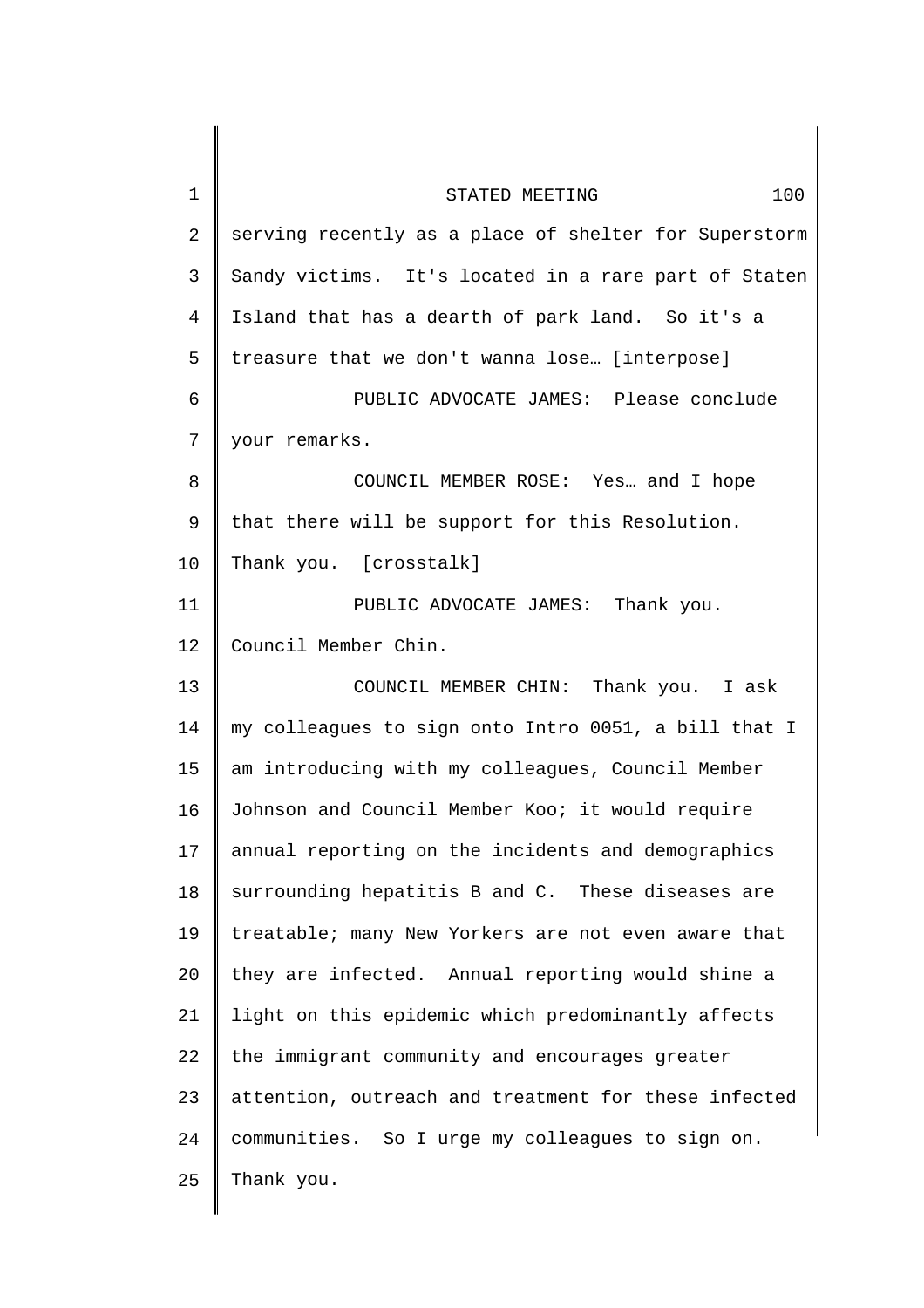| $\mathbf 1$ | 101<br>STATED MEETING                                 |
|-------------|-------------------------------------------------------|
| 2           | PUBLIC ADVOCATE JAMES: Council Member                 |
| 3           | Constantinides.                                       |
| 4           | COUNCIL MEMBER CONSTANTINIDES: Good                   |
| 5           | afternoon. I ask my colleagues to sign onto I'm       |
| 6           | introducing several bills today, but Intro 0054 -- as |
| 7           | we continue to improve our environment here in New    |
| 8           | York City, look to expand our alternative energy      |
| 9           | stock and grow good green jobs right here in New      |
| 10          | York. I think Intro 0054 provides part of that        |
| 11          | opportunity with expanding the amount of biodiesel we |
| 12          | mix into our fuel for New York City ferries, taking   |
| 13          | it up to 5 percent by this July and looking to the    |
| 14          | future, adding it make it 20 percent by 2020, and     |
| 15          | those good job those collecting that cooking oil to   |
| 16          | be part of that biofuel will be jobs right here in    |
| 17          | New York City; it's something that's achievable; it's |
| 18          | something that we can get done; it won't hurt our     |
| 19          | market share and it won't hurt our prices for fuel,   |
| 20          | but it will be something that helps green our city,   |
| 21          | makes us more sustainable and provide good green,     |
| 22          | clean jobs right here in New York City. Thank you.    |
| 23          | PUBLIC ADVOCATE JAMES: Thank you.                     |
| 24          | Council Member Mendez.                                |
| 25          |                                                       |
|             |                                                       |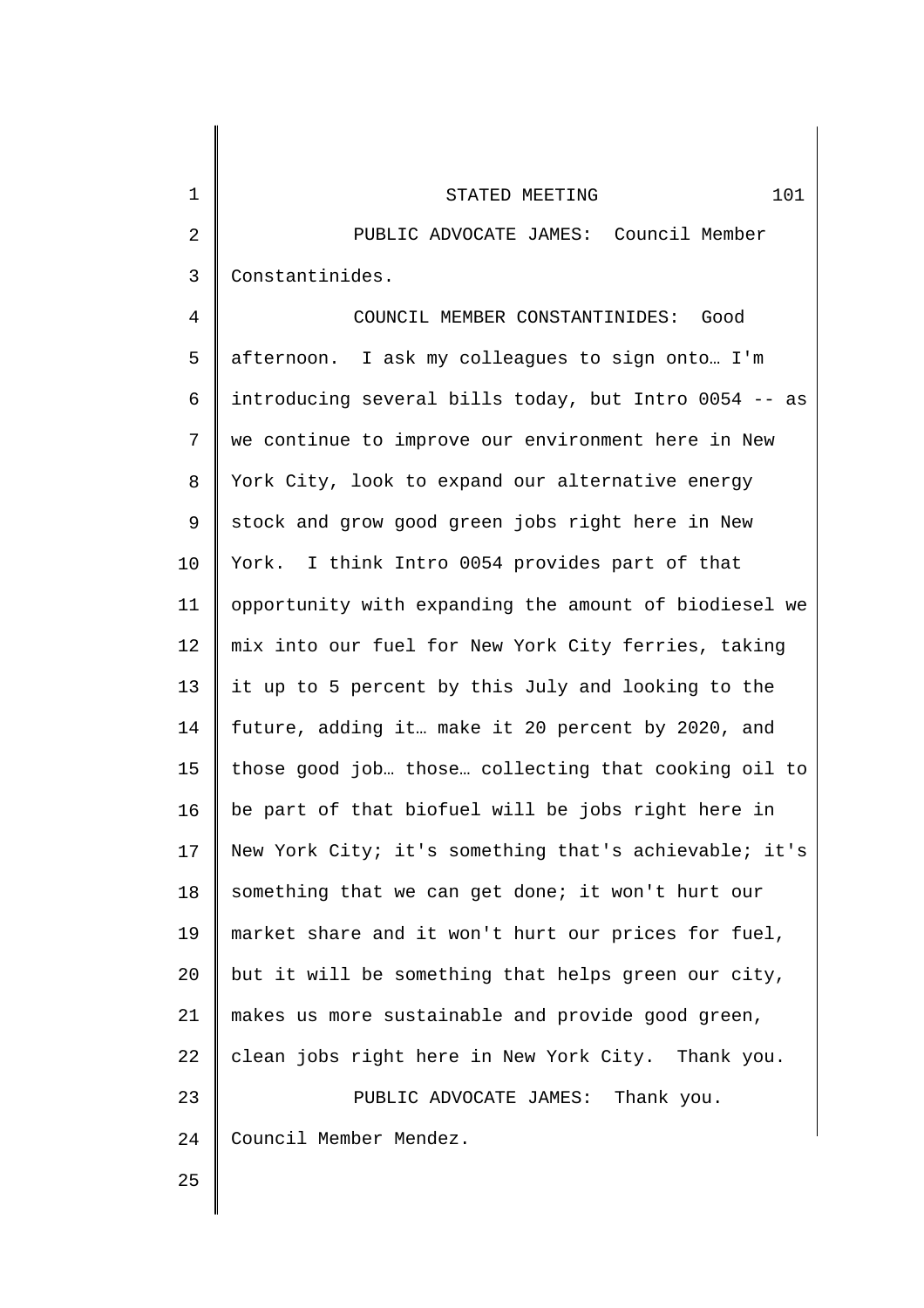| $\mathbf{1}$ | 102<br>STATED MEETING                                 |
|--------------|-------------------------------------------------------|
| 2            | COUNCIL MEMBER MENDEZ: Thank you.                     |
| $\mathsf{3}$ | Colleagues, today I rise, [background comments]       |
| 4            | 'cause no one has risen today. [laughter] Today I'm   |
| 5            | introducing Intro 0096; I introduced this eight years |
| 6            | ago and reintroduced it four years ago; hoping this   |
| 7            | term we can actually pass it. It is legislation       |
| 8            | requiring that every senior citizen, one of our       |
| 9            | city's most vulnerable populations, be guaranteed     |
| 10           | legal representation in housing or Supreme Court. So  |
| 11           | if a senior is about to lose their apartment through  |
| 12           | an eviction proceeding or lose their home because     |
| 13           | they're subject to predatory lenders and are in       |
| 14           | Supreme Court, that they will be provided an          |
| 15           | attorney, because more often than not they're on a    |
| 16           | limited income and to lose their home at that stage   |
| 17           | in their lives in this city, where the housing market |
| 18           | is so tight, would put them among the ranks of the    |
| 19           | homeless and an attorney provided to them would help  |
| 20           | them in this situation. So I hope my colleagues sign  |
| 21           | onto this.                                            |
| 22           | Also, real quickly, I'm also introducing              |
| 23           | Intro 0097 at the request of Manhattan Borough        |
| 24           | President Gale Brewer, who was then a Council Member, |
|              |                                                       |

25 and this would go a long way into helping us with our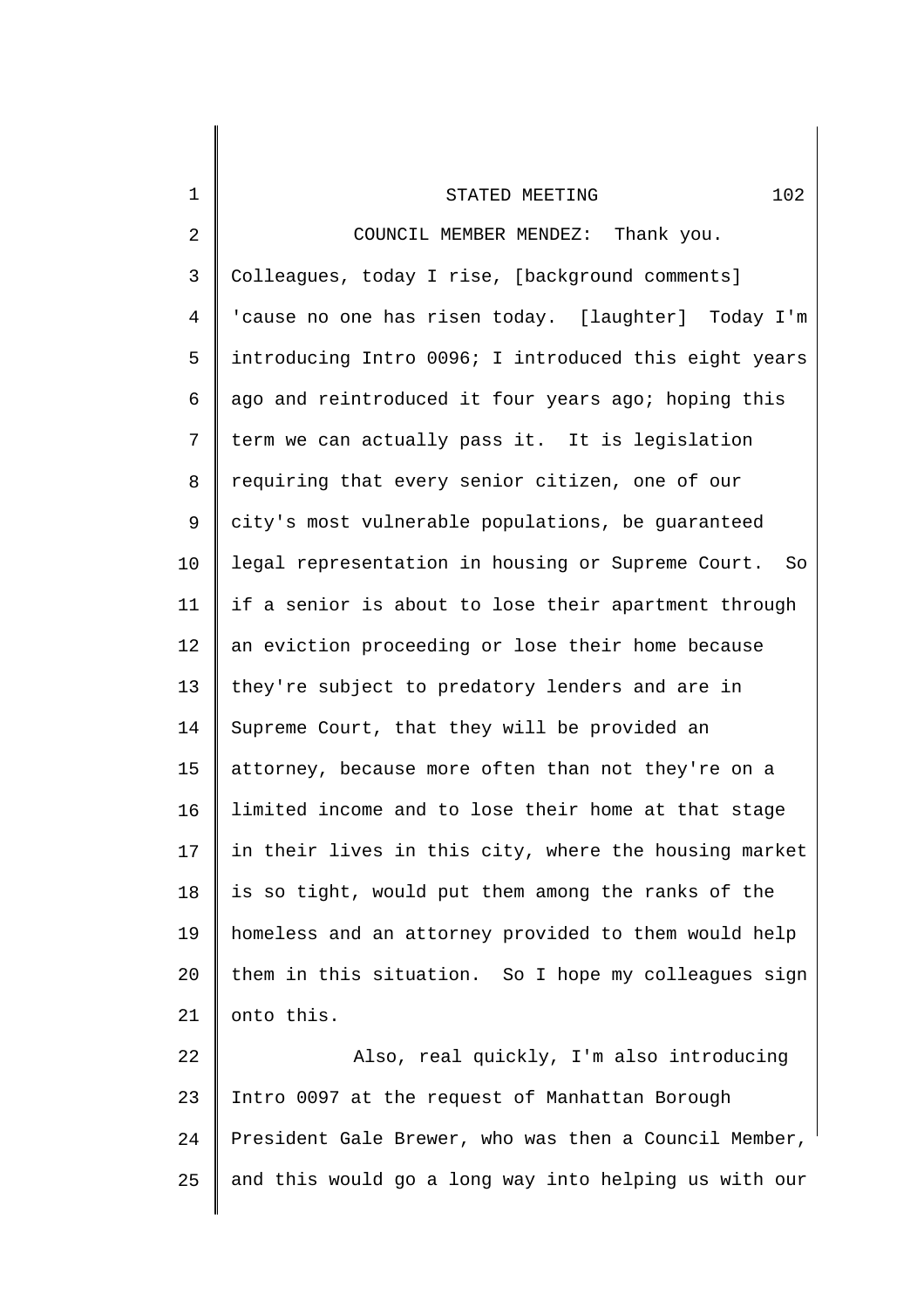| $\mathbf 1$    | 103<br>STATED MEETING                                 |
|----------------|-------------------------------------------------------|
| $\overline{a}$ | Vision Zero; it would give schools knowing where      |
| 3              | parking garages are near schools and pedestrian       |
| $\overline{4}$ | safety areas for our kids. So I hope my colleagues    |
| 5              | sign onto that as well. Thank you. [interpose]        |
| 6              | PUBLIC ADVOCATE JAMES: And bef and                    |
| 7              | before we adjourn, I would urge members of the City   |
| 8              | Council to join the Office of Public Advocate in      |
| 9              | introducing Intro 0103, a bill requiring the New York |
| 10             | City Police Department to report on arrests of        |
| 11             | individuals under 18, Intro 0104, in relation to      |
| 12             | collecting and reporting data related to youth aging  |
| 13             | out of foster care, and Intro 0105 in regards to      |
| 14             | requiring signage regarding application processing    |
| 15             | and fair hearings at job centers, SNAP centers and    |
| 16             | Medicaid offices and we now stand adjourned.          |
| 17             | [background comments]                                 |
| 18             | [gavel]                                               |
| 19             | SPEAKER MARK-VIVERITO: Alright.<br>Thank              |
| 20             | you everybody, it's 3:15, enjoy the rest of your day. |
| 21             | [cheers, background comments, applause]               |
| 22             |                                                       |
| 23             |                                                       |
| 24             |                                                       |
| 25             |                                                       |
|                |                                                       |